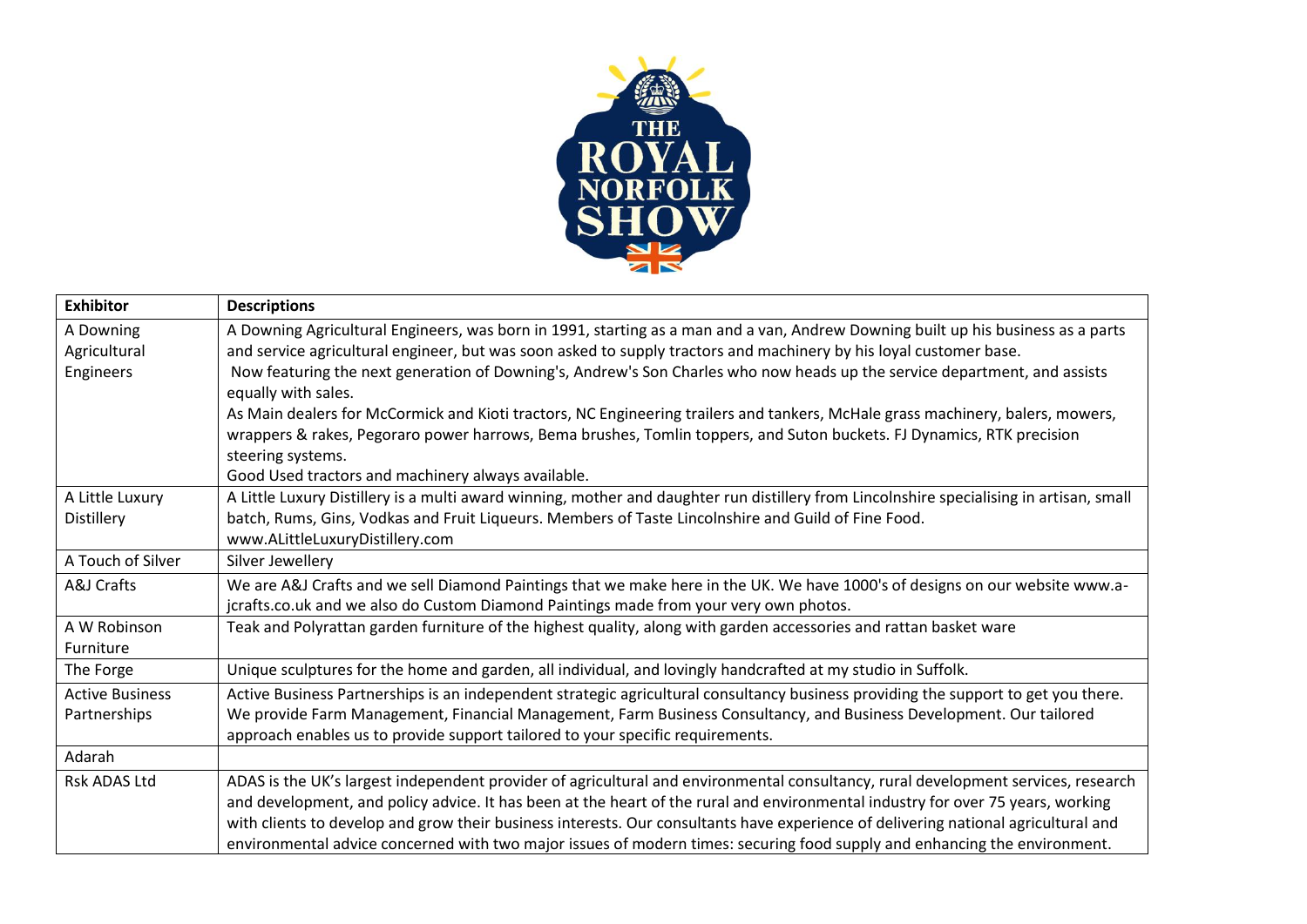

| <b>Adnams Plc</b>       |                                                                                                                                     |
|-------------------------|-------------------------------------------------------------------------------------------------------------------------------------|
| <b>Advanced Water</b>   | Advanced Water Treatment supply equipment and services to purify and control contaminants in water. This is used in various         |
| <b>Treatment UK Ltd</b> | processes including cosmetic production, water for boilers, water in food production etc.                                           |
|                         | Our products include Water Softeners, Reverse Osmosis Plant, Deionisation Equipment, Treatment Chemicals and Chemical Dosing        |
|                         | Equipment, as well as System Design Solutions. We pride ourselves in our expert, friendly and competitively priced service. We      |
|                         | work nationally, and are focused on maintaining our high quality products and services.                                             |
| Agri-Tech East          | Agri-Tech East                                                                                                                      |
| Agrikel                 | Agrikel Agricultural Engineers. Suppliers of Hardi, Househam and Vicon sprayers. Test centre for NSTS sprayer testing and Tilly     |
|                         | trailer testing. Large stock of Hypro and Billericay nozzles and sprayer spare parts.                                               |
| Agrilloyd               | Agrilloyd a market leader in the manufacture & supply of health & nutritional products for cattle & sheep                           |
| Akela Pet Foods Ltd     | Top-rated raw, dry and wet complete working dog foods, pet cat foods, treats and accessories. Ranked No.1 in Dog Food by            |
|                         | eDogadvisor with over 600 reviews. Come and grab your free sample.                                                                  |
| Alan Boswell Group      | As an insurance and financial planning group with 40 years' experience, our longevity and reputation are the result of doing things |
| C/O PSE Production      | a little differently - of going the extra mile for you.                                                                             |
|                         | With seven offices and more than 350 members of staff, we're ideally placed to ensure you and your business receive expert          |
|                         | advice whenever you need it.                                                                                                        |
|                         | As well as arranging a variety of personal and commercial insurances, we have an ever-evolving portfolio of added-value services.   |
|                         | Our financial planning teams can provide ongoing advice on a range of employee benefits for businesses - while our personal         |
|                         | finance experts can give guidance on your savings and investments, protection or retirement plans.                                  |
| Alan Boswell Group      | As an insurance and financial planning group with 40 years' experience, our longevity and reputation are the result of doing things |
| C/O PSE Production      | a little differently $-$ of going the extra mile for you.                                                                           |
|                         | With seven offices and more than 350 members of staff, we're ideally placed to ensure you and your business receive expert          |
|                         | advice whenever you need it.                                                                                                        |
|                         | As well as arranging a variety of personal and commercial insurances, we have an ever-evolving portfolio of added-value services.   |
|                         | Our financial planning teams can provide ongoing advice on a range of employee benefits for businesses - while our personal         |
|                         | finance experts can give guidance on your savings and investments, protection or retirement plans.                                  |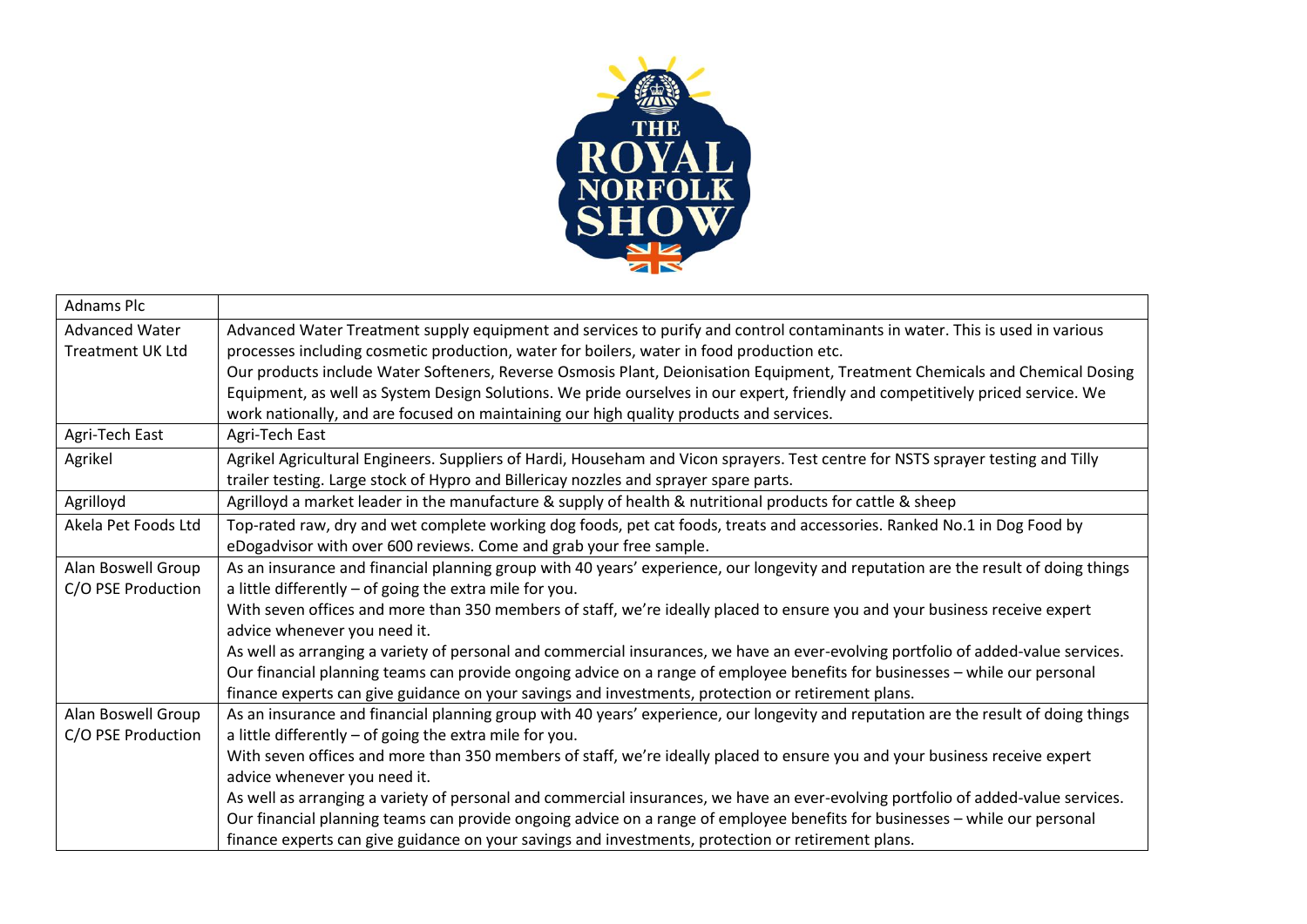

| <b>Allcare Community</b><br>Support           | AllCare Community Support provide Bespoke support for adults with Autism and Behaviours of Concern. We offer individual<br>residential flats with communal areas for socialising along with Respite and Day provision from our base in Salhouse. We also have<br>a small Residential home in Mundesley. ACS is a growing company as we listen to our members needs and wishes. We ensure that<br>we enable our members to live fulfilled and active lives. Our vision is to prevent adults with autism being placed in to secure<br>hospitals and to help and provide these individuals with a safe and homely environment where they are able to grow and learn<br>new skills. |
|-----------------------------------------------|---------------------------------------------------------------------------------------------------------------------------------------------------------------------------------------------------------------------------------------------------------------------------------------------------------------------------------------------------------------------------------------------------------------------------------------------------------------------------------------------------------------------------------------------------------------------------------------------------------------------------------------------------------------------------------|
| Anglia Access<br>Platforms                    | Plant and Access Equipment Hire                                                                                                                                                                                                                                                                                                                                                                                                                                                                                                                                                                                                                                                 |
| Anglia Car Charging                           | Anglia Car Charging is Number 1 in East Anglia for the supply and installation of workplace, commercial, fleet and public electric<br>vehicle charging systems at a cost-effective price for businesses. We aim to demonstrate to businesses the advantages of owning<br>an EV and the benefits of providing EV charging points to both employees and visitors. We believe in installing quality systems and<br>delivering an efficient and friendly first-class customer service.                                                                                                                                                                                              |
| Anglia Quality Meat<br><b>Association Ltd</b> | AQM is a farmer-owned, livestock marketing co-operative representing livestock producers. This year AQM are proud to be<br>launching AQM+ which is an exciting new concept in the production of livestock, it joins the best aspects of an integrated livestock<br>enterprise with expertise, data and analysis throughout an animal's lifecycle. Come and see us on the stand to have a<br>demonstration and see how it can benefit your cattle enterprise.                                                                                                                                                                                                                    |
| Anglia Woodburner<br>Centre Ltd               | Suppliers & installers of wood & multifuel stoves in the Norfolk/East Anglia region. Installations, building work/alterations,<br>remedial's and chimney sweeping all undertaken by our team at Anglia Woodburner Centre. Hetas Registered. Also, suppliers of<br>The Big Green Egg (ultimate cooking experience) and Eggcessories.                                                                                                                                                                                                                                                                                                                                             |
| <b>Anglian Demolition</b><br>and Asbestos Ltd | Anglian Demolition and Asbestos Ltd, including metal & waste recycling and Scaffolding.                                                                                                                                                                                                                                                                                                                                                                                                                                                                                                                                                                                         |
| Animalkrackerscrafts                          | Embroidered Cushion Covers, Tee Shirts, Tote Bags, Wooden Dog Bowl Holders, Lead and Coat Hooks Etc                                                                                                                                                                                                                                                                                                                                                                                                                                                                                                                                                                             |
| Animoo Art                                    | Quirky animal prints and greeting cards featuring funny animal pairings from hand painted watercolours made by Katie Ford, a<br>Lincolnshire artist.                                                                                                                                                                                                                                                                                                                                                                                                                                                                                                                            |
| Araxos Foods Ltd                              | Medetereinian cold foods include unique mixed and marinated olives, Baklavas, Turkish delights, and nuts.                                                                                                                                                                                                                                                                                                                                                                                                                                                                                                                                                                       |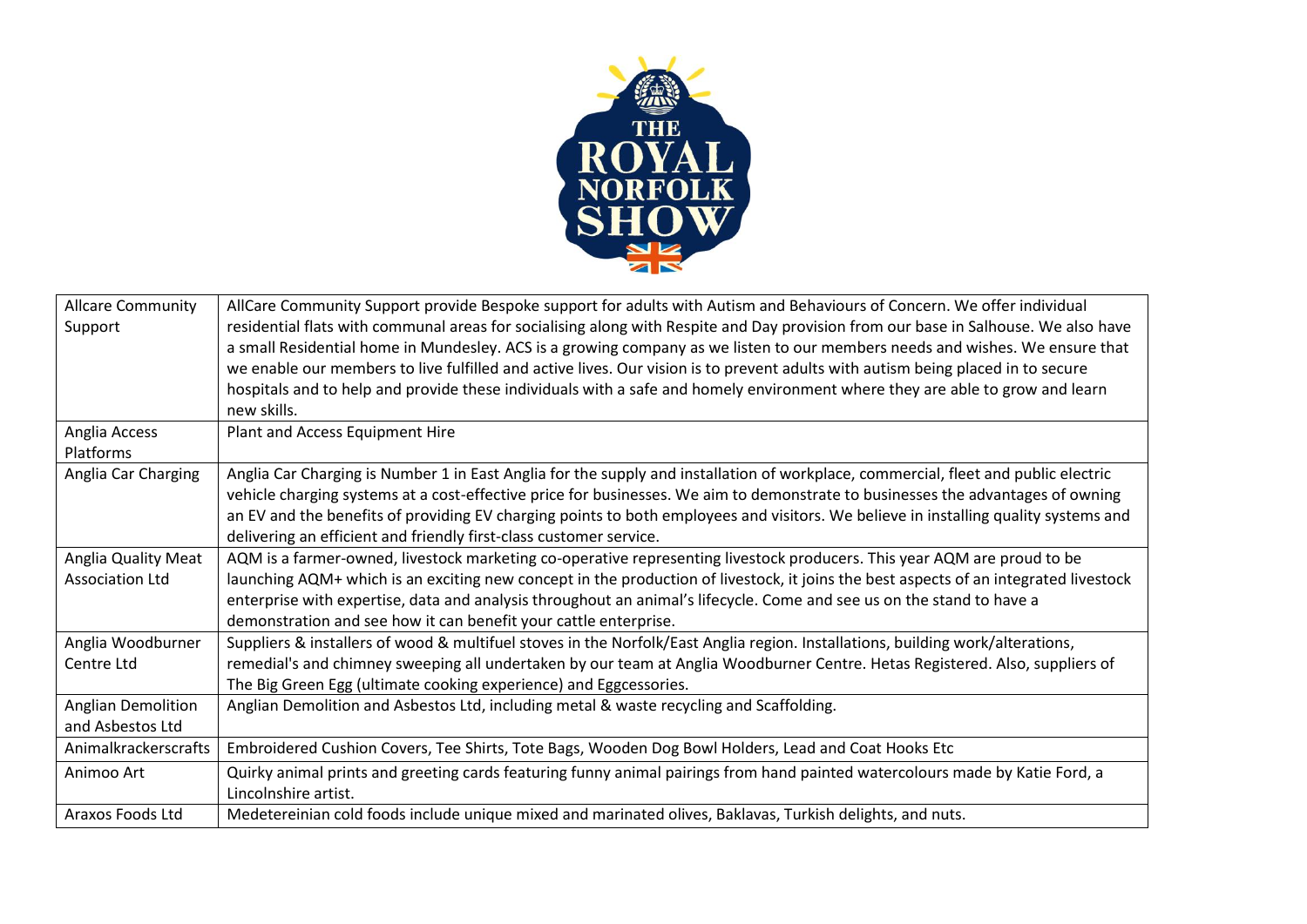

| Archangel<br><b>Distilleries</b> | Artisan Gin made in small batched and using Norfolk botanicals.<br>The classic gin is made using thirteen botanicals including some locally grown sea buckthorn and lemon verbena.                                                                                                                                                                                                                                                                                                                                                                                                                                                                                                                                                                                                                                                                                                                                                                                      |
|----------------------------------|-------------------------------------------------------------------------------------------------------------------------------------------------------------------------------------------------------------------------------------------------------------------------------------------------------------------------------------------------------------------------------------------------------------------------------------------------------------------------------------------------------------------------------------------------------------------------------------------------------------------------------------------------------------------------------------------------------------------------------------------------------------------------------------------------------------------------------------------------------------------------------------------------------------------------------------------------------------------------|
| Archant                          | We also make a limited edition Rhubarb gin, a Sloe and Mulberry gin and a plum gin<br>We're taking a break from tea and cake to bring you the 'Best of Norfolk' to the Royal Norfolk Show allowing our guests and clients<br>to experience everything that makes our county great.<br>Our main marquee, situated at stand 220, right next to the Grand Ring will invite children to have their face painted (for free!) and<br>also put their design skills to the test and create a front page for the EDP. They will be encouraged to design a story and cover with<br>the winner be shown in the EDP and also win a Family Bowling experience courtesy of Richardson Leisure Limited.<br>Whilst the children are participating adults can explore the rest of the marquee. Following the many facts, stories and histories of<br>Norfolk along our presentation boards - these detail what's 'Normal' for Norfolk, quintessential Norfolkisms, nature, food, history |
|                                  | and even the facts on EDP and Evening News. They will also have a chance to meet our editors David Powles of the EDP and<br>Richard Porritt of the Norwich Evening News at selected times throughout the two days.<br>We also have a VR experience and are inviting our guests to slip on a VR headset and head straight to famous, beautiful or<br>unexperienced scenes from across the breadth of Norfolk including Salhouse Broads, Sheringham Coastguard, Kings Lynn Custom<br>House, Thetford Forest and more all without leaving the marquee.<br>We are also inviting our guests to test their local knowledge in a quiz that could win them a 7-night October half-term Holiday at<br>Richardson's Hemsby Beach Holiday Park.                                                                                                                                                                                                                                    |
|                                  | Richardson's Leisure will also be hosting a stand within our marquee promoting Family fun holidays and days out on the Norfolk<br>Coast and Broads National Park as well as unique entertainment from their fabulous team in front of the marquee and the chance<br>to enter a free draw to win £250 of Holiday or Day Out vouchers.<br>We will also have a shop selling the wares of Norfolk in the forms of Norfolk Day bunting, flags, and Go Go Dinosaurs products<br>supporting Break Charity. With also select publications including our special magazine on the Queen Platinum Jubilee being sold<br>there are chances to take away some very special items.<br>We will also have a presence on each of the entrance gates with our goody bags teams. They will also be distributing the Show<br>Guides from their posts. You can find them at each of the entrances (except Bawburgh).                                                                         |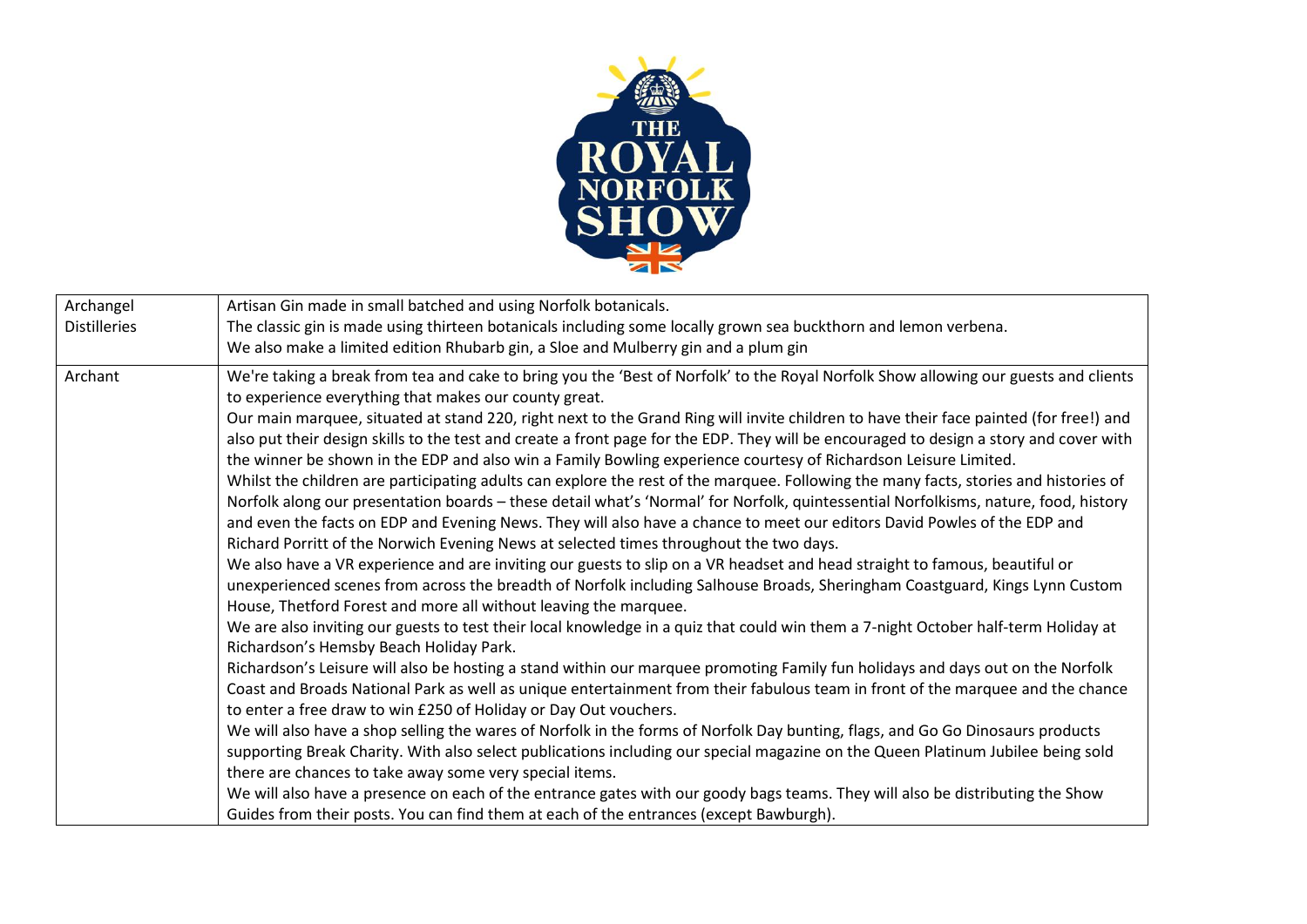

| <b>Ardent Hire</b>         | One of the many reasons we are the UK's premier hire company is our focus on our people as they ultimately make the difference          |
|----------------------------|-----------------------------------------------------------------------------------------------------------------------------------------|
| Solutions                  | in our service to our customers. Our corporate values are Passion, Pace & Performance - all key to delivering world class service.      |
|                            | They are ingrained across the business, from recruitment of colleagues to the servicing and delivery of our products.                   |
| RNAA Art Exhibition        |                                                                                                                                         |
| Artistic Metallica         | Artistic Metalica manufactures high quality security gates for farm entrances providing intruder prevention for entrances as large      |
|                            | as 20 meters in width                                                                                                                   |
| Ashmore Oak                | Countrywear (wax jackets, tweed jackets, hats and accessories)                                                                          |
| <b>Clothing Company</b>    |                                                                                                                                         |
| Avalone                    | <b>Magnetic Therapy Jewellery</b>                                                                                                       |
| <b>Avant Hire Services</b> | Avant Hire Services offer compact loader hire and operated hire.                                                                        |
|                            | Minimal disruption to the ground and almost go anywhere capability.                                                                     |
|                            | Many different attachments available, mowers, trencher, post knocker and timber grabs to name but a few.                                |
| Aviform Ltd/Express        | Aviform and Express Equine are local Norfolk businesses, situated in the market town of Wymondham. Aviform manufactures and             |
| Equine                     | sells Dog, Horse and Avian supplements whilst Express Equine sells saddlery and equestrian countryside clothing.                        |
| <b>Babies Corner Ltd</b>   | We have a large selection of Pre-loved toys that are in perfect working condition and ready to play with all at family likeable prices, |
|                            | Pre loved clothing. New Nursery furniture at good prices including factory seconds.                                                     |
| <b>Baggleys Machinery</b>  | We Sell Compact tractors, and all attachments, ie. Flail mowers, Finishing mowers, Ploughs, Cultivators, Rear Diggers, Post hole        |
|                            | Augers, Snow Blades, Scarifiers, Trailers,                                                                                              |
|                            | Also Ride on Mowers, For domestic and commercial use                                                                                    |
| <b>Bags and Gladrags</b>   | Quality Ladies Clothes and Accessories at Affordable.                                                                                   |
| <b>Bakeaholics</b>         | Welcome to Bakeaholics, we are a modern based cakery specialising in all things SWEET! All our bakes are handmade in our bakery         |
|                            | in Attleborough, Norfolk. Where we also have our little cake shop. Make sure you come and see us and our bestselling brownies           |
|                            | and cookie pies to keep you fuelled for a wonderful day at The Royal Norfolk Show.                                                      |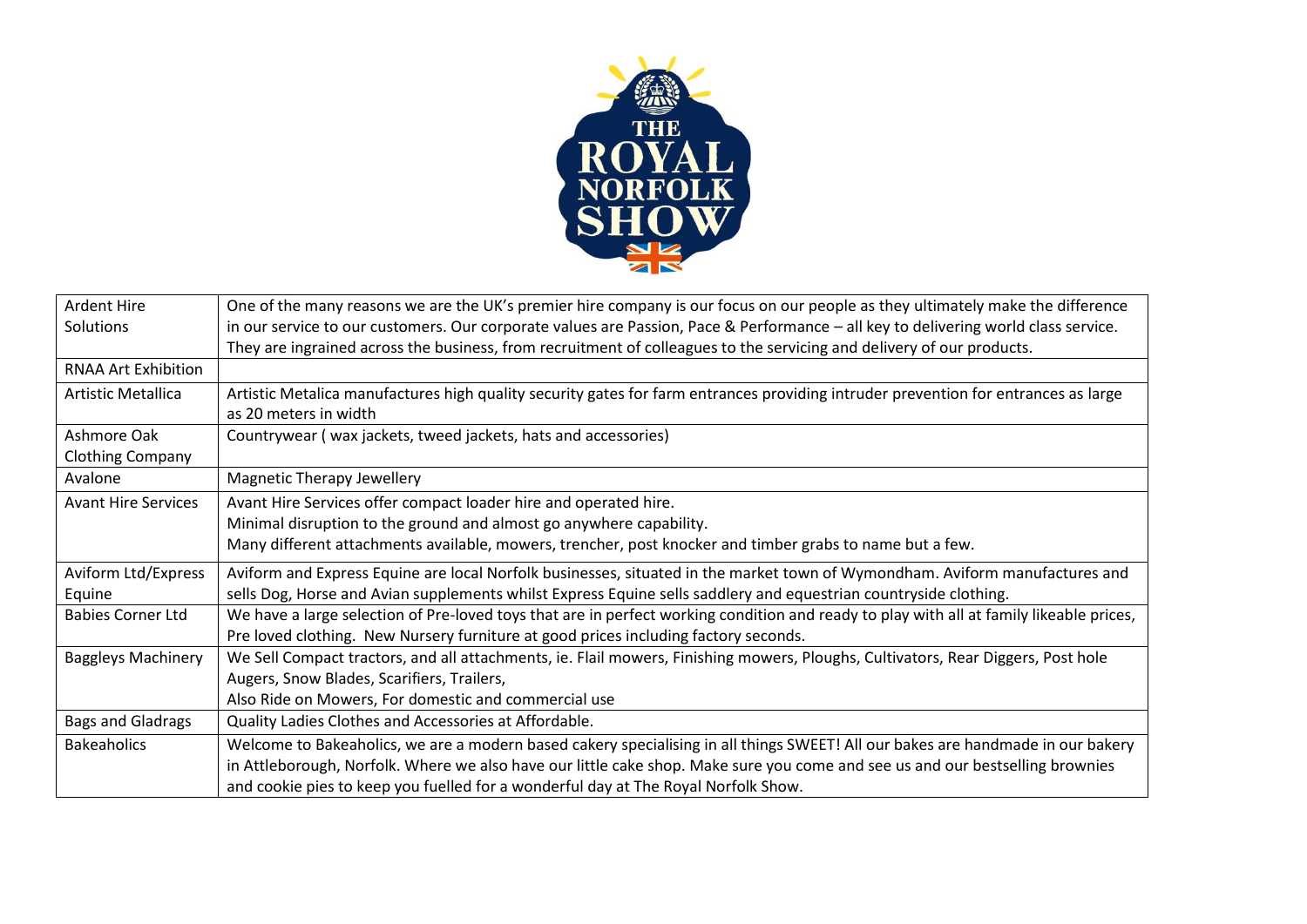

| <b>Barcham Trees Plc</b>   | Barcham Trees, are the largest growers of containerised trees in Europe with over 130,000 to select from.                              |
|----------------------------|----------------------------------------------------------------------------------------------------------------------------------------|
|                            | Instant impact sizes from 3-7m tall, all in white bag containers.                                                                      |
|                            | Visitors welcome by appointment.                                                                                                       |
|                            | Holders of 2 Royal Warrants.                                                                                                           |
| Barenbrug UK               | Sell a variety of pick and mix sweets and chocolates in Kraft bags and some fudge too.                                                 |
| <b>Barnby Nursery</b>      | Barnby Nursery Centre Can be found 2 miles from Beccles Suffolk. We have many plants mostly produced by our selves. you can            |
| Centre                     | find many horticultural and gardening products.                                                                                        |
| <b>BASC</b>                |                                                                                                                                        |
| <b>Beach Hut Charm</b>     | Beach Hut Charm loves to create beautiful and personalised jewellery that tells a story and can treasured forever.                     |
| <b>Beccles Aerodrome</b>   | Beccles Aerodrome. Pilot training on all types of light aircraft, Helicopter, and Gyrocopter. PPL, NPPL, PPL(G), PPL (H). All training |
|                            | conducted by experienced and licenced flying instructors. On Site Ground School. Trial lessons, Pleasure Flights, Special Occasion     |
|                            | Flights. Post Licence Flying, Flying Club facilities and Full Menu Cafe, Overnight Accommodation. Hangarage available for Owners       |
|                            | Aircraft. Grass and Tarmac runway for all year round flying.                                                                           |
| Zen Experiential LTD       | Producer-- Award-winning Rum - 3 Star Gt Taste Winner Beckford's Caramel, Beckford's Spiced, Pineapple, Coconut, and 5yr old           |
|                            | Golden Rum. Euphemia Scotch Whisky blended with Blossom Honey / See us on stand no for a free taste                                    |
| <b>Bee Sweet</b>           | Sell a variety of pick and mix sweets and chocolates in Kraft bags and some fudge too.                                                 |
| <b>Beeston Hall School</b> | <b>Beeston Hall School:</b>                                                                                                            |
|                            | Small and dynamic, this co-ed boarding and day school has a mission to inspire, and nurture, spirited and confident children. The      |
|                            | values of the school are summarised in three words: purpose, resilience and empathy and we have a busy all-round programme to          |
|                            | give children opportunities to explore their world. Beeston has an outstanding record of scholarships, with children leaving in Year   |
|                            | 8 go on to all the leading UK public schools, making the most of its exceptional Norfolk location, with beach school and Forest        |
|                            | School the mainstays of its commitment to outdoor learning.                                                                            |
| <b>Belle Coaches</b>       | We are a local family run coach company with over 95 years of experience. We offer UK and continental tours, day excursions and        |
|                            | private hire. We offer close to home pickups for all our tours and a wide range of local pickups for our day excursions.               |
| <b>Belle Love Clothing</b> | Belle Love Italy selling unique Clothing and accessories sourced from Italy. We pride ourselves on stocking premium Linen, Silk and    |
|                            | Cotton dresses and separates                                                                                                           |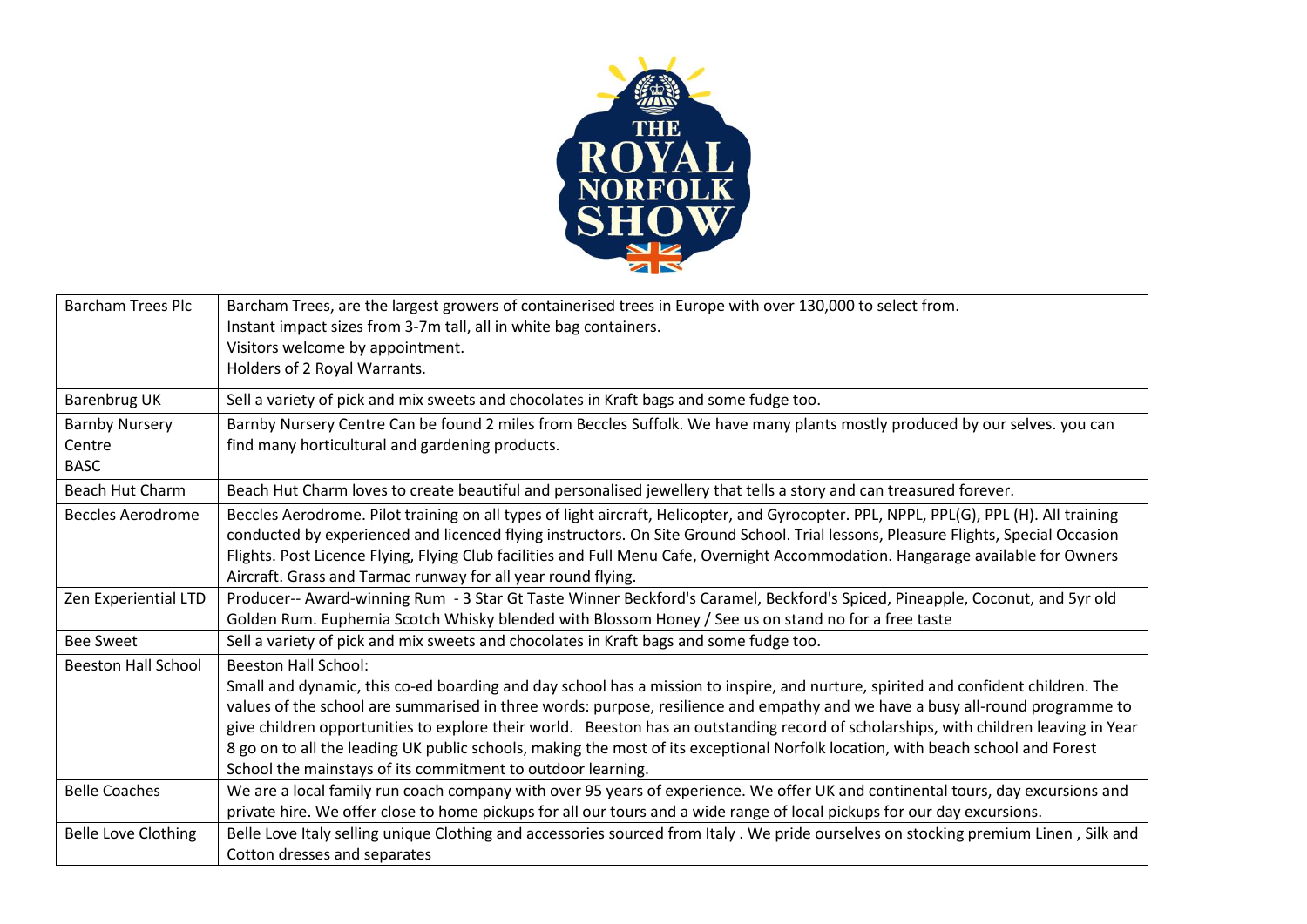

| <b>Belvedere</b>         | We provide both bespoke and off the peg quality reproduction furniture, mainly in Engliash oak a fruitwoods. We are also happy to |
|--------------------------|-----------------------------------------------------------------------------------------------------------------------------------|
| Reproductions            | offer the client a personal service of their own design.                                                                          |
| Ben Burgess & Co         | Ben Burgess has been serving the local farming community since 1931 and has supplied grounds care equipment since 1962. As        |
|                          | one of two original John Deere dealers since the brand entered the UK market in 1965, Ben Burgess is also the supplier of several |
|                          | other leading manufacturers in the agricultural, construction and grounds care industries                                         |
| Ben Burgess & Co         | Ben Burgess has been serving the local farming community since 1931 and has supplied grounds care equipment since 1962. As        |
|                          | one of two original John Deere dealers since the brand entered the UK market in 1965, Ben Burgess is also the supplier of several |
|                          | other leading manufacturers in the agricultural, construction and grounds care industries                                         |
| Ben Burgess & Co         | Ben Burgess has been serving the local farming community since 1931 and has supplied grounds care equipment since 1962. As        |
|                          | one of two original John Deere dealers since the brand entered the UK market in 1965, Ben Burgess is also the supplier of several |
|                          | other leading manufacturers in the agricultural, construction and grounds care industries                                         |
| Ben Burgess & Co         | System requirements for irrigation, slurry and dirty water storage and disposal.                                                  |
| Ben Burgess & Co         | Ben Burgess GroundsCare Equipment specialises in supplying ride-on and walk-behind lawnmowers, strimmers, hedge cutters,          |
|                          | chainsaws and all types of grounds care equipment and accessories to suit all applications for hire and/or purchase.              |
| Miss Bethany Hams        | Beth Burgess, East Anglia's leading supplier of Don Jeere Machinery.                                                              |
| Miss Bethany Hams        | Beth Burgess 2                                                                                                                    |
| Miss Bethany Hams        | The best breeches in England                                                                                                      |
| <b>Miss Bethany Hams</b> | Beth's Butties, serving the finest Baps in Norfolk.                                                                               |
| Big C                    | Big C is a local, people-first charity, committed to working collectively to provide outstanding cancer support when and where    |
|                          | people need it, now and for the future.                                                                                           |
| <b>Birdhouse Brewery</b> | We are a micro brewery based In Downham Market. Started in April 2019 and at the time only brewing 70 bottles per bath we         |
|                          | were one of the smallest micro brewerys in the country. In February 2020 we invested in larger pieces of equipment to allow us to |
|                          | increase the size of each batch, which have now been more than doubled to 150 bottles.                                            |
|                          |                                                                                                                                   |
|                          | We have a range of 9 different beers. Wing it, American IPA, Best Bitter, Strong Bitter, Dark Amber Ale, Mild, Oatmeal Stout and  |
|                          | Norfolk Brown Ale and Chilli Ale.                                                                                                 |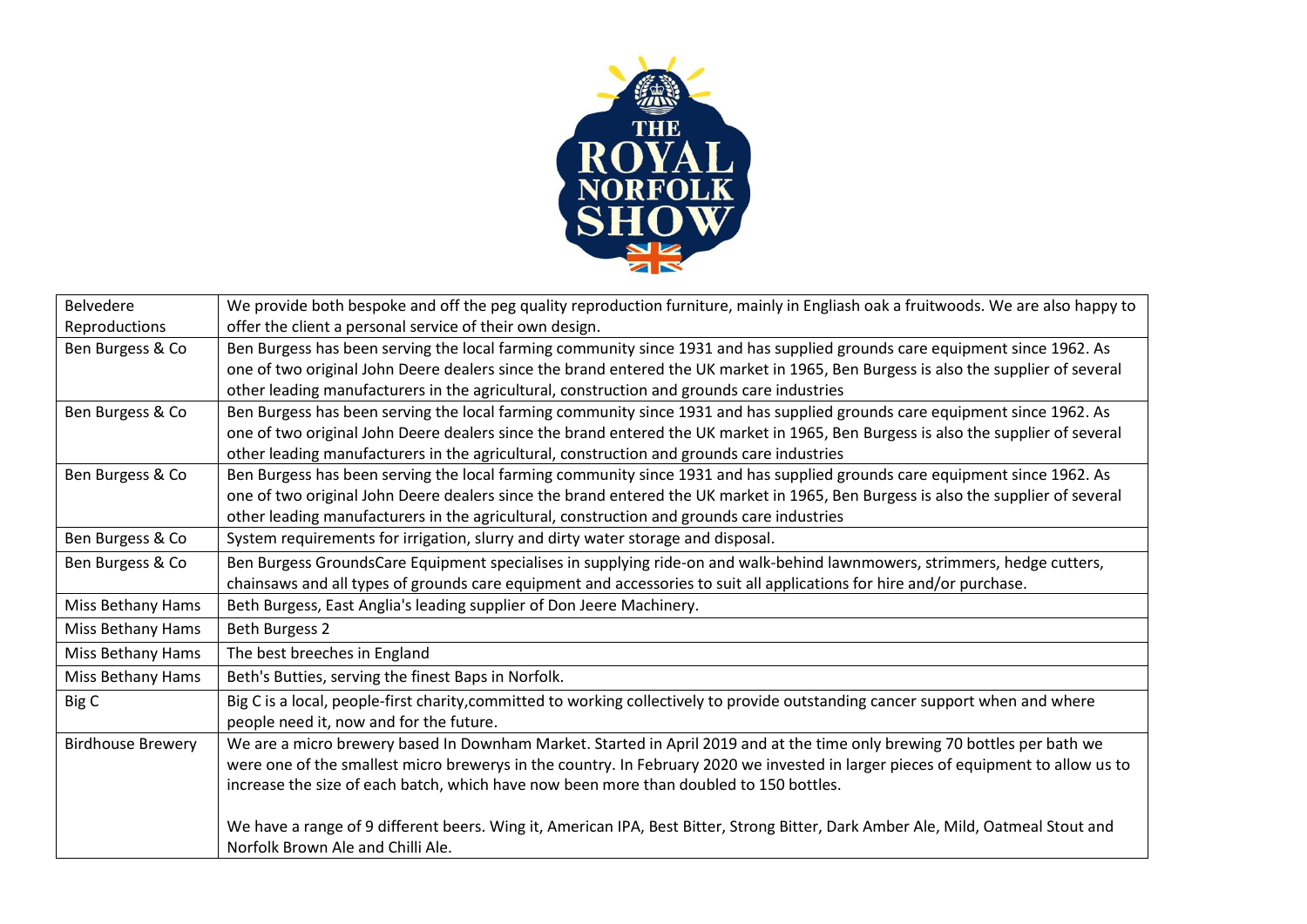

| <b>Black Shuck Ltd</b> | The Black Shuck Distillery is proud to offer a wide selection of Black Shuck spirits and Liqueurs together with a range of branded      |
|------------------------|-----------------------------------------------------------------------------------------------------------------------------------------|
|                        | glassware and gift sets. Black Shuck, Norfolk's Legendary Spirit, is delighted to be celebrating its 10th anniversary at The Royal      |
|                        | Norfolk Show.                                                                                                                           |
| <b>Black Shuck Ltd</b> | The Black Shuck distillery offers a range of Liqueurs, Spirits and gifts all produced at the family run North Norfolk based distillery. |
| <b>Bni Castle</b>      | BNI Castle is a group of small businesses in Norfolk who work together to optimise their business opportunities and provide high        |
|                        | quality services to customers. Consisting of a range of businesses, BNI Castle truly offers a one stop shop for any business or         |
|                        | individuals to manage their business and personal needs.                                                                                |
|                        |                                                                                                                                         |
|                        | <b>LIST OF MEMBERS:</b>                                                                                                                 |
|                        |                                                                                                                                         |
|                        | Credo Asset Finance                                                                                                                     |
|                        | Mdesign (graphic design)                                                                                                                |
|                        | <b>Taylor Investigations</b>                                                                                                            |
|                        | ET Photography                                                                                                                          |
|                        | Cedaro Ltd. (telecommunications)                                                                                                        |
|                        | <b>Taproot Coaching and Consultancy</b>                                                                                                 |
|                        | <b>Batchelor Electrical Services</b>                                                                                                    |
|                        | Iceni Financial Advisors                                                                                                                |
|                        | Effective Imaging (signage)                                                                                                             |
|                        | Keith Sandle Limited (Office 365 training)                                                                                              |
|                        | Nimbus Book-keeping                                                                                                                     |
|                        | Moore Networking (apprenticeships)                                                                                                      |
|                        | SBP Law (insolvency)                                                                                                                    |
|                        | Able2B CIC (charity for disability)                                                                                                     |
|                        |                                                                                                                                         |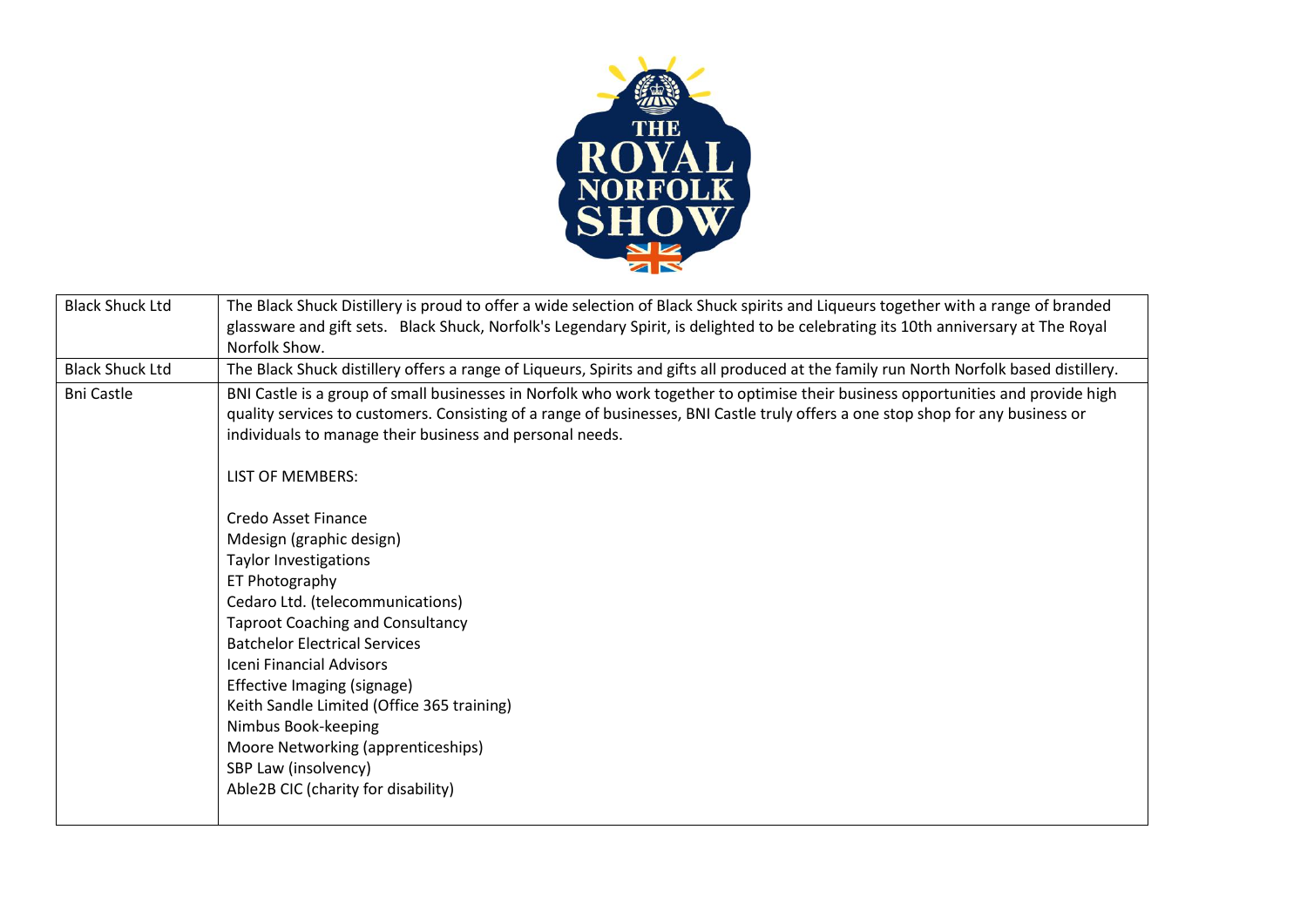

| <b>Boston Crop</b>  | Suppliers of a range of agricultural, horticultural, and fruit spraying equipment plus a range of mowers.                             |
|---------------------|---------------------------------------------------------------------------------------------------------------------------------------|
| Sprayers            | also NSTS testing of spraying equipment and slug pellet applicators on farm, or at our workshops in Wisbech, Boston and Bedford.      |
| Bpersonalised       | We love what we do Embroidery is our passion and we create lovely embroidered gifts for all the family including our best seller -    |
|                     | Doggy Poo Bag dispensers We also work closely with small businesses to help them promote themselves using our Machine                 |
|                     | embroidery skills onto Fleeces, polo shirts etc.                                                                                      |
| Bpersonalised       | We love what we do Embroidery is our passion and we create lovely embroidered gifts for all the family including our best seller -    |
|                     | Doggy Poo Bag dispensers We also work closely with small businesses to help them promote themselves using our Machine                 |
|                     | embroidery skills onto Fleeces, polo shirts etc. We have recently expanded into LaserCraft Gifts.                                     |
| <b>Bread Source</b> | Hello, we're Bread Source.                                                                                                            |
|                     |                                                                                                                                       |
|                     | A team of award winning artisan bakers with shops in Norwich and Aylsham.                                                             |
|                     | We are ferociously passionate about every single detail involved in crafting each and every loaf.                                     |
|                     | Our bread is made traditionally with high quality flour, water, natural yeast and salt with no artificial additives. Bread has been a |
|                     | staple of our diet's for hundreds of years; sustaining and nourishing us for generations - and will continue to do so whilst 'Real    |
|                     | Bread' is available.                                                                                                                  |
|                     |                                                                                                                                       |
|                     | In addition to selling bread, we also produce pastries, buns and sandwiches across Norwich and Norfolk. As bakers, it is in our job   |
|                     | to craft products that fill you up, make you smile and fuel your day.                                                                 |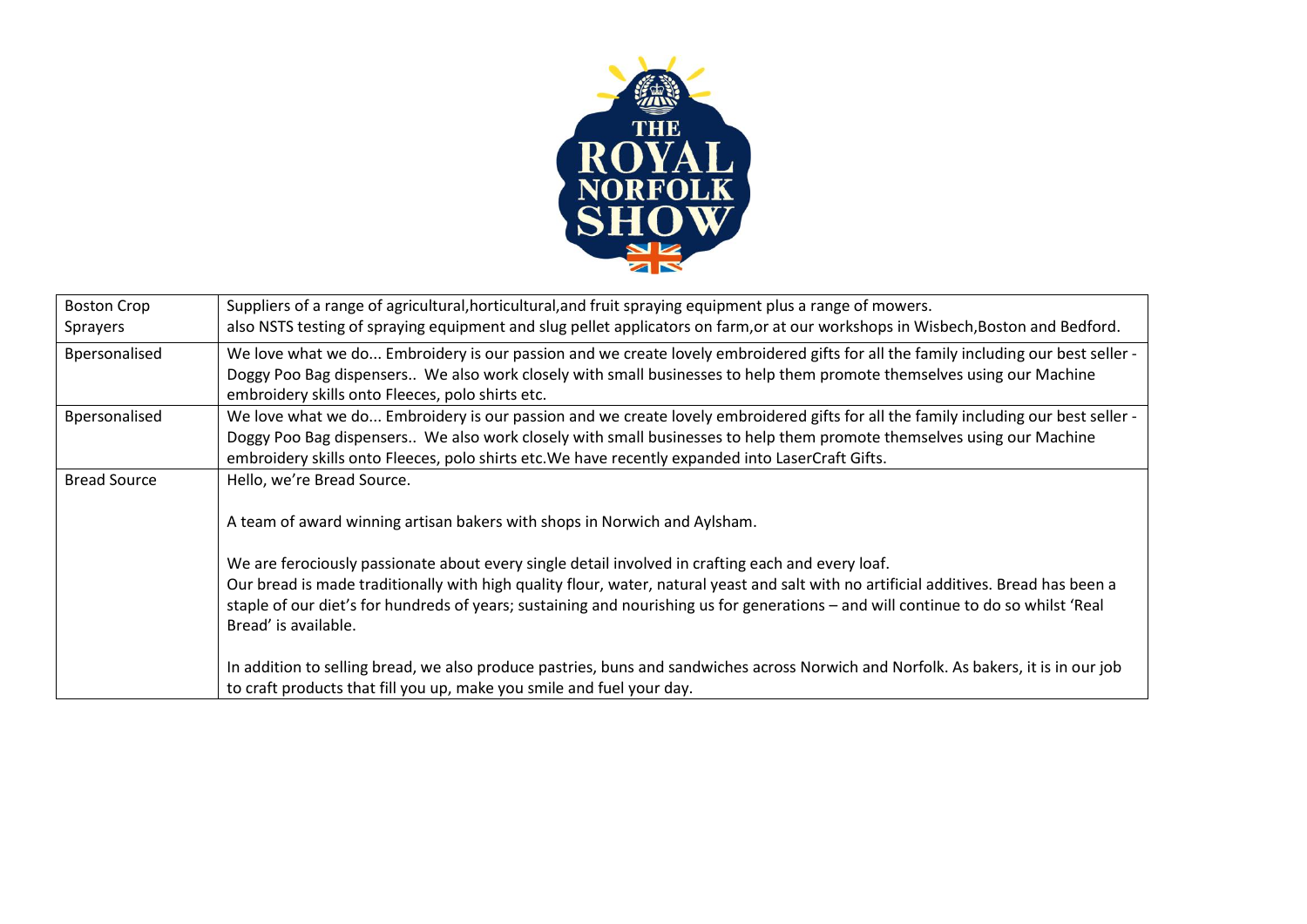

| <b>Bread Source</b>             | Hello, we're Bread Source.                                                                                                            |
|---------------------------------|---------------------------------------------------------------------------------------------------------------------------------------|
|                                 |                                                                                                                                       |
|                                 | A team of award winning artisan bakers with shops in Norwich and Aylsham.                                                             |
|                                 |                                                                                                                                       |
|                                 | We are ferociously passionate about every single detail involved in crafting each and every loaf.                                     |
|                                 | Our bread is made traditionally with high quality flour, water, natural yeast and salt with no artificial additives. Bread has been a |
|                                 | staple of our diet's for hundreds of years; sustaining and nourishing us for generations - and will continue to do so whilst 'Real    |
|                                 | Bread' is available.                                                                                                                  |
|                                 |                                                                                                                                       |
|                                 | In addition to selling bread, we also produce pastries, buns and sandwiches across Norwich and Norfolk. As bakers, it is in our job   |
|                                 | to craft products that fill you up, make you smile and fuel your day.                                                                 |
|                                 |                                                                                                                                       |
| <b>British Beet</b>             | <b>British Beet Research Organisation</b>                                                                                             |
| Research                        |                                                                                                                                       |
| Organisation                    |                                                                                                                                       |
| <b>Broadland Bowmen</b>         | Broadland Bowmen are pleased to invite all visitors to their usual 'Have'a'go' stand at the Woodland Walk where you can try field     |
|                                 | archery.                                                                                                                              |
| <b>Broadland District &amp;</b> | In order to provide the best services to our residents, Broadland District and South Norfolk Councils agreed to collaborate and now   |
| South Norfolk                   | have a single team of staff, who work across both districts. The partnership has enabled us to continue providing the local services  |
| Council                         | you value and to create the best place and environment for everyone, now and for future generations. Visit our stand to see how       |
|                                 | we love local and are supporting our community to stay fit and healthy, supporting local businesses, find out more about recycling    |
|                                 | and much more. Also visit the stand for a chance to win a gym membership and a bicycle. We look forward to seeing you!                |
| <b>Broadland District &amp;</b> | In order to provide the best services to our residents, Broadland District and South Norfolk Councils agreed to collaborate and now   |
| South Norfolk                   | have a single team of staff, who work across both districts. The partnership has enabled us to continue providing the local services  |
| Council                         | you value and to create the best place and environment for everyone, now and for future generations. Visit our stand to see how       |
|                                 | we love local and are supporting our community to stay fit and healthy, supporting local businesses, find out more about recycling    |
|                                 | and much more. Also visit the stand for a chance to win a gym membership and a bicycle. We look forward to seeing you!                |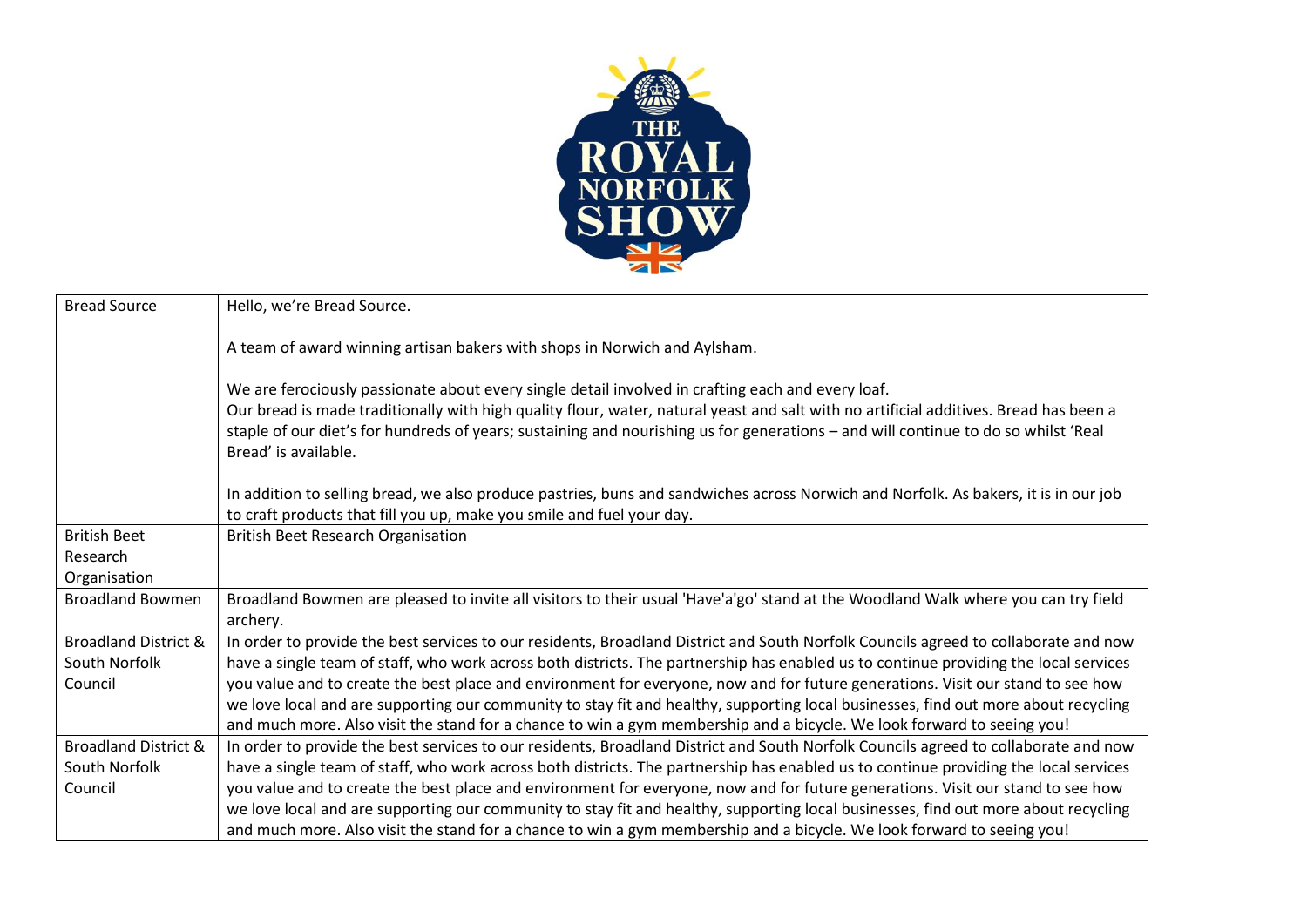

| <b>Broadland Food</b>         | The ambition is straightforward. The Broadland Food Innovation Centre is being built to help generate economic opportunity and        |
|-------------------------------|---------------------------------------------------------------------------------------------------------------------------------------|
| <b>Innovation Centre</b>      | success for the food and drink sector. We're backing your ambition with organisation, infrastructure, support programmes,             |
|                               | networks, access and connections to markets, funding opportunities and private investment. Eligible businesses and tenants will       |
|                               | benefit from innovation support for businesses and the cluster, available now.                                                        |
| <b>Broadland Towbar &amp;</b> | Broadland Towbar & Trailer Centre Ltd are a family run business specialising in the supply and fitting of towbars for retail and the  |
| <b>Trailer Centre Ltd</b>     | trade. Trading for over 20 years we have a wealth of knowledge when it comes to fitting towbars and pride ourselves on a great        |
|                               | aftersales service. We also supply a great choice of trailers from twin axle braked to the smaller camping trailers. We carry a vast  |
|                               | stock of trailer spares to keep you on the road. Other products include towbar mounted cycle carriers for 1-4 bikes (including        |
|                               | electric), roof racks, light boards and other accessories.                                                                            |
| <b>Broadland Tree</b>         | Broadland Tree Services has been established for 35 years offering the best service in Arboricultural advice and a full contracting   |
| Services                      | service from planning, planting, pruning to felling using the most up to date machinery and fully trained staff.                      |
|                               | Anderson Access offers a modern, safe and reliable truck mounted hire with our new Ruthmann TU285 which can achieve 28.5 m            |
|                               | height and 21m outreach and 320kg cage load on a small profile vehicle to easily gain access to buildings in both urban and rural     |
|                               | situations.                                                                                                                           |
|                               | The machine comes available for daily hire with a fully trained IPAF operator giving a very stable and safe working platform to carry |
|                               | out building inspections, building maintenance, cleaning, tree pruning, filming and many other uses.                                  |
| Martham Boat                  | Would you like to try an iconic Norfolk Sailing Experience this summer? Come and find us to chat more about how we can get you        |
| Building & Dev Co             | out on the Norfolk Broads in one of our yachts for a taster sail, a sailing course or a holiday to learn a new skill and enjoy the    |
| Ltd                           | beautiful and magical waterways here in Norfolk and Suffolk.                                                                          |
| Martham Boat                  | See previous application                                                                                                              |
| Building & Dev Co             |                                                                                                                                       |
| Ltd                           |                                                                                                                                       |
| <b>Brothers Wines</b>         | Amazing wines from across EU and further seas. Exhibiting with samples - please come along and have a free taste. :)                  |
| Brown & Co                    | Property and business consultants offering a blend of professional agency and consultancy skills, covering all elements of rural and  |
|                               | urban property.                                                                                                                       |
| Brown & Co                    | Property and business consultants offering a blend of professional agency and consultancy skills, covering all elements of rural and  |
|                               | urban property.                                                                                                                       |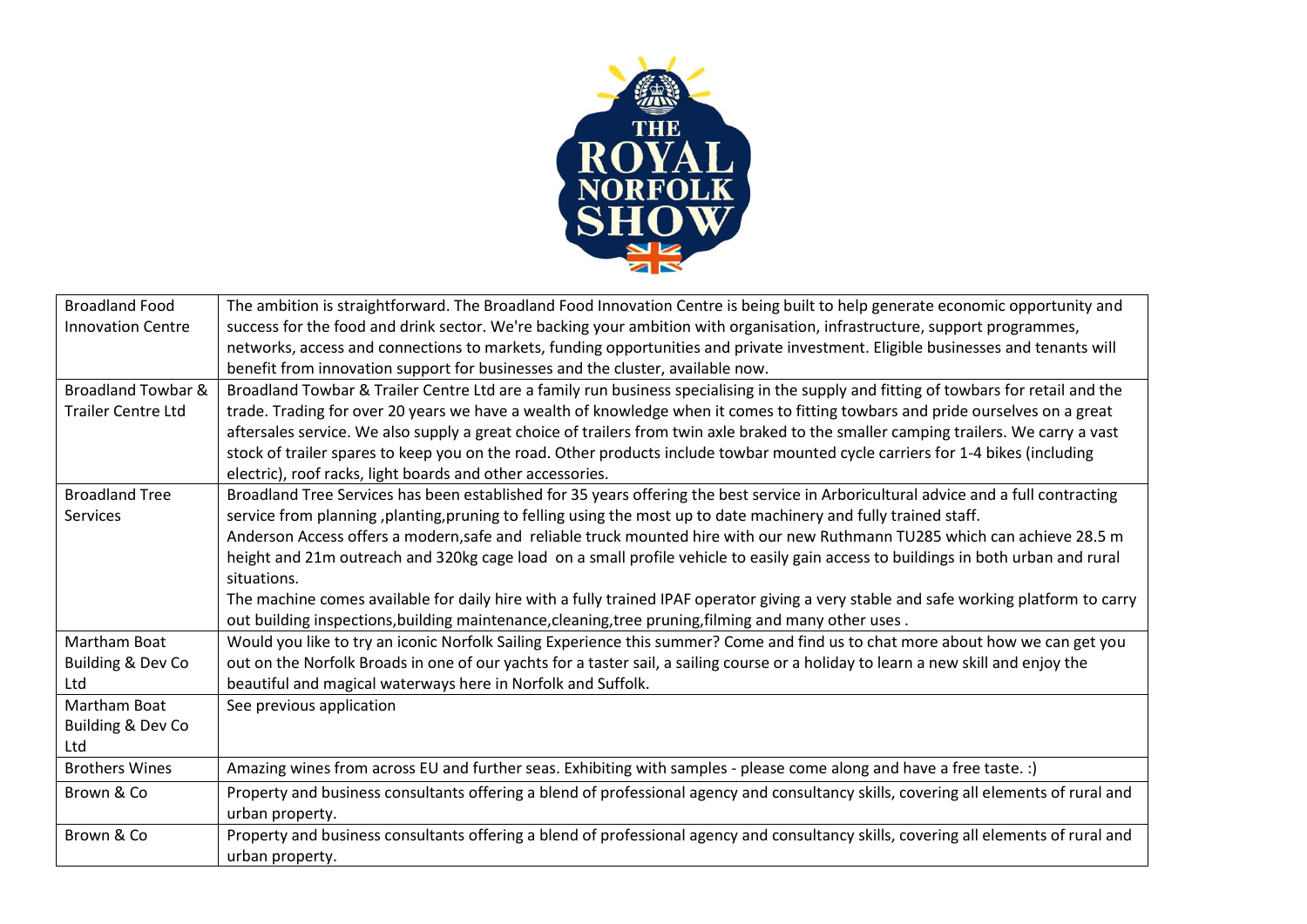

| <b>Brownbread</b>         | Purveyors of artisan breads, cakes, pastries & savouries.                                                                               |
|---------------------------|-----------------------------------------------------------------------------------------------------------------------------------------|
| <b>Bruce Bramfield</b>    | Welcome to Bruce Bramfield Home & Gifts, a shop of treasures for your home, family and friends.                                         |
| Home & Gifts              | We provide quality homewares and gifts but always with our environment in mind; we favour natural, recycled, recyclable,                |
|                           | reusable, biodegradable and sustainably sourced materials for both our products and packaging wherever we can.                          |
|                           | We design all of our products ourselves with prints of our hand drawn illustrations.                                                    |
|                           | We are a family run business based in beautiful rural Norfolk and we take inspiration from the countryside and wildlife around us.      |
|                           | All of our textile and tableware products are made in Britain while our Greetings Cards and Eco-Notebooks are all printed in our        |
|                           | studio in Norfolk.                                                                                                                      |
| <b>Bubbles Beauty Bar</b> | Here at The Body Shop at Home, we pride ourselves on supporting farmers across the world. From our Norfolk grown Camomile in            |
|                           | our Camomile range, to Community Fair Trade Shea Butter from Ghana                                                                      |
|                           | Come along and learn some more about your favorite Body Shop.                                                                           |
| <b>Buckedoff</b>          | BuckedOff Equestrian is a Norfolk based company offering a range of equestrian brands and my own exclusive branded products.            |
| Equestrian                | Stocking a great range of brands including Kingsland, HV Polo, Imperial Riding, Eskadom, Forhorses, Kep, Uvex, Veredus, eQuick,         |
|                           | Cavalor, Sabbot Headwear and many more.                                                                                                 |
| <b>Bullards Spirits</b>   | Bullards is a name that's synonymous with the history of Norwich. Well known for supplying beers, wines and spirits, the                |
|                           | fascinating history of Bullards spans six generations, over 180 years and continues to the present day with their award-winning,        |
|                           | handcrafted gin.                                                                                                                        |
|                           |                                                                                                                                         |
|                           | Made in small batches using a traditional copper pot still, Bullards' artisanal gins are hand-bottled at the Tipsy Anchor Distillery in |
|                           | the heart of Norwich. With sustainability, quality and innovation in our minds and with a collection good enough to share, their        |
|                           | premium gins are to be enjoyed in good company.                                                                                         |
| Natural England           | Using state of the art technology and ground-breaking techniques, this project will transform Hoveton Great Broad from its current      |
|                           | brown, mucky, lifeless state to a clear, pristine, species-rich wildlife haven.                                                         |
|                           |                                                                                                                                         |
|                           | It aims to restore the broad using two techniques - sediment removal and biomanipulation (temporary fish removal). Together,            |
|                           | these techniques should create the perfect conditions for plants to flourish once more.                                                 |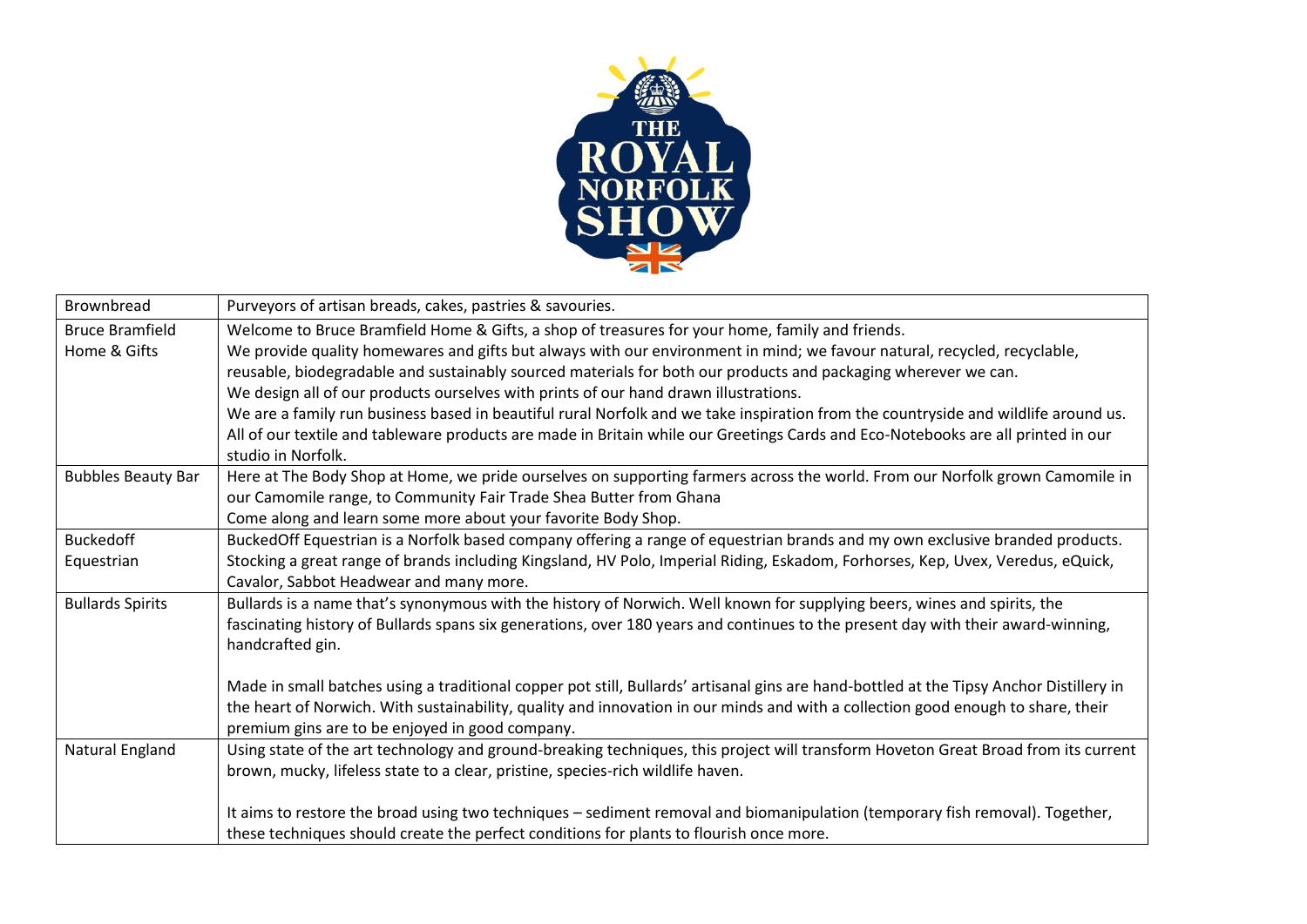

| <b>Burn Valley Vineyard</b> | Burn Valley Vineyard and Winery lie in the village of North Creake. We have 9 different varietals, and grow and make Sparkling,      |
|-----------------------------|--------------------------------------------------------------------------------------------------------------------------------------|
|                             | Red, White and Rose wines. We are based 4 miles form the Stunning Norfolk coastline, and run tasting events April til September.     |
| <b>Bush Tyres</b>           | Bush Tyres are the East of England's leading tyre specialist offering a range of automotive products including car, van, SUV, 4x4,   |
|                             | LGV, HGV, tractor and agricultural tyres, exhausts, batteries, brakes and suspension. We also offer services including servicing &   |
|                             | diagnostic checks, air conditioning, wheel alignments & balancing, MOT's (class 4-7), ADAS Camera & Radar Calibration as well as     |
|                             | 24/7 roadside tyre assistance.                                                                                                       |
|                             |                                                                                                                                      |
|                             | Bush has access to a large and varied stock of tyres. Our staff are fully trained and are here to help you with any problem, from    |
|                             | wheelbarrow tyres to tractor tyres, budget tyres for your family car to the latest run flat technology systems.                      |
| C/O Stuart Kirby            | To follow                                                                                                                            |
| The Nags Head               | The Nags Head Horse Box Bar - Suffolk's Award Winning Mobile Bar                                                                     |
| Horse Box Bar               |                                                                                                                                      |
| <b>Butternut Box</b>        | At Butternut Box, we believe that dogs deserve better. That's why we're putting the food back into dog food. We make freshly         |
|                             | prepared dog food. Cooked like you would at home. Delivered in perfect portions.                                                     |
| <b>Buy Local Norfolk</b>    | <b>Buy Local Norfolk</b>                                                                                                             |
|                             | TO BE CONFIRMED                                                                                                                      |
| Cadent Gas Ltd              | Local Gas Distribution Network participating in Operations and Maintenance activities in East of England and within other regions.   |
| Cafe Cio                    | Cafe Cio is a family owned and operated coffee bar. We take pride in serving traditional coffee at its best. We love to sharing our  |
|                             | dedicated seating area with our customers so please come and see us during the Royal Norfolk Show 2022                               |
| Caffe Piaggio               | Everything from the fluffy Cappuccino, Iced Latte to the Quality English Breakfast Tea. All served from the Norfolk Show's Food Hall |
|                             | quirky 3 wheeled Italian coffee cart. You've never had it so good. Iced cold drinks also available.                                  |
| Caister Volunteer           | Happy Happy Huts Ltd. Shepherd Huts for the Home, Office and Holiday Letting.                                                        |
| Lifeboat Service Ltd        | Caister Lifeboat Services Ltd. Charity                                                                                               |
| <b>Calmly Candles</b>       | Calmly Candles is an eco-friendly vegan, soy wax local candle business. Hand-poured locally in Norfolk by two sisters, Lauren and    |
|                             | Isabella. Every candle uses high quality soy wax and cotton wicks, they are petroleum free with no harmful chemicals. This means     |
|                             | they are safe to have lit in your homes and are safe to breathe in by all, including pets and children.                              |
|                             |                                                                                                                                      |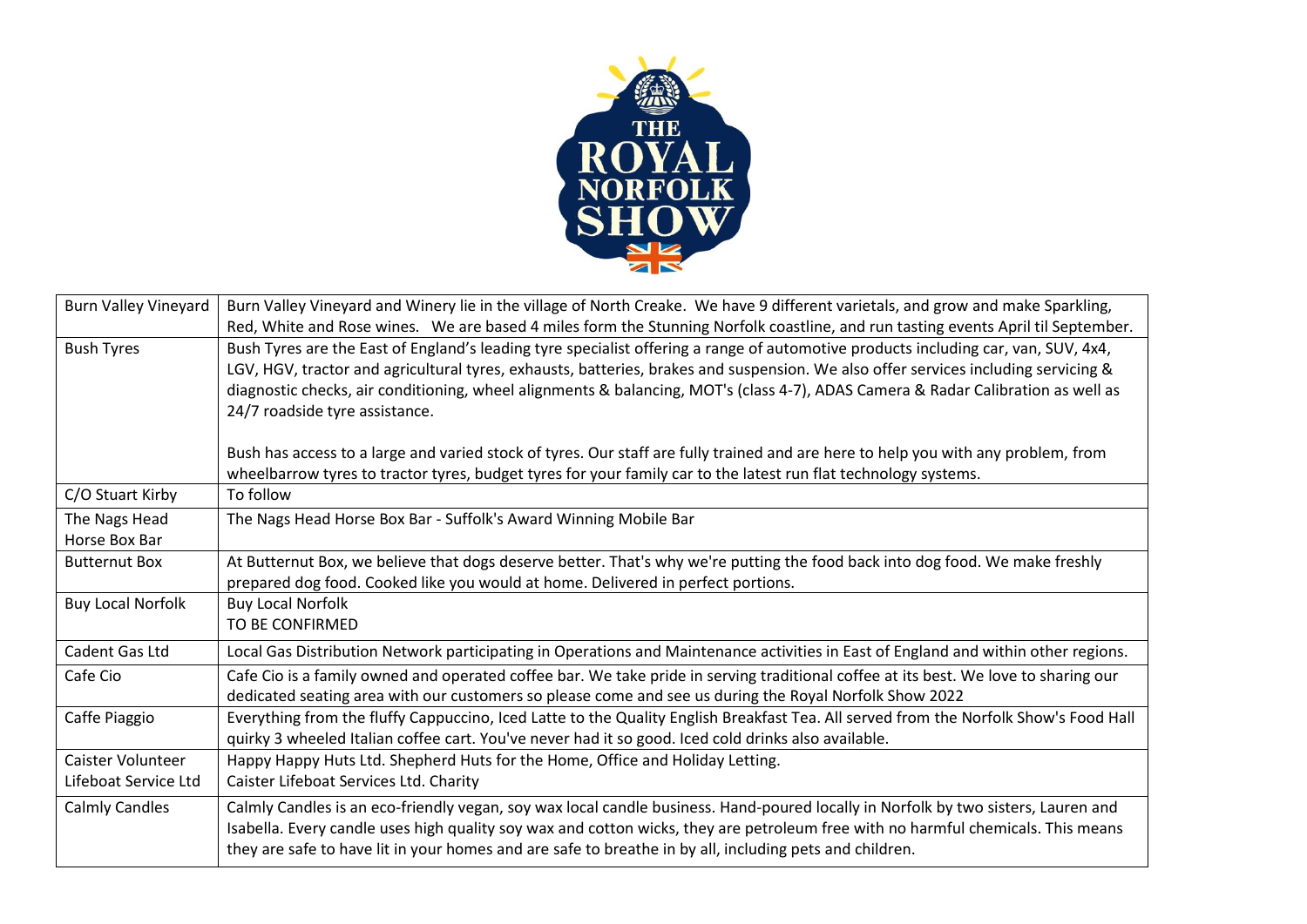

|                                              | Soy wax is a natural and renewable source and we use 100% cotton wicks, we also source our equipment and raw materials from<br>local companies in the industry to help reduce our carbon footprint.                                                                                                                                                                                                                                                                                     |
|----------------------------------------------|-----------------------------------------------------------------------------------------------------------------------------------------------------------------------------------------------------------------------------------------------------------------------------------------------------------------------------------------------------------------------------------------------------------------------------------------------------------------------------------------|
| Canary Thermal<br>Roofing                    | Canary Thermal Roof is a Norwich based business which specialise in Internal Conservatory Roof Insulation making existing<br>conservatories cooler in the summer, warmer in the winter and less noisy in heavy rainfall therefore giving our customers a usable<br>all year round cosy sitting room or as more people are now working from home a comfortable and bespoke home office work<br>space, breathing new life into your existing previously unused and unloved conservatory.  |
| Cancer Research UK                           | Cancer Research UK stand                                                                                                                                                                                                                                                                                                                                                                                                                                                                |
| Candi's Cupboard                             | Here at Candi's Cupboard we handcraft a range of award winning Chutney all made using solely Fresh, British grown produce and<br>to complement, we also have our unique Steak Sauce flavours and our new Retro Relish range.                                                                                                                                                                                                                                                            |
| Cardarelli'S Cakery                          | Cardarelli's Cakery promises to bring exceedingly delicious brownies, blondies, stuffed cookies, rocky roads, traybakes, sponges and<br>so much more to the Norfolk show.                                                                                                                                                                                                                                                                                                               |
| Natural England                              | Catchment Sensitive Farming provides free training and advice to farmers on how to improve water and air quality and reduce<br>flood risk on agricultural land. Catchment Sensitive Farming can also provide support with Countryside Stewardship grant<br>applications and provide guidance on the agricultural transition schemes.                                                                                                                                                    |
| Royal Norfolk<br>Agricultural<br>Association | Cattle                                                                                                                                                                                                                                                                                                                                                                                                                                                                                  |
| Cavellhealthcare                             | Cavell Healthcare are a multi award care provider, with offices in Norwich and Lowestoft and over 100 nursing and care staff<br>working in local communities across the region.<br>We will be on hand throughout the show to give information to anyone interested in finding out about care for a family member,<br>discovering about a career in care or our training services.                                                                                                       |
| Cecil Amey Ltd                               | Cecil Amey is the largest Independent Opticians and Hearing Care provider in Norfolk, we pride ourselves in the highest level of<br>service and customer care backed up with Premium Products in both Optical and Hearing.<br>We stock an unbeatable range of Eyewear, including designer frames from Tom Ford, Chanel and Moscot, with premium lenses<br>from Nikon Optical as well as a fantastic range of Sunglasses and sports eyewear from ranges such as Oakley, Ray Ban and Maui |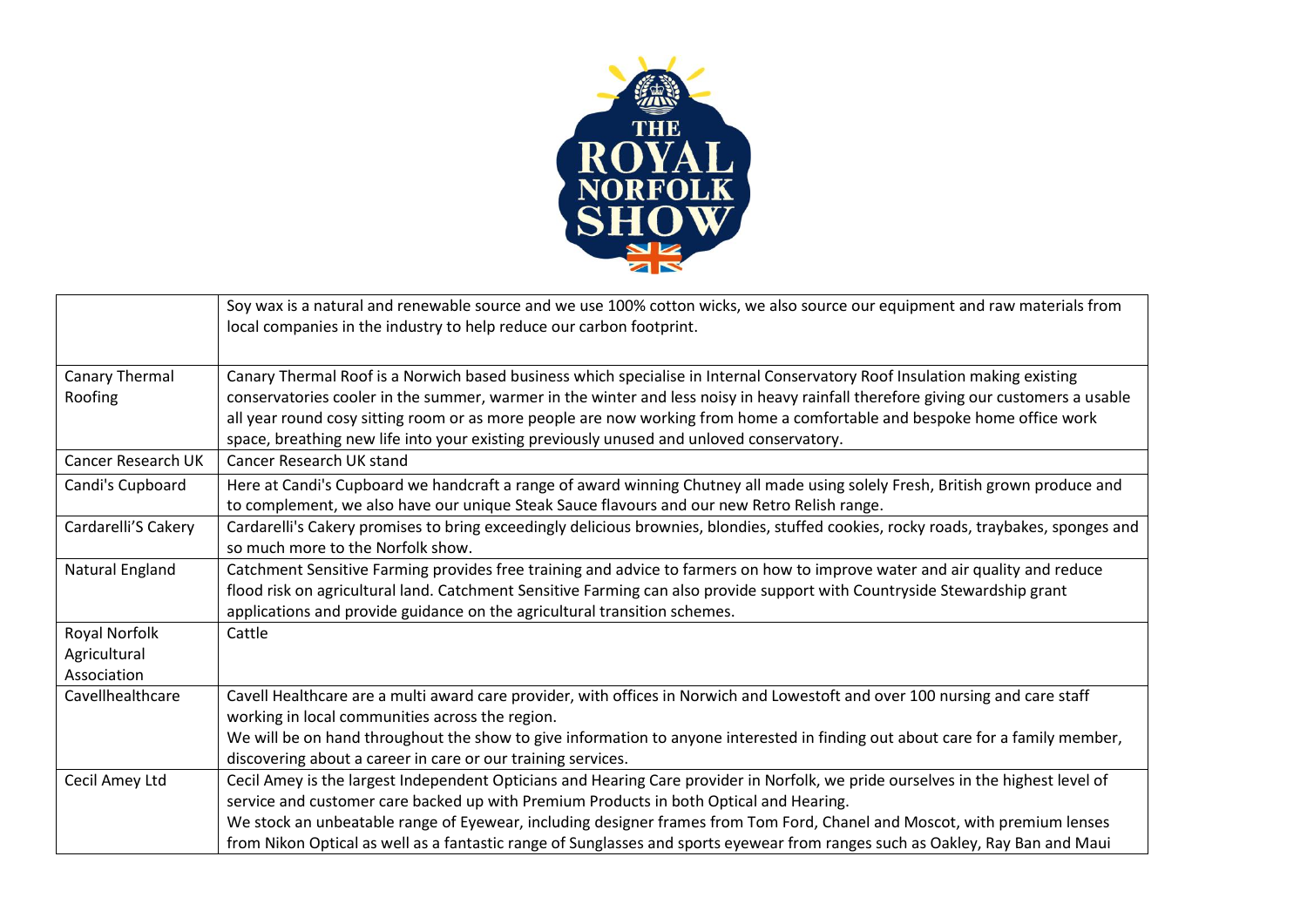

|                            | Jim.                                                                                                                                                                                                                                                                      |
|----------------------------|---------------------------------------------------------------------------------------------------------------------------------------------------------------------------------------------------------------------------------------------------------------------------|
|                            | Our Marquee will be full of this seasons Spectacles frames and Sunglasses with on the day discounts and our experienced team will<br>be on hand to help with any sales or Optical queries, our Audiology team will also be available to assist with any enquiries you may |
|                            | have.                                                                                                                                                                                                                                                                     |
| <b>Chairs and Tables</b>   | Suppliers of Premium A Grade Sustainable Teak Garden Furniture                                                                                                                                                                                                            |
| Ltd                        |                                                                                                                                                                                                                                                                           |
|                            | Tables, Chairs, Benches and accessories                                                                                                                                                                                                                                   |
|                            | Free Delivery and Assembly                                                                                                                                                                                                                                                |
|                            | est. 2002                                                                                                                                                                                                                                                                 |
| Charles Taylor             | TOP QUALITY HANDMADE GARDEN FURNITURE                                                                                                                                                                                                                                     |
| Trading                    |                                                                                                                                                                                                                                                                           |
| Charles Taylor             | TOP QUALITY HANDMADE GARDEN FURNITURE                                                                                                                                                                                                                                     |
| Trading                    |                                                                                                                                                                                                                                                                           |
| Charles Taylor             |                                                                                                                                                                                                                                                                           |
| Trading                    |                                                                                                                                                                                                                                                                           |
| Charles Taylor             |                                                                                                                                                                                                                                                                           |
| Trading                    |                                                                                                                                                                                                                                                                           |
| <b>Charlie Owen Events</b> | Shopping Marquee with a lovely range of Arts, Crafts, Fashion, Food & Drink and specialised gifts for everyone                                                                                                                                                            |
| <b>Charlie Owen Events</b> | Same as previous application for this stand to be next to the other stand. For info yet to book my PLI as not needed until April. Also                                                                                                                                    |
|                            | in past was sent car passes and exhibitor passes for free based on the number of bookings I had                                                                                                                                                                           |
| Chet Valley Vineyard       | Chet Valley Vineyard Ltd producer and maker of Award Winning fine wines from Norfolk. John and his wife Bridget run an artisan                                                                                                                                            |
|                            | business, specialising in Sparkling Wine. We welcome guests to the vineyard to experience the taste of Norfolk. We pride ourselves                                                                                                                                        |
|                            | in producing our wines in a sustainable way. Come and visit us to see all that we can offer and buy British!                                                                                                                                                              |
| by Christiane              | <b>Bespoke Hats and Fascinators</b>                                                                                                                                                                                                                                       |
| Millinery                  |                                                                                                                                                                                                                                                                           |
| Churros & Chorizo          | Marrying the best Spanish & local produce to create amazing dishes and flavours!                                                                                                                                                                                          |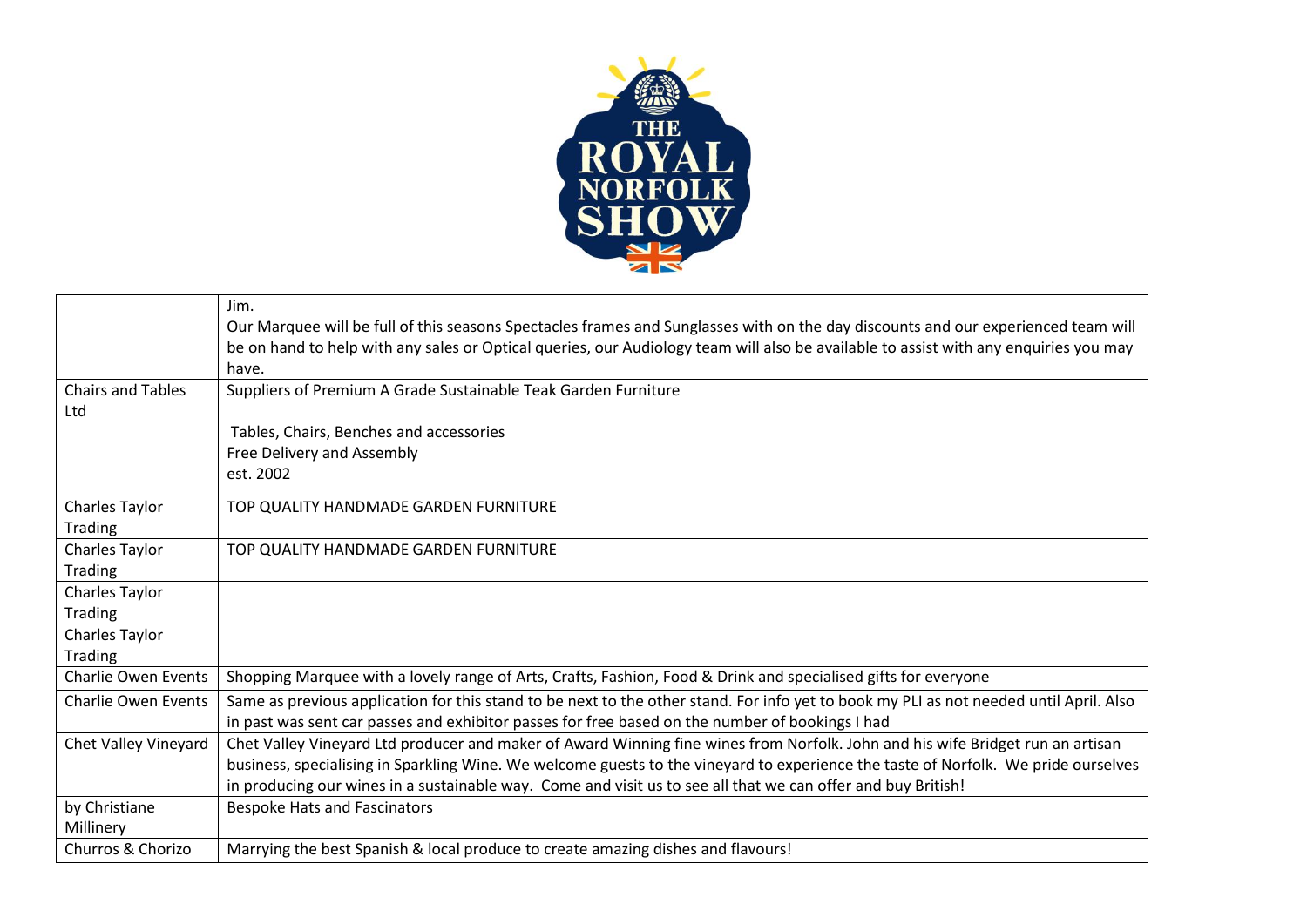

| <b>Citron Press</b>        | freshly squeezed french style lemonade                                                                                                   |
|----------------------------|------------------------------------------------------------------------------------------------------------------------------------------|
| <b>CLA</b>                 | The CLA is the membership organisation for owners of land, property and businesses in rural England and Wales. For information           |
|                            | on our work and how to join online, visit www.cla.org.uk                                                                                 |
| <b>CLAAS Manns Ltd</b>     | CLAAS MANNS Ltd is a Retail business owned by CLAAS with branches within East Anglia. Supporting the regions Farmers &                   |
|                            | Contractors in Sales & Service for CLAAS, HORSCH & STEWART. Suppling customer agricultural machinery needs including                     |
|                            | culivation, seeding, crop protection, golden & green harvest, transportation & tractors                                                  |
| <b>CLAAS Manns Ltd</b>     | CLAAS MANNS Ltd is a Retail business owned by CLAAS with branches within East Anglia. Supporting the regions Farmers &                   |
|                            | Contractors in Sales & Service for CLAAS, HORSCH & STEWART. Suppling customer agricultural machinery needs including                     |
|                            | culivation, seeding, crop protection, golden & green harvest, transportation & tractors                                                  |
| Clarkes of Walsham         | Clarkes of Walsham is one of the largest independent suppliers of Building, farming and Garden Materials in East Anglia, along with      |
| Ltd                        | our Country Clothing Store's based in Walsham Le Willows and at Jimmy's Farm in Ipswich, offering a unique shopping experience.          |
| Clarkes of Walsham         | Clarkes of Walsham is one of the largest independent suppliers of Building, Farming and Garden Materials in East Anglia, along with      |
| Ltd                        | our Country Clothing Store's based in Walsham Le willows and at Jimmy's Farm in Ipswich, offering a unique shopping experience.          |
| Cobble Hill Vineyard       | A boutique, family owned and managed vineyard in Burnham Market, Norfolk. Growing and producing a selection of still and                 |
|                            | sparkling wines.                                                                                                                         |
| <b>Cocktail Canaries</b>   | Cocktail Canaries is a luxury small-batch, ready-to-pour cocktail co, expertly crafted in Norfolk. We believe cocktails shouldn't just   |
|                            | be for the bar, and quality should not be compromised at home.                                                                           |
| Cocoa Collective           | Norfolk based artisan producers of award wining small batch craft chocolate, craft hot chocolate and other confectionary.                |
| <b>Chocolatiers Ltd</b>    |                                                                                                                                          |
| Miss Gina Lucan            | Coffe2Go refreshments Trailler                                                                                                           |
| Miss Gina Lucan            | Coffe2Go refreshments trailler                                                                                                           |
| Kinder Group Ltd           | Freshly ground fair trade rain forest alliance espresso coffee. Tea, ice latte, hot chocolate, cold drinks and fresh cakes and pastries. |
| Coffee Café                | Vintage 1960s horsebox cafe' serving locally roasted coffee, a variety of hot/cold drinks, cakes and snacks                              |
| <b>Colin Gregory Roses</b> | Selling a good full range on English grown garden roses all in various colours.                                                          |
| Ltd                        |                                                                                                                                          |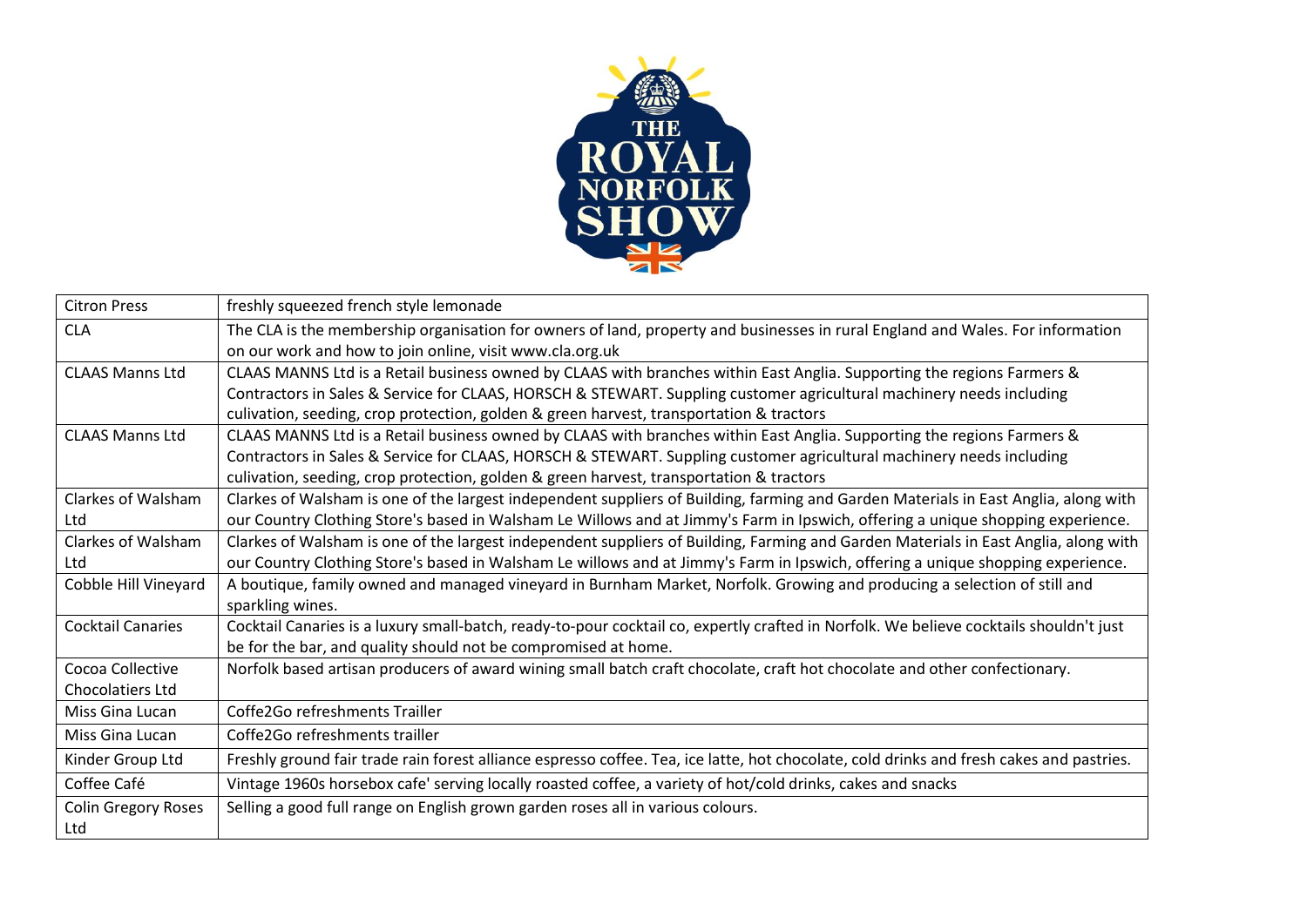

| Condimentum               | Condimentum Ltd                                                                                                                     |
|---------------------------|-------------------------------------------------------------------------------------------------------------------------------------|
|                           | 150 YEARS OF FARMING KNOWLEDGE AND TECHNICAL EXPERTISE                                                                              |
|                           | Our growers joined forces to create Condimentum and supply English mint and mustard for generations to come. We bring               |
|                           | together 150 years of farming knowledge and experience with technical expertise.                                                    |
|                           | Our community is closely linked to these crops and supplying Colman's of Norwich. This link is recognised on Colman's labels and    |
|                           | when you pick up a jar, you know our ingredients went into it.                                                                      |
|                           | Many of our growers come from families who have been farming in East Anglia for generations                                         |
| <b>Contract Personnel</b> | Come and speak to the recruitment experts from Contract Personnel. Their BRAND NEW job bus provides the opportunity for YOU         |
|                           | to come down and register for work. Contract Personnel has been established for 33 years and they offer both temporary and          |
|                           | permanent jobs - specialising in Driving, Industrial, Commercial and Engineering roles. For 'Recruitment That Works For You' -      |
|                           | <b>Think Contract Personnel!</b>                                                                                                    |
| Contractors               | For over 40 years CES have been servicing and supplying equipment of the highest quality to the construction and agricultural       |
| <b>Equipment Sales</b>    | industries in Norfolk and Suffolk. Our experience has developed an understanding aimed specifically at our customers. CES offer a   |
|                           | comprehensive range of market leading products from manufacturers such as Volvo, Pel-Job, Terex, Benford, Atlas Copco, CP,          |
|                           | Bridgestone, Honda, Partner, Husqvarna, Stanley, Probst, Yanmar - including dumpers, rollers, mini-diggers, backhoe loaders,        |
|                           | generators, vibrating plates, hydraulic breakers, cement mixers, pokers, rubber tracks etc.                                         |
| Cooks Blinds &            | Family business established in 1965, we manufacture, supply, install, repair, service and maintain Industrial & Agricultural Doors, |
| <b>Shutters Ltd</b>       | Fire Shutters, Security Grilles, Garage Doors, Glass extensions, Awnings, Blinds and much more                                      |
| Core Technology           | CORE Technology Projects LTD Installs cutting edge Technology and Security systems to support the Residential and Commercial        |
| Projects Ltd              | sector in Norfolk & Cambridge. By combining the highest level of knowledge and technology, CORE delivers the state of the art       |
|                           | systems while keeping simplicity at the fore front.                                                                                 |
|                           |                                                                                                                                     |
|                           | We Install Commercial Audio/Visual system, Complete smart home system's/Cinema Rooms/ Multi Room Audio/Outdoor                      |
|                           | Entertainment/WIFI/Complete Internet Networks                                                                                       |
| <b>Country Bumpkins</b>   | We are a small family run nursery who grow quality plants and flowers in Lincolnshire.                                              |
| <b>Country Styles</b>     | British made Ladies Country Clothing, Boots from the Spanish Boot Company, beautiful handcrafted accessories,                       |
| Clothing                  |                                                                                                                                     |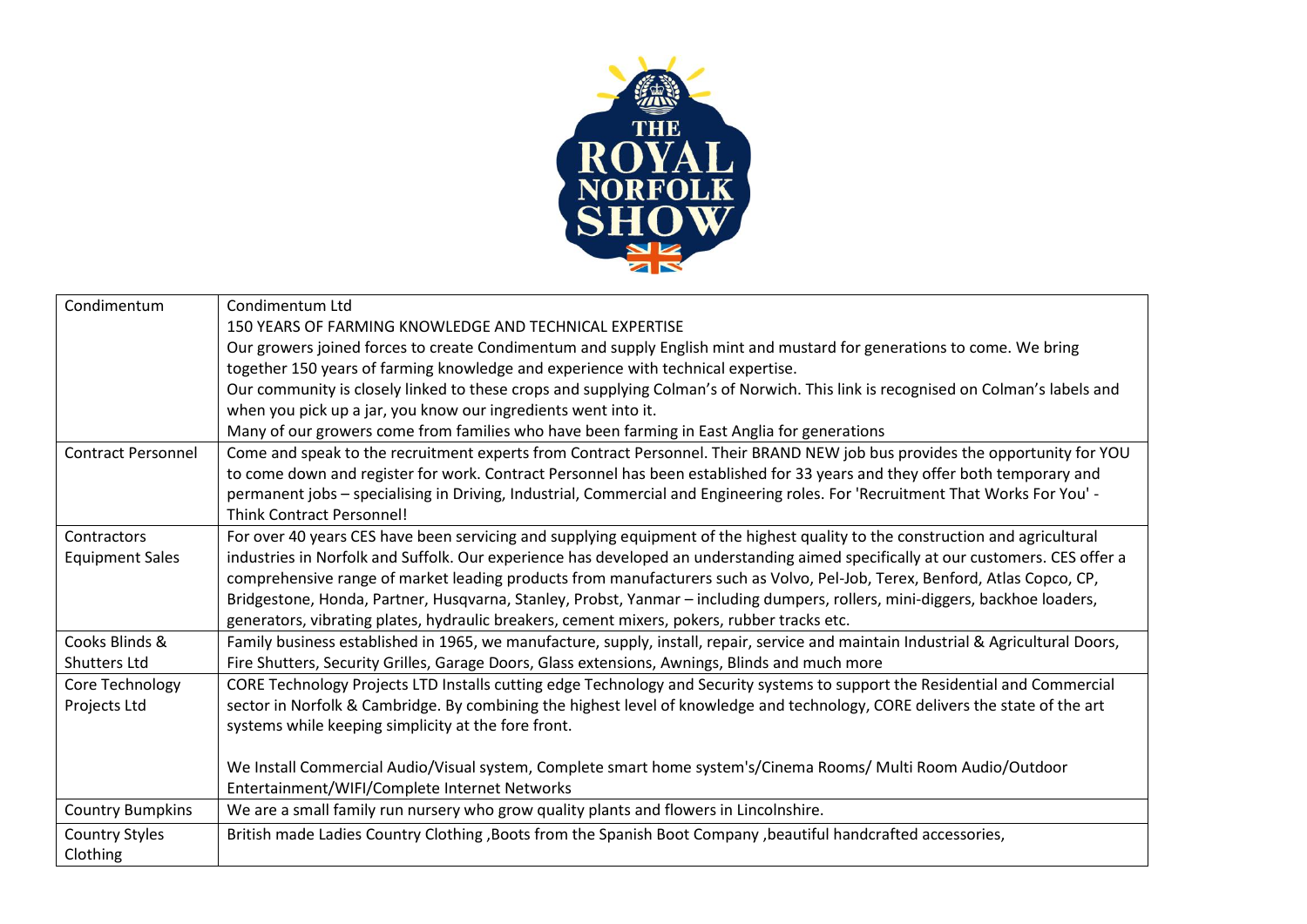

| Cousins of Emneth      | Driven by a desire to help farmers tackle the issues they face, our family run engineering company manufactures cultivation          |
|------------------------|--------------------------------------------------------------------------------------------------------------------------------------|
| Ltd                    | equipment that is designed in house, guided by current trends and customer demand.                                                   |
| Cpre Norfolk           | CPRE Norfolk, The Countryside Charity.                                                                                               |
|                        |                                                                                                                                      |
|                        | The Campaign to Protect Rural England (Norfolk) champions much more than just the protection of the countryside. We believe          |
|                        | that protecting all the things that make Norfolk unique will best serve the future of our county, all who live in it and the UK as a |
|                        | whole.                                                                                                                               |
| <b>RNAA</b>            | Crafty bits and even more crafty bits!                                                                                               |
| Miss Bethany Hams      | <b>Crafty Business</b>                                                                                                               |
| Craftyones             | a variety of crafts made by over 35 members that include decoupage, knitted and crochet items, wooden items, jewellery, resin        |
|                        | items, paper craft, etc                                                                                                              |
| Cranworth Farm         | Merlo Telehandlers, Landini Tractors, Teagle Machinery, Stiga, Mountfield,                                                           |
| <b>Services</b>        |                                                                                                                                      |
| <b>Crew Cocktails</b>  | Crew Cocktails is a RTD cocktail brand from Norfolk. With 4 canned cocktail flavours made with real fruit, these are great for a     |
|                        | cocktail at home or to give as a gift.                                                                                               |
| <b>Crew Cocktails</b>  | Crew Cocktails a new RTD canned cocktail brand based in Norfolk. After attending many events serving delicious bubbly and            |
|                        | cocktails, Crew Bar Co have developed a brand new range of delicious canned cocktails. With 4 delicious cocktails to choose from     |
|                        | they are the perfect solution for cocktails ready to go in your fridge or to share with friends.                                     |
| Crown Prosecution      | Please could someone contact me regarding this.                                                                                      |
| Service                |                                                                                                                                      |
| Csn Carewatch          | Gazebo With table and chairs allocated within. Advertising flag. Recruitment Brochures. Recruitment Merchandise. Balloons.           |
|                        | Marketing Brochures. Marketing Merchandise.                                                                                          |
| <b>CTM Harpley</b>     | Norfolk's manufacturer & importer of root crop machinery, for the harvesting, cleaning and loading of sugar beet. CTM have           |
| <b>Engineering Ltd</b> | designed & built static sugar beet cleaner loaders from near King's Lynn for over 70 years. CTM also import, service and support     |
|                        | the German quality brand ROPA, the world's largest and leading manufacturer of self-propelled beet machinery. Along with the         |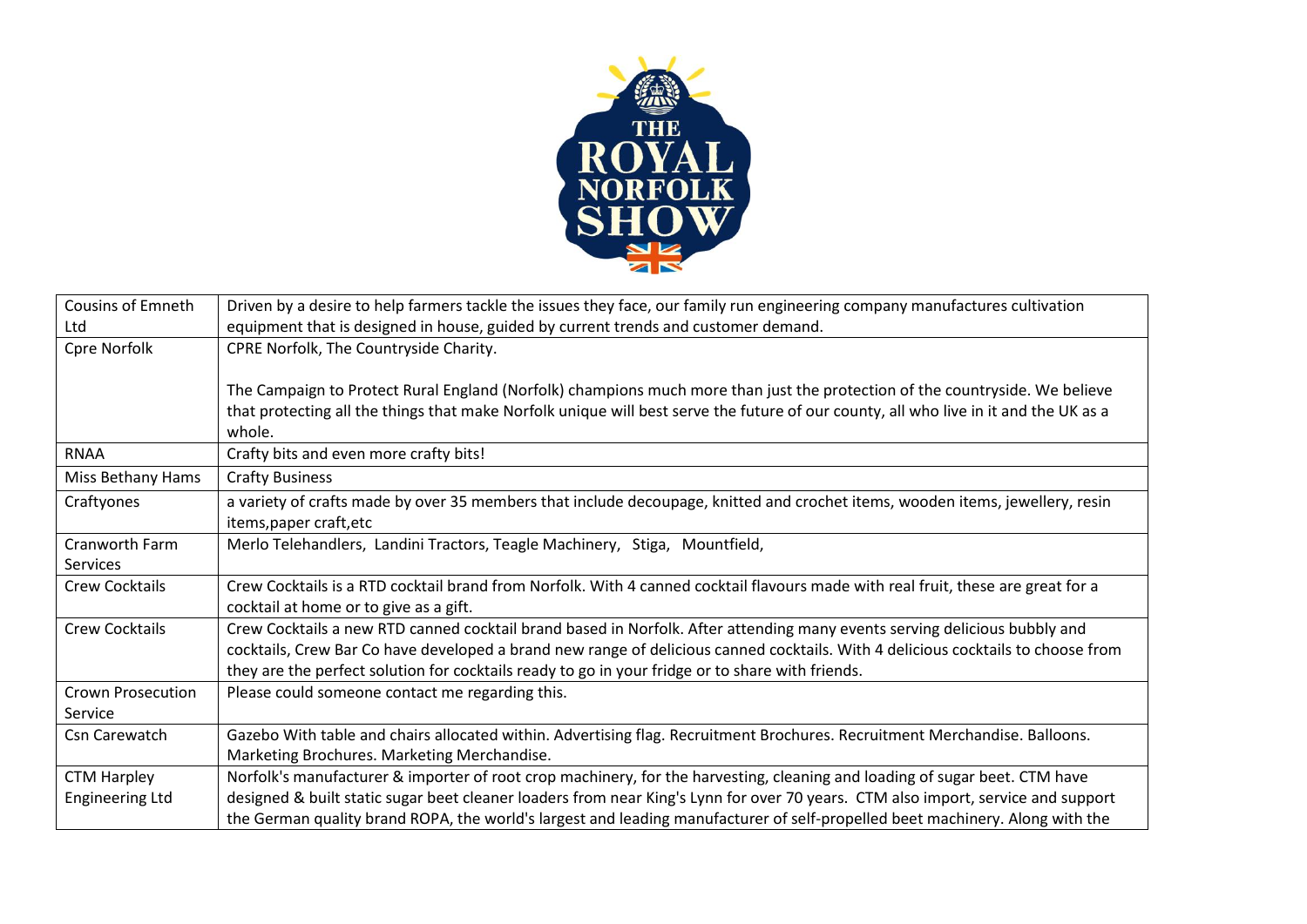

|                 | Bergmann monster sized beet chasers, for gently transporting the crop on the harvested field. CTM manufacture the established    |
|-----------------|----------------------------------------------------------------------------------------------------------------------------------|
|                 | Weed Surfer, for eliminating extended growth weeds in organic and conventional crops, exported to 12 countries worldwide.        |
| Cyo Seeds       | CYO Seeds (Midlands) Ltd is the largest independent Mobile Seed Processor of Farm Saved Seed in the country. We offer a          |
| (Midlands) Ltd  | superior seed processing service, using large sieve area cleaners and Gravity Selectors, with highly accurate chemical dosing    |
|                 | systems to produce the best possible seed sample.                                                                                |
| D&S Factors Ltd | D&S Factors are a family owned company specialising in the manufacture and supply of agricultural wheels and tyres. From the     |
|                 | small compact to the large heavy high horse powered machines we can offer a full range of services supplied direct to site       |
|                 | nationwide. Weather you require wide flotation, row-crop, sprayer, turf conversion or trailer wheels and tyres. D&S Factors have |
|                 | the expertise to provide customers with the correct information to suit any application. Recommended O.E suppliers to main       |
|                 | manufacturers supplying all main tyre brands Michelin, Continental, Trelleborg, Mitas, Alliance, BKT etc.                        |
| Dann's          | Our delicious range of ice creams, lollies and sorbets are made on our farm in the idyllic heart of rural Norfolk.               |
|                 |                                                                                                                                  |
|                 | Generations of family dairy farming experience go into creating our delicious range of ice cream, along with milk from our 400-  |
|                 | strong herd of pedigree Holstein-Friesian cows and eggs from our truly free-range chickens.                                      |
|                 |                                                                                                                                  |
|                 | Using our own produce means that our ice cream can go from cow to cone in under an hour.                                         |
|                 |                                                                                                                                  |
|                 | We are proud of being a small family business, hand making high-quality, luxury ice cream that is big on flavour.                |
| Dann's          | Our delicious range of ice creams, lollies and sorbets are made on our farm in the idyllic heart of rural Norfolk.               |
|                 |                                                                                                                                  |
|                 | Generations of family dairy farming experience go into creating our delicious range of ice cream, along with milk from our 400-  |
|                 | strong herd of pedigree Holstein-Friesian cows and eggs from our truly free-range chickens.                                      |
|                 |                                                                                                                                  |
|                 | Using our own produce means that our ice cream can go from cow to cone in under an hour.                                         |
|                 |                                                                                                                                  |
|                 | We are proud of being a small family business, hand making high-quality, luxury ice cream that is big on flavour.                |
| <b>RNAA</b>     | The rockiest clothing this side of the Thames!                                                                                   |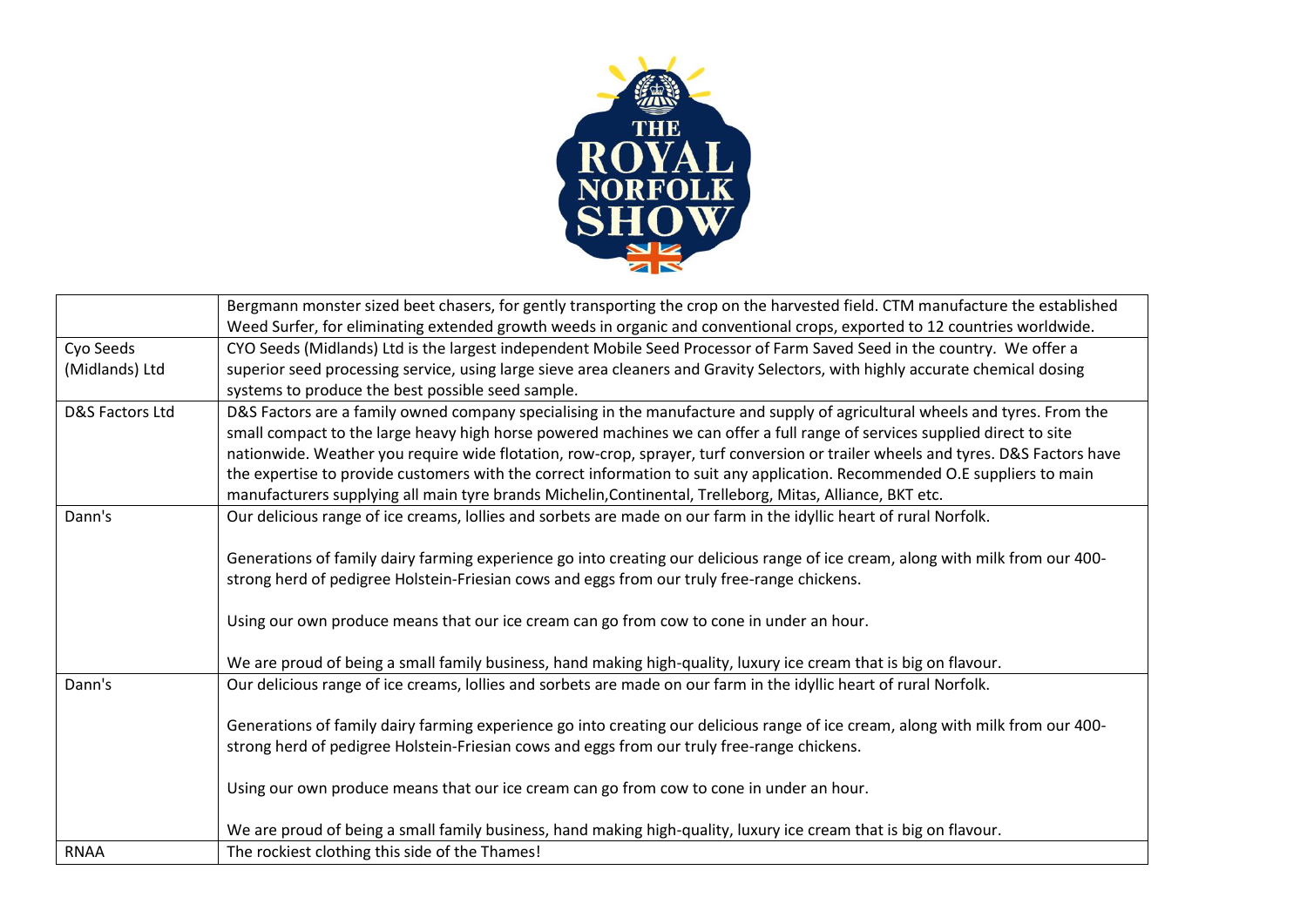

| Dean Price                  | Dean Price Horticulture: The Complete Horticulture Service.                                                                                                                                                                                                                                                                                                                                                                                                                                                                                                                                                                                                                                                                     |
|-----------------------------|---------------------------------------------------------------------------------------------------------------------------------------------------------------------------------------------------------------------------------------------------------------------------------------------------------------------------------------------------------------------------------------------------------------------------------------------------------------------------------------------------------------------------------------------------------------------------------------------------------------------------------------------------------------------------------------------------------------------------------|
| Horticulture                | Design and creation of beautiful gardens and outside spaces, planting schemes, shrub borders, wildlife ponds, rock gardens and<br>raised beds. Qualified in garden design, garden landscape construction and horticulture. Growers of quality perennials, shrubs and<br>trees. Fully accredited members of the Association of Professional Landscapers (APL) and the Horticultural Trade Association (HTA).<br>As a family run business we pride ourselves on our high standards of work, attention to detail, customer service and aftercare. It<br>doesn't matter what size the project is; if it's important to you, it's important to us. Please contact us to discuss your requirements<br>www.deanpricehorticulture.co.uk |
| <b>City College Norwich</b> | The system will not allow us to have extra passes to gain access.                                                                                                                                                                                                                                                                                                                                                                                                                                                                                                                                                                                                                                                               |
|                             | Tuesday 28th June we need at least 6 passes for contractors and staff to set up.<br>Wednesday 28th and Thursday 29th June we need 2 passes for 2 vans to come on site and park behind the marquee to deliver<br>goods each morning.<br>As agreed we need access between 1pm-2pm for the refrigerated van to bring food produce for the evening event on Wednesday<br>29th June 2022. So a contractors pass please.<br>Friday 1st July 2022, will be clear down as normal, thank you.                                                                                                                                                                                                                                            |
| Delta Rubber                | We are manufacturer and supplier of rubber flooring for stables, cattle farm, Gym and industrial purpose                                                                                                                                                                                                                                                                                                                                                                                                                                                                                                                                                                                                                        |
| Imports Ltd                 |                                                                                                                                                                                                                                                                                                                                                                                                                                                                                                                                                                                                                                                                                                                                 |
| Desira Group Plc            | <b>Motor Dealer Stand</b>                                                                                                                                                                                                                                                                                                                                                                                                                                                                                                                                                                                                                                                                                                       |
| Dirty Meltz                 | Dirty Meltz Mobile Catering                                                                                                                                                                                                                                                                                                                                                                                                                                                                                                                                                                                                                                                                                                     |
| Dlb Fieldsports Ltd         | Proud stockist of leading country style clothing and shooting wear brands complimented with a wide range of shooting equipment<br>& accessories.                                                                                                                                                                                                                                                                                                                                                                                                                                                                                                                                                                                |
| <b>RNAA</b>                 | DogRUs is an exciting new company catering for all the dog needs, from bowls and bed to coats and clothing.                                                                                                                                                                                                                                                                                                                                                                                                                                                                                                                                                                                                                     |
| George Jefford<br>Catering  | Hot Sugar Donuts Tea and coffee and cold Drinks                                                                                                                                                                                                                                                                                                                                                                                                                                                                                                                                                                                                                                                                                 |
|                             |                                                                                                                                                                                                                                                                                                                                                                                                                                                                                                                                                                                                                                                                                                                                 |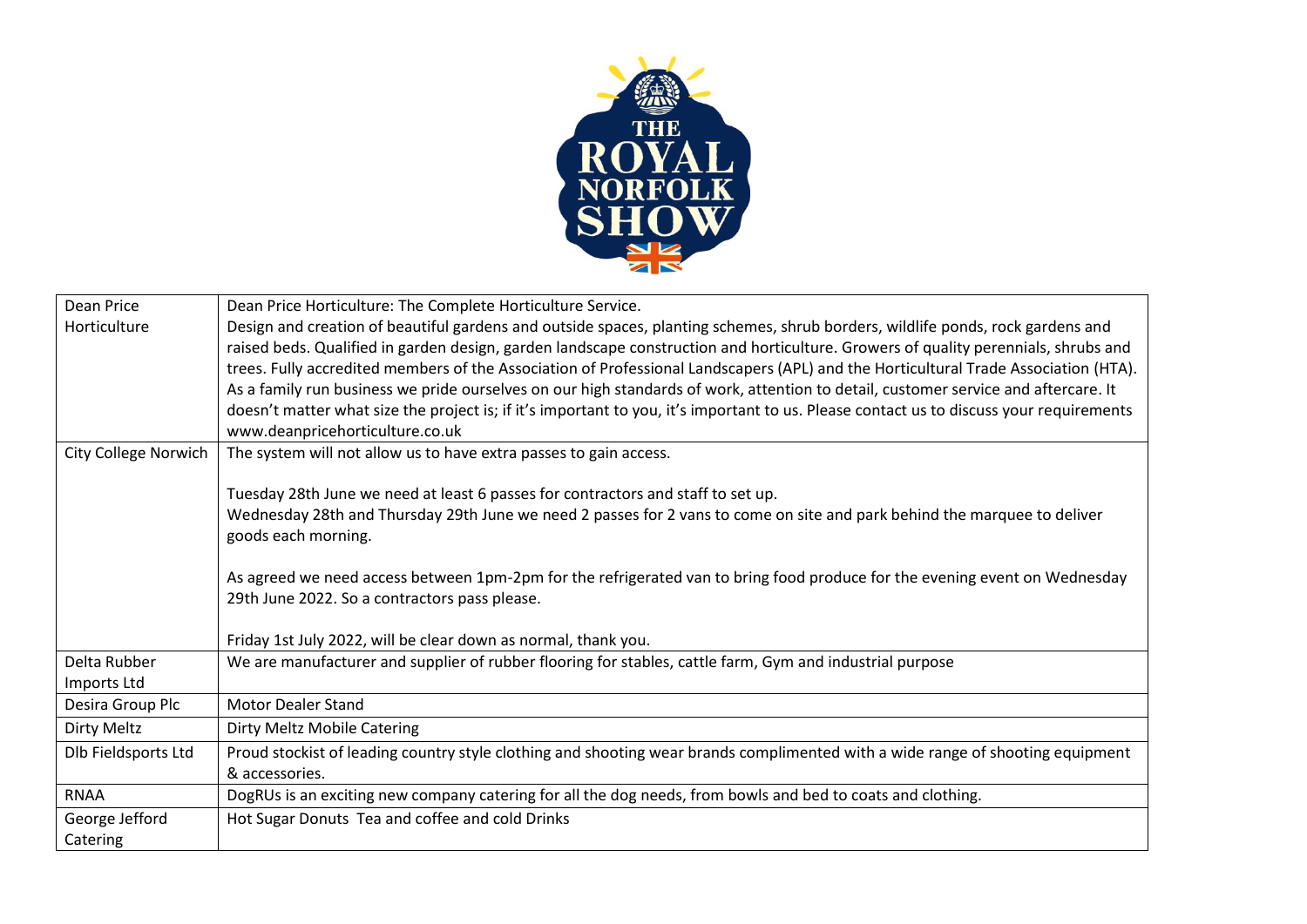

| Kinder Group Ltd      | Freshly made pasta, harissa chicken, chorizo and mushroom, welsh sausage ragu, creamy mushroom & garlic, red pesto and sun          |
|-----------------------|-------------------------------------------------------------------------------------------------------------------------------------|
|                       | dried tomatoes and a selection of freshly made smoothies.                                                                           |
| The Home of           | Dr Saba Raja The home of Aesthetics:                                                                                                |
| Aesthetics            | Don't just look good Feel good !                                                                                                    |
|                       | Dr Saba Raja offer you an experience focussed on elegance ; both internally and externally                                          |
|                       | Expert advise on all anti ageing and skin care treatments from an experienced highly trained doctor.                                |
|                       | If this is something you have been thinking about but are feeling nervous taking the first step then visit us, where we can have an |
|                       | relaxed chat over a coffee to discuss your needs.                                                                                   |
|                       | Consultations on the day are free and with no obligation to book in for treatments.                                                 |
| Drifters Fish & Chips | Mobile caterers covering Norfolk, Suffolk & East Anglia.                                                                            |
| <b>Drimee Horse</b>   | <b>Drimee Horse Solariums</b>                                                                                                       |
| Solariums             | Manufacturer of the European best selling horse solarium                                                                            |
|                       | Also manufacturer of the EcoDRi range of rug dryers.                                                                                |
| Drip Drop Bake Stop   | Here at Drip Drop Bake Stop, we take pride and pleasure in producing a wide variety of freshly homemade baked goods. Ranging        |
|                       | from sausage rolls, pasties, quiches and scones to cakes, brownies, bake well and cookies, we have something to suit everyone's     |
|                       | taste buds, including vegetarians, vegans and gluten free.                                                                          |
| Drip Drop Bake Stop   | Here at Drip Drop Bake Stop, we take pride and pleasure in producing a wide variety of freshly homemade baked goods. Ranging        |
|                       | from sausage rolls, pasties, quiches and scones to cakes, brownies, bakewell and cookies, we have something to suit everyone's      |
|                       | taste buds, including vegetarians, vegans and gluten free.                                                                          |
| Drovers Way           | Hot Roast Carvery - Bacon & Egg, Sausage etc. breakfast trade, followed by Roast Pork, Turkey and Ham cooked on site and served     |
|                       | directly into artisan bread rolls. Full range of hot and cold drinks available.                                                     |
| E Twist Outdoor &     | Sales of scooters, skateboards, tents, sleeping bags and associated camping equipment, furniture.                                   |
| Adventure             |                                                                                                                                     |
| E-Cbt                 | E-CBT Compulsory Basic Training for Learner Riders on Mopeds and Motorbikes. These Electric bikes are easy to ride and do not       |
|                       | pollute the Norwich Streets. Learning on Electric Bikes entitles the certificate holder to ride any bike geared or automatic up to  |
|                       | 125cc with L plates front and back. Our dedicated training pad is located at the Showground 7 days a week.                          |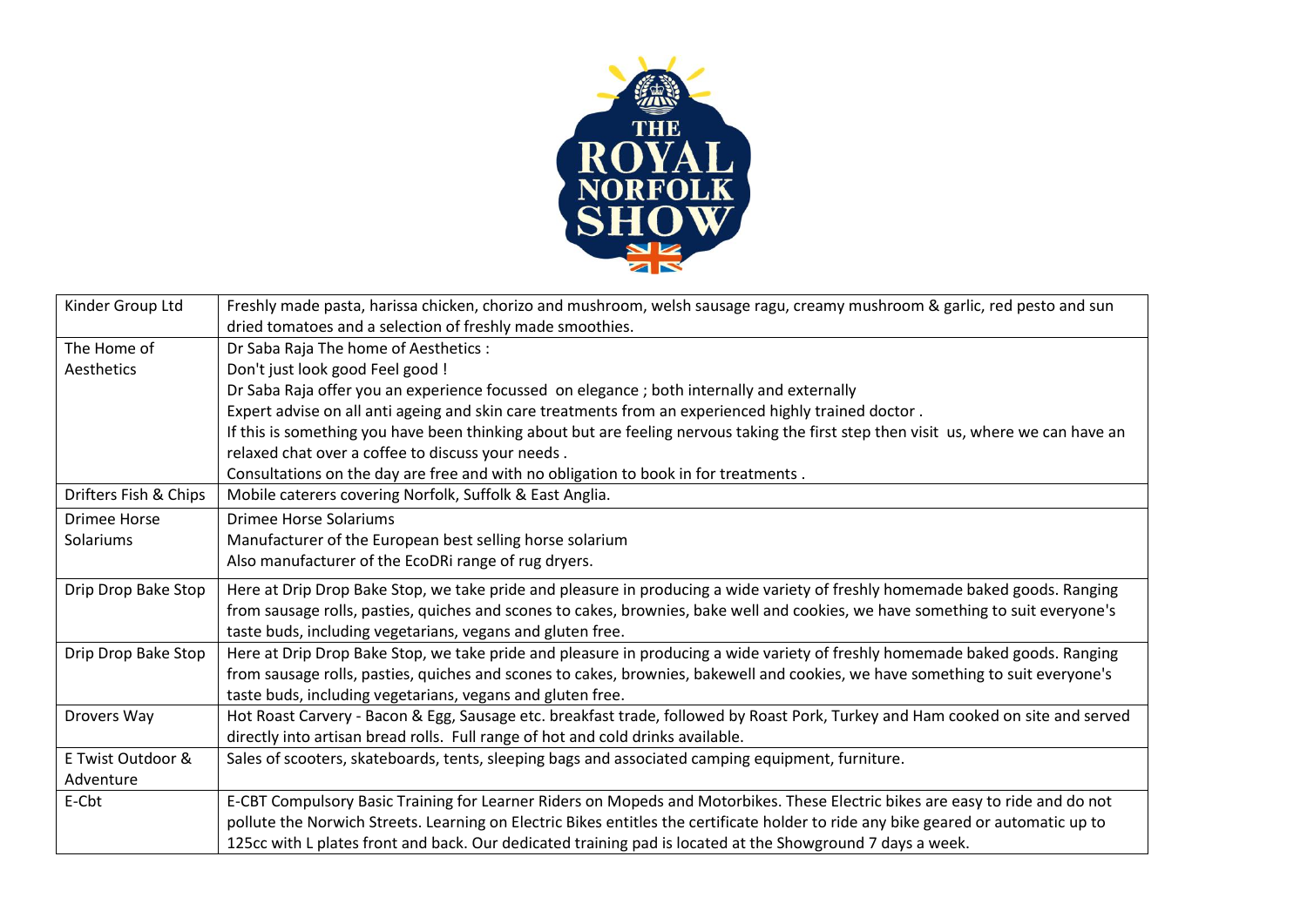

| We are a family run business based in the Waveney Valley in the South Norfolk Village of Earsham.                                       |
|-----------------------------------------------------------------------------------------------------------------------------------------|
| We build all types of Sheds, Summer Houses, Garages, Dog Runs etc, all made to order by our long time served employees.                 |
| We use the best timber sourced from Scandinavia and the Baltics to bring you the best quality and value for money.                      |
| All our timber is nailed and screwed using Galvanised products.                                                                         |
| Free delivery and erection within a 30 mile radius of Earsham Norfolk.                                                                  |
|                                                                                                                                         |
| Hinges and securing bolts are also Galvanised                                                                                           |
| Kirstie Steadman - Earth Energy Art is a Norwich based artist. The wonders of the natural world, often reimagined, are the main         |
| inspiration for her artwork. She uses bright and bold colours to explore the 'energies' within her chosen subjects.                     |
| Art, and creativity have always been a big part in Kirstie's life. Studying in the fields of Graphic Design, Illustration and Fine Art. |
| Creating art is a passion she has had since a young age. She explores her emotions through art when they can't be explained in          |
| words alone.                                                                                                                            |
| Kirstie paints mostly with acrylic and oils as they give her the most freedom to experiment. She often paints with just her fingers as  |
| she enjoys the marks they produce - Bringing her imagination to life by just painting it down.                                          |
| EACH support families and care for children and young people with life-threatening conditions across Norfolk, Cambridgeshire,           |
| Suffolk and Essex.                                                                                                                      |
| Childrens soft play area inside a double decker bus.                                                                                    |
|                                                                                                                                         |
| A range of hand-made, national-award-winning chilli sauces, dried chillies and gift ideas.                                              |
|                                                                                                                                         |
| A handpicked selection of luxury self-catering holiday properties in Norfolk, Suffolk and Scotland. Our homes include romantic          |
| cottages, seaside boltholes, Grade II listed houses and large coastal retreats, all chosen because they have something lovely about     |
| them and are near the coast.                                                                                                            |
|                                                                                                                                         |
| We also offer packages to suit all owners. Whether you want to just list with us and do the rest yourself, or hand us the keys and      |
|                                                                                                                                         |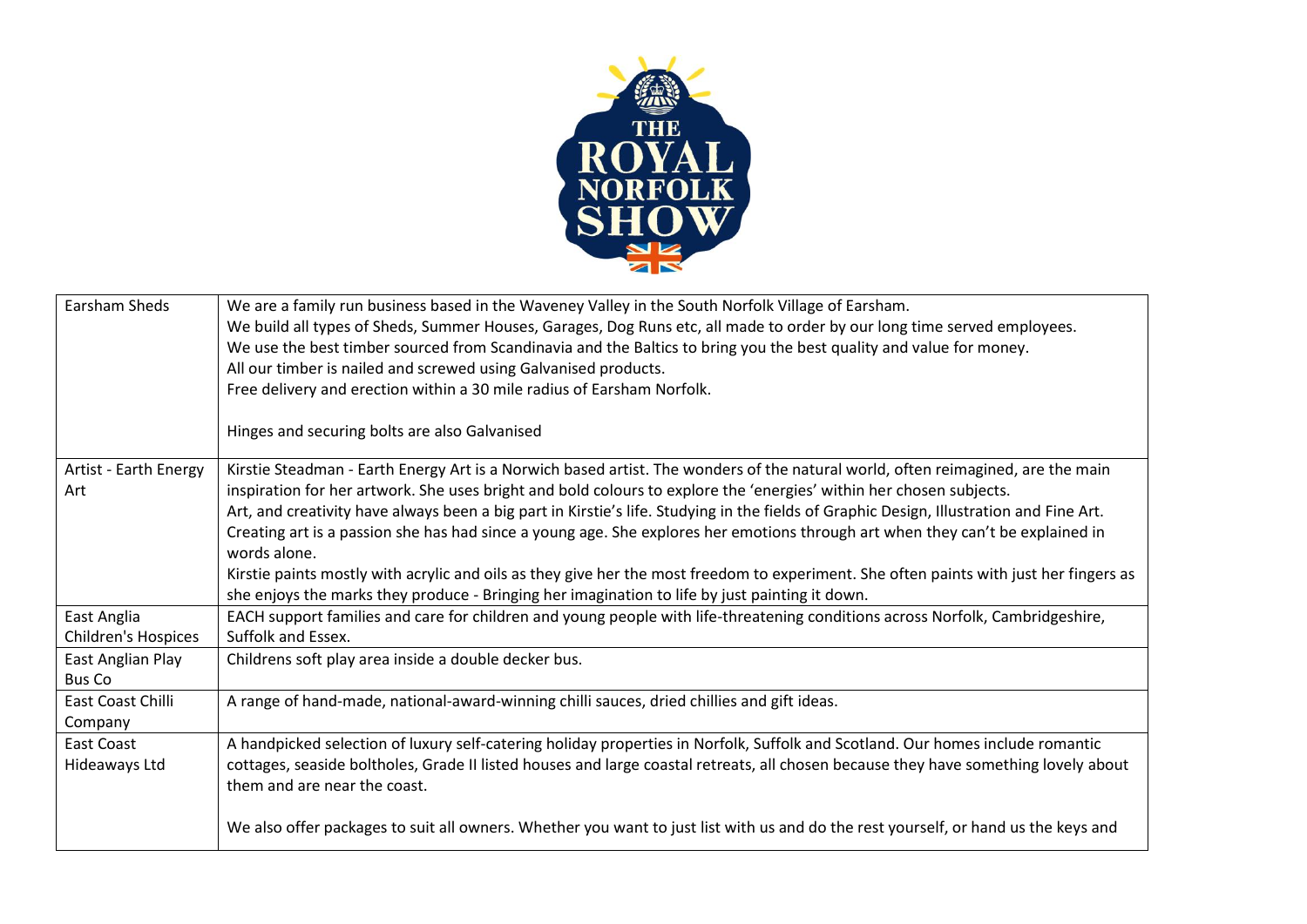

|                                              | let us manage it for you, we work to your requirements. We list all properties on Airbnb, VRBO, HomeAway and our own website<br>and platforms, which greatly increases the exposure for you. Come see us to chat more.                                                                                                                                                                                                                                                                                                     |
|----------------------------------------------|----------------------------------------------------------------------------------------------------------------------------------------------------------------------------------------------------------------------------------------------------------------------------------------------------------------------------------------------------------------------------------------------------------------------------------------------------------------------------------------------------------------------------|
| East Coast Pizzas                            | East Coast Pizzas                                                                                                                                                                                                                                                                                                                                                                                                                                                                                                          |
| Plantmania                                   | Plantmania                                                                                                                                                                                                                                                                                                                                                                                                                                                                                                                 |
| Easy Bathrooms                               | Easy Bathrooms is a the the one-stop-shop for stylish and affordable bathroom products. We are committed to giving our<br>customers a wide range of modern bathroom options and making the process of finding and buying your dream bathroom as easy<br>as possible. Since we were last at the Royal Norfolk Show we have added an additional 3 showrooms to our 'Norfolk' collection. We<br>now have over 100 showrooms nationwide, including Norwich, Thetford, Kings Lynn & Dereham.                                    |
| Ecolodgic Ltd                                | Ecolodgic supply high quality Lodges tailor made to your specifications for year round Use. With 150mm minimum thick walls made<br>from durable and sustainable UK grown Douglas Fir our lodges last a lifetime and more. Garden buildings, Glamping, Lodges,<br>Homes - whatever your use we can build it bespoke.                                                                                                                                                                                                        |
| <b>Eden Crafts</b>                           | Quality Craft & Gift Fair.                                                                                                                                                                                                                                                                                                                                                                                                                                                                                                 |
| <b>Eden Crafts</b>                           | Quality Craft & Gift Fair.                                                                                                                                                                                                                                                                                                                                                                                                                                                                                                 |
| Edinburgh Outdoor<br><b>Clothing Company</b> | <b>Quality Retailer</b>                                                                                                                                                                                                                                                                                                                                                                                                                                                                                                    |
| Hyssop Ten Ltd T/A<br>Eglove                 | eGlove produce award winning, mobile phone friendly gloves for horseriding, cycling & running. Our gloves have been specifically<br>developed with superior, hi tech fabrics & designs to maximise movement & grip. Our riding gloves come in a rainbow of colours<br>and a range of weights to suit all purposes - hacking, eventing, showjumping, or dressage! They allow full movement, keep your<br>hands warm and dry, are super grippy and secure on the reins. All while allowing you to call, text or take photos! |
| E H Haylage Ltd                              | Quality equine forage produced in Norfolk by people who understand horses. Available at retailers across the region and beyond.                                                                                                                                                                                                                                                                                                                                                                                            |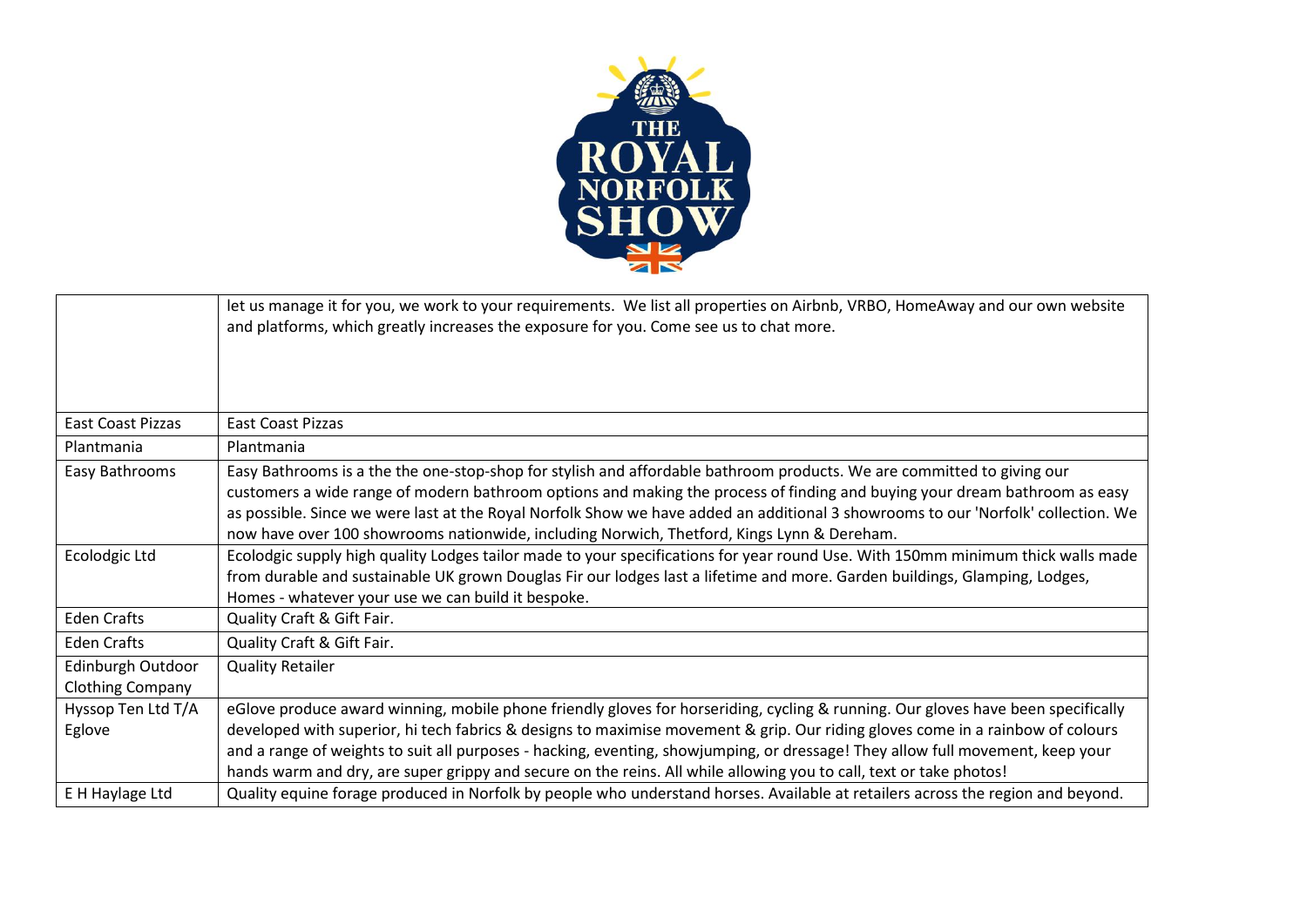

| <b>Electric Wheels Ltd</b> | We specialise in the sale and hire of electric all-terrain utility vehicles including 2 seater and 4 seater 4x4 buggies and single user                           |
|----------------------------|-------------------------------------------------------------------------------------------------------------------------------------------------------------------|
|                            | 2x2 work bikes. We work with the agriculture, tourism, conservation, event management and estate management sectors.                                              |
|                            | Included in our fleet are some urban scooters and specialist vehicles for on and off road use.                                                                    |
| Elite                      | The Elite group are a Norfolk based company with an global presence, we offer training in all sectors and provide safety and                                      |
|                            | security staff across the world.                                                                                                                                  |
| <b>Emergency Services</b>  |                                                                                                                                                                   |
| Village                    |                                                                                                                                                                   |
| <b>Emilys Treasure</b>     | One off and bespoke pieces from a handmade jewellery designer-maker, specialising in silver and gold jewellery featuring precious<br>and semi-precious gemstones. |
|                            | I am passionate about what I do - there is something magical about hand making a piece from start to finish: being with this rough                                |
|                            | article in its raw form, throughout its many stages, to finally a beautiful piece which I am proud of, then for it to find its owner who                          |
|                            | will cherish it for a lifetime. Jewellery is a very personal, and considered purchase - and it's wonderful to offer a personal and                                |
|                            | considered approach to making the piece to complete its story.                                                                                                    |
| Emphasize                  | Emphasize specialises in unusual ladies fashion for Town & Country wear not seen on the High St from sizes 8 - 30 for something                                   |
|                            | that little bit different.                                                                                                                                        |
| English Spirit             | Award winning spirits and liqueurs made in small batch copper stills. Beautifully bottled for people to enjoy at home.                                            |
| Ernest Doe & Sons          | Ernest Doe is a long-established family firm with 19 branches across the South and East of England. The current Managing Director                                 |
| Ltd                        | Angus Doe is the fifth generation of the family to have taken the helm during the company's 100+ years of trading, with his father,                               |
|                            | Colin Doe, currently presiding as Chairman. We supply a huge amount of machinery; from garden mowers and chain saws to                                            |
|                            | combine harvesters and construction excavators. We are the UK's largest agricultural, construction and groundcare machinery                                       |
|                            | dealership and our country stores are packed with useful items including garden tractors, lawn mowers (including ride-ons), chain                                 |
|                            | saws, shredders, strimmers, hedge cutters, garden tools, power tools, hardware, outdoor clothing and footwear.                                                    |
| Ernest Doe & Sons          | Ernest Doe is a long-established family firm with 19 branches across the South and East of England. The current Managing Director                                 |
| Ltd                        | Angus Doe is the fifth generation of the family to have taken the helm during the company's 100+ years of trading, with his father,                               |
|                            | Colin Doe, currently presiding as Chairman. We supply a huge amount of machinery; from garden mowers and chain saws to                                            |
|                            | combine harvesters and construction excavators. We are the UK's largest agricultural, construction and groundcare machinery                                       |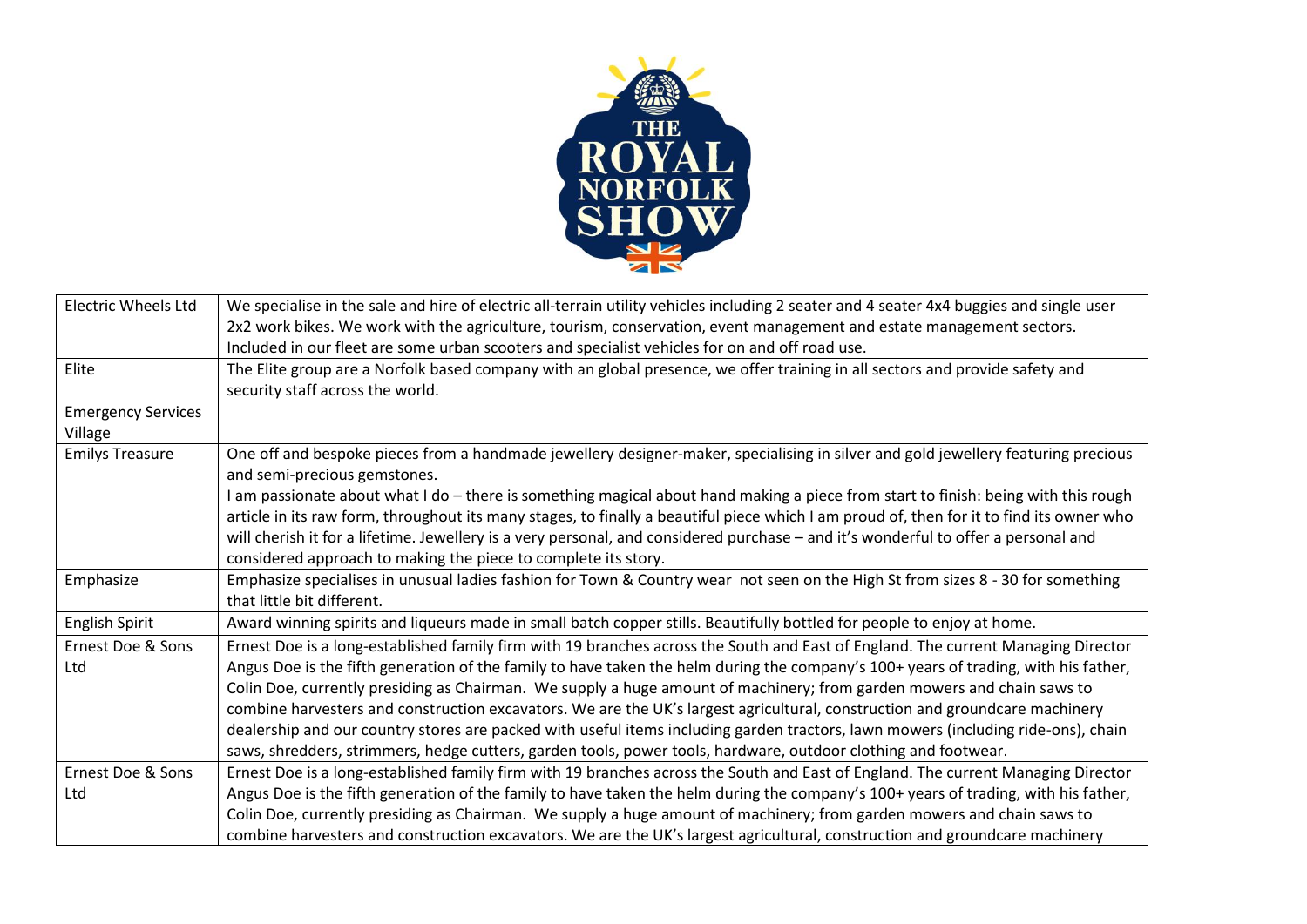

|                      | dealership and our country stores are packed with useful items including garden tractors, lawn mowers (including ride-ons), chain    |
|----------------------|--------------------------------------------------------------------------------------------------------------------------------------|
|                      | saws, shredders, strimmers, hedge cutters, garden tools, power tools, hardware, outdoor clothing and footwear.                       |
| Ernest Doe & Sons    | Ernest Doe is a long-established family firm with 19 branches across the South and East of England. The current Managing Director    |
| Ltd                  | Angus Doe is the fifth generation of the family to have taken the helm during the company's 100+ years of trading, with his father,  |
|                      | Colin Doe, currently presiding as Chairman. We supply a huge amount of machinery; from garden mowers and chain saws to               |
|                      | combine harvesters and construction excavators. We are the UK's largest agricultural, construction and groundcare machinery          |
|                      | dealership and our country stores are packed with useful items including garden tractors, lawn mowers (including ride-ons), chain    |
|                      | saws, shredders, strimmers, hedge cutters, garden tools, power tools, hardware, outdoor clothing and footwear.                       |
| Ernest Doe & Sons    | Ernest Doe is a long-established family firm with 19 branches across the South and East of England. The current Managing Director    |
| Ltd                  | Angus Doe is the fifth generation of the family to have taken the helm during the company's 100+ years of trading, with his father,  |
|                      | Colin Doe, currently presiding as Chairman. We supply a huge amount of machinery; from garden mowers and chain saws to               |
|                      | combine harvesters and construction excavators. We are the UK's largest agricultural, construction and groundcare machinery          |
|                      | dealership and our country stores are packed with useful items including garden tractors, lawn mowers (including ride-ons), chain    |
|                      | saws, shredders, strimmers, hedge cutters, garden tools, power tools, hardware, outdoor clothing and footwear.                       |
| <b>Essence Foods</b> | Essence Foods is home to the finest Norfolk condiments, from the only Single Estate mustards in Europe to high fruit low sugar       |
|                      | conserves, we have it all. In 2018 we launched a range of healthy chocolate spreads called Beetella. At the time this was one of the |
|                      | most difficult things we have created, and the public have enjoyed it ever since. The Norfolk Show has always been such a pleasure   |
|                      | to exhibit at due to the heritage in Norfolk agriculture. When Colmans left Carrow 4 years ago a lot of the heritage surrounding     |
|                      | mustard was lost, that's why here at Essence Foods we are working day and night to encourage younger generations back into           |
|                      | cooking and enjoying the beautiful product that is Montys Mustard!                                                                   |
| <b>Essence Foods</b> | Essence Foods is home to the finest Norfolk condiments, from the only Single Estate mustards in Europe to high fruit low sugar       |
|                      | conserves, we have it all. In 2018 we launched a range of healthy chocolate spreads called Beetella. At the time this was one of the |
|                      | most difficult things we have created, and the public have enjoyed it ever since. The Norfolk Show has always been such a pleasure   |
|                      | to exhibit at due to the heritage in Norfolk agriculture. When Colmans left Carrow 4 years ago a lot of the heritage surrounding     |
|                      | mustard was lost, that's why here at Essence Foods we are working day and night to encourage younger generations back into           |
|                      | cooking and enjoying the beautiful product that is Montys Mustard!                                                                   |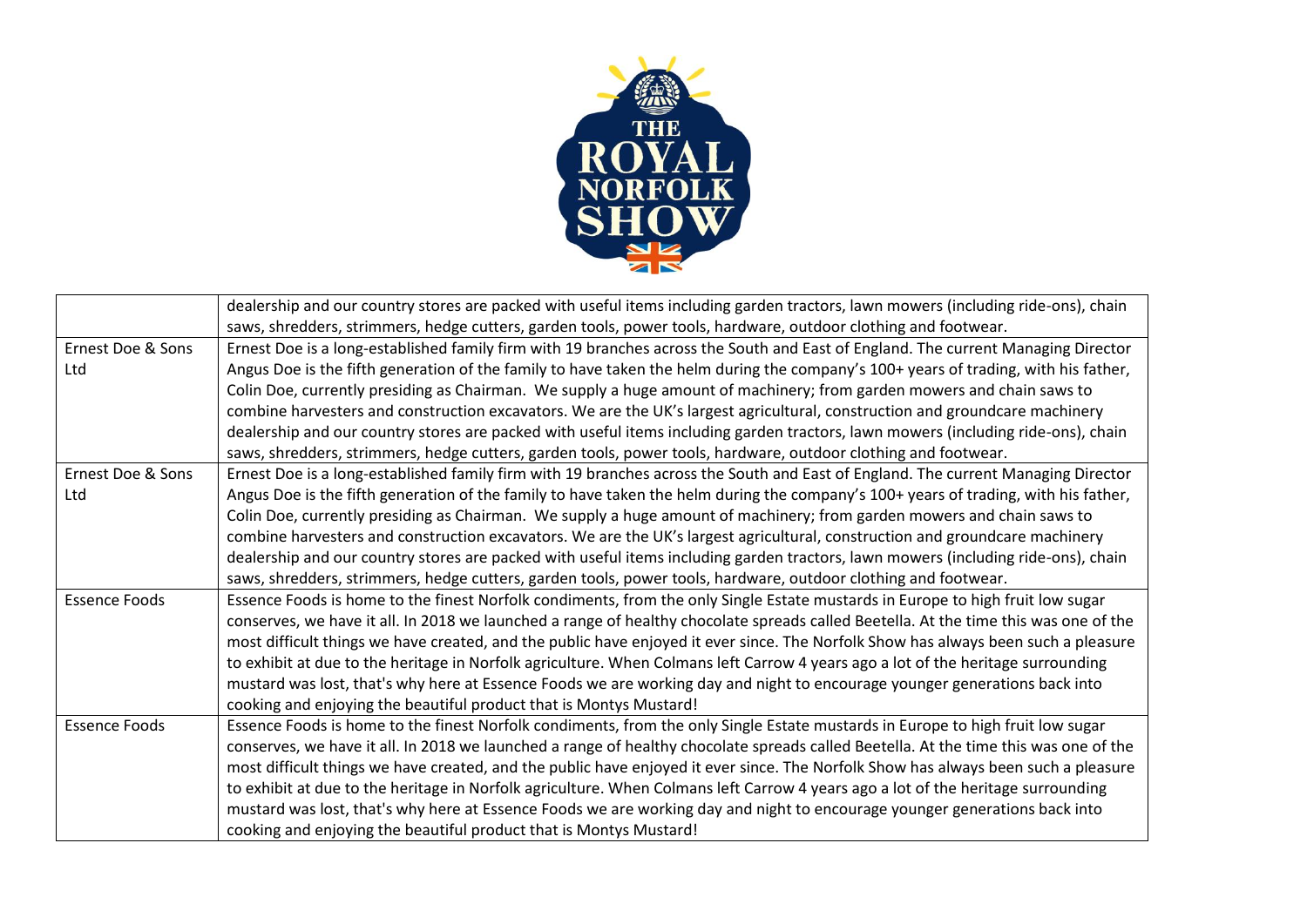

| Essex Bakery Ltd               | Essex Bakery Ltd is a small business based in Colchester. They have been making small batch gluten free chocolate brownies in a<br>variety of flavours since 2011.                                                                                                                                                                                                                                                                   |
|--------------------------------|--------------------------------------------------------------------------------------------------------------------------------------------------------------------------------------------------------------------------------------------------------------------------------------------------------------------------------------------------------------------------------------------------------------------------------------|
| Estribos                       | The Estribos 'Corner of Argentina' with our collection of waterproof felt and leather hats, our summer range of hats, polo belts, dog<br>collars, browbands and accessories. Bringing you the largest collection of polo belts worldwide as well as our unique online custom<br>design tool - there is something for everyone!                                                                                                       |
| Estribos                       | The Estribos 'Corner of Argentina' with our collection of waterproof felt and leather hats, our summer range of hats, polo belts, dog<br>collars, browbands and accessories. Bringing you the largest collection of polo belts worldwide as well as our unique online custom<br>design tool - there is something for everyone!                                                                                                       |
| <b>Event Collection</b>        | Event is a Collection of English Designer Tailored Sportswear, based in and around horses.<br>Sophisticated, high quality fabrics & detailing.<br>Because Every Day is an Event.                                                                                                                                                                                                                                                     |
| <b>Eventive Funtime</b><br>Ltd | <b>Fun Fair</b>                                                                                                                                                                                                                                                                                                                                                                                                                      |
| <b>Express Coffee Cars</b>     | Mobile speciality coffee provider covering events across the East of England                                                                                                                                                                                                                                                                                                                                                         |
| <b>Express Coffee Cars</b>     | Mobile speciality coffee experts covering events across the East of England                                                                                                                                                                                                                                                                                                                                                          |
| <b>Express Coffee Cars</b>     | Mobile speciality coffee experts, covering events across the East of England.                                                                                                                                                                                                                                                                                                                                                        |
| <b>Express Coffee Cars</b>     | Mobile speciality coffee experts, covering events across the East of England                                                                                                                                                                                                                                                                                                                                                         |
| Eye Level Optical              | Eyewear and optical goods inclusing polarised eyewear, reading glasses, overglasses, clip ons, glasses for shooting, fishing and<br>general wear plus accessories.                                                                                                                                                                                                                                                                   |
| FAB Fudge                      | Fab fudge. Artisan fudge maker of Norwich since 2006. Specialising in hand made, pan cooked fudge of many mouth watering<br>varieties.                                                                                                                                                                                                                                                                                               |
| <b>Fabulous Brownies</b>       | Luxury chocolate brownies handmade in Norfolk, available in a variety of mouthwatering flavours and made with only quality<br>ingredients. Fabulous brownies was established in 2017 we have been attending events across the UK for the past several years<br>with the aim of bringing our much loved brownies to as many people as possible. Try our delicious brownies as they are or with a<br>scoop of clotted cream ice cream. |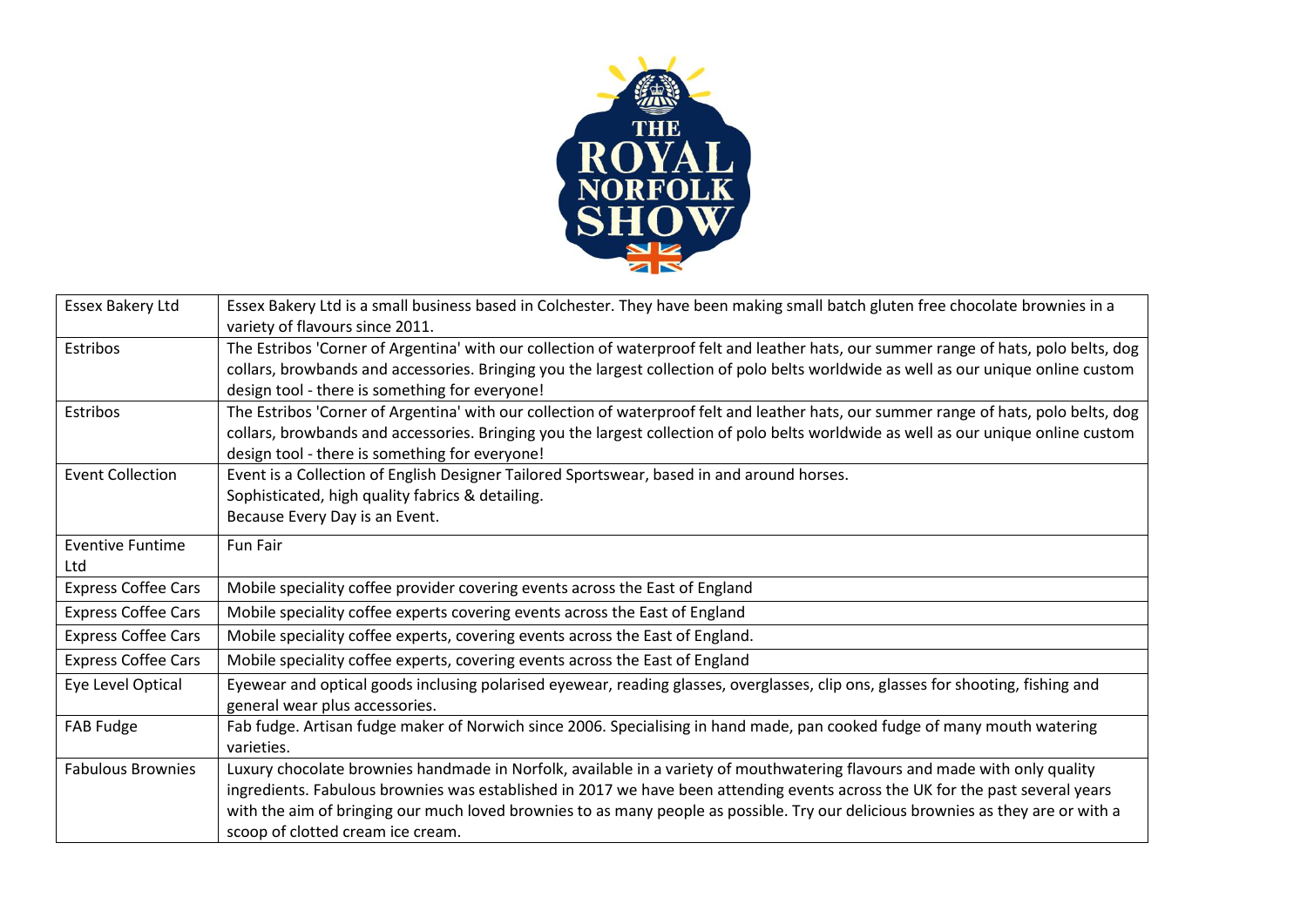

| <b>Fakenham Fires</b>     | Welcome to Norfolk's one-stop-fire-shop, Fakenham Fires, where we cater for everything to do with fires - wood-burners, gas          |
|---------------------------|--------------------------------------------------------------------------------------------------------------------------------------|
|                           | stoves, electric fires, multi-fuel stoves, barbeques, range cookers, fireplace mantels, fireside accessories, fuels, fireplace       |
|                           |                                                                                                                                      |
|                           | installations, and Calor Gas bottles.                                                                                                |
|                           |                                                                                                                                      |
|                           | Our customer-first team is here to advise you on choosing the right products for the right spaces, offering home installation        |
|                           | surveys, with years of industry experience. We're set-up to cater for all styles, any position in your home, and all fuel types from |
|                           | our amazing little showroom, situated less than 10 miles from the north Norfolk coast.                                               |
| Farm Bits Direct Ltd      | Supplier of fencing, gates and livestock equipment.                                                                                  |
| <b>Farming Community</b>  | Farming can be tough! FCN is here to care for and support farmers, their families, and other associated with the industry, through   |
| Network                   | difficult times. Our helpline 03000 111 999 is open every day of the year and operated by somebody who understands farming and       |
|                           | will be able to point you in the right direction. They can also offer a volunteer to walk with you during your time of difficulty,   |
|                           | offering pastoral care and support. We offer non-judgemental, positive support and encouragement and of course everything is         |
|                           | treated in the utmost confidence. Come and talk to us to see what we can do for you.                                                 |
| Farmyard Frozen           | Making Frozen Cool Again'                                                                                                            |
|                           |                                                                                                                                      |
|                           | Farmyard are a 3 rosette, Michelin listed restaurant based in Norfolk.                                                               |
|                           |                                                                                                                                      |
|                           | The brand FARMYARD also offers restaurant level FINE FROZEN dishes which are handcrafted by their exceptional restaurant chefs       |
|                           |                                                                                                                                      |
|                           | with 'no added nasties', within The Royal Norfolk Showground kitchen.                                                                |
|                           |                                                                                                                                      |
|                           |                                                                                                                                      |
|                           | The most popular items are their artisan Wellingtons and restaurant signature - the Farmyard chocolate bar.                          |
|                           |                                                                                                                                      |
|                           | Your order can be delivered to anywhere across UK Mainland with free post and packaging on orders over £60. All packaging is eco     |
|                           | friendly.                                                                                                                            |
| <b>Farmyard Novelties</b> | Farmyard themed merchandise                                                                                                          |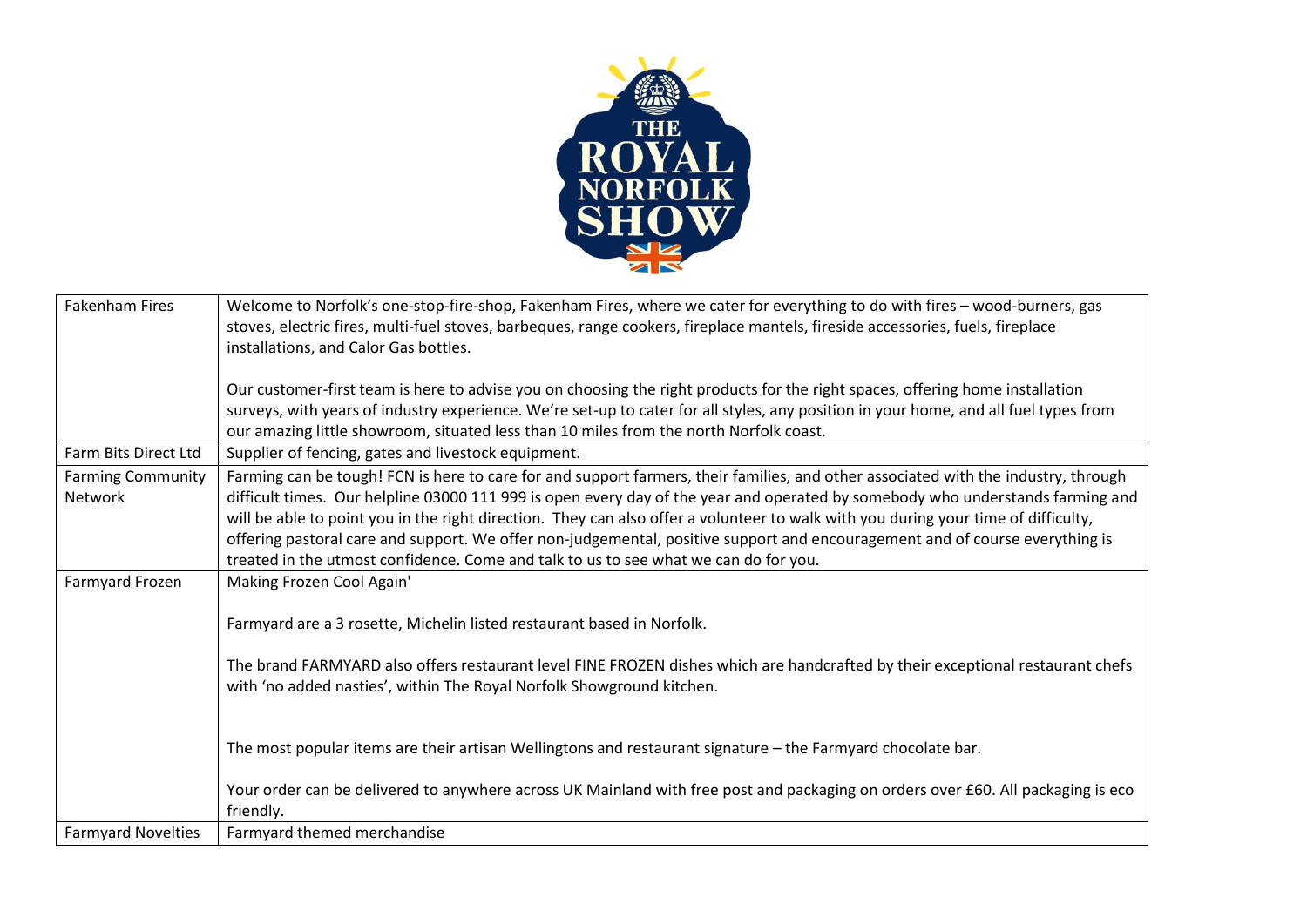

| <b>Farmyard Novelties</b> | Farmyard themed merchandise                                                                                                         |
|---------------------------|-------------------------------------------------------------------------------------------------------------------------------------|
| Farr Brew Ltd             | Award winning brewery based in Hertfordshire. Selling a range of bottled real ales, hand crafted gin, spiced rum and whisky.        |
| Feel Good                 | CBD-based health and wellness products. Creams, balms and oil tinctures.                                                            |
| Fennmill                  | OUTDOOR, COUNTRY AND LIFESTYLE CLOTHING                                                                                             |
| Fen Spirits Ltd           | A small family owned distillery, specialising in producing Vodka, Gin and Rum from scratch.                                         |
| Fine Art by Shaun         | Graphite Pencil nature and wildlife illustrations beautifully reproduced as textured giclee prints, mounted or framed, greeting     |
|                           | cards, bookmarks, art pads, tote bags, cotton tea towels, cushions, aprons, ceramic mugs and coasters.                              |
|                           | Equine and pet portrait commissions also undertaken www.fineartbyshaun.co.uk                                                        |
| <b>First Rate Flat</b>    | Specialists in fibre glass flat roofing systems, we are specialise in fibre glassing swimming pools, ponds and balcony's.           |
| Roofing Ltd               |                                                                                                                                     |
| Flint and Flame           | Flint and Flame knives are made of the highest quality German carbon steel, and combine exceptional quality, performance and        |
|                           | value. They make a fantastic addition to any kitchen.                                                                               |
| Ford & Slater             | Ford & Slater is one of the largest DAF Trucks dealership groups in the UK. Whether you require a new or used DAF truck, repair     |
| (Norwich) Ltd             | and maintenance, DAF or other truck and trailer parts, we offer a range of cost-effective transport and finance solutions. Each     |
|                           | dealership has a comprehensive range of DAF and TRP parts stock supported by emergency overnight availability from DAF.             |
| <b>Fosters Exotic and</b> | I am a nursery specialising in Cactus and succulents, many rare and unusual most are planted in terocotta pots for instant appeal.  |
| <b>Unusual Plants</b>     | I also sell a good selection of hardy to borderline exotics including Grevellea, Echium wildpretii, Crinodendron, Acacia,           |
|                           | pseudopanax and mature ferns.                                                                                                       |
| <b>Four Seasons</b>       | Cast Aluminium garden furniture of the highest quality. Patio sets to seat up to 10, garden benches, sun loungers, outdoor sofas,   |
| Garden Furniture          | cushions, parasols. Choice of colours and designs.                                                                                  |
| Equestrian Shop           | we offer a large variety of new and as new quality tack, equestrian items and accessories. This includes grooming supplies, treats, |
|                           | saddle pads, stirrups, travel items, bridles, girths, show ware, every day riding clothes and hand made unique items and lots more  |
|                           | to suit all budgets.                                                                                                                |
| <b>Foxdenton Estate</b>   | Foxdenton are makers of traditional English Fruit Gin liqueurs and English Gin. We make a wide range of fruit gins from fruit       |
| Company                   | sourced from British Farms. We also specialise in bespoke labels for local customers.                                               |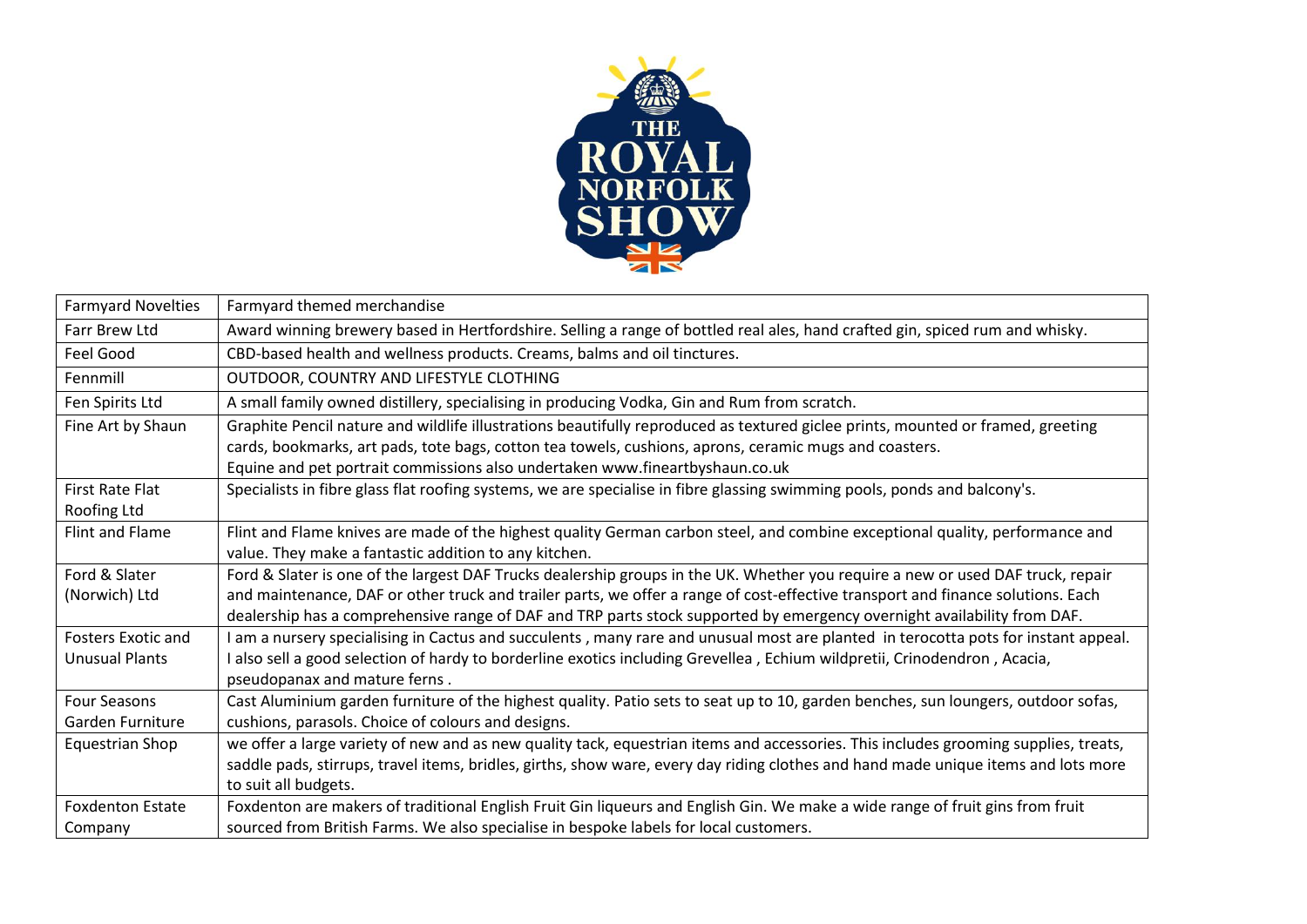

| <b>Fram Farmers</b>       | Fram Farmers is a true farmer-owned cooperative, continuing to keep the farmer at its heart, as it has done for over 60 years.       |
|---------------------------|--------------------------------------------------------------------------------------------------------------------------------------|
|                           | Supporting over 1,400 farm business across the UK, we act as the extension of the farm office with a focus to provide each member    |
|                           | with a professional, reliable service, with competitive prices and expert advice all year round for your purchasing and marketing    |
|                           | needs. We save our members valuable time utilising our long-established partnerships with both national and local suppliers and      |
|                           | consultants, to guarantee the best service for our members.                                                                          |
| Fsb                       | FSB is the UK's leading business organisation.                                                                                       |
|                           |                                                                                                                                      |
|                           | As experts in business, we offer our members a wide range of free and vital services including expert advice and support, 24/7 legal |
|                           | helpline and protection, financial expertise, and a powerful voice heard in government. Our mission is to help smaller businesses    |
|                           | achieve their ambitions.                                                                                                             |
| Jim Garrahy's Fudge       | Fudge Kitchen have been handmaking artisan confectionery for nearly 40 years, from original-recipe gourmet fudges to unique          |
| Kitchen Ltd               | caramels and brittles.                                                                                                               |
| <b>Furr Boost Limited</b> | Furr Boost is a healthy, delicious dog drink designed especially for your Furr Baby.                                                 |
|                           | Formulated with human grade, high-quality ingredients, it provides a junk-free complement to your dog's daily water intake, and is   |
|                           | available in three tasty flavours; beef, broccoli and blueberry; chicken, butternut squash and cranberry; and pork, sweet potato and |
|                           | apple.                                                                                                                               |
|                           | As well as topping up hydration levels, Furr Boost supports a healthy metabolism, skin and coat, and aids anxiety, digestion and     |
|                           | immunity, thanks to its natural added antioxidants, vitamins and oils.                                                               |
| G & J Peck Ltd            | G&J Peck Ltd sell a wide range of farm machinery from premium manufacturers such as JCB, Amazone, Krone, Larrington and              |
|                           | Teagle to Norfolk Farmers and Contractors.                                                                                           |
| <b>Gallyons Country</b>   | We are an established family run independent business with two shops set in the heart of Norwich city centre.                        |
| Clothing                  | We sell quality Country Clothing from top to toe and are Premier stockists of Barbour, Schoffel, Dubarry, Le Chameau, Aigle and      |
|                           | many more.                                                                                                                           |
|                           | We invite you to visit us on our stand at this glorious Royal Norfolk Show event.                                                    |
| Game & Wildlife           | To raise public awareness of and to raise funds for the research work of the Trust's scientists whose mission it is to maintain and  |
| <b>Conservation Trust</b> | improve the countryside for the benefit of the nation's game and wildlife                                                            |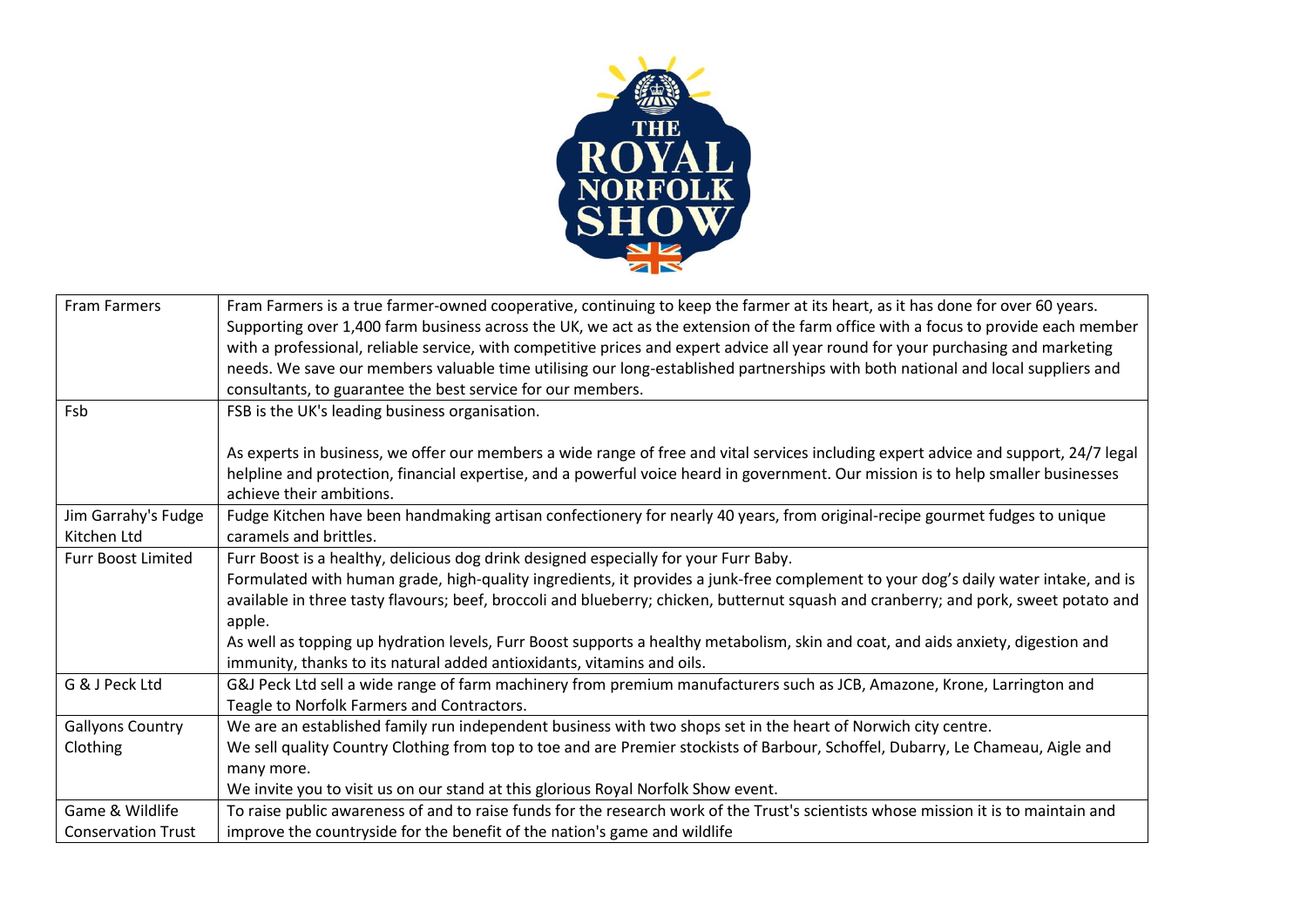

| Garden Games &          | We supply a large range of rattan garden sofa and sunlounger sets that are high quality, good looking and weatherproof.                                                                                             |
|-------------------------|---------------------------------------------------------------------------------------------------------------------------------------------------------------------------------------------------------------------|
| Leisure Ltd.            | Importantly all of our furniture is aluminium framed and we do not sell flat packs, there is no self assembly or pre-assembly                                                                                       |
|                         | required.                                                                                                                                                                                                           |
|                         |                                                                                                                                                                                                                     |
|                         | Our unique Modular Solutions offering allows you to pick and choose from a catalogue of components to design a, often bespoke,<br>set that is adapted to your garden or patio and designed around your preferences. |
|                         | Our furniture is designed with style, quality and comfort in mind, you will see items here unavailable anywhere else. We can tailor                                                                                 |
|                         | to fit your specific area, you'll be surprised what we can do even                                                                                                                                                  |
|                         | with a limited space or how we can bring the wow factor to any sized area.                                                                                                                                          |
| <b>Garden Preserves</b> | A small family business producing Quality handmade preserves based in Dereham                                                                                                                                       |
| Ltd                     |                                                                                                                                                                                                                     |
| <b>GDC Limited</b>      | GDC is a family run business trading for over 50 years in the garden machinery and landscaping industry. We have many years of                                                                                      |
|                         | training and experience with brands such as Stihl, John Deere, Hayter and Husqvarna. We have the knowledge and understanding                                                                                        |
|                         | to assist you with your garden machinery requirements, from most suitable oils and lubricants to correct hedge trimmers or shears,                                                                                  |
|                         | petrol or cordless machines all the way to lawn tractors for the larger open spaces.                                                                                                                                |
|                         | Pop along to the garden village to meet our friendly staff and view our range of garden machinery.                                                                                                                  |
| <b>GDC Limited</b>      | GDC is a family run business trading for over 50 years in the garden machinery and landscaping industry. We have many years of                                                                                      |
|                         | training and experience with brands such as Stihl, John Deere, Hayter and Husqvarna. We have the knowledge and understanding                                                                                        |
|                         | to assist you with your garden machinery requirements, from most suitable oils and lubricants to correct hedge trimmers or shears,                                                                                  |
|                         | petrol or cordless machines all the way to lawn tractors for the larger open spaces.                                                                                                                                |
|                         | Pop along to the garden village to meet our friendly staff and view our range of garden machinery.                                                                                                                  |
| <b>Russells Leisure</b> | serving gourmet burgers and fries, as well as hot dogs and butchers sausages. vegetarian options also available.                                                                                                    |
| <b>SERVICES</b>         |                                                                                                                                                                                                                     |
| Goldeneye Video &       | Goldeneye help property managers, farmers and agronomists obtain dynamic images using a drone for video or still imagery for                                                                                        |
| Photography             | buildings, surveying and field mapping in a unique way for which we are licensed and insured                                                                                                                        |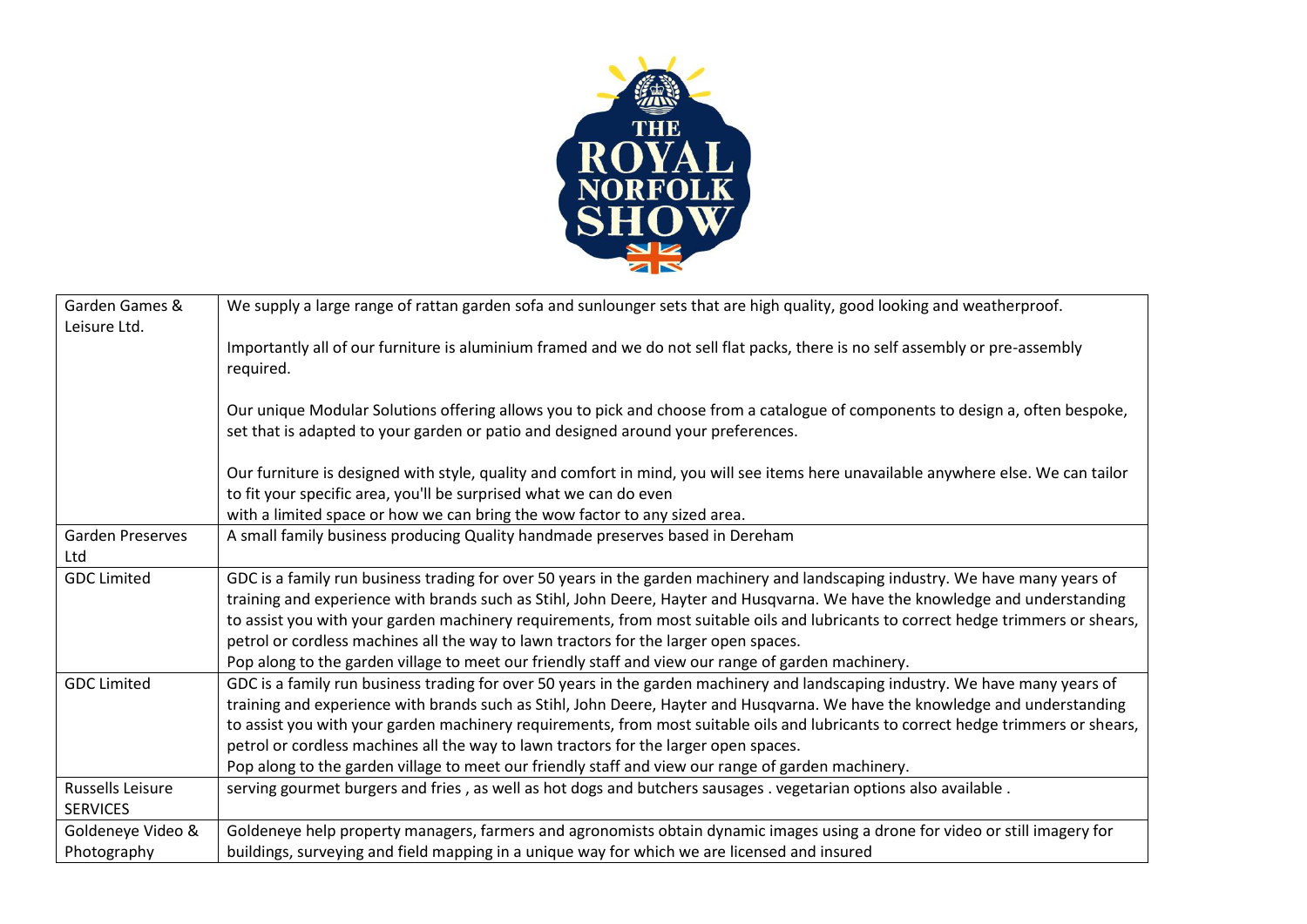

| Graham Heath                 | Graham Heath Construction, one of the UK's leading manufacturers in the agricultural, industrial and equestrian sectors. Creating                                                                                                                                                                                                                                                                                                                                                                                                                                                                 |
|------------------------------|---------------------------------------------------------------------------------------------------------------------------------------------------------------------------------------------------------------------------------------------------------------------------------------------------------------------------------------------------------------------------------------------------------------------------------------------------------------------------------------------------------------------------------------------------------------------------------------------------|
| <b>Construction Ltd</b>      | bespoke steel frame builds to customers specification for over 17 years.                                                                                                                                                                                                                                                                                                                                                                                                                                                                                                                          |
| <b>Great Britain Events</b>  | <b>Great Britain Events</b>                                                                                                                                                                                                                                                                                                                                                                                                                                                                                                                                                                       |
| Green Light Trust            | Green Light Trust is an East Anglian based charity which supports over 2,000 both adults and children each year. We run courses in<br>the woods teaching life skills which support those who who are typically in the bottom 10% of their wellbeing and mental health.<br>Each week individuals join our programmes and stop the world for a day, and forget their troubles for just a few short hours. We<br>have the patience and the time to give participants space -just to be - to feel refreshed by nature. Green Light Trust is the catalyst<br>which empowers people to help themselves. |
| Green Wave Coffee<br>Company |                                                                                                                                                                                                                                                                                                                                                                                                                                                                                                                                                                                                   |
| <b>Greenscape Energy</b>     | In 2012 Greenscape was born in Ipswich to Nigel Watson and Josh Young.                                                                                                                                                                                                                                                                                                                                                                                                                                                                                                                            |
| Ltd                          | 2014 saw Greenscape Energy move to Woodbridge Road, Ipswich where you will still find us today.                                                                                                                                                                                                                                                                                                                                                                                                                                                                                                   |
|                              | Greenscape Energy installed our first air source heat pump in 2018.                                                                                                                                                                                                                                                                                                                                                                                                                                                                                                                               |
|                              | Today, The Energy Shop is a state-of-the-art showroom powered and heated by the energy saving products we install, with solar PV<br>panels, air source powered underfloor heating and electric vehicle charge points. More than 6,000 solar PV arrays and over 600 air<br>source heat pumps have been installed and we continue to deliver for customers in East Anglia.                                                                                                                                                                                                                          |
|                              | We believe in taking responsibility for our environment, please join us on our climate saving quest for energy security and a low<br>carbon powered future.                                                                                                                                                                                                                                                                                                                                                                                                                                       |
| Gresham's School             | Gresham's is a co-educational, independent boarding and day school for children aged 2 - 18, based just four miles from the<br>breathtaking North Norfolk coast.                                                                                                                                                                                                                                                                                                                                                                                                                                  |
|                              | This year's stand is designed and made by students and staff in the new Dyson Building, innovatively built with recycled exhibition<br>materials from the last Norfolk Show exhibition. Inspired by Moiré phenomenon optical illusions, the stand fuses art and<br>technology to create a sensory experience where inquiring minds can explore interactive installations to cause extraordinary<br>effects. The star attraction is the Infinity Cube, where technology responds to your movements to make new, constantly changing<br>art all around you. Be part of the art!                     |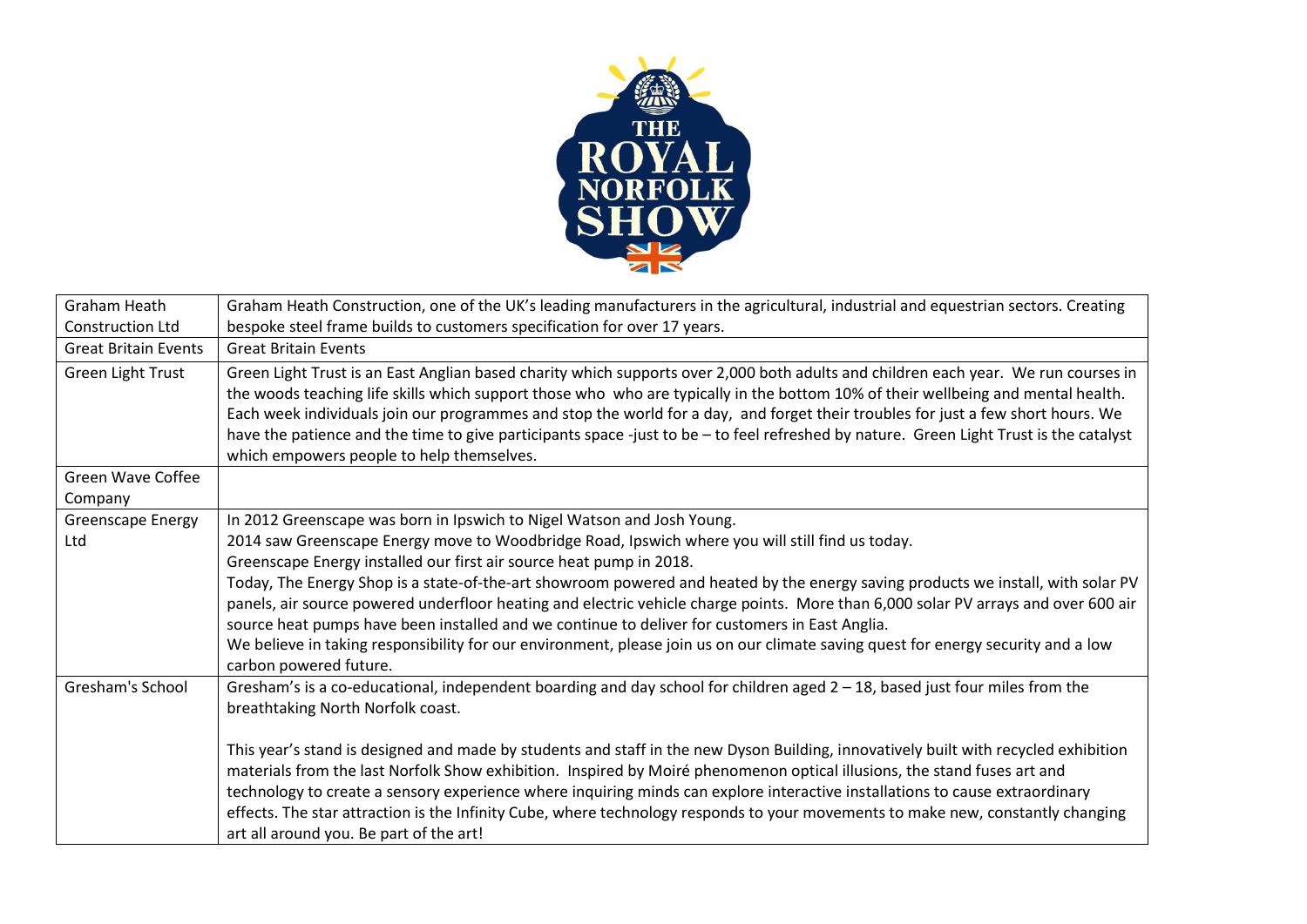

| <b>Grumpy Panda</b>     | We sell bagged coffee, both ground and beans. Our coffee is roasted and packed in Norfolk.                                            |
|-------------------------|---------------------------------------------------------------------------------------------------------------------------------------|
|                         | We also sell cakes in cups - "Cup 'O Cakes" which are baked and packed in Norfolk.                                                    |
| Charity Link OBO        | Fundraisers will invite people to become direct debit donors for our 'Sponsor a Puppy' campaign.                                      |
| Dogs Trust              |                                                                                                                                       |
| <b>Gus Gus Designs</b>  | Children's clothing and gifts . Range of clothing with horse, digger and tractor people in mind.                                      |
| H & C Beart Ltd         | SEGWAY QUAD BIKES AND UTV'S TGB QUAD BIKES, SCH SMALLHOLDER AND EQUESTRIAN MACHINERY, MANUFACTURERS OF ALL                            |
|                         | FARM ANIMAL FEEDS AND PET FOODS FOR TRADE AND RETAIL, ANIMAL REQUISITES, GRASS SEED & FERTILISER, COUNTRY                             |
|                         | CLOTHING AND EQUINE SUPER STORE, ELECTRIC FENCING, FARM TOYS                                                                          |
| Powters Ltd             | Harper & Co Coffee is a local mobile barista run coffee company using hand roasted beans from Halesworth Suffolk, locally sourced     |
|                         | milk from East Anglia and hand made treats and snacks. Noticeably better coffee for event catering!                                   |
| Harper Adams            | Harper Adams University is a leading specialist provider of education and research for the agri-food industries, rural economy and    |
| University              | animal health. Currently the UK's top university for graduate employment and top 10 for student satisfaction, Harper Adams            |
|                         | delivers a broad range of undergraduate, postgraduate and research degrees, as well as short courses, from its stunning Shropshire    |
|                         | farm estate. In 2021, the University launched the School of Sustainable Food and Farming, to harness research and industry            |
|                         | knowledge to develop training to support professionals in the food supply chain towards achieving net zero carbon emissions.          |
| Hats Sunglasses         | Hats and sunglasses                                                                                                                   |
| Hayleyshorsehut         | Preloved tack & equipment for all horses and rider, services and feed supplies for all equines and other animals.                     |
| <b>Healthcare Homes</b> | At Healthcare Homes, we believe our dedication to exceptional care makes us stand out from the crowd. We're proud to say that         |
|                         | more than 4,000 of the most professional and caring individuals work in our 48 care homes, 12 homecare branches, live-in care         |
|                         | services and specialist services across the South and East of England.                                                                |
|                         |                                                                                                                                       |
|                         | Our attentive and thoughtful staff are committed to looking after our residents and clients with the same respect and compassion      |
|                         | as they would their own families. We understand how daunting finding the right care can be, so we're always here for advice and       |
|                         | support whenever you need it.                                                                                                         |
| <b>Heart of Suffolk</b> | The Heart of Suffolk Distillery is a small family-run business that skilfully and lovingly produces handcrafted, artisan 'London Dry' |
| Distillery Ltd          | style gins that capture the spirit of Suffolk. It was formed by Martyn and Karen Luke in February 2018 and is based in Bacton,        |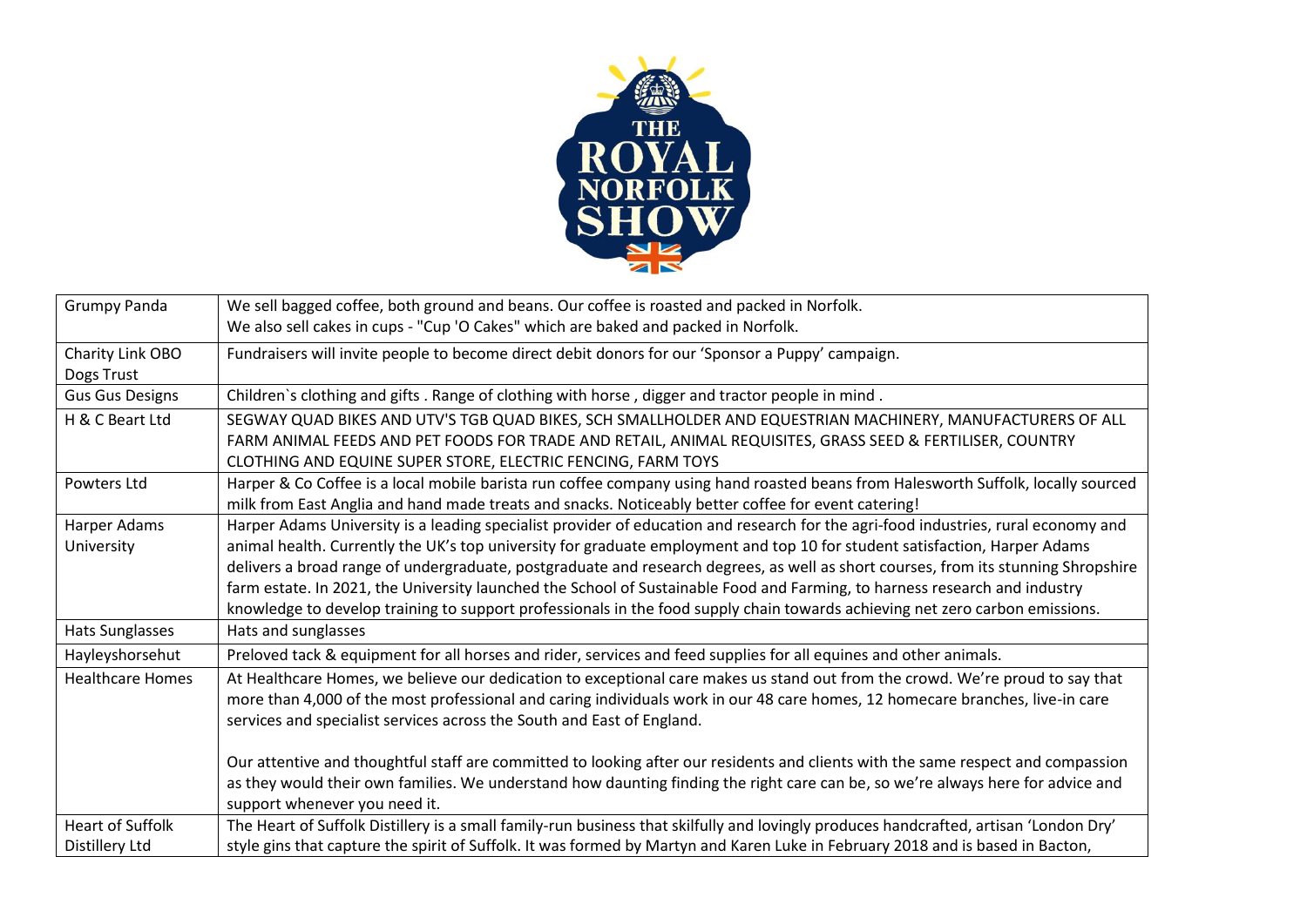

|                            | Suffolk. They have recently been joined by their son Ryan, who is taking a leading role in the continued development of the                 |
|----------------------------|---------------------------------------------------------------------------------------------------------------------------------------------|
|                            | distillery. Our gin is distilled in small batches of approximately 70 bottles a time, with each beautifully designed bottle being filled    |
|                            | and labelled by hand. Each label bears the hand-written signature of the master distiller and the batch number.                             |
| Heather's Kettle           | Heather's Kettle Corn UK creates small batches of hand-cooked, kettle popped Kettle Corn. It is an American method of cooking               |
| Corn UK                    | popcorn in a kettle, hence the name Kettle Corn.                                                                                            |
|                            |                                                                                                                                             |
|                            | It's slightly sweet and salty and flavoured with simple quality ingredients, no artificial flavours, colours or preservatives. It is vegan, |
|                            | gluten free, nut and dairy free and, non GMO.                                                                                               |
| <b>Heathland Group Ltd</b> | TBC.                                                                                                                                        |
| <b>Hereford Cattle</b>     | Display of Hereford Cattle to promote the Breed                                                                                             |
| Society                    |                                                                                                                                             |
| Heritagecraft              | I am a wheelwright / wainwright. I repair old wooden wheels and build new ones. In addition I restore old and build new carriages,          |
|                            | carts, wagons and caravans. As a heritage craftsman I work in a number of materials including wood, steel, and leather as a                 |
|                            | consequence I get asked to make all manner of items including hot tubs, and rocking garden benches. Examples of my work can be              |
|                            | seen on my website www.heritagecraft.co.uk youtube - heritagecraft and instragram tom_green_craft                                           |
| <b>Heygates Country</b>    | As per other submission                                                                                                                     |
| Feeds Ltd                  |                                                                                                                                             |
| <b>Heygates Country</b>    | The Heygate Farm team are back again, selling their Norfolk Peer potatoes by the bag and by the box. Taste testing also available           |
| Feeds Ltd                  | over the course of the two days.                                                                                                            |
| <b>Heygates Country</b>    | Heygates is a family owned business with a long history in animal feed and farming. We have a reputation for providing and service          |
| Feed                       | which is second to none.                                                                                                                    |
| Hill Farm Oils             | Hillfarm is a family run business with three generations working together to produce the farms award winning cold pressed                   |
|                            | rapeseed oil, Mayonnaise, Salad cream, Honey and other bee friendly products.                                                               |
| <b>Hill Farm Oils</b>      | Hillfarm is a family run business with three generations working together to produce the farms award winning cold pressed                   |
|                            | rapeseed oil, Mayonnaise, Salad cream, Honey and other bee friendly products.                                                               |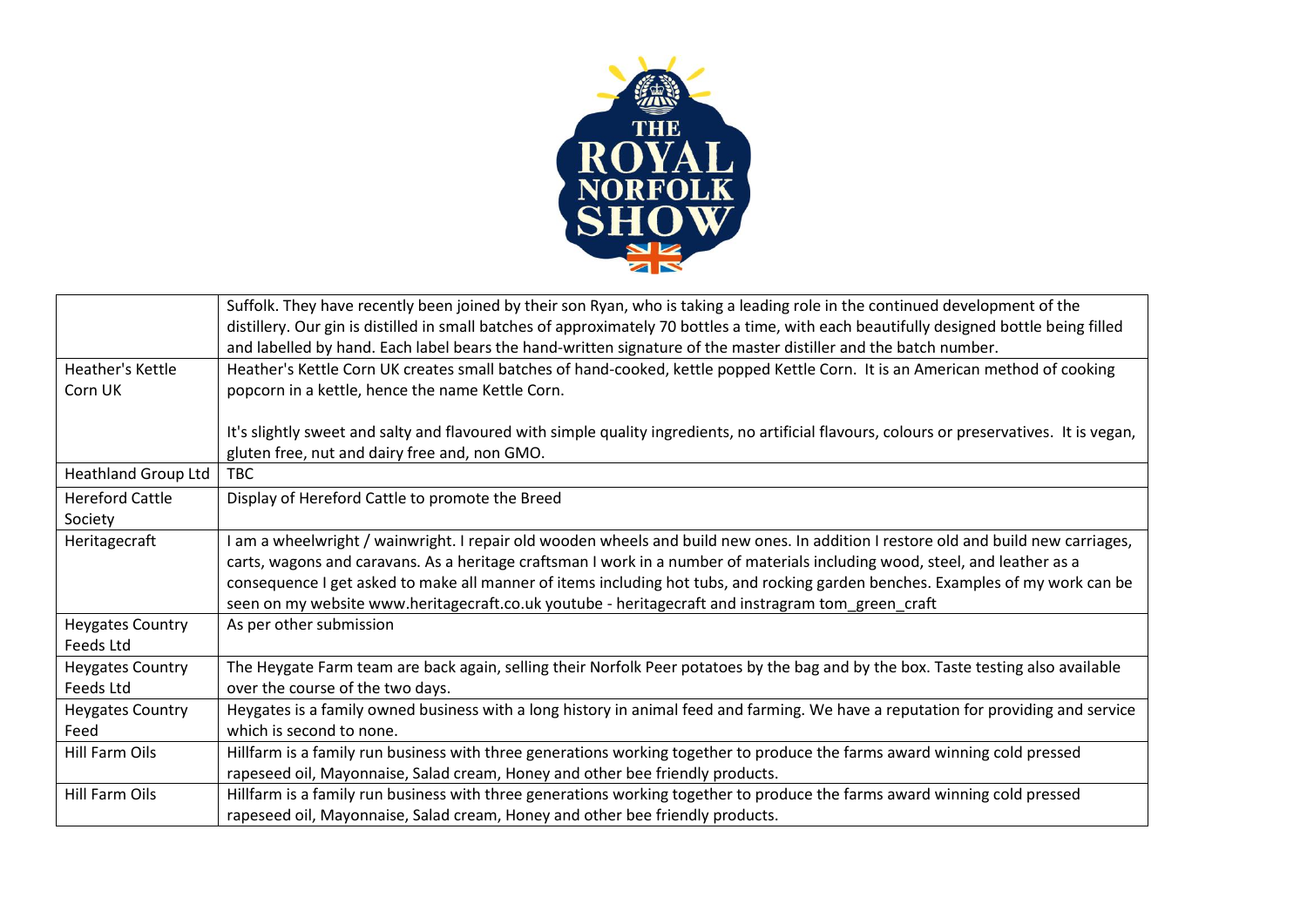

| <b>Hilton Macarons</b>     | Luxury award-winning macarons. Gluten-free, vegetarian and handmade in Suffolk with only the finest ingredients including free  |
|----------------------------|---------------------------------------------------------------------------------------------------------------------------------|
|                            | range eggs and all-natural ganache fillings which use Belgian chocolate. Divine taste and wonderful gifts.                      |
| George Jefford             | Hog roast roast poorly served in a bap or baguette with stuffing, Teas and coffee cold drinks                                   |
| Catering                   |                                                                                                                                 |
| Hoggies                    | Slow Cooked hog roast served in a soft bakery bap with sage and onion stuffing, crunchy crackling and apple sauce.              |
| The Holden Group           | Multi-franchise car dealership, selling new and used vehicles.                                                                  |
| Home Farm Gin              | Home Farm Gin, based at Home Farm in Hethersett are creators of small batch gins, using Matilda our copper still. Our gins are  |
|                            | made with fresh Norfolk water harvested on the farm, creating clean crisp tasting gins full of flavour and very smooth. All our |
|                            | ingredients are fresh and sourced as close to home as possible.                                                                 |
| <b>Catering Donuts</b>     | Serving hot sugared donuts and hot/cold drinks                                                                                  |
| Hot Star Honey Ltd         | CREATE A SWEET-HEAT SENSATION WITH CAYENNE CHILLI HONEY.                                                                        |
|                            | Hot Star Honey is a carefully crafted Chilli Honey sauce, made with natural honey, apple cider vinegar, finely ground Cayenne   |
|                            | peppers and toasted spices. Drizzle the sweetness of honey blended with the heat of cayenne chilli on to your favourite dish.   |
|                            | Whether that's Pizza, Chicken, Noodles or even a cheeky portion of Fries you'll love the sweet-heat of Hot Star Chilli Honey.   |
| House of Tweed             | House of tweed will be showcasing their 2022 collections of clothing and Ladies accessories.                                    |
|                            | Look out for special show offers                                                                                                |
| Howseman                   |                                                                                                                                 |
| Agriculture &              |                                                                                                                                 |
| DripUK Irrigation          |                                                                                                                                 |
| <b>Services</b>            |                                                                                                                                 |
| <b>Hugh Crane Cleaning</b> | Manufacturer and supplier of industrial cleaning equipment, bespoke engineering, pressure washers, steam cleaners, hygiene      |
| <b>Equipment Ltd</b>       | systems, sweepers, floor machines, vacuums, chemicals, janitorial and paper products.                                           |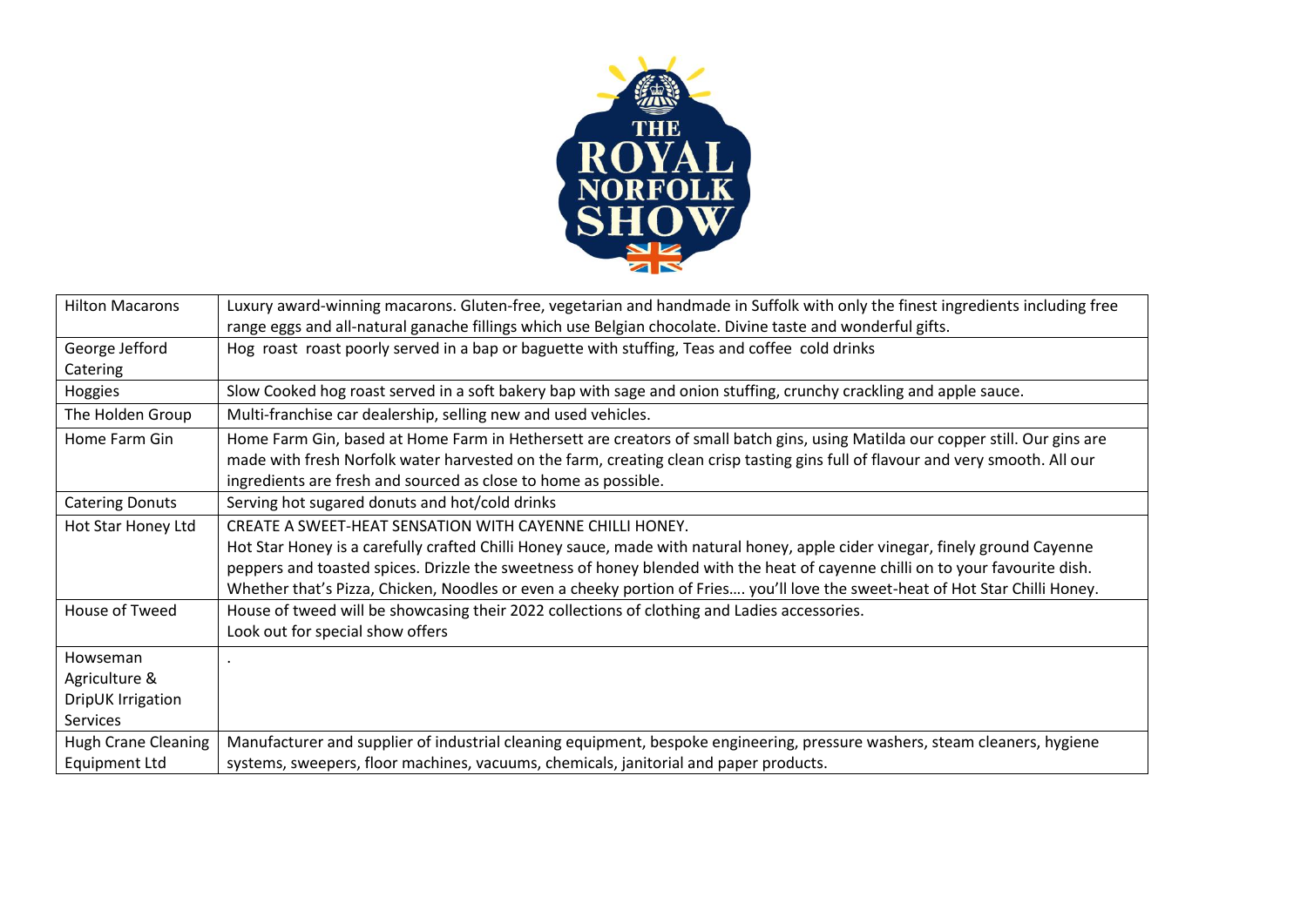

| The fleet of varnished gaff-rigged wooden yachts is instantly recognisable. The team who maintains them throughout each season                                                                                                                           |
|----------------------------------------------------------------------------------------------------------------------------------------------------------------------------------------------------------------------------------------------------------|
| and refit and repair them when they are laid up for the winter use skills and tools which Percy Hunter would have been familiar                                                                                                                          |
| with. The only way to fully experience our waters is under sail. That is what Hunter's Yard offers, if you don't know how to sail, we                                                                                                                    |
|                                                                                                                                                                                                                                                          |
| freshly baked filo pastry quiches pies rolls and salads. we bake everything in our 5 star commercial kirchen and deliver to the site                                                                                                                     |
|                                                                                                                                                                                                                                                          |
| The UK's largest manufacturer of livestock handling and feeding equipment, supplying the agricultural trade for over 50 years                                                                                                                            |
| We are privileged enough to remain one of the most widely respected Scottish independent family firms in the spirits industry,                                                                                                                           |
| with four generations of expertise, distilling, blending and bottling to our name. we have an enviable portfolio of much-loved                                                                                                                           |
|                                                                                                                                                                                                                                                          |
|                                                                                                                                                                                                                                                          |
|                                                                                                                                                                                                                                                          |
| MEDIUM, DRY, SWEET AND FRUIT VARIETIES WILL BE AVAILABLE, AS WILL OTHER UNUSUAL CIDERS, TO TEMPT AND SATISFY YOUR                                                                                                                                        |
|                                                                                                                                                                                                                                                          |
|                                                                                                                                                                                                                                                          |
| Inspiration Trust is a multi-academy trust based in Norfolk and north Suffolk. We support a family of 15 academies, train more than                                                                                                                      |
|                                                                                                                                                                                                                                                          |
|                                                                                                                                                                                                                                                          |
|                                                                                                                                                                                                                                                          |
| We believe that every child deserves an excellent education. Our family of schools collaborate, support and innovate to give every                                                                                                                       |
| child the best start in life. We're proudly committed to improving the standards of education in the East of England. We share our                                                                                                                       |
|                                                                                                                                                                                                                                                          |
|                                                                                                                                                                                                                                                          |
| world-class premium Scotch whisky, gin, and rum brands. Each may look and taste very different yet is crafted with the same<br>40 teachers a year and offer continuing professional development courses to teachers across the region. We also spearhead |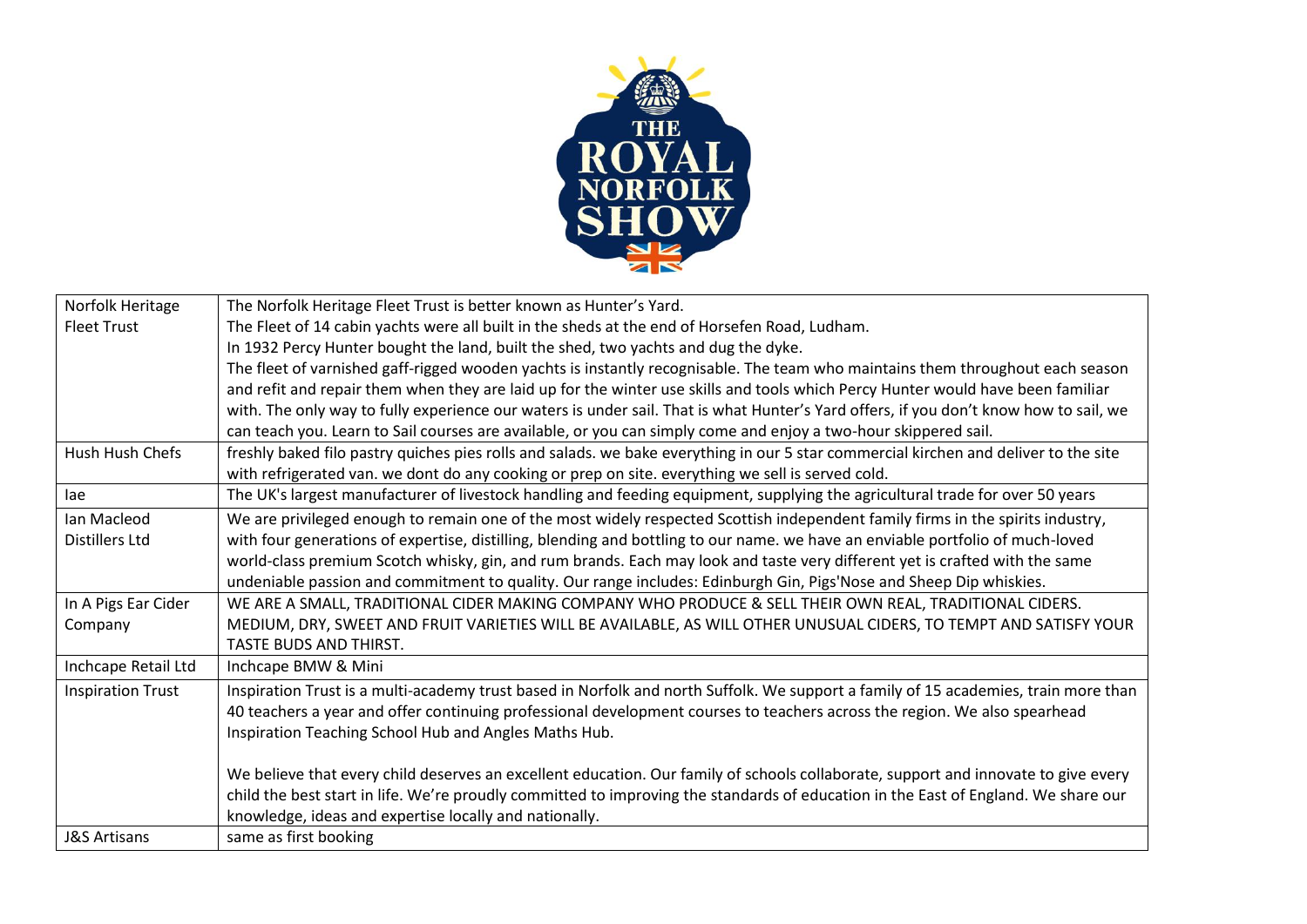

| <b>J&amp;S Artisans</b>      | Artisan Bakery Products from Portugal Italy France Germany and Britain. Tarts, Pastries, Cakes, Rolls and Bread                                                                                                                                                                                                                                                                                                               |
|------------------------------|-------------------------------------------------------------------------------------------------------------------------------------------------------------------------------------------------------------------------------------------------------------------------------------------------------------------------------------------------------------------------------------------------------------------------------|
| Jarrold Fashion              | <b>XXXX</b>                                                                                                                                                                                                                                                                                                                                                                                                                   |
| Show C/O Marketing           |                                                                                                                                                                                                                                                                                                                                                                                                                               |
| Manager                      |                                                                                                                                                                                                                                                                                                                                                                                                                               |
| Jarrold Fashion              | tbc                                                                                                                                                                                                                                                                                                                                                                                                                           |
| Show C/O Marketing           |                                                                                                                                                                                                                                                                                                                                                                                                                               |
| Manager                      |                                                                                                                                                                                                                                                                                                                                                                                                                               |
| Jilly's Jackets              | Jacket Potatoes with various fillings                                                                                                                                                                                                                                                                                                                                                                                         |
| <b>Effective Imaging Ltd</b> | Jockey and Jill is a new premium brand of equestrian clothing. It specialises in high quality yet affordable hoodies, sweatshirts, T-<br>Shirts, coats, hats, tote bags, merchandise and lots more. Jockey and Jill comes in a range of bright and vibrant colours to make<br>you stand out on the yard. Come and visit us at our stand in the Retail Area for social media giveaways, competitions and<br>discounted prices. |
| John Davidson<br>(Pipes) Ltd | John Davidson Pipes (JDP) provides expert service and advice for water management in urban, civil and agricultural environments.                                                                                                                                                                                                                                                                                              |
|                              | JDP is more than just a merchant, manufacturing cutting edge high-performance products including ULTRA3 adoptable sewer<br>system, AXEDO® inspection chambers and RAINBOX attenuation crates for flood management.                                                                                                                                                                                                            |
|                              | JDP has 26 branches across England, Scotland and Wales, so you are never far from first class customer service, technical<br>knowledge and extensive product ranges.                                                                                                                                                                                                                                                          |
|                              | JDP is truly a one-stop shop for agricultural and construction customers whether you're looking for flexible land drainage coils,                                                                                                                                                                                                                                                                                             |
|                              | twinwall, treatment plants, water supply, rainwater harvesting & stormwater attenuation.                                                                                                                                                                                                                                                                                                                                      |
| John Kemp Ltd                | Norfolk based 4x4 and Land Rover Specialists. We are a family owned and run business specialising in sales and servicing of all 4x4's                                                                                                                                                                                                                                                                                         |
|                              | and Land Rovers - see our website for more details! www.kemp4x4s.co.uk                                                                                                                                                                                                                                                                                                                                                        |
| Johnsons Toffee              | We manufacture all our toffees and fudges in our family run factory in West Yorkshire.                                                                                                                                                                                                                                                                                                                                        |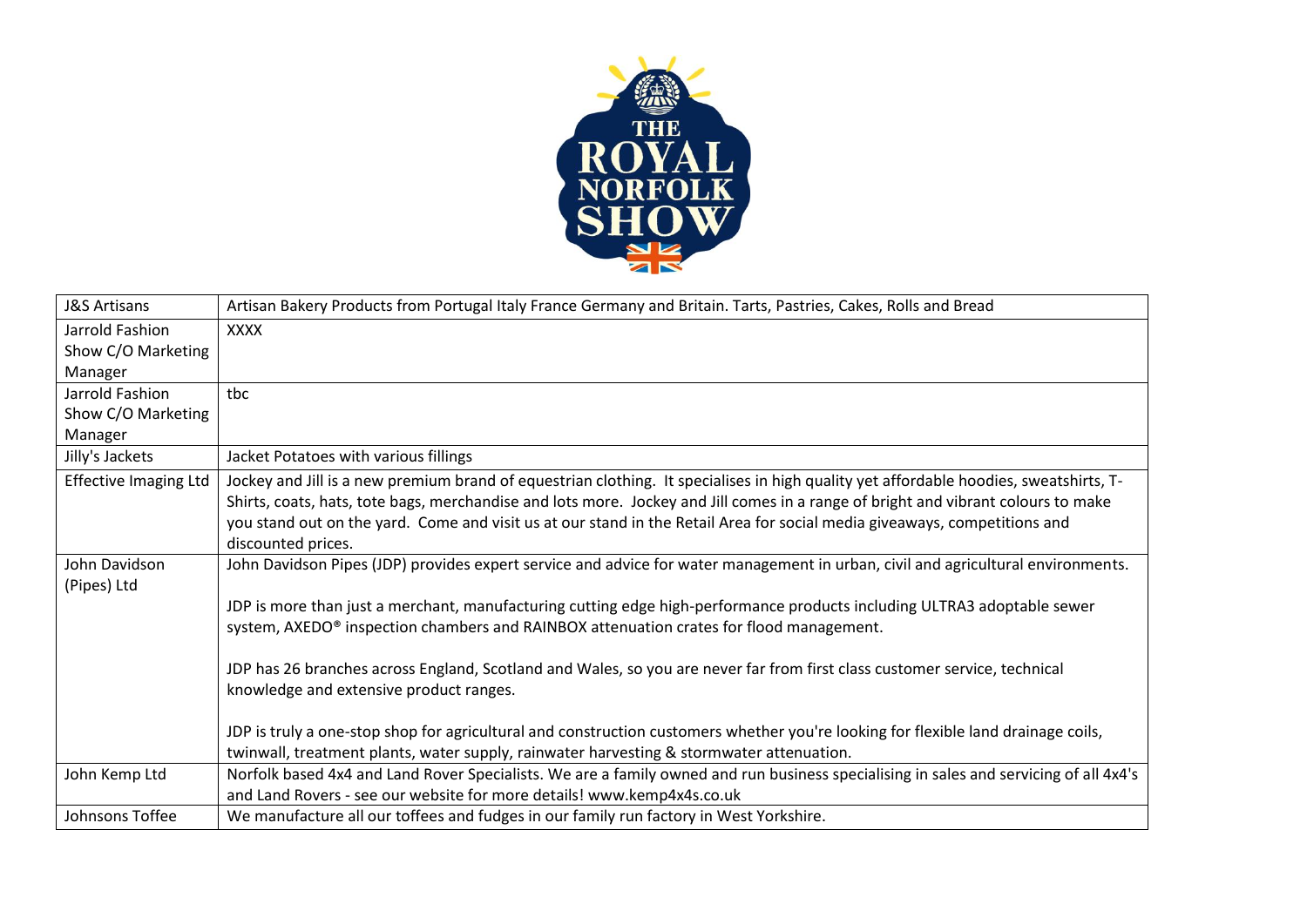

| Joules Ltd            | As one of Britain's best loved family lifestyle brands, Joules delights in making clothing, footwear, accessories and homeware more  |
|-----------------------|--------------------------------------------------------------------------------------------------------------------------------------|
|                       | exciting, by turning the ordinary into the extraordinary.                                                                            |
| JR Webster            | We offer a comprehensive range of Saddlery, Driving Harness, Leatherwork, Rugs and Equestrian Products, Makers of Bespoke Bull       |
| (Equestrian Retailer) | Halters                                                                                                                              |
| Jumps 2 Go            |                                                                                                                                      |
| Just Sew Embrodiery   | Embroidered and sewn gifts                                                                                                           |
| K & T Footwear        | stock many famous quality footwear brands including the popular Redback boots, Trickers, Loakes, Blundstone & V12 Footwear.          |
|                       | K&T Footwear are agents for many leading footwear suppliers and manufacturers of farmers dealer boots and equestrian                 |
|                       | footwear.                                                                                                                            |
| Karcher Centre JHS    | Sales & Service of both domestic and commercial Karcher cleaning equipment.                                                          |
| Kettle Foods          | Kettle Foods started hand-cooking KETTLE® Chips in Norwich over 30 years ago. Today, we are still hand-cooking for that distinctive  |
|                       | crunch, using 100% British potatoes - the majority grown within 30 miles of the factory - and perfectly seasoning every chip with    |
|                       | the real food ingredients advertised on the front of our packs.                                                                      |
|                       | Metcalfe's popcorn and Manomasa Tortillas have joined the Kettle Foods' family, so we now offer a wide selection of snacks,          |
|                       | including Vegan and vegetarian options and an under 100 calorie range.                                                               |
|                       | Visitors to the Kettle Foods' stand will be able to sample the full range of KETTLE®, Metcalfe's and Manomasa products, all of which |
|                       | are gluten free, and buy at special show prices.                                                                                     |
| Kettle Foods          | As per 1st application                                                                                                               |
| Kettle Foods          | As supplied                                                                                                                          |
| Kettle Foods          | As supplied                                                                                                                          |
| Kindfood              | Kindfood is a family owned gluten free and dairy free bakery. All our goods are hand made in our dedicated gluten, dairy free        |
|                       | kitchen and are vegetarian. We also have a wide range of vegan products.                                                             |
|                       | We offer a wide range of sweet and savoury baked goods including freshly baked bread and pies, sweet and savoury tarts, bakewell     |
|                       | tarts, cakes, cookies as well as our bake at home mixes.                                                                             |
|                       | We also aim to be kind to the environment too. Where possible we aim to make environmentally concious choices about our              |
|                       | packaging by using recycled and bio degradable packaging where we can, including using plant based labels.                           |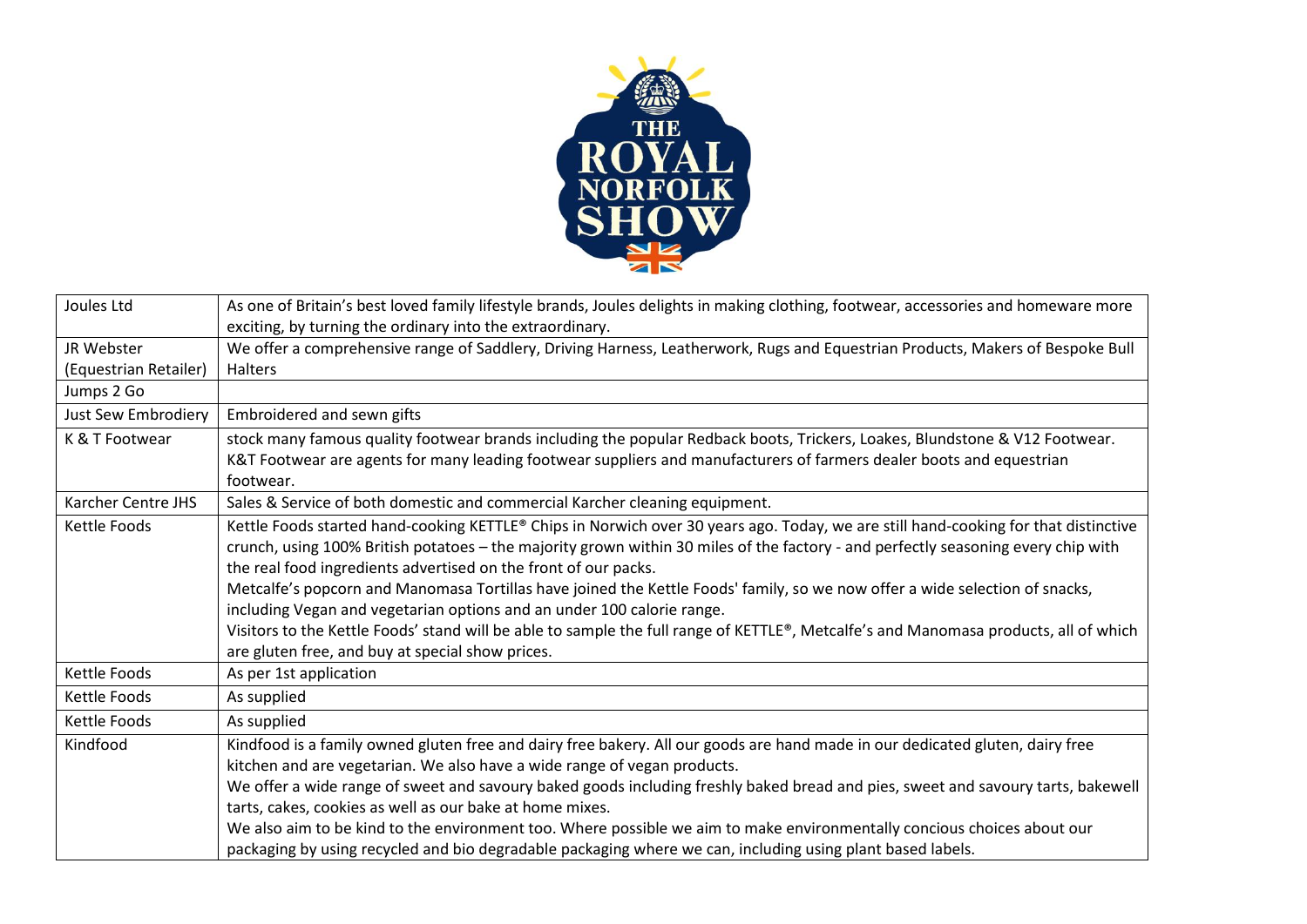

| Kingsley Home Care | We have a genuine passion for senior care and pride ourselves on making a real difference to the lives of our clients and residents.                                                                                                                                                                                                                                                                                       |
|--------------------|----------------------------------------------------------------------------------------------------------------------------------------------------------------------------------------------------------------------------------------------------------------------------------------------------------------------------------------------------------------------------------------------------------------------------|
|                    | We offer a wide variety of care options ranging from our newly launched Home Care, to short and long-term residential care and<br>nursing services.                                                                                                                                                                                                                                                                        |
| Kitchens & Things  | Garden gifts and Zinc garden pots                                                                                                                                                                                                                                                                                                                                                                                          |
| Kotinos Foods      | Kotinos offers its unique mixed and marinated olives, Greek and Turkish Baklava, delights, and sweet & savoury nuts.                                                                                                                                                                                                                                                                                                       |
| Krazy Horse        | Krazy Horse are a group of motorcycle, car and ebike dealerships which were started by Paul Beamish as a hobby when he couldn't<br>get the bike parts he needed locally.                                                                                                                                                                                                                                                   |
|                    | Since opening in 1995, we've grown massively. Thousands of customers visit our four showrooms every year to buy cars,<br>motorbikes and now eBikes. They can also get their vehicles serviced, enjoy some retail therapy and in the Bury St Edmunds<br>dealership there is the KH Cafe.                                                                                                                                    |
|                    | Based in Bury St Edmunds, Welling and Oxford each dealerships really is a destination to visit.                                                                                                                                                                                                                                                                                                                            |
|                    | Our Morgan Car Dealership in Bury St Edmunds now also offer a Morgan Hire Service                                                                                                                                                                                                                                                                                                                                          |
| L V Bespoke        | Norfolk Born RHS Hybrid exhibitor of handmade steel plant supports, indoor plants and other hand picked items for your home and<br>garden.                                                                                                                                                                                                                                                                                 |
|                    | LV Bespoke take great pleasure in exhibiting for the first time at the Royal Norfolk Show, a prestigious local event and look forward<br>to sharing products and services with visitors to the show.                                                                                                                                                                                                                       |
| La Pitta Catering  | Greek gyros - lamb kofta- Halloumi wrap- Fries                                                                                                                                                                                                                                                                                                                                                                             |
| Lamartis Ice Cream | Lamartis Ice Cream is 2nd generation family run business with a modern fleet of high output ice cream vans. we were established<br>in 1980 so have plenty experience in the industry, being in the industry this long has highlighted to us that the most important<br>thing is to provide customer satisfaction, therefore we pride ourselves on providing the best experience for our customer, young or<br>the elderly. |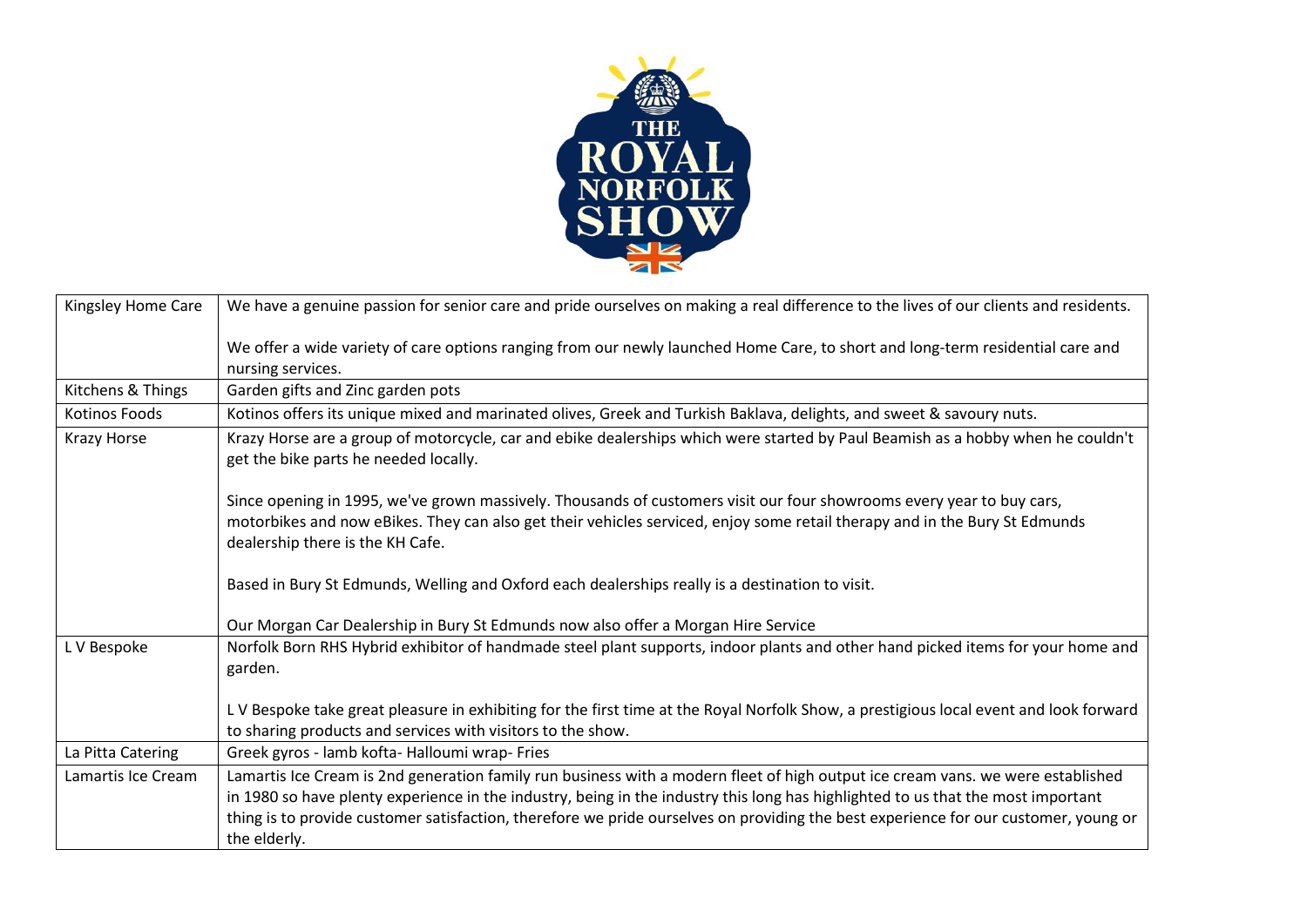

| Lamartis Ice Cream | Lamartis Ice Cream is 2nd generation family run business with a modern fleet of high output ice cream vans. we were established<br>in 1980 so have plenty experience in the industry, being in the industry this long has highlighted to us that the most important<br>thing is to provide customer satisfaction, therefore we pride ourselves on providing the best experience for our customer, young or<br>the elderly. |
|--------------------|----------------------------------------------------------------------------------------------------------------------------------------------------------------------------------------------------------------------------------------------------------------------------------------------------------------------------------------------------------------------------------------------------------------------------|
| Lamartis Ice Cream | Lamartis Ice Cream is 2nd generation family run business with a modern fleet of high output ice cream vans. we were established<br>in 1980 so have plenty experience in the industry, being in the industry this long has highlighted to us that the most important<br>thing is to provide customer satisfaction, therefore we pride ourselves on providing the best experience for our customer, young or<br>the elderly. |
| Lamartis Ice Cream | Lamartis Ice Cream is 2nd generation family run business with a modern fleet of high output ice cream vans. we were established<br>in 1980 so have plenty experience in the industry, being in the industry this long has highlighted to us that the most important<br>thing is to provide customer satisfaction, therefore we pride ourselves on providing the best experience for our customer, young or<br>the elderly. |
| Lamartis Ice Cream | Lamartis Ice Cream is 2nd generation family run business with a modern fleet of high output ice cream vans. we were established<br>in 1980 so have plenty experience in the industry, being in the industry this long has highlighted to us that the most important<br>thing is to provide customer satisfaction, therefore we pride ourselves on providing the best experience for our customer, young or<br>the elderly. |
| Lamartis Ice Cream | Lamartis Ice Cream is 2nd generation family run business with a modern fleet of high output ice cream vans. we were established<br>in 1980 so have plenty experience in the industry, being in the industry this long has highlighted to us that the most important<br>thing is to provide customer satisfaction, therefore we pride ourselves on providing the best experience for our customer, young or<br>the elderly. |
| Lamartis Ice Cream | Lamarti's Ice Cream Hire are fully insured and have been awarded the highest 5* hygiene rating. We are a family run business and<br>have over 40 years of experience, we pride ourselves on customer service. We have a modern fleet of ice cream vans. With a range<br>of ice cream flavours for you to choose from, Lamarti's Ice Cream are available to attend any event, large or small, indoor or out.                |
| Lamartis Ice Cream | Ice Cream                                                                                                                                                                                                                                                                                                                                                                                                                  |
| Langley School     | Langley is a proudly non-selective, co-educational, day and boarding school for ages 6 months to 18 years, set across two beautiful<br>100-acre sites in Taverham and Loddon, both just outside Norwich. Each campus boasts purpose-built classrooms, design and<br>technology centres, computing suites, and extensive grounds including sports courts and pitches. Alongside academic results that                       |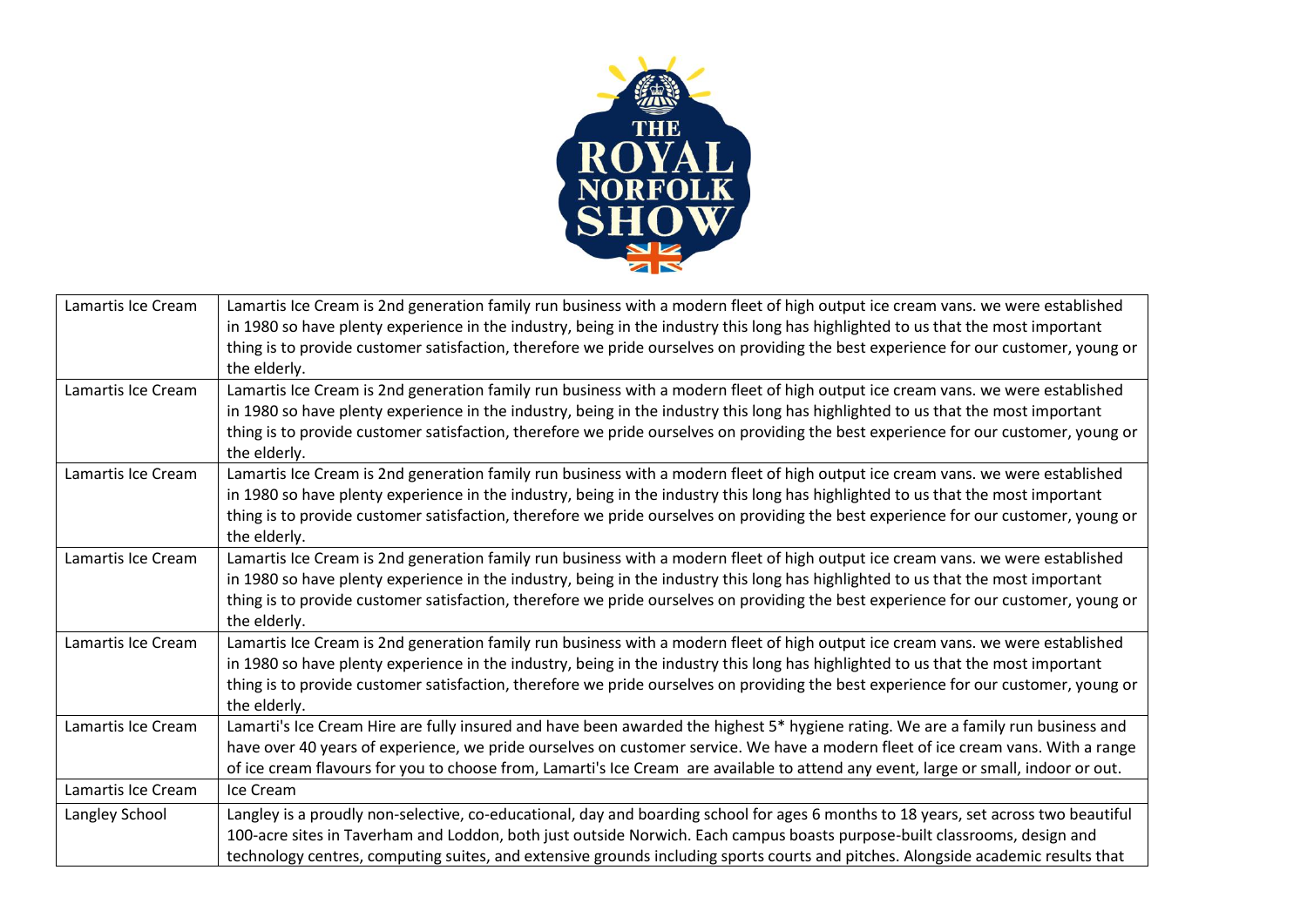

|                             | see students going to Oxbridge and Russell Group universities, Langley's strengths include spectacular co-curricular and sporting<br>offerings, a staff body that includes ex-professional rugby player Sam Lockwood, the Langley Football Academy run by ex-<br>professional Grant Holt, and award-winning wellbeing provision.                                                                    |
|-----------------------------|-----------------------------------------------------------------------------------------------------------------------------------------------------------------------------------------------------------------------------------------------------------------------------------------------------------------------------------------------------------------------------------------------------|
| <b>Leather Genie</b>        | High quality leather balsam and cleaner care for leather goods.                                                                                                                                                                                                                                                                                                                                     |
| Levc Ltd                    | MEET LEVC.<br>As the London EV Company, we have evolved from a traditional manufacturer into a modern electric vehicle company with a state-                                                                                                                                                                                                                                                        |
|                             | of-the-art production facility. Enriched with the knowledge and experience from our past, we continue to innovate with purposeful<br>engineering at the heart of all our vehicles.                                                                                                                                                                                                                  |
|                             | Our proven knowledge and world-class EV technology base has put us at the forefront of green mobility. Since 2017, our TX electric<br>taxi has helped transform cities around the world, reducing CO2 emissions while bringing true commercial value for its operators.<br>And now, for the first time, we bring the benefits of our experience to the light commercial vehicle sector.             |
| Lifetime of                 | Lifetime Of Chocolate is a small independent business in Norfolk run by Chloe Saterlay who started her career as a chef in Norwich                                                                                                                                                                                                                                                                  |
| Chocolate                   | and studied Hospitality and catering at city college Norwich. She then took her chance to move to New York City and trained as a<br>baker and later moved to London to train as a Chocolatier. Due to COVID she returned back to her home in Norfolk and created<br>Lifetime Of Chocolate hand crafting chocolate items using only touch and sight - NO MACHINES! She now has an online shop and is |
|                             | stocked in many local shops around Norfolk.                                                                                                                                                                                                                                                                                                                                                         |
| Lilwall's Hog Roasts<br>Ltd | A family run pig farm in Norfolk selling top quality hog roast.                                                                                                                                                                                                                                                                                                                                     |
| Lime Tree Pantry<br>Foods   | Award winning sweet & savoury pies, suet puddings, traditional pasties, sausage rolls & cakes.                                                                                                                                                                                                                                                                                                      |
| Little Jumpers              | Bouncy Castle business based in Earsham, Large range of inflatables covering all local areas                                                                                                                                                                                                                                                                                                        |
| Lm Bateman                  | In 1979 Melvyn Bateman set about starting an agricultural engineering company to rival the best in the business, in the decades                                                                                                                                                                                                                                                                     |
|                             | that have followed LM Bateman & Co. Ltd. has become a leading light in the agricultural world not only in the UK but throughout                                                                                                                                                                                                                                                                     |
|                             | Europe.                                                                                                                                                                                                                                                                                                                                                                                             |
| Strident                    | Test1                                                                                                                                                                                                                                                                                                                                                                                               |
| Lovewell Blake              | <b>TBA</b>                                                                                                                                                                                                                                                                                                                                                                                          |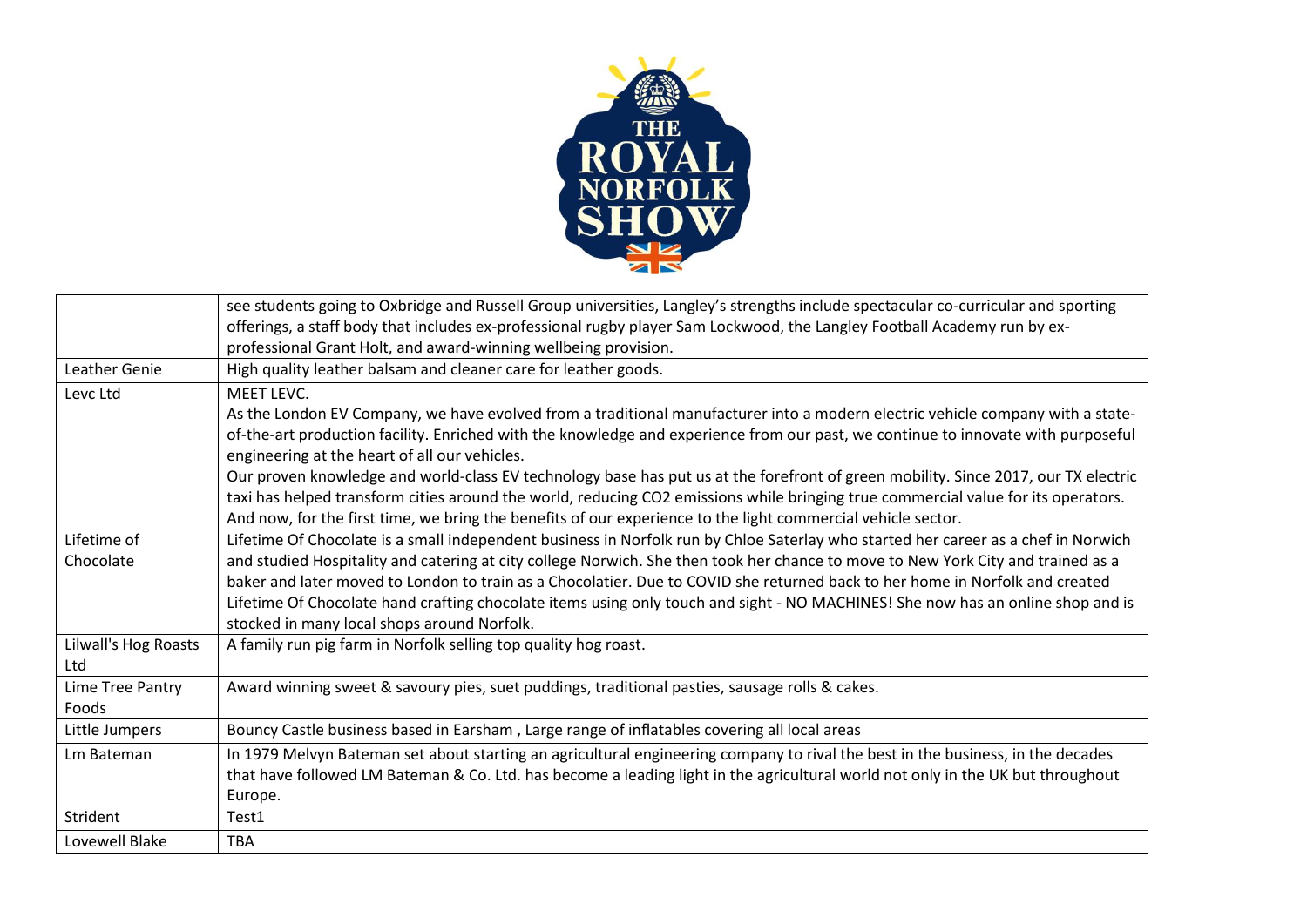

| <b>Macinnes Whisky</b>  | At MacInnes we can offer an unrivalled cask selection, personalised guidance and advice, and flexible options to suit your          |
|-------------------------|-------------------------------------------------------------------------------------------------------------------------------------|
|                         | investment requirements. With single malt casks from Macallan to Highland Park, we source the finest whisky Scotland has to         |
|                         | offer, so you can start your own whisky journey.                                                                                    |
|                         | We believe that investment in whisky should be fair and flexible, not shrouded in jargon and insider deals. With a broad            |
|                         | background in finance and accountancy, we can offer greater insight into the whole process, covering everything from tax status to  |
|                         | exit strategies.                                                                                                                    |
| MacMillian Charity      | We want to reach and improve the lives of everyone living with cancer and to inspire millions of others to do the same.             |
| C/O BRC Promotions      | There are currently 2.5 million people living with cancer in the UK today, and as more people are living longer with their cancer,  |
|                         | this number is set to grow to 4 million by 2030. We want to make sure we can provide support to everyone who needs it, to hold      |
|                         | on to who they are and what's important.                                                                                            |
|                         | At Macmillan, we know cancer can affect everything. But Macmillan is here to help people live life, no matter what. But we can't    |
|                         | do it without you.                                                                                                                  |
| <b>Maids Head Hotel</b> | Please can we write this once stand is confirmed etc                                                                                |
| PfBio                   | Our stand will provide information about our newly-formed company, PfBio, and will describe the science that underpins our          |
|                         | approach to sustainable plant disease control by soil bacteria. The primary means of information dissemination will be face-to-face |
|                         | discussion with interested attendees.                                                                                               |
| Man V Fat               | MAN v FAT helps men lose weight. We provide men with all the tools and support to improve their health.                             |
|                         |                                                                                                                                     |
|                         | Join our amazing community through MAN v FAT Football, our network of small-sided football leagues; or MAN v FAT Challenge,         |
|                         | our online weight-loss programme where you can build healthy habits from the comfort of your own home.                              |
|                         |                                                                                                                                     |
|                         | Thriving Workplaces is Norfolk's FREE workplace health provider.                                                                    |
|                         |                                                                                                                                     |
|                         | Our mission is to create thriving workplaces with a healthy, happy workforce. Our expert staff and digital analysis tools provide a |
|                         | strategic framework for you to improve the health and wellbeing of your workforce, through free workshops in Mental Health First    |
|                         | Aid, Menopause in the workplace, Nutrition and Workplace Health Champion Training.                                                  |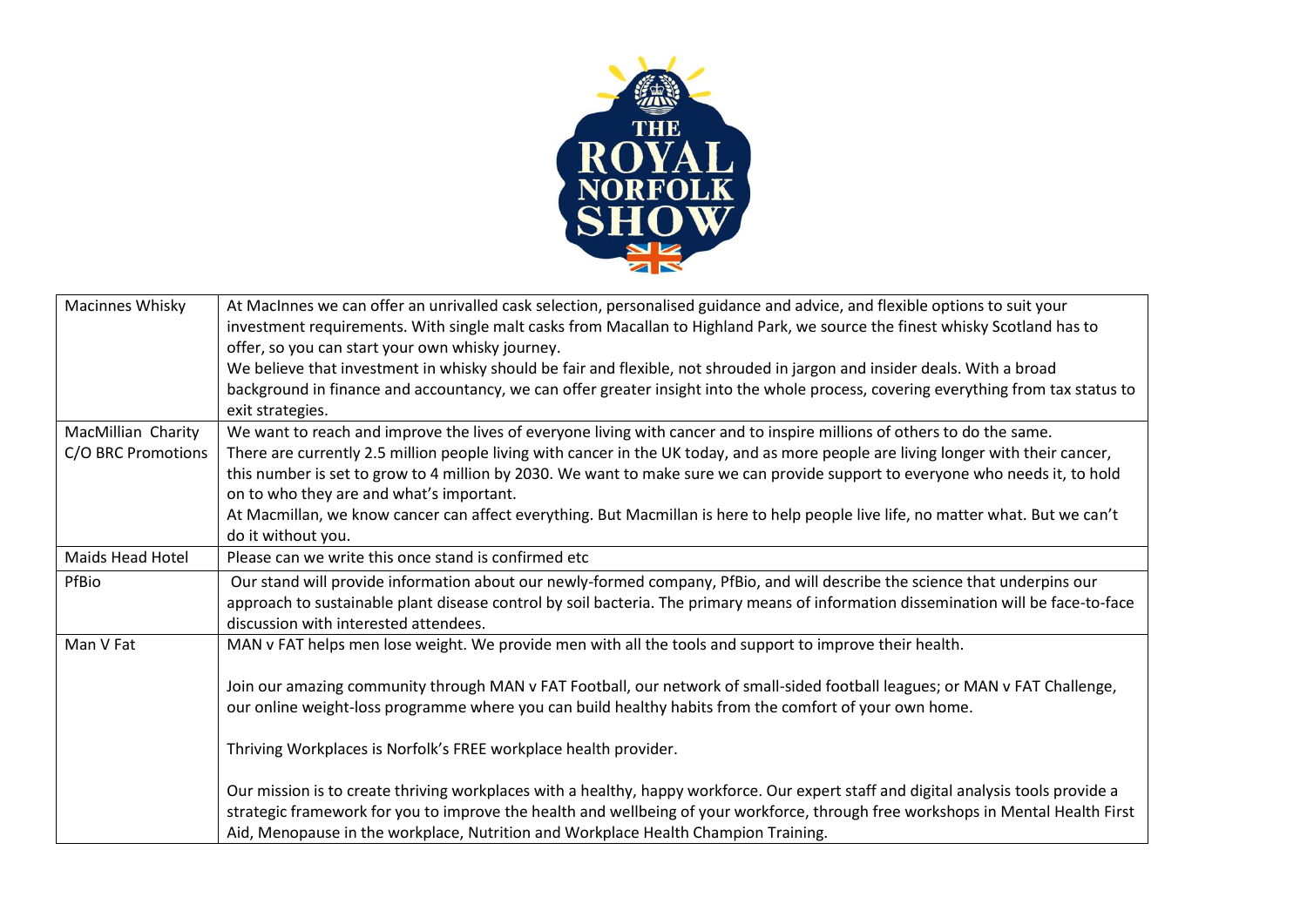

| Manteaux             | Ladies Coats and Jackets, Designed & Tailored in Great Britain using the Finest Fabrics from The Outer Hebrides & Abraham Moon       |
|----------------------|--------------------------------------------------------------------------------------------------------------------------------------|
|                      | in Yorkshire.                                                                                                                        |
|                      | Every Garment is exclusively created for Manteaux, Buy British, Buy Once, Buy Well!                                                  |
| Marine Power Ltd     | Marine Power - Family Run Business In Brundall. We Are Passionate About Boats & The Water. East Anglia's Premier Marine              |
|                      | Showroom & Service Centre.                                                                                                           |
| Marrison Agriculture | Agricultural Buildings for Vegetable and Grain Storage, General Purpose and Equipment Storage.                                       |
| Ltd                  | Grain Drying and handling Equipment.                                                                                                 |
|                      | Pig and Poultry Feeding Systems and Bulk Feed Storage.                                                                               |
| Marsh Pig            | Free range and rare breed charcuterie (including salami, chorizo & air dried meats and Jerky) hand made, in small batches, in        |
|                      | Norfolk. We have a much higher meat content and lower fat content than our competitors ensuring a clean finish on your palate.       |
|                      | Marsh Pig is a multi award winning, passionate family run business supplying to the public and trade with our extensive range of     |
|                      | products.                                                                                                                            |
| Massagically         | Luxurious range of skincare products handmade using British cold pressed rapeseed oil and elderflowers                               |
| Darge & Sons         | Chainsaw carved garden sculptures and structures including: Bespoke, decorative carved Pergolas, carved gate posts and other         |
|                      | garden structures with unique carved designs. Adding something unique an interesting to outdoor spaces of any size.                  |
| Meat & Greet         | Meat & Greet Gourmet Grill -                                                                                                         |
|                      |                                                                                                                                      |
|                      | Prime cuts of steak cooked over Norfolk lumpwood charcoal, served with rosemary salt skin on fries and chimichurri sauce. We also    |
|                      | serve hand pressed steak burgers and vegetarian option of halloumi fries and sweet chilli sauce.                                     |
| Meatsmiths           | As last application                                                                                                                  |
| Meatsmiths           | Purveyors of Porky Perfection, we are back and cooking our famous dry cured bacon rolls and Hot Sausage Cobs.                        |
|                      | Based just inside the food hall, follow your nose for 'probably' the best bacon roll at the show!!                                   |
| Meetini Limited      | Meetini aims to enliven events across the UK with our mobile cocktail units, built into electric cargo bikes. The company is founded |
|                      | upon an ethos of sustainability which remains at the heart of everything we do; our aim is to be a zero-waste and carbon neutral     |
|                      | company, whilst still being affordable. All of our delicious cocktails are made using organic, ethically sourced ingredients.        |
| Meliberry Ltd        | Greek Souvlaki                                                                                                                       |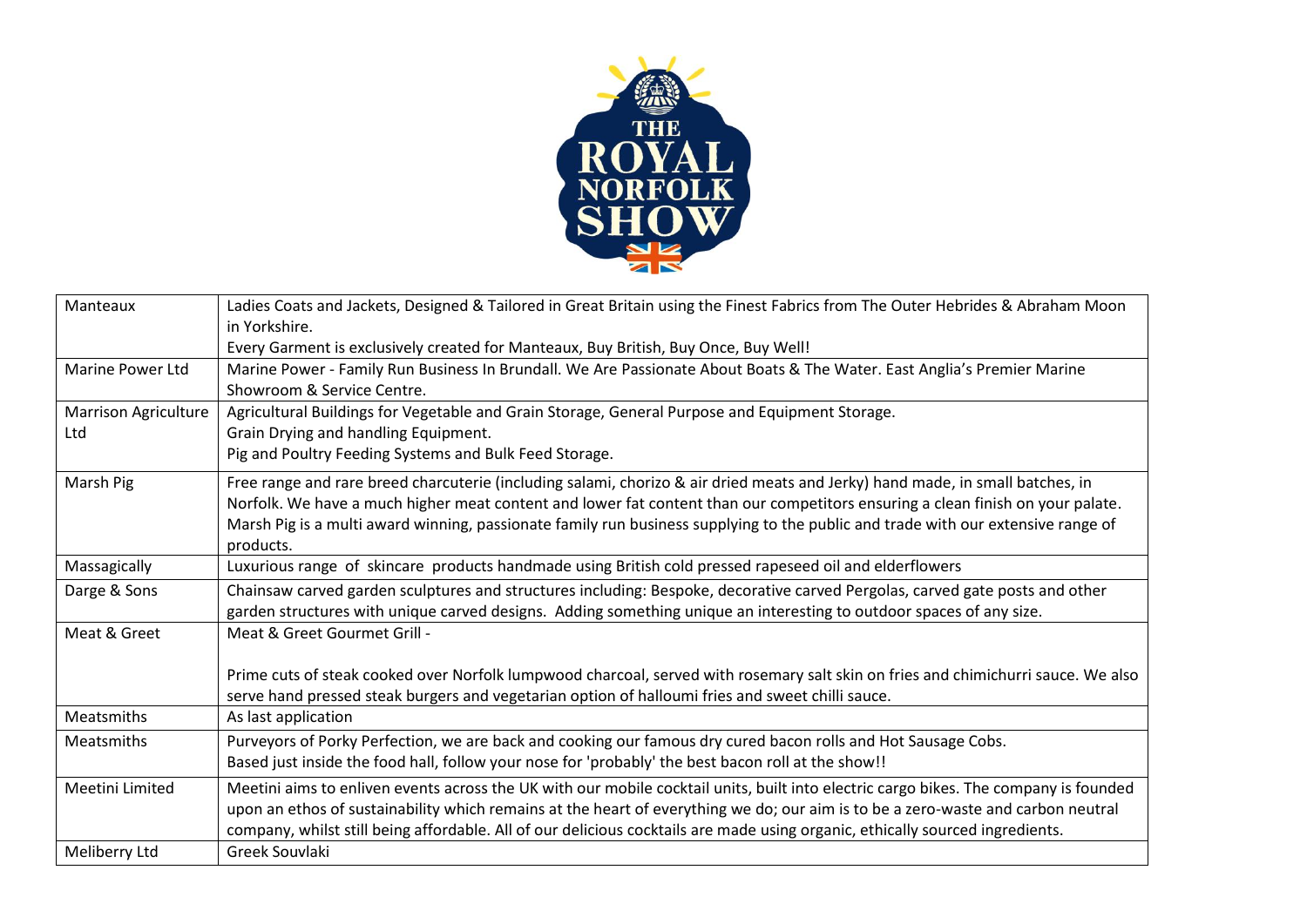

| <b>Melton Mowbray</b> | Melton Mowbray Market is the largest town centre livestock market in the country and has been in existence for 1,000 years,          |
|-----------------------|--------------------------------------------------------------------------------------------------------------------------------------|
| Livestock Market      | predating the Domesday Book. The main market has been held on a Tuesday since at least 1324 when it was granted a charter by         |
|                       | King Edward II. We currently have over 4,000 farming customers annually from across the land coming to buy and sell over 250,000     |
|                       | animals. With Tuesday sheep and Wednesday cattle and pig markets, plus the famous Saturday spectaculars.                             |
|                       | Our former livestock buildings include a farmers, antiques and general market, plus award winning artisan food and drink in the      |
|                       | Stockyard - a destination for hosting festivals and events year round.                                                               |
| <b>Melton Mowbray</b> | Melton Mowbray Market is the largest town centre livestock market in the country and has been in existence for 1,000 years,          |
| Livestock Market      | predating the Domesday Book. The main market has been held on a Tuesday since at least 1324 when it was granted a charter by         |
|                       | King Edward II. We currently have over 4,000 farming customers annually from across the land coming to buy and sell over 250,000     |
|                       | animals. With Tuesday sheep and Wednesday cattle and pig markets, plus the famous Saturday spectaculars.                             |
|                       | Our former livestock buildings include a farmers, antiques and general market, plus award winning artisan food and drink in the      |
|                       | Stockyard - a destination for hosting festivals and events year round.                                                               |
| Mervyn Lambert        | mervyn lambert plant, established for over 50 years as east Anglia's premier plant hirer, specialising in the supply of equipment to |
| Plant Ltd             | all aspects of the agricultural and construction sectors.                                                                            |
|                       | show casing a range of equipment to both hire and buy along with our rapidly expanding machine service and repair capabilities.      |
| <b>Missolives</b>     | nuts, baklava, turkish delights, olives and fudges                                                                                   |
| <b>Missolives</b>     | Nuts, baklava, turkish delights, fudges                                                                                              |
| MKM Agriculture Ltd   | MKM Agriculture LTD are an ATV, UTV, garden and compact machinery dealership with a headquarters in Marston Moretaine,               |
|                       | Bedfordshire and a second branch in Ixworth Thorpe, Bury St Edmunds. We supply new Honda, Suzuki, Yamaha and Kawasaki ATV's          |
|                       | and UTV's. We also supply Stihl equipment and Iseki compact tractors and mowers.                                                     |
| Moco Kitchen          | Moco Kitchen offers homemade Asian inspired street food. Enjoy a Bao Bun or Soft Shell Taco filled with local, slow cooked meat,     |
|                       | or incredible veggie and vegan options, all topped with our infamous sauces. A tastebud sensation not to be missed.                  |
| Moda                  | Exclusive Ladies clothing for Town and Country                                                                                       |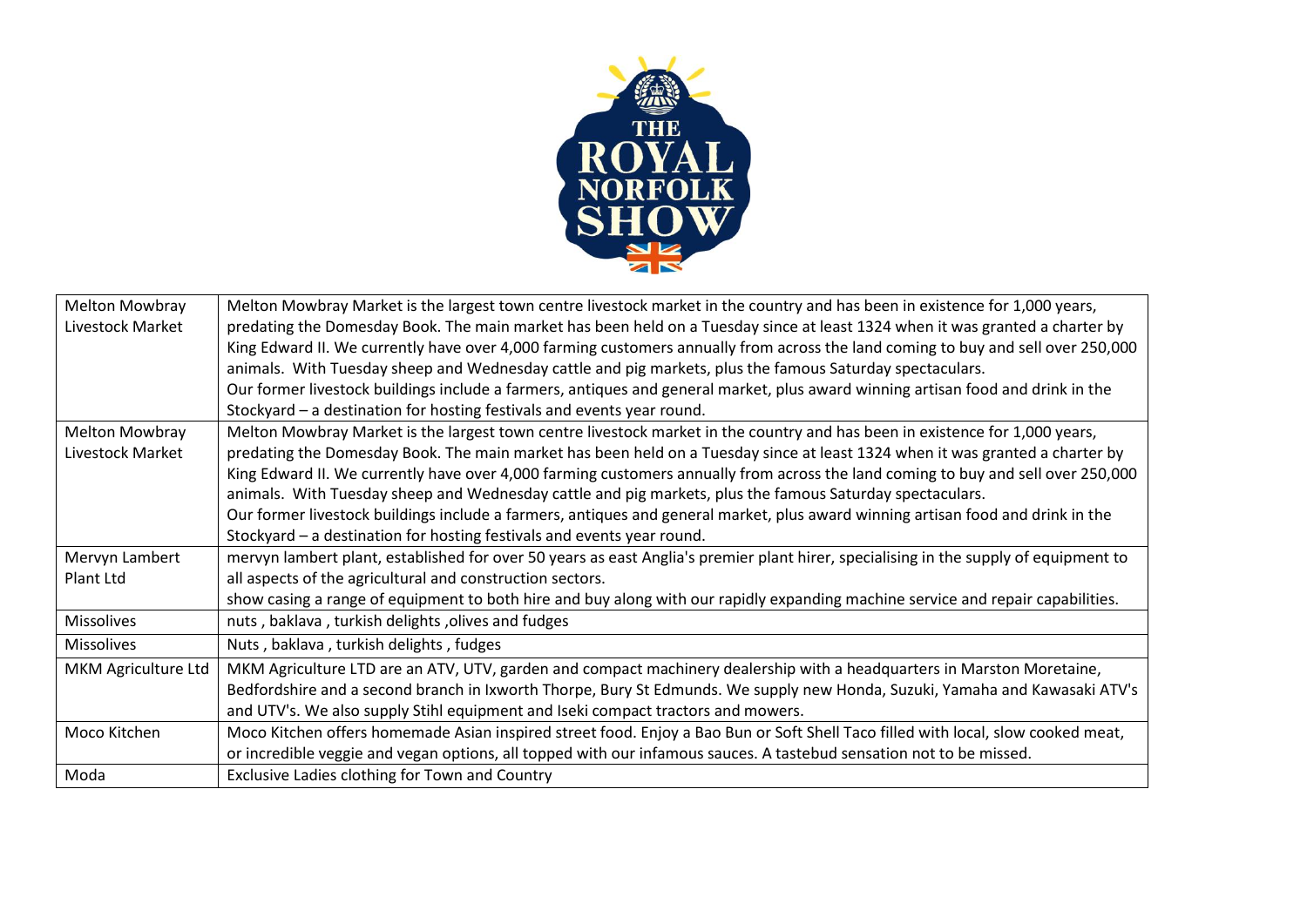

| Modulamb Ltd             | Manufacturers of award winning sheep handling, feeding and dipping equipment.                                                                  |
|--------------------------|------------------------------------------------------------------------------------------------------------------------------------------------|
|                          | Mobile sheep handling trailer.                                                                                                                 |
|                          | Electrodip sheep jetting units.                                                                                                                |
|                          | Lambing pens and walk through troughs.                                                                                                         |
|                          | Sheep handling crate and lamb weigher.                                                                                                         |
| Monk Plant Hire Ltd      | We hope to have a lorry and digger on our stand along with a hospitality trailer to provide beverages.                                         |
| Moonaz                   | LADIES CLOTHING& ACCESSORIES INCLUDING HATS BY TILLEY & POWDER, SCARVES, SOCKS AND SOAPS                                                       |
| Motorvogue               | Motorvogue are the only Official Fiat, Abarth, Alfa Romeo and Jeep dealer in Norfolk from our showrooms on Cromer Road,                        |
|                          | Norwich and Scania Way, Kings Lynn. In addition, we offer Hyundai and DS at our Norwich location, plus Renault and Dacia at Kings              |
|                          | Lynn.                                                                                                                                          |
|                          | We really do have something for everyone, from compact city cars to sporty hatches, spacious estate cars, SUVs and commercial                  |
|                          | vehicles. With the increasing popularity of eco-friendly cars, from mild hybrid to fully electric models we have the largest choice            |
|                          | available in the area. With our extensive range of over 950 Used vehicles too, we are confident of offering the widest selection of            |
|                          | vehicles in one location. Visit one of our Motorvogue showrooms to find your perfect next car.                                                 |
| Motorvogue               | Motorvogue                                                                                                                                     |
| <b>Moulton Nurseries</b> | Moulton Nurseries Garden Centre and Coffee shop is a family run business for over 50 years. We thrive ourselves on giving you the              |
|                          | best experience possible when visiting the Garden Centre and coffee shop.                                                                      |
|                          |                                                                                                                                                |
|                          | The garden Centre prides its self in having a large selection of plants. We grow lots of homegrown produce all year round from                 |
|                          | fuchsia and geraniums in the spring and pansies, violas and cyclamen in the autumn.                                                            |
|                          |                                                                                                                                                |
|                          | The Coffee shop provides a fantastic selection breakfast, lunches, luxury afternoon teas and of course a large selection of<br>homemade cakes. |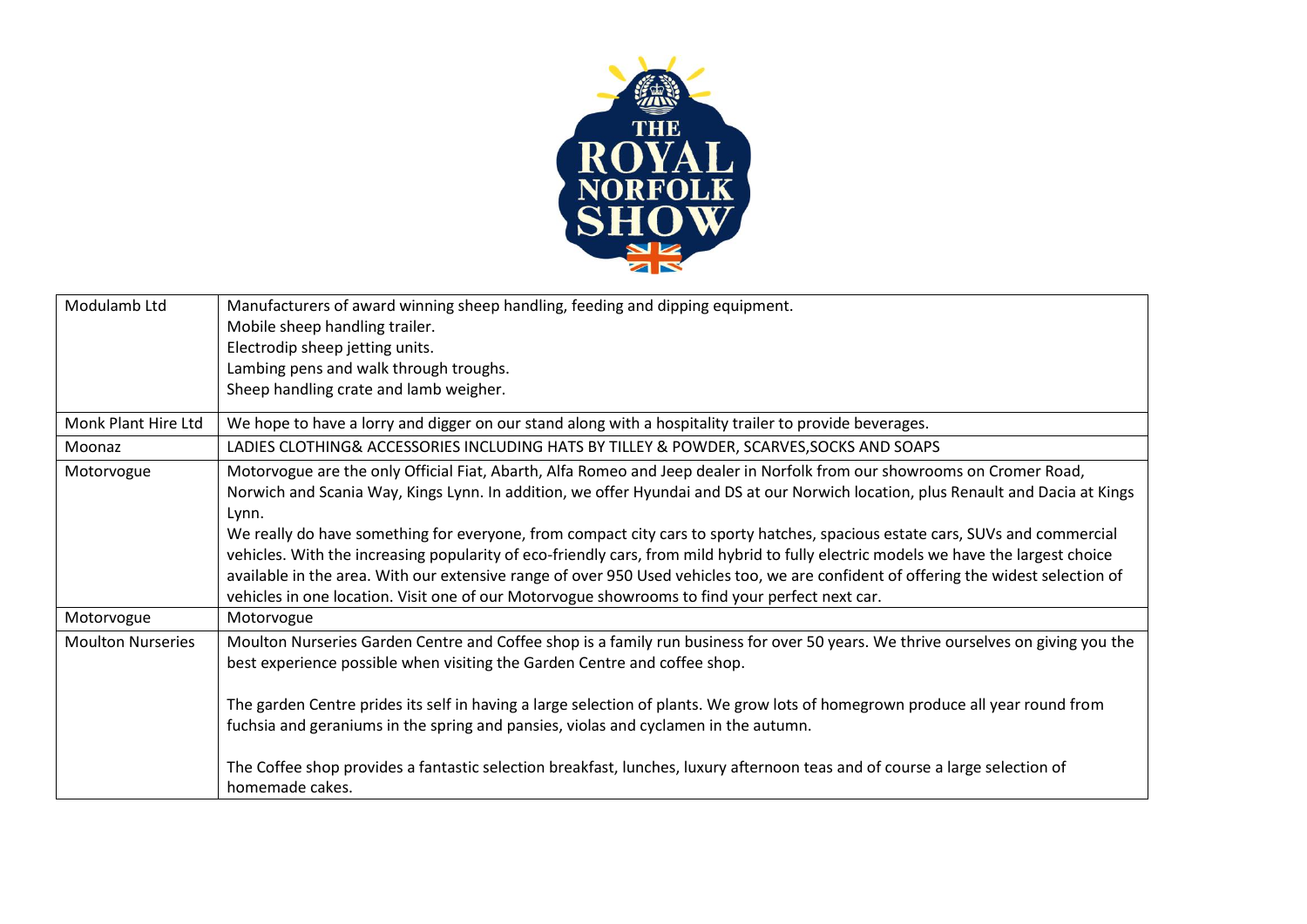

| Mr & Mrseas          | Nina & Simon Crouchman (Mr & Mrseas) will be rowing unaided 3000 miles across the Atlantic from The Canary Islands to             |
|----------------------|-----------------------------------------------------------------------------------------------------------------------------------|
|                      | Antigua in a 24ft Ocean Rowing Boat, "The Kraken" raising funds for "The Samaritans". Battling 20ft waves, heat, exhaustion, &    |
|                      | each. Rowing 2 hours on and 2 hours off.                                                                                          |
|                      | Sponsorship space is still available on the boat with your logo/name or perhaps an oar package where you would be presented       |
|                      | with an oar upon return, used for the journey.                                                                                    |
|                      | The,£250 club will find individual names/ company logos in the designated club area who are showing their support for this        |
|                      | determined husband and wife looking to be the fastest married crew to cross this course.                                          |
|                      | Please show your support                                                                                                          |
|                      | http://www.mrandmrseas.co.uk                                                                                                      |
| Mr Bees              | Producer of quality Real Beer.                                                                                                    |
| Mr Sweetie &         | Mr Sweetie & Company                                                                                                              |
| Company              |                                                                                                                                   |
| Mr Sweetie &         | Mr Sweetie & Company                                                                                                              |
| Company              |                                                                                                                                   |
| Mr Sweetie &         | Mr Sweetie & Company                                                                                                              |
| Company              |                                                                                                                                   |
| Munchy Seeds         | DELICIOUS MIXES OF SAVOURY ROASTED SEEDS FOR SNACKING & SPRINKLING. CHOLESTEROL & GLUTEN FREE.                                    |
| Museum of The        | We bring the stories of the Broads to life. New for 2022, 'From Sails to Blades - How Wind Power Shaped the Broads' an exhbition  |
| <b>Broads</b>        | about windmills, wind pumps, and sail boats.                                                                                      |
| My Little Sew & So'S | Natalie is a Local seamstress who makes fun inclusive Children's, adults and pets clothing and accessories, made from materials   |
| Handmade             | sourced in the UK, with some designs exclusive to My little Sew & So's. The business is making a conscious effort to offer        |
|                      | sustainable environmentally friendly approach to clothing and accessiories, using natural and organic recourses where possible to |
|                      | eliminate fast fashion waste and to make handmade reusable products more accessible.                                              |
| N Richardson Ltd     | Kubota and Suzuki agricultural dealership for Norfolk                                                                             |
| Nancy Oldfield Trust | The Nancy Oldfield Trust provides water-based activities on the Broads for disabled and disadvantaged visitors and anyone who     |
|                      | would find it difficult to access boating in the Broads National Park, for any reason, without our assistance. We welcome 1000    |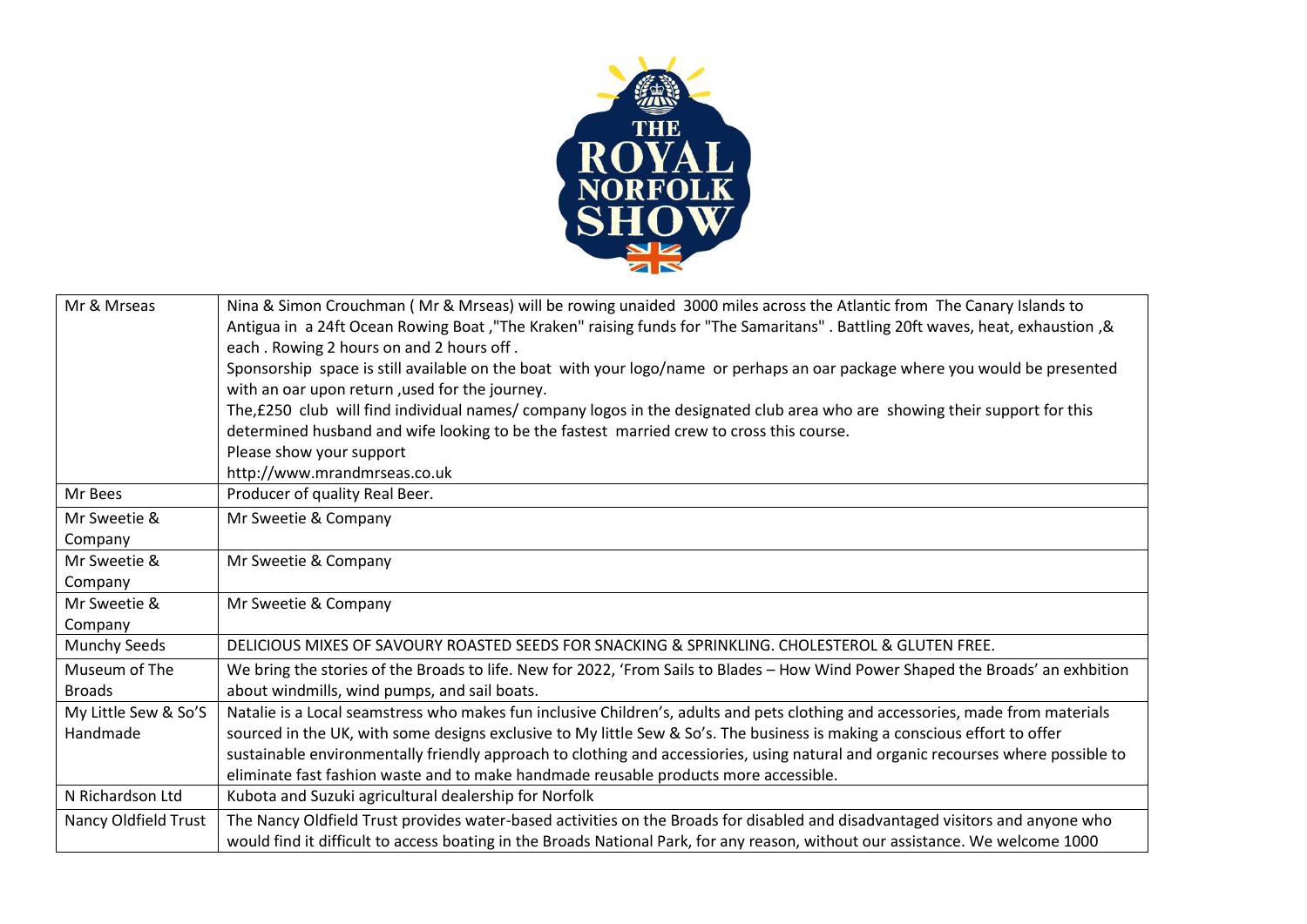

|                              | residential visitors each year and provide 6000 half day activity sessions for our visitors; individuals, families and carers. We have a<br>range of yachts, accessible motor cruisers, canoes, pedal launches and, new for 2022, a giant stand-up paddleboard. We rely<br>entirely on visitor donations and fundraising to operate, as well as our small team of professional staff and over 80 qualified<br>volunteers who delight in giving everyone the best possible safe and fun experience on the water. |
|------------------------------|-----------------------------------------------------------------------------------------------------------------------------------------------------------------------------------------------------------------------------------------------------------------------------------------------------------------------------------------------------------------------------------------------------------------------------------------------------------------------------------------------------------------|
| National                     | Providing Construction Training to the Industry for over 50 years. The training includes Scaffolding, Health and Safety,                                                                                                                                                                                                                                                                                                                                                                                        |
| <b>Construction College</b>  | Apprenticeships, Construction based and Plant. Come visit us to discuss training needs and requirements. Have a go on the                                                                                                                                                                                                                                                                                                                                                                                       |
| <b>CITB</b>                  | simulator and experience operating a Dumptruck and other machines.                                                                                                                                                                                                                                                                                                                                                                                                                                              |
| <b>National Farmers</b>      | Marquee for members of the National Farmers Union.                                                                                                                                                                                                                                                                                                                                                                                                                                                              |
| Union                        |                                                                                                                                                                                                                                                                                                                                                                                                                                                                                                                 |
| <b>National Farmers</b>      | Marquee for members of the National Farmers Union.                                                                                                                                                                                                                                                                                                                                                                                                                                                              |
| Union                        |                                                                                                                                                                                                                                                                                                                                                                                                                                                                                                                 |
| <b>Natural Born Grillers</b> | Natural Born Grillers providing a range of burgers. Using the freshest, locally sourced ingredients, NBG bring a unique twist to the                                                                                                                                                                                                                                                                                                                                                                            |
|                              | classic burger.                                                                                                                                                                                                                                                                                                                                                                                                                                                                                                 |
| Neal's Yard Dairy            | Neal's Yard Dairy specialises in cheese from farms across Britain and Ireland. We work closely with producers to ensure that our                                                                                                                                                                                                                                                                                                                                                                                |
|                              | customers can buy delicious cheese that supports the sustainability of British cheesemaking. We were founded in 1979 and since                                                                                                                                                                                                                                                                                                                                                                                  |
|                              | then have sold cheese in our shops, to wholesale customers and have exported it round the world. We'll be featuring some                                                                                                                                                                                                                                                                                                                                                                                        |
|                              | cheeses from Norfolk and its surrounding regions at the show and hope that visitors will come and taste them.                                                                                                                                                                                                                                                                                                                                                                                                   |
| Nene Overland                | Nene Overland your eastern counties Land Rover Defender sales, preparation specialist since 1988                                                                                                                                                                                                                                                                                                                                                                                                                |
|                              | continue to offer first class services for any need, full body shop, V8 engineering, expedition build,                                                                                                                                                                                                                                                                                                                                                                                                          |
|                              | Defender service and sales with over 60 in stock with further focus via their Rivolve individual Defender program specialising in V8                                                                                                                                                                                                                                                                                                                                                                            |
|                              | installs, soft top and retro classic Defender build and supply                                                                                                                                                                                                                                                                                                                                                                                                                                                  |
| <b>Nexus Fostering</b>       | Nexus Fostering, based in Framingham Earl just outside of Norwich, has been making a difference in the lives of disadvantaged                                                                                                                                                                                                                                                                                                                                                                                   |
|                              | children and young people in care across Norfolk & Suffolk since 2002. Rated 'Outstanding' by Ofsted since 2011, we're a fostering                                                                                                                                                                                                                                                                                                                                                                              |
|                              | agency like no other, keeping our foster carers and young people our top priority! Our ethos is centred around unrivalled support                                                                                                                                                                                                                                                                                                                                                                               |
|                              | for our carers, extensive training and fostering excellence. We provide a full range of placements including respite & siblings and                                                                                                                                                                                                                                                                                                                                                                             |
|                              | specialist placements such as parent & child and therapeutic fostering. Each young person has individual needs so we match                                                                                                                                                                                                                                                                                                                                                                                      |
|                              | carefully with our carers to ensure long-term stability for the child. Call 01603 811118 for information.                                                                                                                                                                                                                                                                                                                                                                                                       |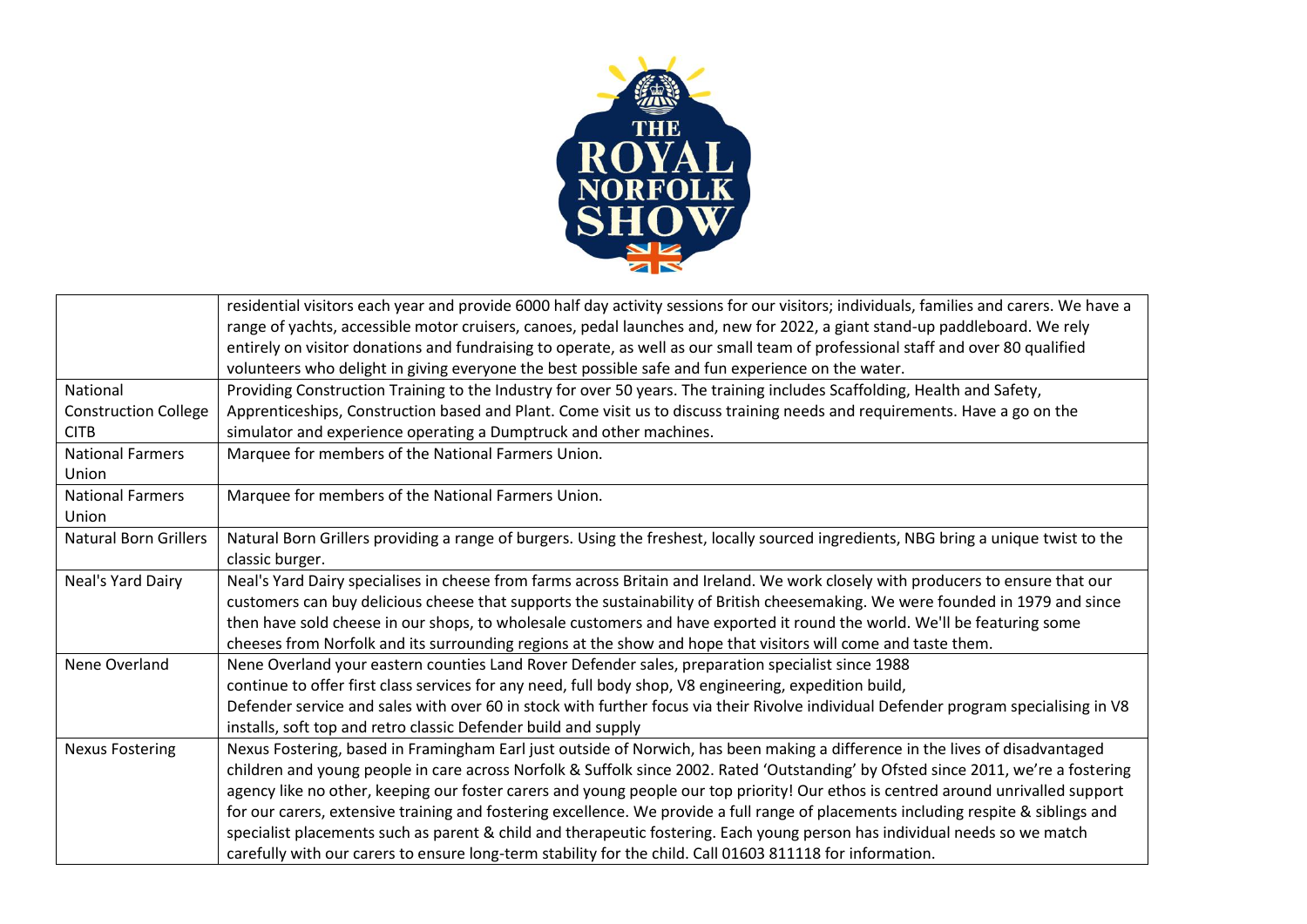

| NGF Play           | Manufacturers and installers of Commercial and Garden Playground Equipment, Safety Surfaces, Shelters and Outdoor Gym                   |
|--------------------|-----------------------------------------------------------------------------------------------------------------------------------------|
|                    | Equipment                                                                                                                               |
| Reed Wellbeing     | Visit our stand at the Royal Norfolk Show to get your free NHS Health Check!                                                            |
|                    |                                                                                                                                         |
|                    | Even though you might be feeling great, if you're over forty you may be at risk of heart disease, stroke, kidney disease, diabetes or   |
|                    | dementia. A FREE NHS Health Check takes 20-30 minutes and can help you reduce these risks and enjoy a healthier life for longer.        |
|                    | If you're not eligible for a full check please do still come and say hello to our friendly team of health check practitioners. We would |
|                    | love have a chat with you about healthy living and some of the other great services on offer in Norfolk.                                |
|                    |                                                                                                                                         |
|                    | Don't want to wait until the Show? Call 0808 175 0413 or visit https://norfolkhealthchecks.reedwellbeing.com/to book your check         |
|                    | at a venue near you today!                                                                                                              |
| Niagri Engineering | Bespoke manufacturers of root vegetable equipment, such as washers, graders, conveying systems, hydrocoolers, top tailers and           |
| Ltd                | much more. Suppliers of service & parts for Miedema & Dewulf planting & harvesting machinery.                                           |
| Nick's Olives      |                                                                                                                                         |
| Nick's Olives      | Please allow me to introduce ourselves. We are a small family run and operated business in the field of market trading and we are       |
|                    | based in London. We specialize in various types of exotic Mediterranean food products. We have ten years of experience in               |
|                    | operating and managing quality food product stands in different venues, exhibitions, festivals and markets up and down the              |
|                    | country. We sell a variety of exquisite products such as olives, nuts, baklavas and Turkish delights.                                   |
| Nidhoggr Mead Co.  | Nidhoggr Mead produces premium honey wine made with all the finest natural ingredients including 100% Yorkshire wildflower              |
| Ltd                | spring honey. We brew all our mead ourselves at our Meadery in York in a range of delicious flavours.                                   |
| Noble Live In      | Provider of fully registered and managed Live in Care services.                                                                         |
| Care(Part of       |                                                                                                                                         |
| Mihomecare)        |                                                                                                                                         |
| Freeman Catering-  | We are a family run mobile catering company selling the best local produce                                                              |
| Noodle Bar         |                                                                                                                                         |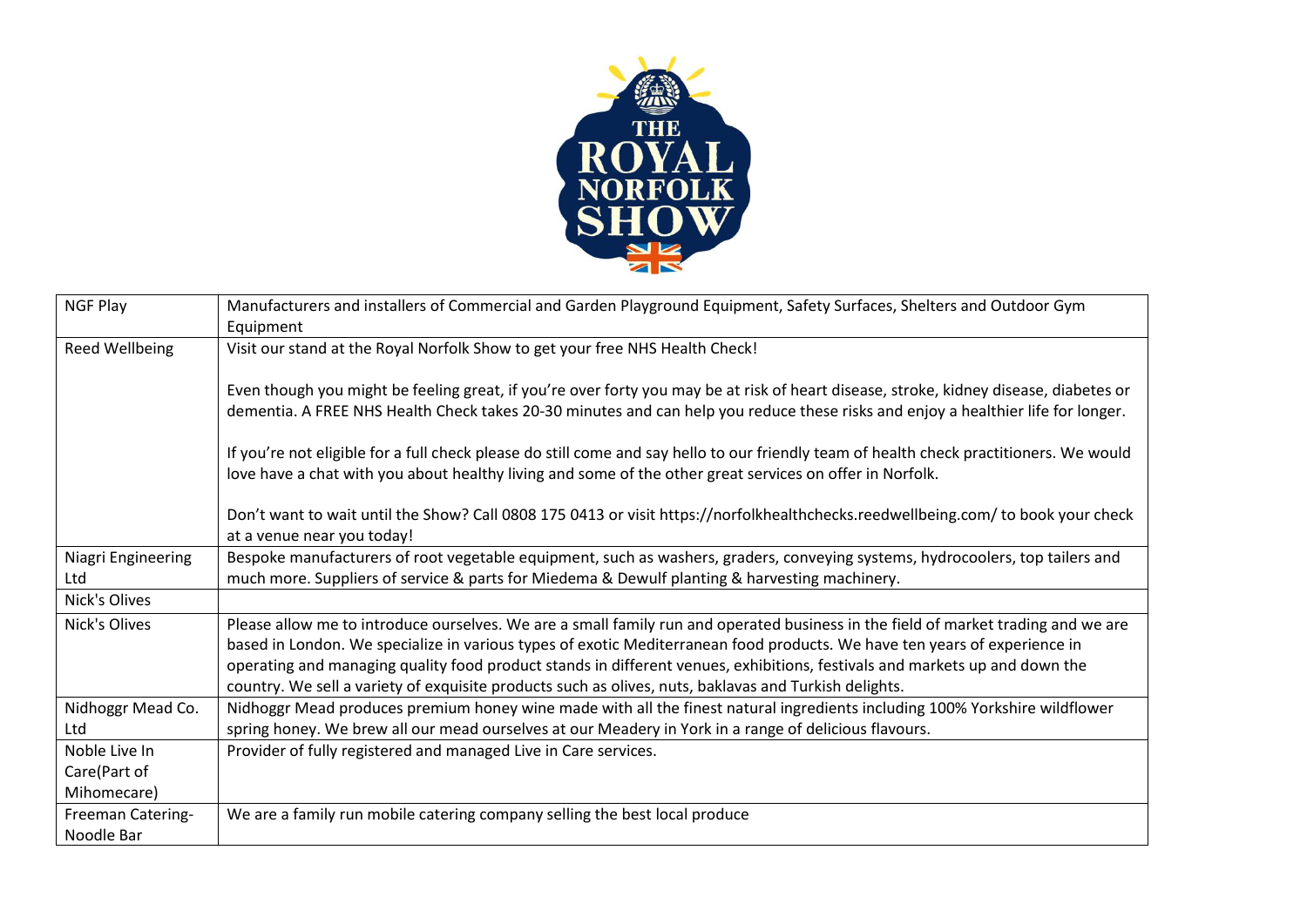

| <b>NORCON Events</b>        | NORCON - The Norfolk TV, Film & Comic Con. Celebrating all that is Geek and Pop Culture.                                               |
|-----------------------------|----------------------------------------------------------------------------------------------------------------------------------------|
| Limited                     |                                                                                                                                        |
|                             | Meet your favourite characters, celebrities, traders and wear your amazing cosplays and even enter our cosplay competition, Jedi       |
|                             | Training, On stage chats, Display vehicles and exhibits.                                                                               |
|                             |                                                                                                                                        |
|                             | From Star Wars to Marvel to DC or Dr WHO - you never know just who you will meet at NORCON!                                            |
|                             |                                                                                                                                        |
|                             | So, come along, get your Geek on at NORCON !                                                                                           |
|                             |                                                                                                                                        |
|                             | This years show is 24-25 September at the Norfolk Showground Indoor Arena. For further information and to buy your tickets             |
|                             | online visit our website at www.nor-con.co.uk                                                                                          |
| Norfolk & Suffolk           | Norfolk & Suffolk Flyfishers Society was formed way back in the 70's to promote fly fishing in the area. We have two 3 acre lakes      |
| <b>Flyfishers Society</b>   | situated just a few miles from the Showground in very picturesque surroundings at East Tuddenham. Day tickets are available at         |
|                             | the lakes and we are known nationally for our 'Try the Fly' introductory days. Five hours qualified coaching, all tackle, a one day EA |
|                             | licence if you need it, plus a really super sit down BBQ/Buffet lunch - all for just £20 for adults, £10 for under 17's                |
| Norfolk & Suffolk           | Norfolk & Suffolk Flyfishers Society was formed way back in the 70's to promote fly fishing in the area. We have two 3 acre lakes      |
| <b>Flyfishers Society</b>   | situated just a few miles from the Showground in very picturesque surroundings at East Tuddenham. Day tickets are available at         |
|                             | the lakes and we are known nationally for our 'Try the Fly' introductory days. Five hours qualified coaching, all tackle, a one day EA |
|                             | licence if you need it, plus a really super sit down BBQ/Buffet lunch - all for just £20 for adults, £10 for under 17's                |
| Norfolk Agri Limited        | We are a local friendly agricultural supplier. Agents for Sealey, faithful & quality Milwaukee power tools. Stockist for Witham &      |
|                             | Rock Oil. Portek products. also dealers for Mudrocks buggies & TGB Quad bikes. Wearing Metal available including Tungsten              |
|                             | options. Our workshop and stores has over 100 of experience in all aspects oft he farming world. Norfolk Agri is also the only         |
|                             | stockist in Norfolk for Grassmen                                                                                                       |
| <b>East Norfolk Trading</b> | Norfolk Bar selling A full range of our own East Norfolk Ciders traditional and flavoured, Real Ales from Humpty Dumpty,               |
| - Norfolk Bar               | Woodforde's and Bull of the Woods Norfolk Breweries. Lagers including MoonGazer's Dewhopper full range of spirits and wines.           |
|                             | Also Non alcoholic and soft drinks including our own made Apple Juice made from apples grown in Norfolk and Suffolk                    |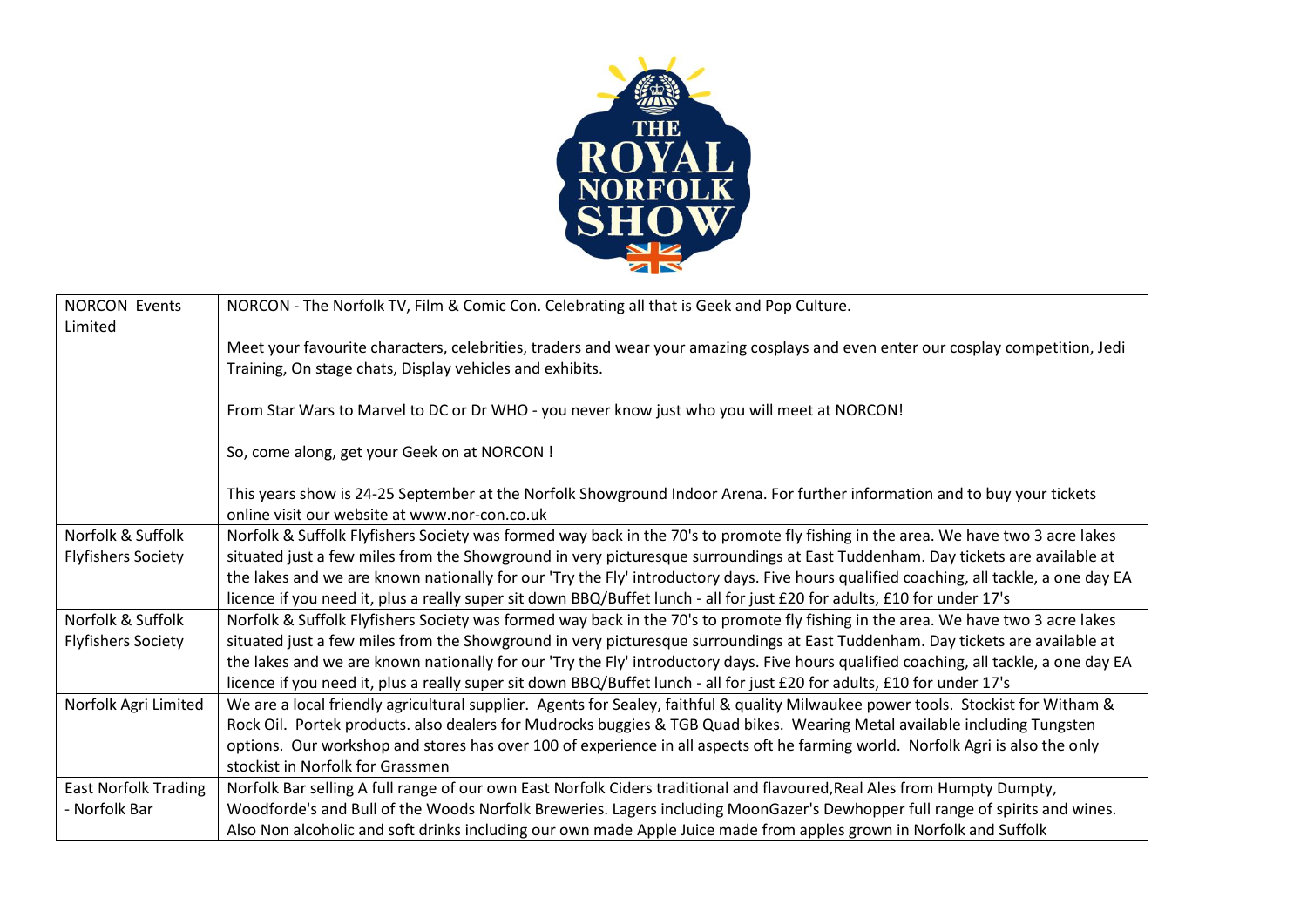

| <b>East Norfolk Trading</b> | Norfolk Bar selling A full range of our own East Norfolk Ciders traditional and flavoured, Real Ales from Humpty Dumpty,              |
|-----------------------------|---------------------------------------------------------------------------------------------------------------------------------------|
| - Norfolk Bar               | Woodforde's and Bull of the Woods Norfolk Breweries. Lagers including MoonGazer's Dewhopper full range of spirits and wines.          |
|                             | Also Non alcoholic and soft drinks including our own made Apple Juice made from apples grown in Norfolk and Suffolk                   |
| Norfolk Beekeepers'         | Norfolk Beekeepers Summer show with exhibits of honey and hive products. Information and educational advice for the general           |
| Association                 | public and beekeepers.                                                                                                                |
| Norfolk Blood Bikes         | Nofolk Blood Bikes is a charity run by volunteers that provide 7 day cover to support the NHS and Mental Health Units in the          |
|                             | county of Norfolk. We transport blood, blood products such as platelets and plasma, covid samples, and mothers' milk for the          |
|                             | benefit of the patients within the NHS. More recently we now supply blood every evening to the East Anglia Air Ambulance.             |
|                             | Working in partnership with the Human Milk Foundation at Norfolk Blood Bikes we work tirelessly to transport urgently requires        |
|                             | human milk for the benefit of sick or premature babies and Mothers unable to breastfeed.                                              |
| Norfolk Churches            |                                                                                                                                       |
| Trust                       |                                                                                                                                       |
| Norfolk Cider               | Norfolk Cider                                                                                                                         |
| Company                     |                                                                                                                                       |
| Norfolk County              | To be provided                                                                                                                        |
| Council                     |                                                                                                                                       |
| Norfolk Designer            | East anglias number one outdoor furniture retailer Norfolkdesignergardens.com                                                         |
| Garden Ltd                  |                                                                                                                                       |
| Norfolk Forestry            | The Norfolk Forestry Club - A meeting point for people with an interested in and working with Trees, Woodlands and the                |
| Club                        | countryside in general!                                                                                                               |
| Norfolk Freemasons          | Norfolk Freemasons a membership club based on freindship, integritty, charity and respect. If you would like to join please visit our |
|                             | stand or visit www.norfolkfreemasons.org for more infomation.                                                                         |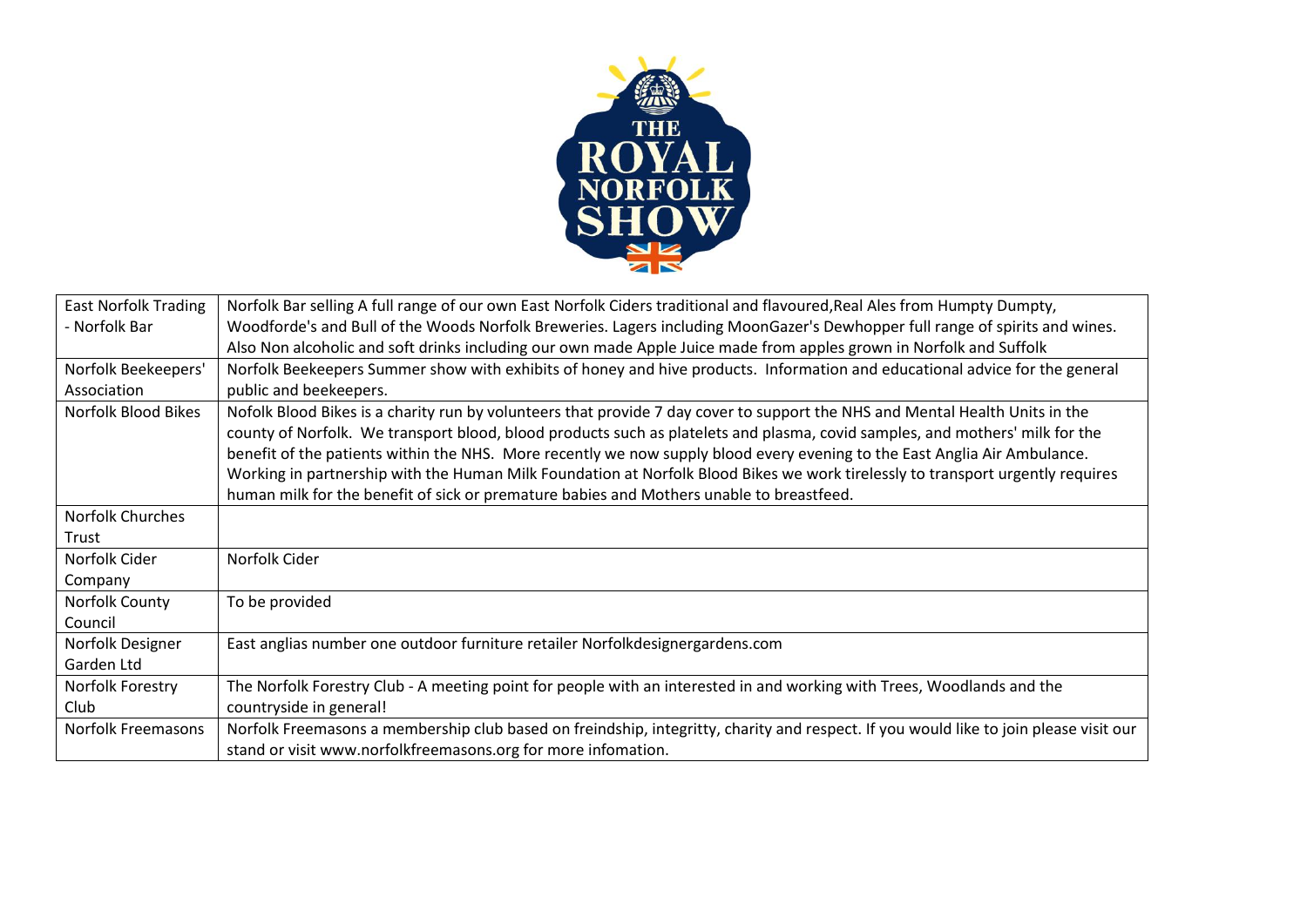

| Norfolk Garden<br>Furniture   | Norfolk Garden Furniture produce 18th and 19th century inspired benches with a modern finish for both traditional and<br>contemporary gardens.                                                                                                                                                                                                                                                                                                                       |
|-------------------------------|----------------------------------------------------------------------------------------------------------------------------------------------------------------------------------------------------------------------------------------------------------------------------------------------------------------------------------------------------------------------------------------------------------------------------------------------------------------------|
|                               | British-made, constructed in quality galvanised steel, it is architectural-grade powder coated suitable of all weathers. Available 4<br>sizes, in 24 fabulous colours                                                                                                                                                                                                                                                                                                |
|                               | www.norfolkgardenfurniture.com 01263 741134                                                                                                                                                                                                                                                                                                                                                                                                                          |
| Norfolk Gardens<br>Trust      | The Norfolk Gardens Trust is a membership organisation which encourages the enjoyment and conservation of Norfolk's many<br>gardens. They can be enjoyed for their beauty or as historic records of plants, design and architecture. Our excellent research team<br>studies every aspect of gardens and designed landscape in Norfolk. We help schools and communities create new gardens for<br>themselves. We offer a varied programme of garden visits and talks. |
| Norfolk Holstein<br>Club      | Norfolk Holstein Club<br>To promote and educate on the welfare of the Holstein Breed.                                                                                                                                                                                                                                                                                                                                                                                |
| Norfolk Horse<br>Driving Club | The Norfolk Horse Driving Club was founded in 1974 by two local horse drivers who wanted to form a club to promote the<br>enjoyment of driving horses, ponies, mules and donkeys through the quiet lanes of the Norfolk Countryside. Come join us for<br>refreshments and a sit down to watch the private driving and other classes in the Wensum ring.                                                                                                              |
| Norfolk Horse<br>Driving Club | The Norfolk Horse Driving Club was founded in 1974 by two local horse drivers who wanted to form a club to promote the<br>enjoyment of driving horses, ponies, mules and donkeys through the quiet lanes of the Norfolk Countryside. Come join us for<br>refreshments and a sit down to watch the private driving and other classes in the Wensum ring.                                                                                                              |
| Norfolk Jar Kitchen           | Norfolk Jar Kitchen supply affordable gifts in our famous kilner jars, our biggest sellers are our cookie mixture jars in which the<br>customer can take home and make at a later date. We sell cookie and brownie mixtures in jars, mixed sweets in jars perfect for<br>birthdays and succulents in jars.                                                                                                                                                           |
| Norfolk Raider Cider          | The only Cider made in Norwich                                                                                                                                                                                                                                                                                                                                                                                                                                       |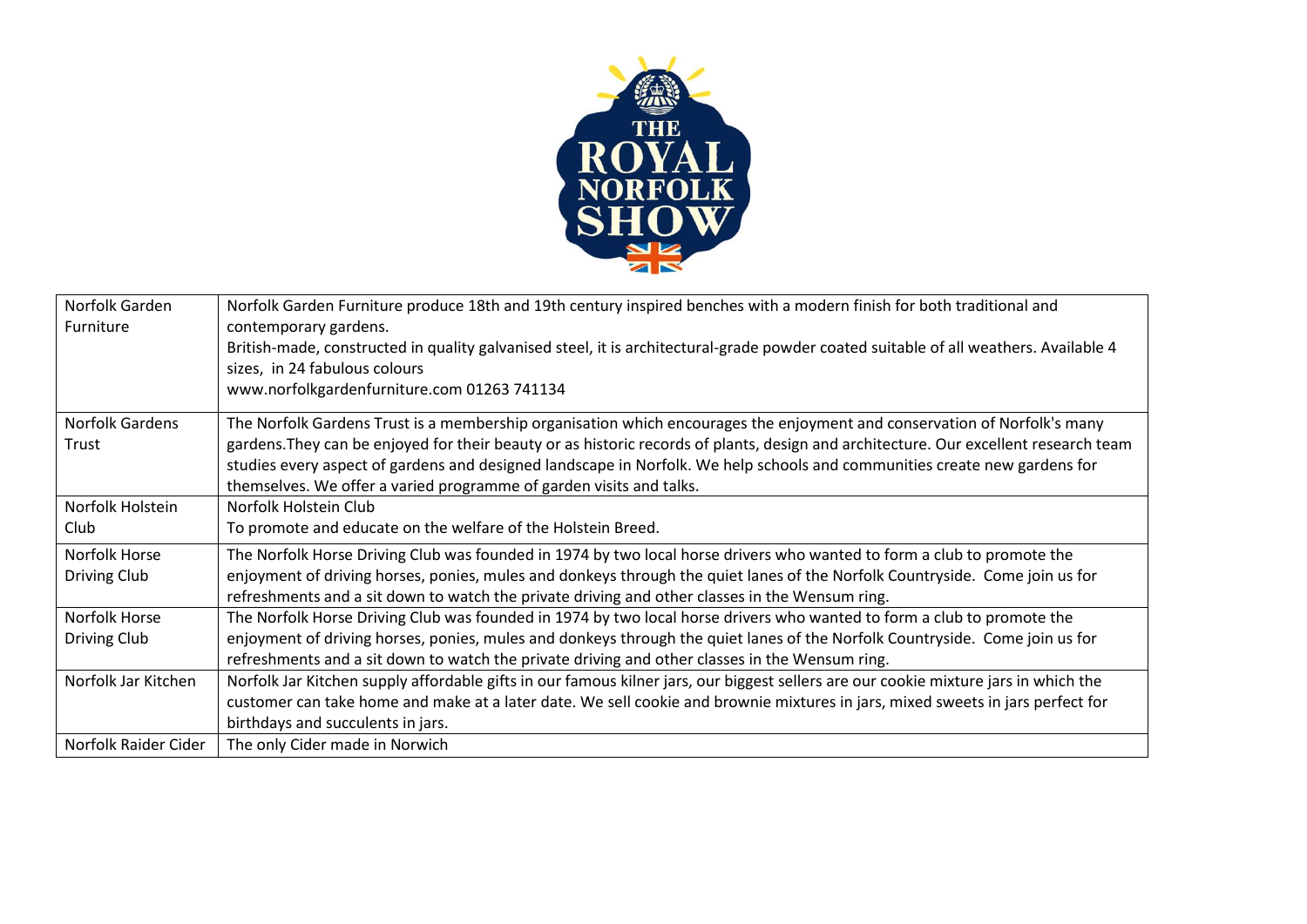

| <b>Norfolk Rivers Trust</b> | As an independent and trusted charity, our team of experienced ecologists and advisors take a river catchment-based approach<br>(CaBA) to develop practical, cost-effective and integrated long-term solutions. |
|-----------------------------|-----------------------------------------------------------------------------------------------------------------------------------------------------------------------------------------------------------------|
|                             | Our mission is to restore, protect and enhance the water environments of Norfolk for people and wildlife.                                                                                                       |
|                             | To achieve this, we deliver:                                                                                                                                                                                    |
|                             | Land management & farm advice                                                                                                                                                                                   |
|                             | Aquatic habitat creation                                                                                                                                                                                        |
|                             | Conservation & restoration                                                                                                                                                                                      |
|                             | Education & engagement                                                                                                                                                                                          |
| <b>Norfolk Rivers Trust</b> | As an independent and trusted charity, our team of experienced ecologists and advisors take a river catchment-based approach                                                                                    |
|                             | (CaBA) to develop practical, cost-effective and integrated long-term solutions.                                                                                                                                 |
|                             | Our mission is to restore, protect and enhance the water environments of Norfolk for people and wildlife.                                                                                                       |
|                             | To achieve this, we deliver:                                                                                                                                                                                    |
|                             | Land management & farm advice                                                                                                                                                                                   |
|                             | Aquatic habitat creation                                                                                                                                                                                        |
|                             | Conservation & restoration                                                                                                                                                                                      |
|                             | Education & engagement                                                                                                                                                                                          |
| Norfolk Spirit              | Norfolk Rum is made from a selection of the finest botanicals and Norfolk spring water we've strived to create a uniquely Norfolk                                                                               |
| Company                     | take on a Caribbean classic. Featuring 100% pure molasses to provide a smooth, sippable rum that can be enjoyed by everyone.                                                                                    |
| Norfolk Scouts &            | Providing activities for young people are crossed Norfolk                                                                                                                                                       |
| Guides                      |                                                                                                                                                                                                                 |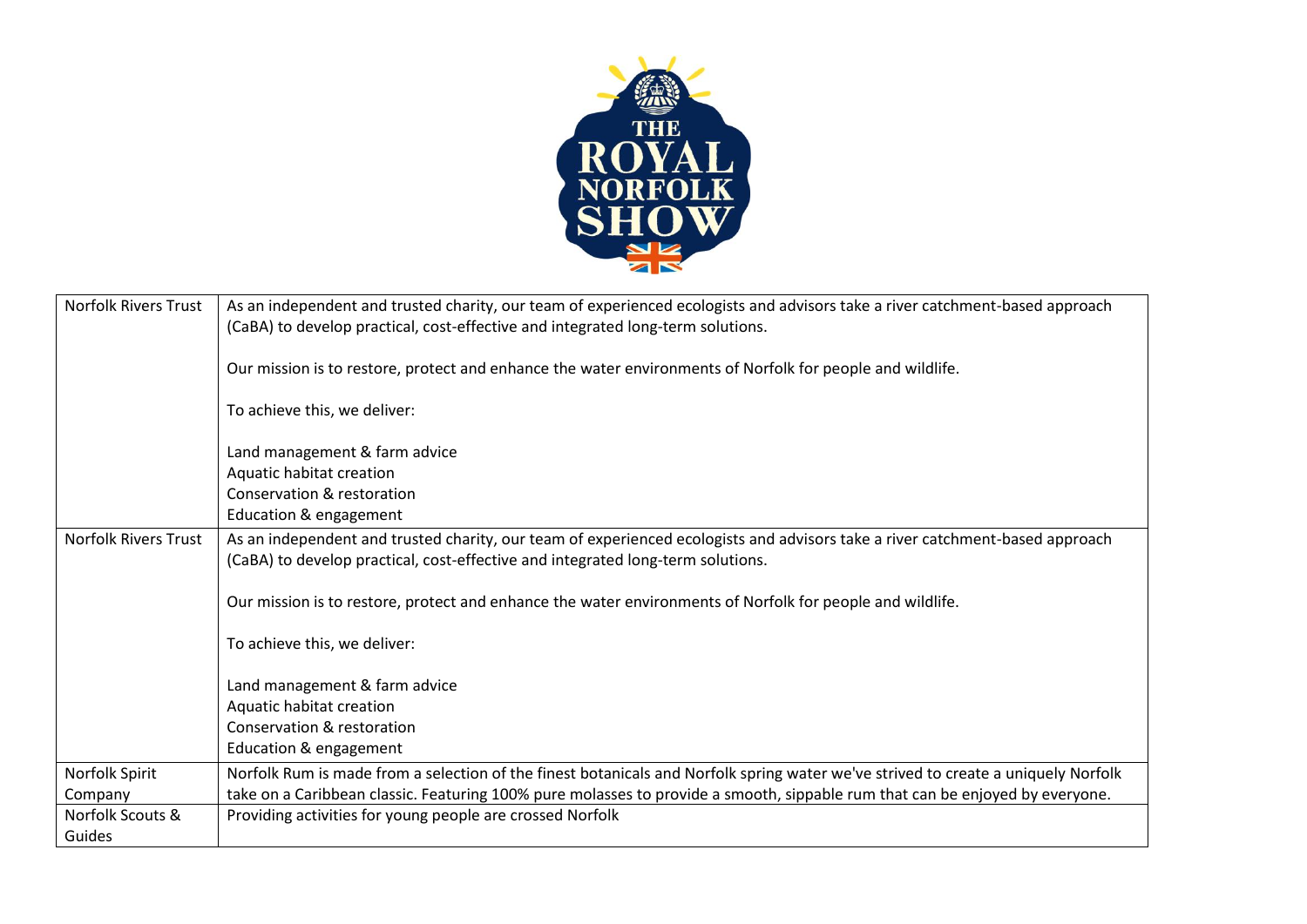

| Norfolk Scouts &                    | Providing activities for young people are crossed Norfolk                                                                                                                                                                                                                                                                                                                                                                                                                                                                                                                                                                                                                                                                                                         |
|-------------------------------------|-------------------------------------------------------------------------------------------------------------------------------------------------------------------------------------------------------------------------------------------------------------------------------------------------------------------------------------------------------------------------------------------------------------------------------------------------------------------------------------------------------------------------------------------------------------------------------------------------------------------------------------------------------------------------------------------------------------------------------------------------------------------|
| Guides                              |                                                                                                                                                                                                                                                                                                                                                                                                                                                                                                                                                                                                                                                                                                                                                                   |
| Norfolk Sen Network                 | Norfolk SEN Network supports parents of children with special educational needs and young people (16 to 25 with SEN) to obtain<br>the right educational provision or placement to meet their needs. We help them through the assessment of their child's needs,<br>where agreement with the LA can't be reached we assist them in taking their case to a tribunal hearing. We also help parents<br>whose child has been excluded from school to find the right provision. We hold Coffee Mornings to enable parents to talk<br>informally about their child's needs and offer training on SEN Law. Our Helpline is open Monday to Friday from 9am to 12 noon, an<br>answerphone is available at all other times. Tel: 01603-300178 Website: norfolksennetwork.org |
| Norfolk Spa and<br>Leisure          | Norfolk Spa & Leisure are a family run hot tub business specialising in holiday-let rental, sales, hire and maintenance.<br>www.norfolkspaandleisure.co.uk                                                                                                                                                                                                                                                                                                                                                                                                                                                                                                                                                                                                        |
| <b>Nelson and Norfolk</b><br>Tea Co | Norfolk Tea is a range of delicious teas, including our premium black tea and variety of fruit, herbal & green teas are inspired by our<br>beautiful county.<br>Come and find us in the food hall to collect your free sample and see how Norfolk Tea is the best choice for your business and<br>home. Norfolk Tea, a brew to discover.                                                                                                                                                                                                                                                                                                                                                                                                                          |
| Norfolk Thai                        | Norfolk Thai cuisine offer variety of Thai food such as Thai green curry, jungle curry, crispy Duck, Noodle and much more on the<br>menu. Always have an option foe VEGAN and gluten free.                                                                                                                                                                                                                                                                                                                                                                                                                                                                                                                                                                        |
| Norfolk Tortoise<br>Club            | Norfolk Tortoise Club, Education, support, advice and rehoming. Pick up info on rehoming, get tips on care, learn how to become a<br>member, volunteer, sign up for workshops, see tortoises and more.                                                                                                                                                                                                                                                                                                                                                                                                                                                                                                                                                            |
| <b>Norfolk Tortoise</b>             | Norfolk Tortoise Club, Education, support, advice and rehoming. Pick up info on rehoming, get tips on care, learn how to become a                                                                                                                                                                                                                                                                                                                                                                                                                                                                                                                                                                                                                                 |
| Club                                | member, volunteer, sign up for workshops, see tortoises and more.                                                                                                                                                                                                                                                                                                                                                                                                                                                                                                                                                                                                                                                                                                 |
| <b>Norfolk Trailers</b>             | Norfolk Trailers Ltd are main distributors for Ifor Williams Trailers in the Norfolk Region. We sell the full range of IWT trailers, along                                                                                                                                                                                                                                                                                                                                                                                                                                                                                                                                                                                                                        |
|                                     | with providing full servicing & hire services.                                                                                                                                                                                                                                                                                                                                                                                                                                                                                                                                                                                                                                                                                                                    |
| Norfolk Wherry                      | The stand features a scale model and information about the history and current activities of the wherry Albion, and The Norfolk                                                                                                                                                                                                                                                                                                                                                                                                                                                                                                                                                                                                                                   |
| Trust                               | Wherry Trust which looks after her. The Albion, built in 1898, is one of only two 'black-sailed traders' of the original 300 or so that                                                                                                                                                                                                                                                                                                                                                                                                                                                                                                                                                                                                                           |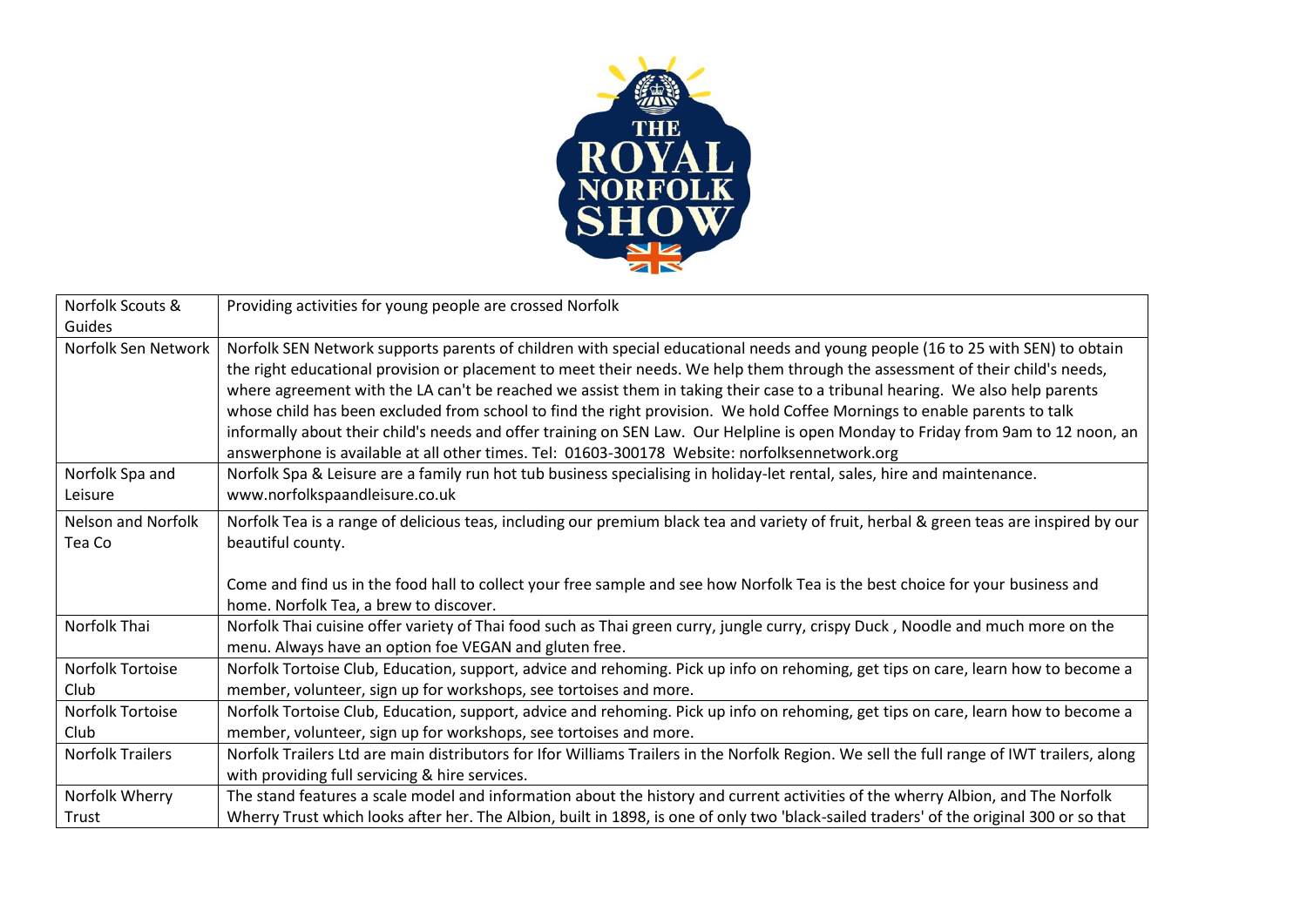

|                           | moved essential goods around the broads area. On the stand will be enthusiastic volunteers who are keen to chat about the boat             |
|---------------------------|--------------------------------------------------------------------------------------------------------------------------------------------|
|                           | and the Trust as well as possibilities for day trips, charters and volunteering opportunities.                                             |
| Norfolk Wildlife          | The Norfolk Wildlife Trust is one of 46 wildlife trusts in the United Kingdom. Founded in 1926, it is the oldest of all the trusts. It has |
| Trust                     | over 35,500 members and eight local groups and it manages more than fifty nature reserves and other protected sites. It also gives         |
|                           | conservation advice to individuals, community groups, parish councils and organisations, and provides educational services to              |
|                           | young people.                                                                                                                              |
| Norfolk Young             | Norfolk Federation of Young Farmers Club                                                                                                   |
| Farmers                   |                                                                                                                                            |
| North Norfolk             | North Norfolk Vehicle Solutions has been supplying HZM, RHINO and VSM plant and equipment for over 15 years. We supply                     |
| Vehicle Solutions         | forklifts, telescopic loaders, excavators and other various plant and equipment and hold the biggest parts stock of RHINO and HZM          |
|                           | machines in the UK and offer full backup service. With having over 25 years of experience in the commercial vehicle industry, we           |
|                           | provide a range of used HGVs, used commercial vehicles, and used plant and farm machinery. Our premises hold a full workshop,              |
|                           | and facilities allowing us to offer maintenance contracts, servicing/repairs, body building, accident damage/repairs, valeting             |
|                           | services, a full paint shop, with us also being Norfolk's leading horsebox manufacturer and repairs company.                               |
| Norwich Camping &         | We are a retail business specialising in Outdoor Leisure products including Garden furniture, BBQs, Tents and Awnings.                     |
| Leisure                   |                                                                                                                                            |
| Norwich City              | .urghlwegurql                                                                                                                              |
| <b>Football Club</b>      |                                                                                                                                            |
| Norwich Classic Cars      | Norwich Classic Vehicle Club is dedicated to the use and enjoyment of classic cars. It welcomes members from anywhere in Norfolk           |
|                           | and beyond. Classic cars of any marque or age are welcome. The club is a very welcoming and sociable organisation and meets                |
|                           | monthly in Drayton, Norwich.                                                                                                               |
| Norwich                   | Norwich Conservatory roofs - Your insulated roofing specialist                                                                             |
| <b>Conservatory Roofs</b> |                                                                                                                                            |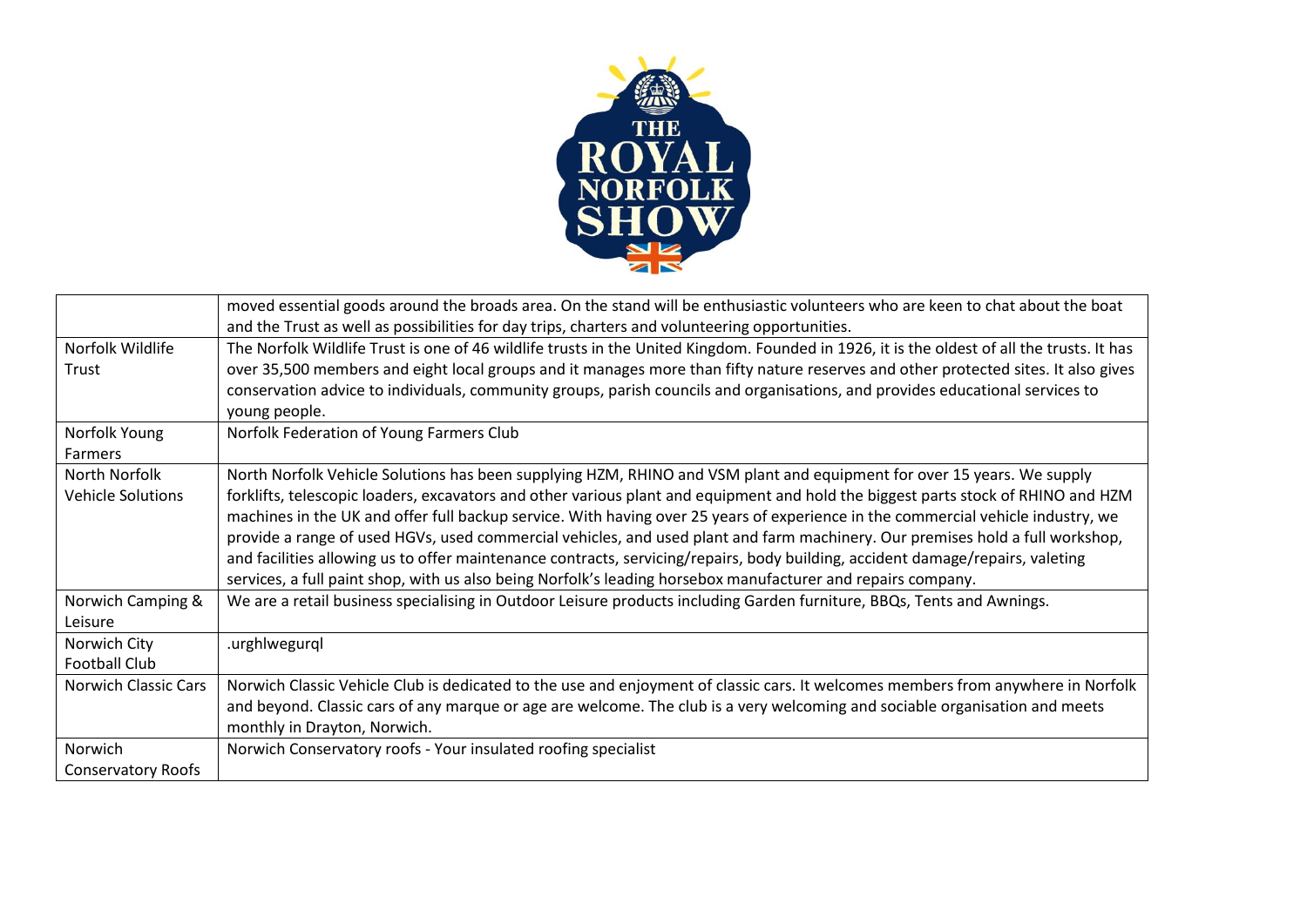

| Norwich High School | Norwich High School for Girls is an award-winning independent day school for girls aged 3 to 18 set across an expansive 14 acre site      |
|---------------------|-------------------------------------------------------------------------------------------------------------------------------------------|
| for Girls           | in central Norwich on leafy Newmarket Road. Since our creation in 1875 by the Girls' Public Day School Company (now the Girls'            |
|                     | Day School Trust), Norwich High School has been Norwich & Norfolk's leader in girls' education.                                           |
|                     |                                                                                                                                           |
|                     | With 600 pupils, we have a long tradition of fostering academic success and a strong record of attaining first choice university          |
|                     | places but we are about more than just examination results.                                                                               |
|                     |                                                                                                                                           |
|                     | We believe passionately in putting girls first. We give each student the very best opportunities to find their strengths and tailor all   |
|                     | that we do around their needs as they develop into young people.                                                                          |
| Norwich Porridge    | Our little corner of the country may be famously flat but we have seriously lofty expectations over what should be in your breakfast      |
|                     | bowl.                                                                                                                                     |
|                     | As porridge fanatics, we go against the grain to be far braver with flavour. Our porridge would make a traditional Scot blush.            |
|                     | We never scrimp on taste and you'd be hard pressed to find a more generous helping of fruits, nuts or seeds than in our porridge          |
|                     | mixes. Your spoon deserves better. No more fishing around the bowl to find the good stuff! To us, additives are a major minus.            |
|                     | Sugar is our favourite swear word. Call us lazy, but when it comes to flavour, we let nature do all the work. It's time to discover the   |
|                     | Norwich way of cooking up the most important meal of the day!                                                                             |
| Norwich School      | Norwich School is an independent, co-educational day school for pupils between the ages of four and eighteen.                             |
|                     |                                                                                                                                           |
|                     | Set in the beautiful grounds of the city's historic Cathedral Close, the school is a traditional yet lively place to learn and combines a |
|                     | vibrant, imaginative culture with values of scholarship and mutual respect.                                                               |
|                     |                                                                                                                                           |
|                     | The School's special character nurtures confidence, self-expression, warm and lasting relationships and a deep appreciation of            |
|                     | learning.                                                                                                                                 |
|                     |                                                                                                                                           |
|                     | Norwich School consists of a Lower and a Senior School. The Lower School is the base for our 4-11 year-old pupils (Reception - Year       |
|                     | 6), while the Senior School caters for the 11-18 age range (Years 7-13).                                                                  |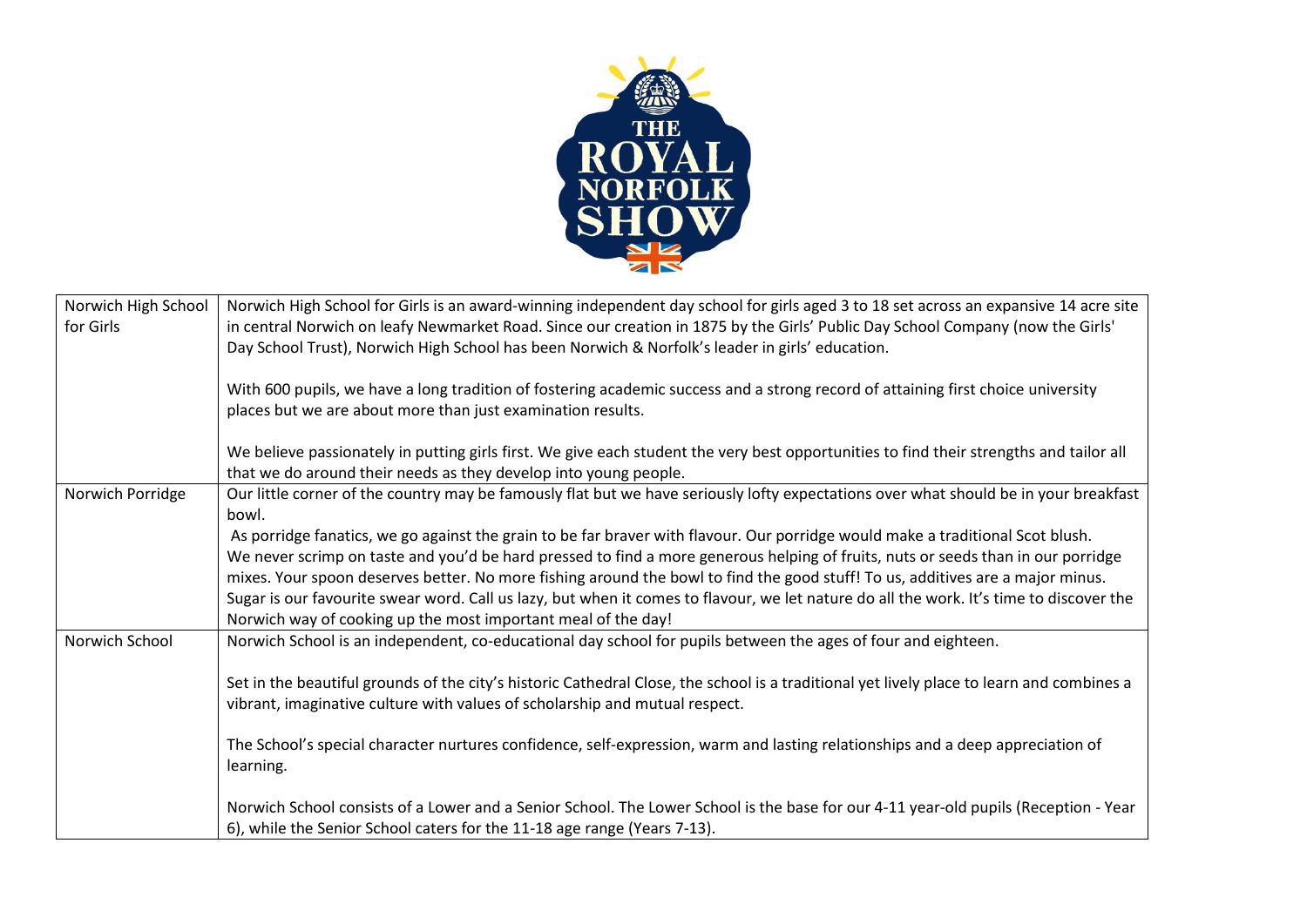

| Norwich Spinal                | Norwich Spinal Health will be on hand to offer free spinal checks. Whether you are in pain, suffering from headaches or migraines                         |
|-------------------------------|-----------------------------------------------------------------------------------------------------------------------------------------------------------|
| Health                        | or are simply interested in your own wellbeing, we are here to help.                                                                                      |
|                               | We will have some amazing offers on the day and very much look forward to seeing you there! Come along and say Hello                                      |
| Health and Social             | The Staff Support Hub provides mental health support for health and social care staff affected by the COVID-19 pandemic. It is free,                      |
| Care Staff Support<br>Service | confidential and staff can self-refer at any time and access a wide range of psychological support to meet their individual wellbeing<br>needs including: |
|                               |                                                                                                                                                           |
|                               | Anxiety                                                                                                                                                   |
|                               | <b>Bullying</b>                                                                                                                                           |
|                               | <b>Burnout</b>                                                                                                                                            |
|                               | Demands of work                                                                                                                                           |
|                               | Depression                                                                                                                                                |
|                               | Grief/loss<br>Low morale                                                                                                                                  |
|                               | Psychological aspects of physical/medical issues                                                                                                          |
|                               | Race                                                                                                                                                      |
|                               | Sexuality                                                                                                                                                 |
|                               | <b>Stress</b>                                                                                                                                             |
|                               | Trauma                                                                                                                                                    |
|                               | Flexible appointments are available, including outside office hours.                                                                                      |
|                               | Please contact our friendly and experienced team:                                                                                                         |
|                               | staffsupport@nsft.nhs.uk 0300 123 1335                                                                                                                    |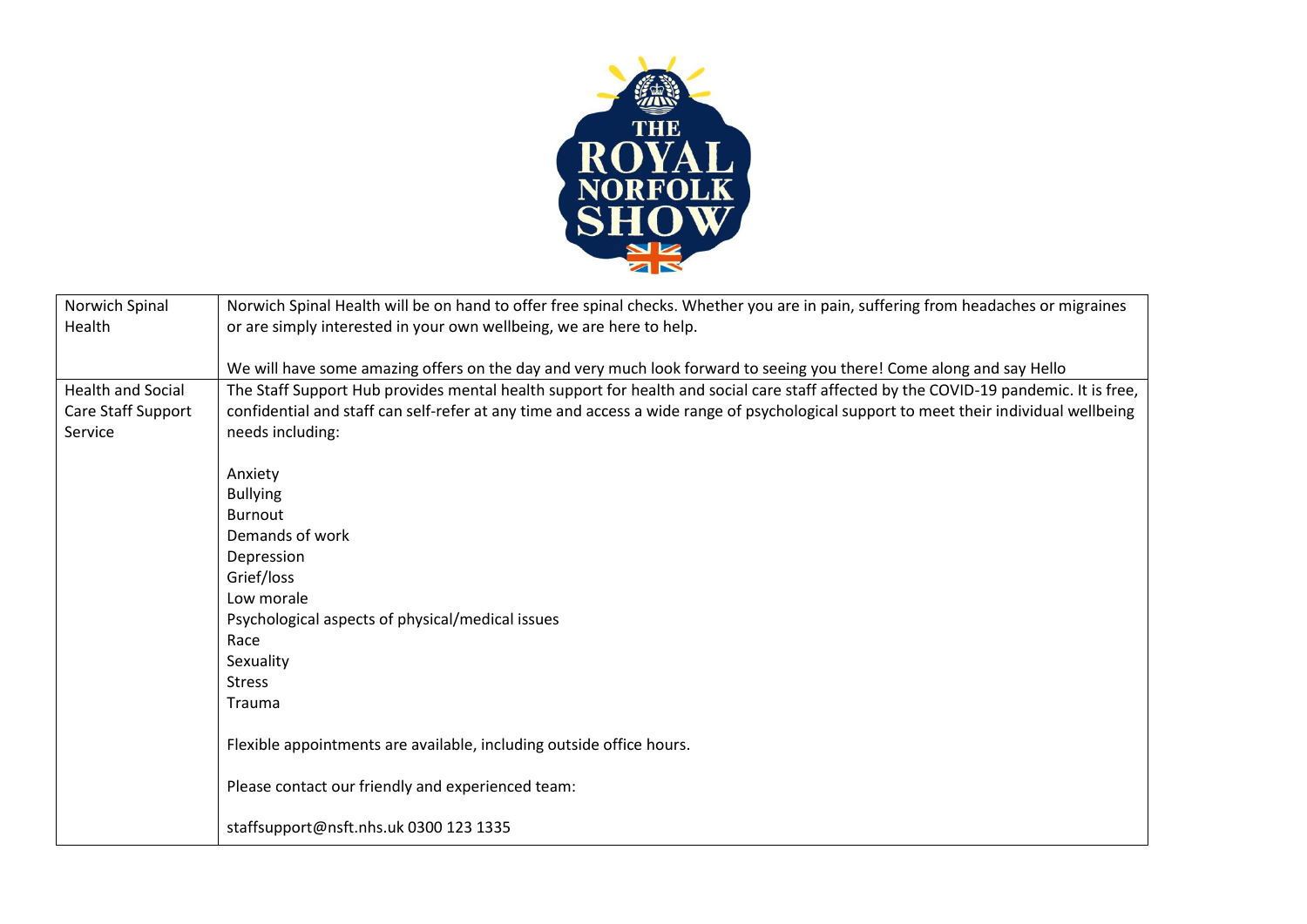

| Eye Level Optical | Eye Level Optical is a specialist retailer of sports and leisure sunglasses and reading glasses. Our range includes polycarbonate       |
|-------------------|-----------------------------------------------------------------------------------------------------------------------------------------|
|                   | eyewear and polarising lenses for driving, fishing and country pursuits. Funky readers showcase vibrant colours, prints and tinted      |
|                   | lenses. Optical accessories feature cleaning kit, lanyards and a range of stylish cases.                                                |
| Old Rectory       | Old Rectory Preserves is an artisan maker of a range of multi-award-winning preserves, jellies, chutneys and marmalade created by       |
| Preserves         | Annabel Anderson, a former finalist on tv's Masterchef                                                                                  |
|                   |                                                                                                                                         |
|                   | Our range of flavours is inspired by classic combinations of fruit and herbs, and where possible we use heritage fruit varieties giving |
|                   | our preserves a unique taste                                                                                                            |
|                   |                                                                                                                                         |
|                   | We aim to create products that are deliciously different while maintaining our principles on how good food should be made, using        |
|                   | top quality, locally sourced ingredients with no artificial additives                                                                   |
| ehsan mahallati   | we are selling Mediterranean food such as olives, nuts, baklava, turkish delights                                                       |
| ehsan mahallati   | we are selling Mediterranean food suck as olives, nuts, baklava, turkish delights                                                       |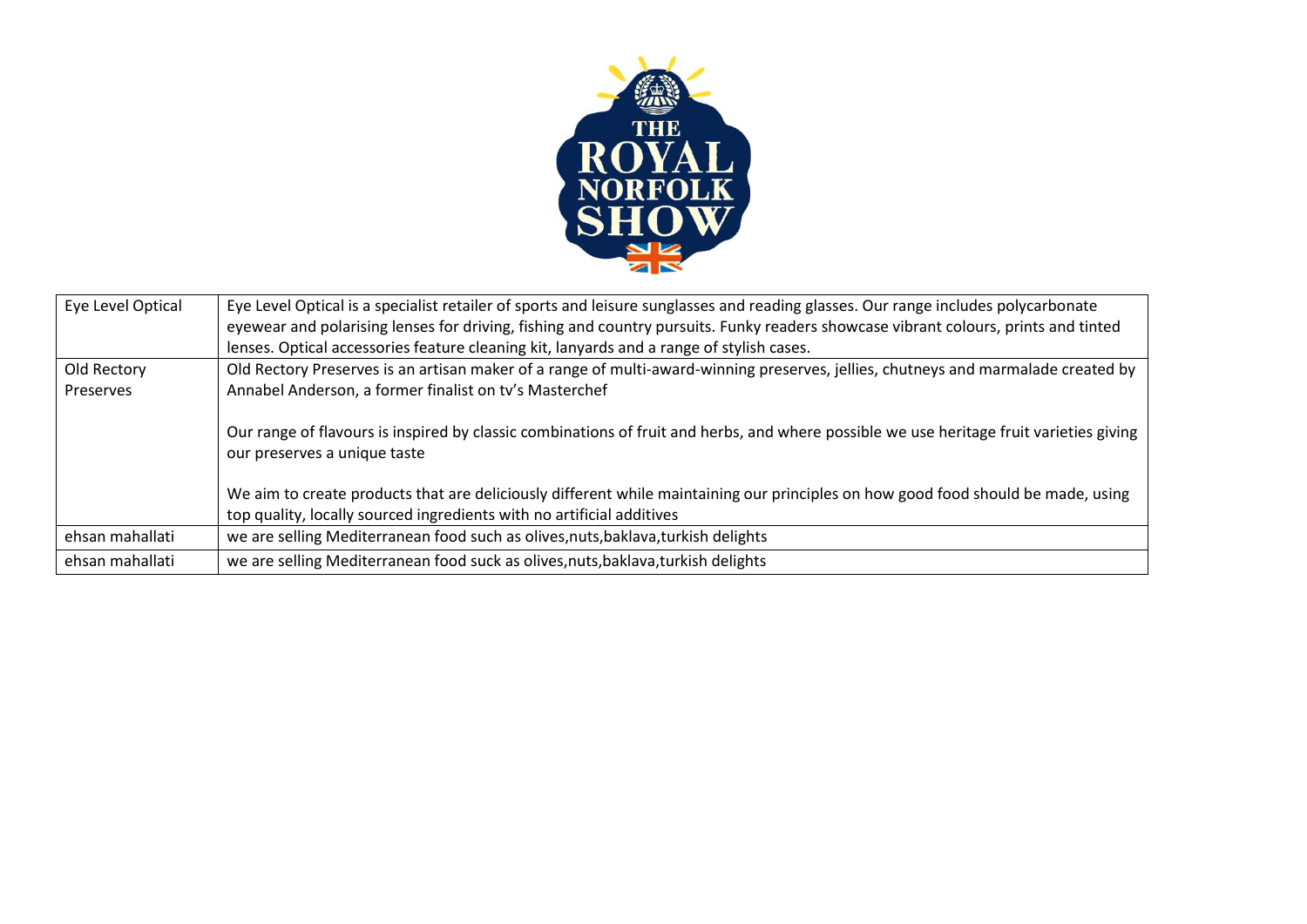

| Welcome to OliveOlive, the home of award-winning extra virgin olive oil & halloumi cheese. Providing only the best quality<br>ingredients direct from the producers in Cyprus.                                                                                          |
|-------------------------------------------------------------------------------------------------------------------------------------------------------------------------------------------------------------------------------------------------------------------------|
| 2020 Great Taste Award winning 1st cold pressed extra virgin olive oil straight from our family farm. Smooth and delicious, it ticks<br>all the right boxes.                                                                                                            |
| 1st pressed                                                                                                                                                                                                                                                             |
| cold pressed                                                                                                                                                                                                                                                            |
| unfiltered                                                                                                                                                                                                                                                              |
| handpicked olives                                                                                                                                                                                                                                                       |
| Produced in a coastal village using local olives, hand picked and cold pressed within 24hrs. Thanks to our family connection, we<br>know exactly what goes in the bottles.                                                                                              |
| ?Also, 2020 Great Taste Award winning Cyprus Village halloumi cheese, handmade the old fashioned way by our friends in Cyprus.<br>We think it's the best halloumi in the UK - try for yourself!                                                                         |
| "On the Stall City" sells Norwich City FC surplus stock and memorabilia to raise money for the Community Sports Foundation. It is<br>run by City fans and volunteers Jacob, Sharon and Andy Bowles.                                                                     |
| Retailer of Dog equipment                                                                                                                                                                                                                                               |
| The Ørsted vision is a world that runs entirely on green energy. Ørsted develops, constructs, and operates offshore and onshore                                                                                                                                         |
| wind farms, solar farms, energy storage facilities, renewable hydrogen and green fuels facilities, and bioenergy plants. Moreover,                                                                                                                                      |
| Ørsted provides energy products to its customers. Ørsted is the only energy company in the world with a science-based net-zero                                                                                                                                          |
| emissions target. Ørsted ranks as the world's most sustainable energy company in Corporate Knights' 2022 index of the Global 100<br>most sustainable corporations in the world and is recognised on the CDP Climate Change A List as a global leader on climate action. |
|                                                                                                                                                                                                                                                                         |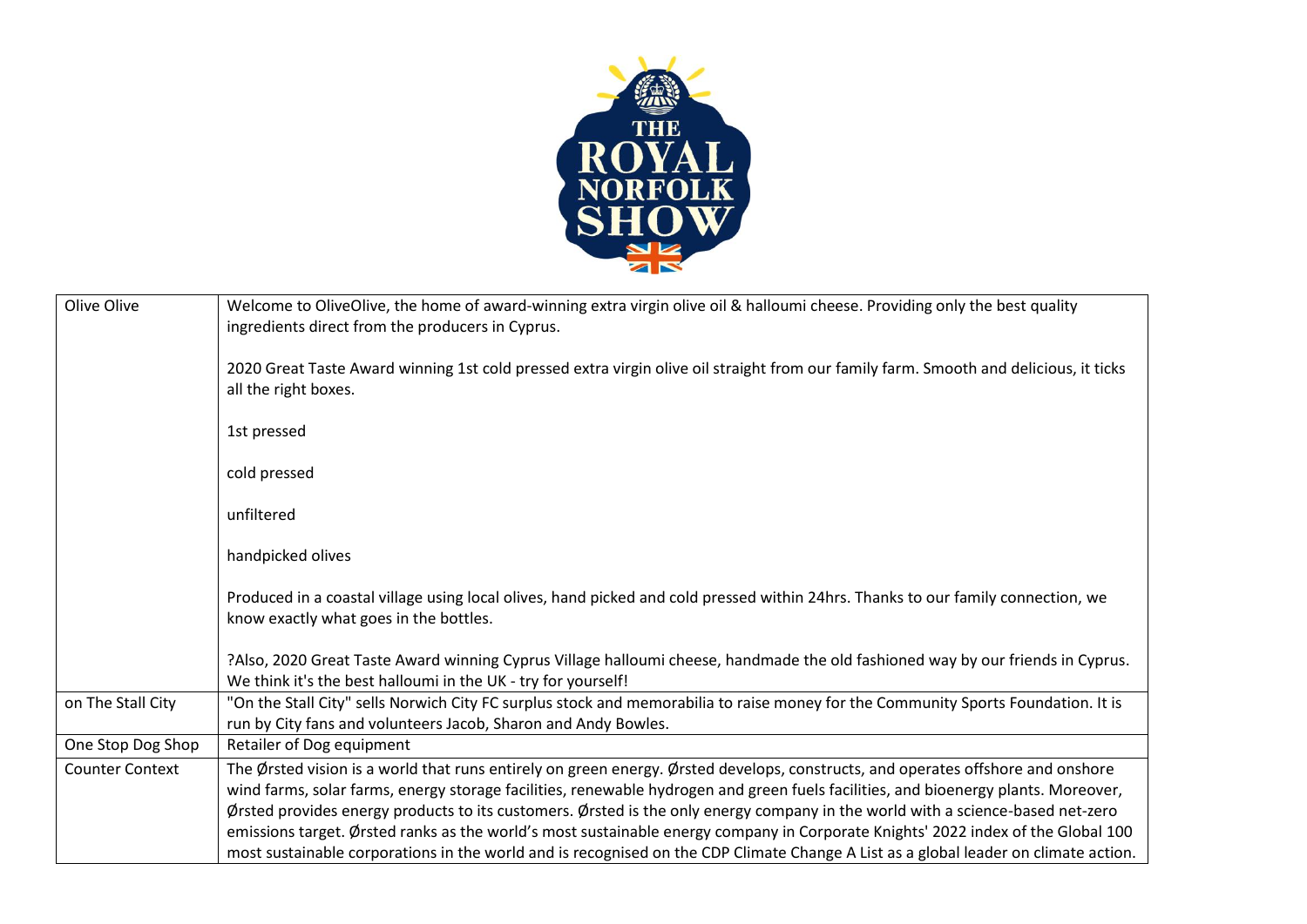

| <b>Outside The Wire</b> | Ouside the Wire is a bespoke alcohol, drug and PTSD service offering confidential advice and support to Serving, Veterans,          |
|-------------------------|-------------------------------------------------------------------------------------------------------------------------------------|
| The Matthew             | Reservists personnel and their families across Norfolk, Suffolk and Essex.                                                          |
| Project                 |                                                                                                                                     |
| Owies Large Black       | We are based just outside Norwich and focus on conserving the Rear breed large black pig. We produce Artisan Sausages, Artisan      |
| <b>Piggy Porkers</b>    | Burgers, Bacon Rolls. We sell packs of our uncooked sausages. We also focus on sourcing as many of our ingredients from Norfolk     |
|                         | and Suffolk as possible. We also sell hot and cold drinks.                                                                          |
|                         | We operate from a converted livestock trailer which is 3m by 6m.                                                                    |
| Oyster Yachts           | Oyster is a thoroughbred British luxury sailing yachts builder. We have designed, built and supported the world's finest liveaboard |
|                         | sailboats since 1973.                                                                                                               |
| Hr Holdings Ltd         | At www.palletplanter.uk, we repurpose wooden pallets to design and build beautiful handcrafted garden pallet planters, potting      |
|                         | tables and furniture.                                                                                                               |
|                         |                                                                                                                                     |
|                         | Our pallet planters and range of furniture provide a unique, creative and sustainable way for you to enjoy your indoor and outdoor  |
|                         | spaces. Available in a range of designs and either treated with wood preserve or outdoor paint, our furniture and planters are      |
|                         | suitable for all weather conditions.                                                                                                |
|                         |                                                                                                                                     |
|                         | Handcrafted in our Norfolk workshop by our own team of artisans, each item is made with great care and attention to detail and      |
|                         | may be viewed at our Taverham base.                                                                                                 |
| <b>Palmers Nursery</b>  | Garden Plant Nursery growing predominantly ornamental grasses and sedges                                                            |
| Lemon Catering -        | we normally are by the horse boxes.                                                                                                 |
| Pats Pastys             |                                                                                                                                     |
| Payne Crop              | Payne Crop Nutrition are a locally owned advice based bespoke fertiliser blender based at Fakenham, supplying farmers across East   |
| Nutrition               | Anglia with soil sampling, crop nutrition advice, bespoke blends in Bulk, Delivered and spread and bags - N-P-K-S-Mg-Na20-CaO-      |
|                         | <b>Trace Elements</b>                                                                                                               |
|                         | www.paynecropnutrition.co.uk                                                                                                        |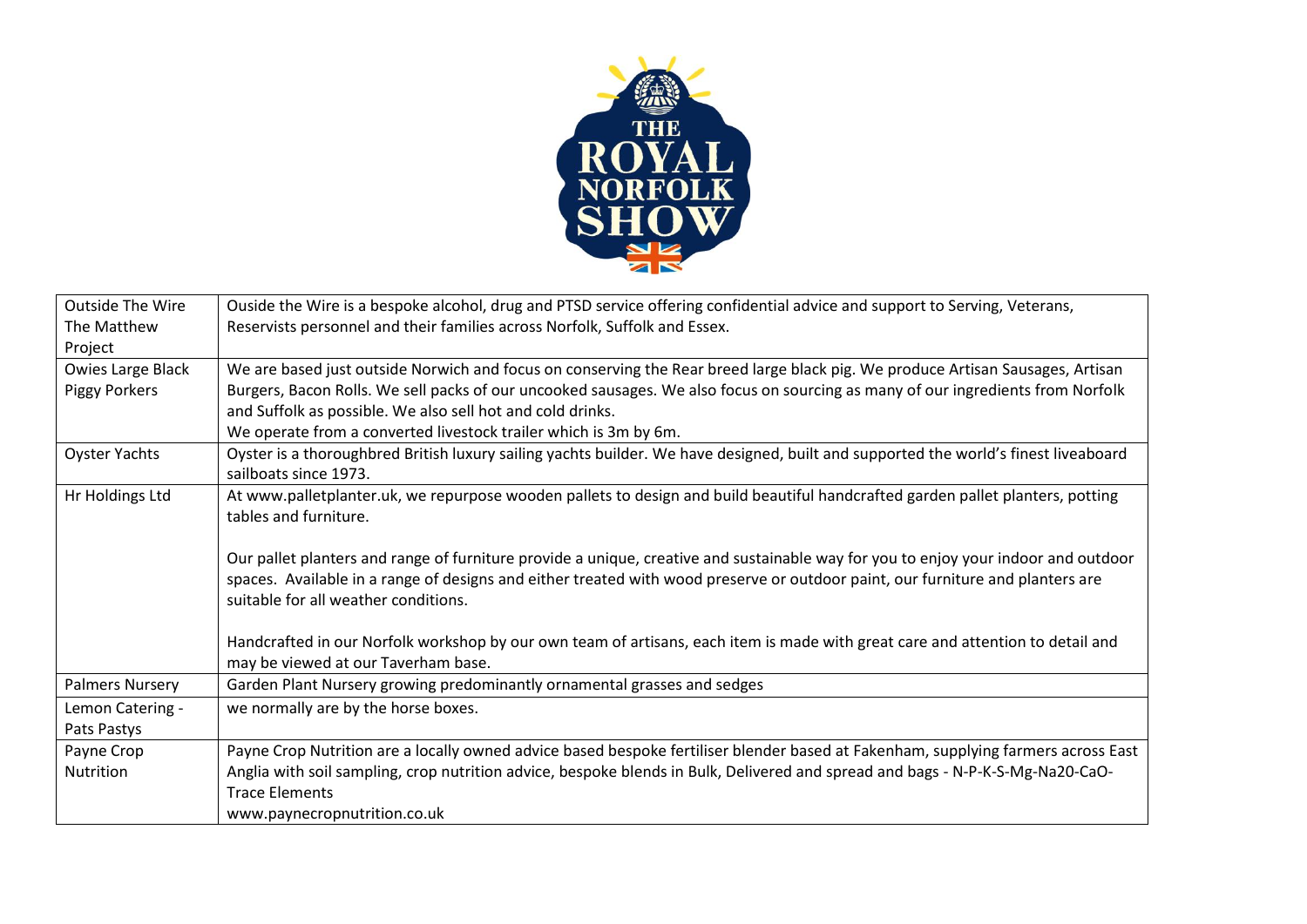

| Pensthorpe                                 | Set in the heart of the Wensum Valley, in North Norfolk, multi-award winning Pensthorpe Natural Park is a modern day nature<br>reserve with a focus on inspiring the next generation to enjoy wildlife and the great outdoors.                                                                                                                                                                                                      |
|--------------------------------------------|-------------------------------------------------------------------------------------------------------------------------------------------------------------------------------------------------------------------------------------------------------------------------------------------------------------------------------------------------------------------------------------------------------------------------------------|
|                                            | It is a true showcase for British wildlife, beautiful gardens and adventure play, no matter what the weather. Encounter flamingos<br>and cranes; four beautiful and unique gardens to get families exploring the further reaches of the reserve; and learn more about<br>Pensthorpe Conservation Trust's projects.                                                                                                                  |
|                                            | Families can have fun together in WildRootz, an outdoor adventure play area and Hootz House, the award winning indoor play<br>area, complete with soft play for under 3s.                                                                                                                                                                                                                                                           |
| <b>Perfect Plantings</b>                   | A family run, mail order plant Nursery based just outside Norwich in Weston Longville, offering a range of hardy perennials, ferns,<br>grass, shrubs and exotics. Collection from site available and visits by appointment                                                                                                                                                                                                          |
| <b>Perfick Pork</b>                        | SELLING PRODUCE FROM OUR OWN NORFOLK PIG FARM; 18Hr SLOW COOKED SUCCULENT PULLED PORK, LONG HOG ROAST<br>SAUSAGES & FINEST DRY CURED BACON ALL IN FRESH BREAD ROLLS.                                                                                                                                                                                                                                                                |
| Pettitt and Bio                            | Pettitt and Boo are Norfolk's favourite specialist supplier of RAW dog foods. With a brilliant selection of natural treats, toys and<br>accessories, Pettitt and Boo will be the stand that your dog will insist you visit! Our trained staff will be on hand to offer raw-<br>feeding advice as well.                                                                                                                              |
| <b>Phoenix Catering</b>                    | <b>HOT FRESH DOUGHNUTS</b>                                                                                                                                                                                                                                                                                                                                                                                                          |
| <b>Russells Leisure</b><br><b>SERVICES</b> | a wide selection of pick and mix sweets, handmade gourmet fudges and freshly made candy floss.                                                                                                                                                                                                                                                                                                                                      |
| Pink Avocet                                | Pure linen, silk, cotton, cashmere and Toscana shearling sheepskin collection for Ladies and Gents. 50 colours of cashmere and<br>affordable designs made in UK or Italy.                                                                                                                                                                                                                                                           |
| PlantGrow                                  | PlantGrow is proud to be the first in the UK to produce an award-winning range of completely organic approved fertiliser products<br>made from a renewable energy process, with no chemicals, no peat, no animal waste and plenty of natural goodness. PlantGrow's<br>organic approved fertilisers & composts are made entirely from plants, packed full of micronutrients and are leading the way to a<br>more sustainable future. |
| The Woodland Trust                         | Plantlife is a British conservation charity working nationally and internationally to save threatened wild flowers, plants and fungi                                                                                                                                                                                                                                                                                                |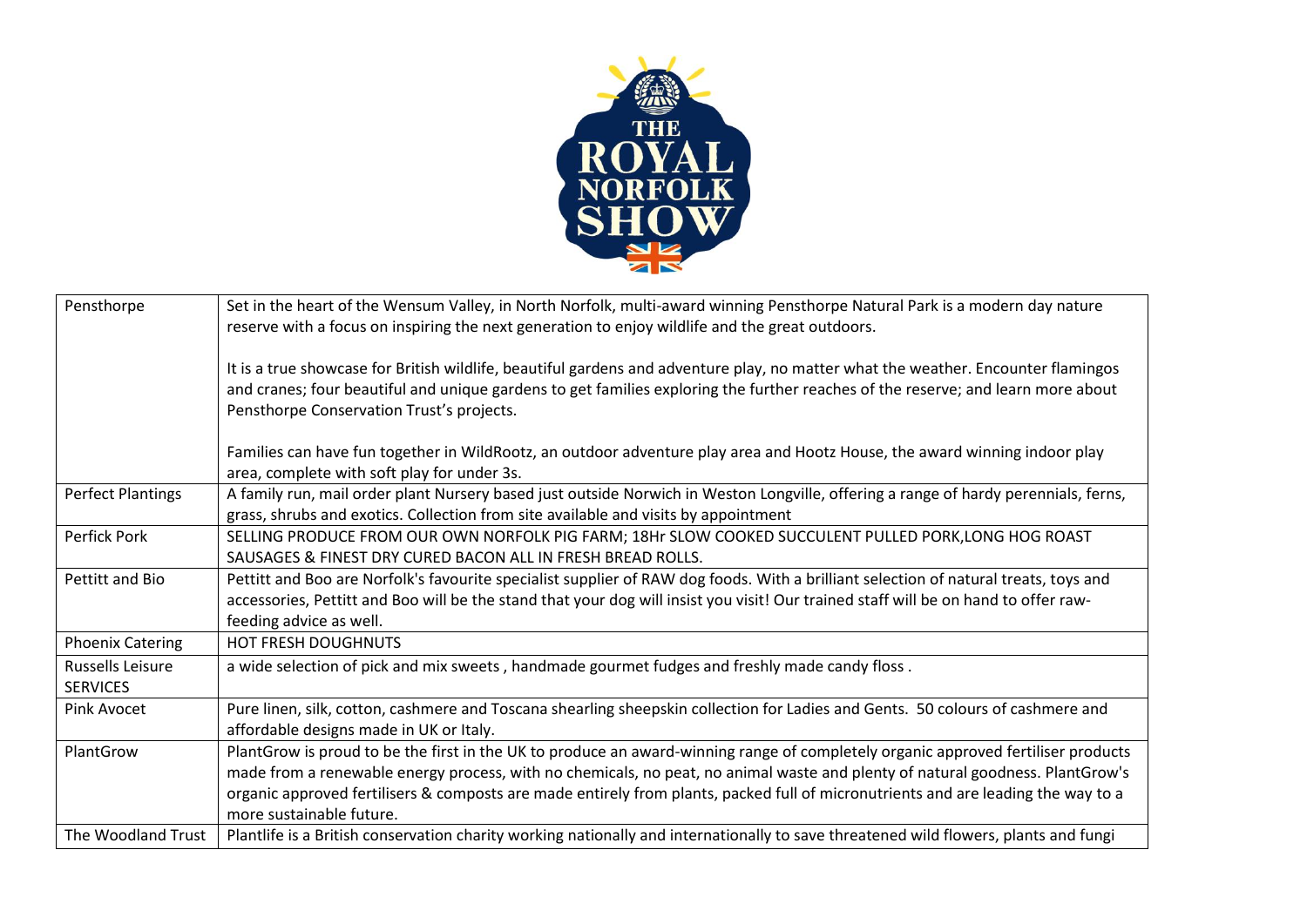

| Poke Nom                  | Poke Nom's mission is to make healthy and locally sourced produce in the form of delicious Poke bowls easily available to families<br>and visitors across Norfolk. All our food is all gluten, dairy and nut free so whenever our family of customers see the Poke Nom<br>brand they know that they are in safe hands - alongside our fish and chicken we always have vegan options available too! |
|---------------------------|----------------------------------------------------------------------------------------------------------------------------------------------------------------------------------------------------------------------------------------------------------------------------------------------------------------------------------------------------------------------------------------------------|
|                           | Instagram: @pokenomnorfolk                                                                                                                                                                                                                                                                                                                                                                         |
|                           | Facebook: @pokenomnorfolk                                                                                                                                                                                                                                                                                                                                                                          |
| Porsche Centre<br>Norwich | Porsche Centre Norwich are honoured to attend the Royal Norfolk Show for the first time since opening in January 2021. Visit our<br>impressive Porsche stand to browse the very latest models from the Porsche range and to meet our team who would be delighted<br>to welcome you.                                                                                                                |
| Powters Ltd               | Powters have been butchers & famous sausage makers in the East of England since 1881. Come and try one of our jumbo sausages<br>served in locally baked rolls or our 100% Beef burgers served from our much loved Airstream trailer                                                                                                                                                                |
| <b>Predator Plants</b>    | Predator Plants has over 25 years experience in growing and selling carnivorous plants winning several gold awards at both the                                                                                                                                                                                                                                                                     |
|                           | Norfolk show and Sandringham. There are many species and varieties available. Some rarer species can be bought direct. Suitable                                                                                                                                                                                                                                                                    |
|                           | for inside or outside. information and enquiries contact Steve on 07800843345/ predatorplants4u@yahoo.com                                                                                                                                                                                                                                                                                          |
| Premier Flight            | Premier Flight Training Ltd is the only CAA Approved Flight Training Organisation in East Anglia.                                                                                                                                                                                                                                                                                                  |
| <b>Training Ltd</b>       | We are based at Norwich Airport and aim to provide top quality pilot training at a reasonable cost for those interested in flying.                                                                                                                                                                                                                                                                 |
|                           | Whether that is a simulator experience, a trial lesson where you can handle the controls in the air, a private pilot's licence, or to                                                                                                                                                                                                                                                              |
|                           | become a professional pilot with an airline.                                                                                                                                                                                                                                                                                                                                                       |
|                           | We also run a number of advanced courses for existing pilots including renewals and revalidations.                                                                                                                                                                                                                                                                                                 |
| Premier                   | Premier Performance CZ ltd, most well known as 'Home of The Calming Cookie ®, provides a cutting-edge line of nutritional,                                                                                                                                                                                                                                                                         |
| Performance Cz Ltd        | competition legal formulas for health, maintenance, competition and recovery for the athletic equine and leisure horse.                                                                                                                                                                                                                                                                            |
|                           | Our products contain only natural ingredients of the highest quality. Supported by science, backed by nature.                                                                                                                                                                                                                                                                                      |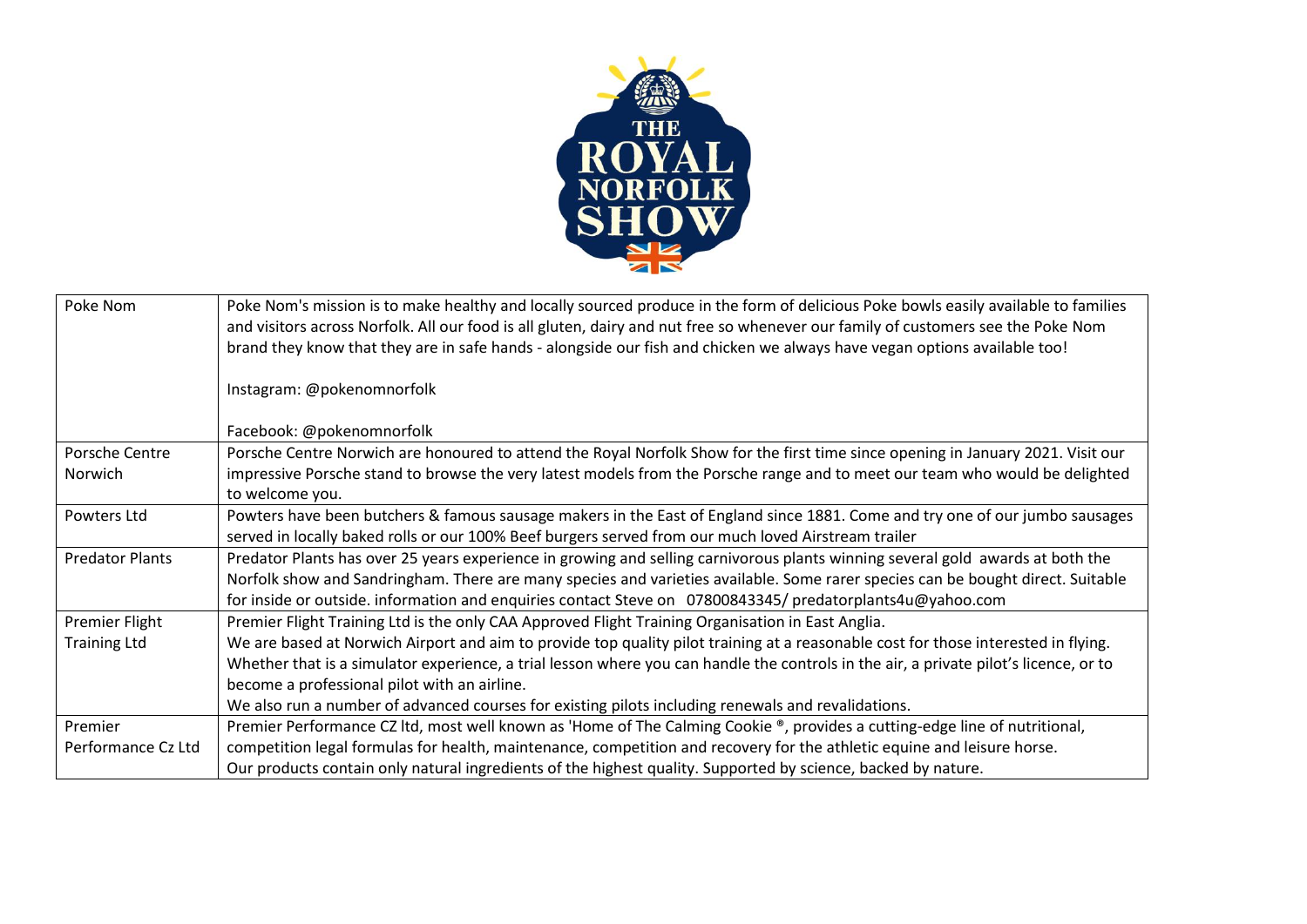

| <b>Premier Travel</b> | Premier Travel is a privately owned, independent travel agency with over 85 years' experience in the travel industry and 25<br>branches throughout East Anglia and southern England including 5 in Norfolk.                                                                                                                                                                                        |
|-----------------------|----------------------------------------------------------------------------------------------------------------------------------------------------------------------------------------------------------------------------------------------------------------------------------------------------------------------------------------------------------------------------------------------------|
|                       | Being independent, we have the flexibility to work with a multitude of tour operators to offer the widest range of travel products,<br>from traditional UK holidays, bespoke tailor-made journeys around the world, cruises, city stays, beach holidays and theatre breaks<br>to an overseas wedding of your dreams.                                                                               |
| <b>Pretty Cactus</b>  | More than just cacti!<br>Working with the best growers from the UK and Europe, Pretty Cactus Plants brings you a fuss-free and no-nonsense collection of<br>houseplants online and in-store.                                                                                                                                                                                                       |
|                       | You will find a range of cactus, succulents, and leafy indoor plants. Along with a selection of decorative pots, perfect for displaying<br>your new houseplants.                                                                                                                                                                                                                                   |
| Pss Shared Lives      | Shared Lives is a little bit like fostering, but with the big difference that it's for people over the age of 16 (over 18 in Wales) who<br>want to live as independently as possible. Shared Lives carers provide people with the practical and emotional support they need<br>to live life the way they want to. We have Shared Lives carers up and down England, North Wales and the Isle of Man |
| Punjaban Events       | handmade samosas and artisan curry sauces                                                                                                                                                                                                                                                                                                                                                          |
| RABI                  | RABI is a National Charity providing local, practical support and guidance to the farming community across England and Wales. To<br>promote farmer resilience RABI have a network of locally based teams to understand the sectors pressures. Established in 1860,<br>the Charity sights are firmly fixed on the future. Contact us at www.rabi.org.uk and our helpline number is 0800 188 4444.   |
| Rachel's Soaps        | Rachel's Soaps is a small business based in Norfolk providing luxury handmade skincare, soaps, moisturisers, balms, dog grooming<br>and many other products<br>A full range of scented candles and wax melts using natural wax is also available.                                                                                                                                                  |
|                       | All Soap is made by the Cold Process method and all ingredients are the best quality and contain no nasty chemicals.                                                                                                                                                                                                                                                                               |
|                       | Established in 2016 creating bespoke high quality products is paramount and every product is handmade especially for you by<br>Rachel.                                                                                                                                                                                                                                                             |
| Rapple's Milkshakes   | We sell freshly made to order vegan and dairy luxury milkshakes in an exciting range of at least 16 flavours, from family favourites<br>to some quite weird and wonderful!                                                                                                                                                                                                                         |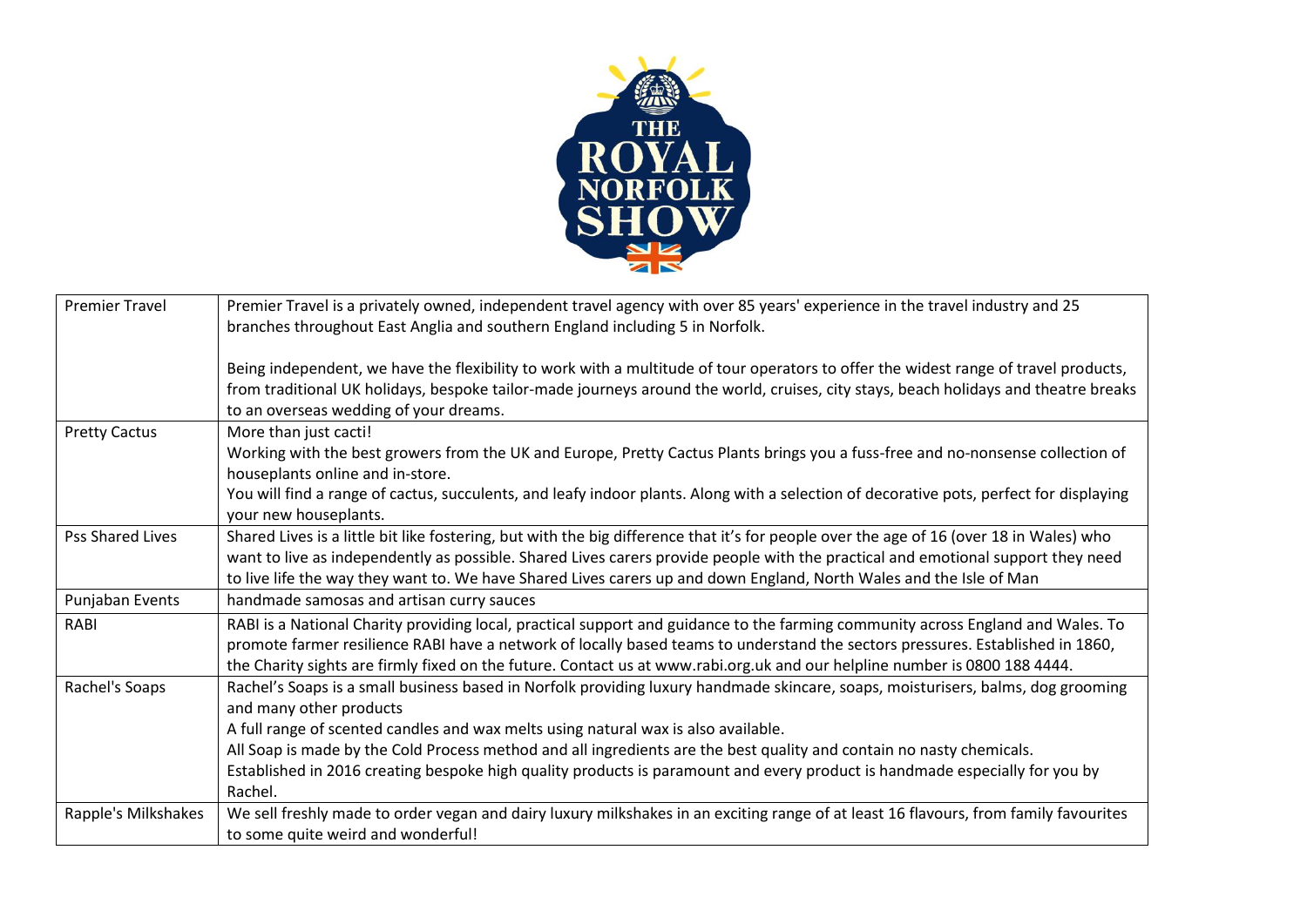

| Christadelphians                                | Christadelphians are a group of believers who base their beliefs solely on the Bible. This is the same as the Christians in the first<br>century.                                                                              |
|-------------------------------------------------|--------------------------------------------------------------------------------------------------------------------------------------------------------------------------------------------------------------------------------|
| <b>Reade Caterers</b><br>Hogroast               | Reade Caterers suppliers oF traditional Hog Roast since 1984<br>Selections of hot and cold drinks<br>Breakfast food served from early morning                                                                                  |
| Real Lemonade - The<br>Fresh Taste of<br>Summer | Real Lemonade ~ The Fresh Taste of Summer                                                                                                                                                                                      |
| <b>Resin Master Ltd</b>                         | The premier installers of resin driveways, patios and paths in the East of England. Visit our stand to see a selection of colours and<br>styles.                                                                               |
| <b>Rhino Greenhouses</b>                        | The Great British Rhino - Class leading greenhouses and greenhouse accessories direct from the manufacturer. Proudly made in<br>Norfolk, England.                                                                              |
| <b>Risk Policy Analysis</b><br>Ltd              | Risk & Policy Analysts Limited (RPA) is an independent consultancy with an established reputation and proven expertise for<br>regulatory and policy advice in the areas of environment, society, chemicals and sustainability. |
|                                                 | We provide multi-disciplinary, innovative, expert advice and strategic analysis skills, assisting both public and private sector<br>decision makers in the development and implementation of sustainable policies and action.  |
|                                                 | Over the two days, we look forward to discussing our services with new clients. We are also hiring at both graduate and<br>experienced levels and so please do come and say hello if you want to work with us in some way.     |
| Ritchie                                         | RITCHIE AGRICULTURE SPECIALISING IN MANUFACTURING PRODUCTS FOR THE LIVESTOCK AND ARABLE INDUSTSTRIES.<br>CELEBRATING OVER 150 YEARS, WE HAVE A WIDE RANGE OF LIVESTOCK EQUIPMENT ON OUR STAND.                                 |
| Riverford Organic                               | Riverford are mad about organic veg. We've been growing it for 30 years, choosing varieties for flavour and looking after our soil,                                                                                            |
| <b>Farmers</b>                                  | wildlife and water sources. Every day we pick, pack and deliver the very best from our fields straight to your door. It's all organic<br>and delivery is free.                                                                 |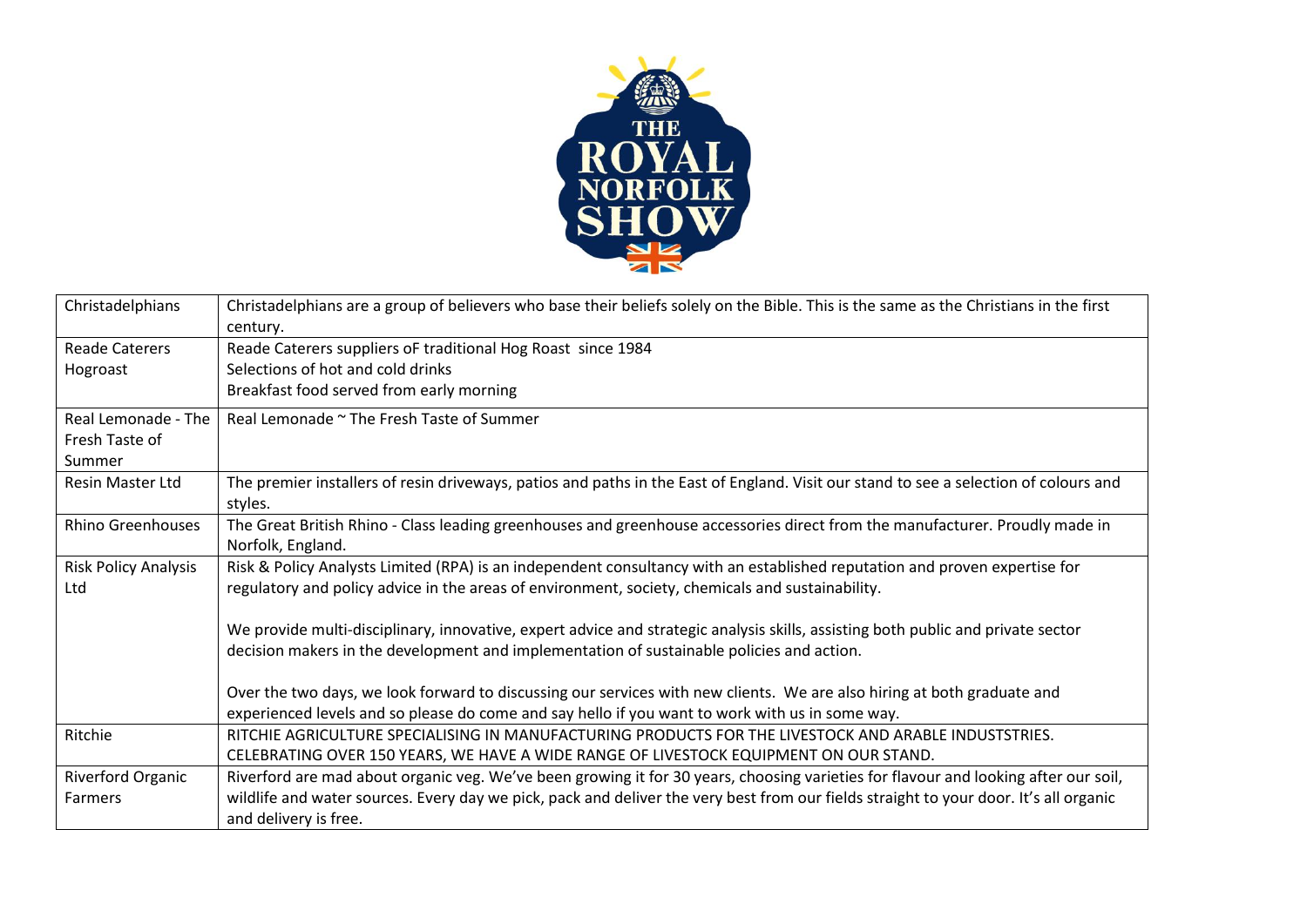

| <b>Royal National</b>    | RNLI second stand next to the RNLI fundraising/water safety stand. This stand will be for our shop volunteers selling RNLI gifts.     |
|--------------------------|---------------------------------------------------------------------------------------------------------------------------------------|
| Lifeboat Institution     |                                                                                                                                       |
| (Rnli)                   |                                                                                                                                       |
| Royal National           | The Royal National Lifeboat Institution (RNLI) is the charity that saves lives at sea. Chat to our volunteers about our incredible    |
| Lifeboat Institution     | rescues and take away some life saving water safety advice.                                                                           |
| (Rnli)                   |                                                                                                                                       |
| <b>Rolling Homes</b>     | Rolling Homes, a maker of bespoke Shepherds Huts, Tiny Homes, Gypsy Wagons and Teardrop Caravans.                                     |
|                          | Every build is unique, high quality and to suit the customers needs.                                                                  |
| Rose Cottage Foods       | Purveyors of Handmade Pork Pies, Savouries & Pork Scratchings                                                                         |
| Ltd                      |                                                                                                                                       |
| Rose Cottage Foods       | Purveyors of Homemade Pork Pies, Savouries & Pork Scratching's                                                                        |
| Ltd                      |                                                                                                                                       |
| Royal British Legion-    | Royal British Legion - Norfolk County                                                                                                 |
| Norfolk County           |                                                                                                                                       |
| <b>RSPB</b>              | Dedicated to saving nature, the RSPB has ambitious plans to turn the tide on the nature and climate emergency. Everywhere you         |
|                          | look, wildlife is missing from the places it once lived. Get inspired with ideas to help save nature on your doorstep. Our nature     |
|                          | displays and activities inspire adults and children alike. Have fun learning more about the wildlife in your area and how to identify |
|                          | it. Ask your wildlife questions! Find out about the amazing conservation work happening at RSPB reserves across Norfolk and the       |
|                          | UK more widely, and how to visit them. Get inspired to join the RSPB and help our mission to save nature! Memberships and pin         |
|                          | badges available.                                                                                                                     |
| <b>RSPCA Mid Norfolk</b> | RSPCA Mid Norfolk & North Suffolk Branch. A local and independent Charity covering approx 2500 sq. miles. We exist to help pet        |
| and North Suffolk        | owners and local animals through adoption and rehoming, financial aid and our reduced cost microchipping and neutering                |
| <b>Branch</b>            | schemes. We receive no Governement funding and rely on the generosity of our supporters and members of the public to help             |
|                          | continue our vital work of rescuing, rehabilitating and rehoming more animals.                                                        |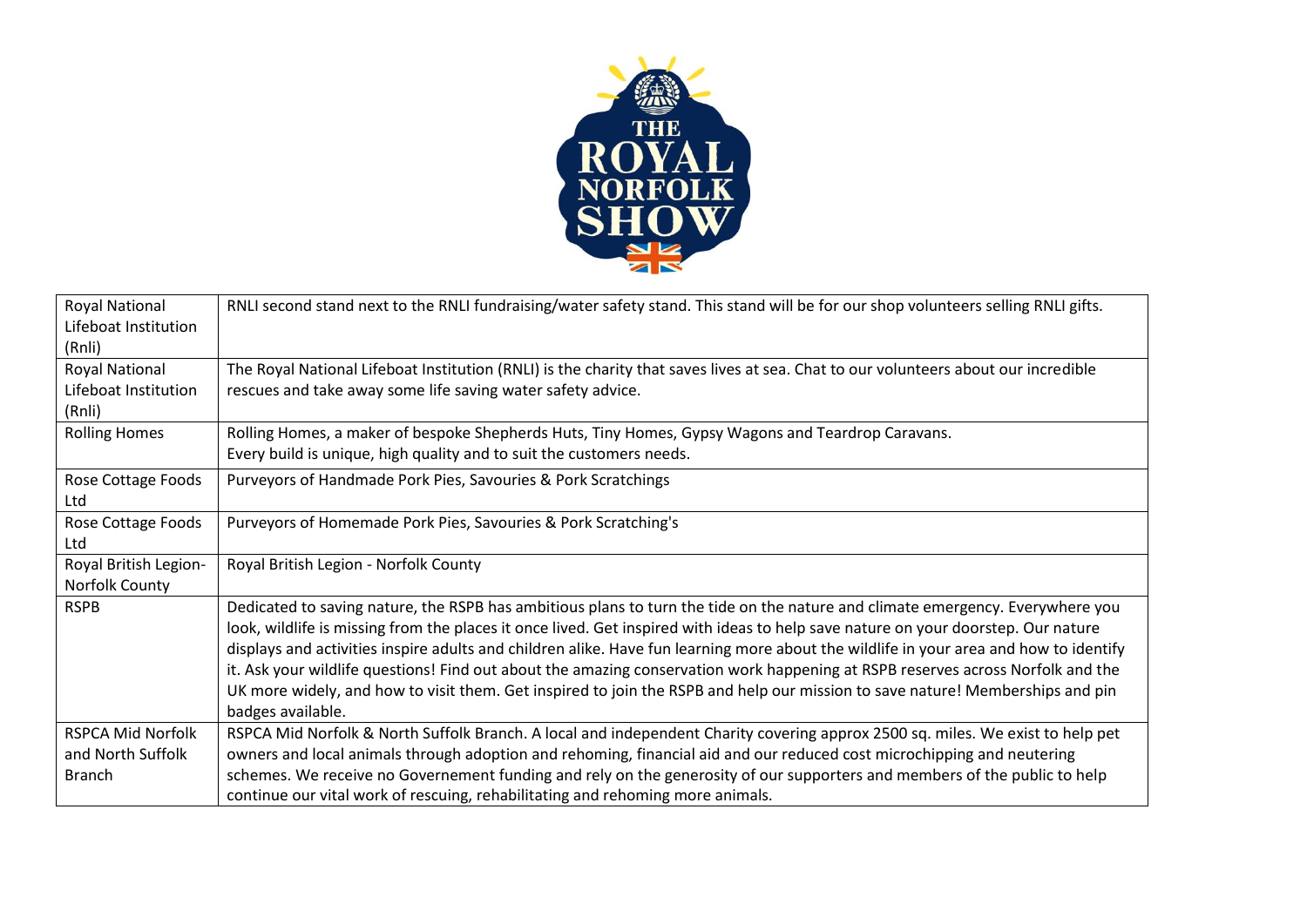

| Ruby Murray Pot                            | <b>Ruby Murray Menu</b>                                                                                                                                                                                                          |
|--------------------------------------------|----------------------------------------------------------------------------------------------------------------------------------------------------------------------------------------------------------------------------------|
|                                            | Chicken Tikka Wrap- Fresh boneless chicken marinated overnight, cooked fresh on the day on a grill served on a Nan Wrap with a<br>bed of mixed salad with a choice of Mint-Yogurt and Chilli-Garlic Sauce or hot sauce optional. |
|                                            | Chicken Tikka Salad-Fresh boneless chicken marinated overnight, cooked fresh on the day on a grill served on a bed of mixed salad<br>with a choice of Mint-Yogurt and Chilli-Garlic Sauce or hot sauce optional.                 |
|                                            | Chicken Tikka Masala Curry & Rice-Cooked fresh in our traditional authentic sauce using only the finest herbs & spices served on a<br>bed of Jeera rice.                                                                         |
|                                            | Chickpea Curry & Rice-Cooked fresh in our traditional authentic sauce using only the finest herbs & spices served on a bed of Jeera<br>rice. (VG)                                                                                |
| <b>Ruff and Tumble</b>                     | The original and best cotton towelling Drying Coat for dogs. With the widest range of colours and sizes and unrivalled design and<br>tailoring, these double thickness, award winning Drying Coats fit and dry all breeds fast.  |
| <b>Rural Payments</b>                      | The RPA plays an important role in delivering and making annual payments for the Basic Payment Scheme. Countryside and                                                                                                           |
| Agency                                     | Environmental Stewardship Schemes and supporting delivery of Grant Schemes. We run the BCMS system, are delivery partner for<br>the new ELM National Pilot Scheme and hold all land data for England.                            |
| <b>Russells Leisure</b><br><b>SERVICES</b> | serving gourmet burgers, fries and traditional hog roast.                                                                                                                                                                        |
| <b>Rustic Warehouse</b><br><b>Norfolk</b>  | to go next to our our pitch please                                                                                                                                                                                               |
| <b>Rustic Warehouse</b><br>Norfolk         | WWW.RWNORFOLK.COM                                                                                                                                                                                                                |
| <b>Rustic Warehouse</b><br><b>Norfolk</b>  |                                                                                                                                                                                                                                  |
| Safe AG Systems                            | Showcase of Safe Ag Systems software - removing the paperwork associated with farm safety and compliance                                                                                                                         |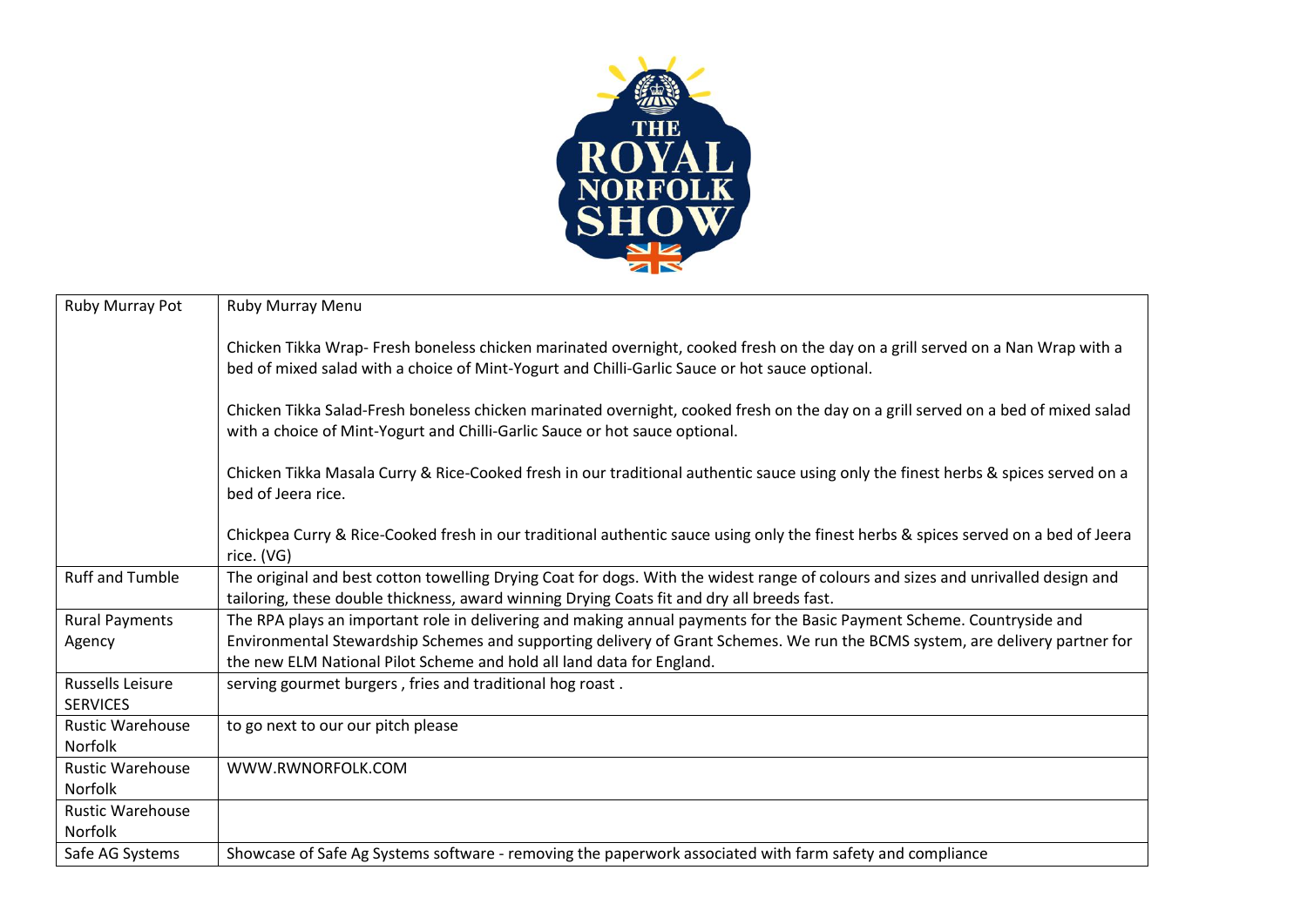

| Safestyle Plc     | Safestyle are the UK market leader for the replacement of windows & doors.                                                                                                             |
|-------------------|----------------------------------------------------------------------------------------------------------------------------------------------------------------------------------------|
|                   | Safestyle have been manufacturing and installing affordable, high quality, energy efficient and secure windows and doors for<br>homeowners across England and Wales for over 25 years. |
| Sandringham Apple | 30 acres of orchards based on The Royal Sandringham Estate                                                                                                                             |
| Juice             | We produce eight single verities of apple juice 3 ciders and other apple related products including apple Brandy and toffee apple<br>liqueur. We are a Royal Warrant Holder            |
| SAS Agri Ltd      | Agricultural machinery dealers based near Great Yarmouth. Founded in 2000 by Alan Suffling and purchased in 2019 by Richard                                                            |
|                   | and Emma, the business has expanded to include main dealerships for Merlo, Vikon, HiSpec and Philip Watkins, Suton, Taylor                                                             |
|                   | Attachements and Kramp. SAS Agri are also Bunning Muckspreader specialists and stockists of ECE parts. On site shop selling parts                                                      |
|                   | and spares over the counter as well as workshop essentials and Kramp products.                                                                                                         |
| SAS Agri Ltd      | Agricultural machinery dealers based near Great Yarmouth. Founded in 2000 by Alan Suffling and purchased in 2019 by Richard                                                            |
|                   | and Emma, the business has expanded to include main dealerships for Merlo, Vikon, HiSpec and Philip Watkins, Suton, Taylor                                                             |
|                   | Attachements and Kramp. SAS Agri are also Bunning Muckspreader specialists and stockists of ECE parts. On site shop selling parts                                                      |
|                   | and spares over the counter as well as workshop essentials and Kramp products.                                                                                                         |
| Savills (UK) Ltd  | Property consultants specialising in farm agency, agricultural management, rural consultancy alongside residential, new homes,                                                         |
|                   | commercial and development services. Local offices in Ipswich, Newmarket, Norwich, Cambridge and Chelmsford.                                                                           |
| Rgs Forfar Ltd    | ScanStone pride themselves in building reliable and robust machinery designed for the harshest conditions with stone and clod.                                                         |
|                   | The range of equipment consists of Bed Formers, Bed Tillers, Destoners, Toppers, Windrowers and Harvesters, with many of the                                                           |
|                   | range having received prestigious awards for Innovation.                                                                                                                               |
|                   | Our after sales team and specialist dealer networks offer a thorough and professional 'in field' support service with highly trained                                                   |
|                   | personnel available for servicing work, training and for operational advice.                                                                                                           |
|                   | By continuing to support the Root Crop industry.                                                                                                                                       |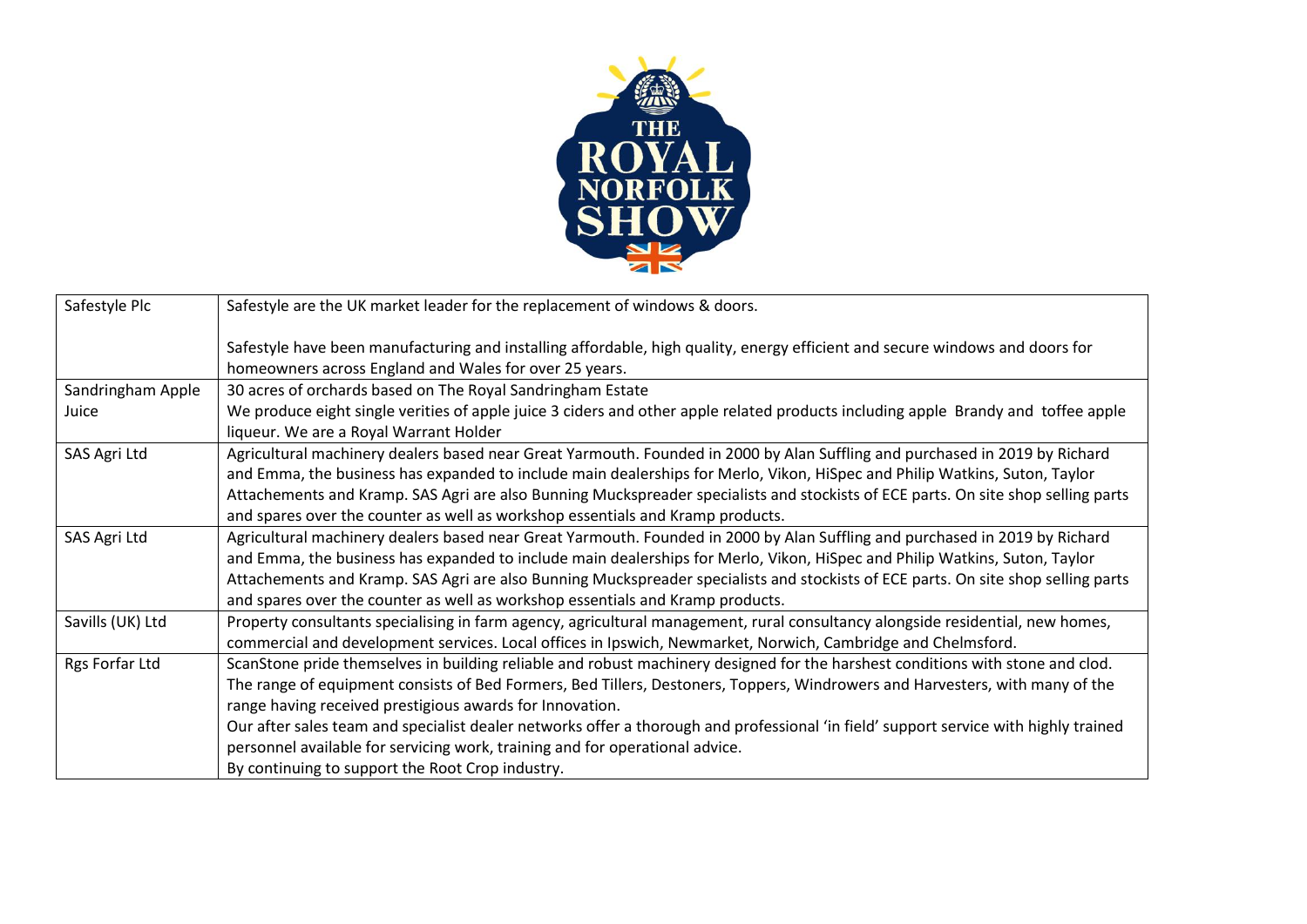

| Schneider Electric     | "We are looking into the robotics and automation of vertical farms and within the wider agri-tech industry.                         |
|------------------------|-------------------------------------------------------------------------------------------------------------------------------------|
|                        | We would like to present a full end to end offer explaining how Schenider can support the agri-tech industry to use software,       |
|                        | robotics and IOT to become more sustainable and more efficient by reaching their goals"                                             |
|                        |                                                                                                                                     |
| <b>Scott Sheds Ltd</b> | Manufacturers of high quality made to measure timber buildings. Norwich Longwater show site open 7 days a week.                     |
| Serenity               | Stunning landscape photographs taken in New Zealand and various locations across the UK, including locally in East Anglia. Sold at  |
| Photographs            | the show in canvas, mounted print, framed print or cards or any format or size available to order for delivery.                     |
| Shawbury Wine          | A curated and exclusive selection of wines, sparkling wines, champagnes and ports from around the world for you to taste.           |
|                        | Available for UK home delivery.                                                                                                     |
| Shearwell Data Ltd     | Shearwell Data Ltd is an animal identification and software management business. We provide a complete system to help farmers       |
|                        | manage and fully utilise the data they gather from their livestock.                                                                 |
|                        | All products are trialled on our farms to ensure quality, reliability and ease of use for livestock farmers. We provide excellent   |
|                        | customer service and ongoing technical support to our customers.                                                                    |
| Capll Lotteries Ltd    | Speaking to members of the public about Shelters's need for on-going financial support, and the work that Shelter does. They will   |
|                        | be signing up new supporters for our weekly lottery via direct debit. They will be raising vital funds in a secure manner to help   |
|                        | achieve our vision of a safe, secure and affordable home for everyone.                                                              |
| Shufflebotton Ltd      | Manufacturer and Supplier of Steel Portal Framed Buildings.                                                                         |
| (Daniel Lacey          |                                                                                                                                     |
| Construction Ltd)      |                                                                                                                                     |
| Sikamoren              | Figures made with coal, original artwork greetings cards, genuine high quality Turkish products and Junior crafts - bite size craft |
|                        | sets for children.                                                                                                                  |
| Simon's Landscaping    | As leading landscape gardeners and garden designers in Norwich, Norfolk, Suffolk and Cambridgeshire, Simon's Landscaping has a      |
|                        | reputation for quality, service and experience second to none.                                                                      |
|                        | Whether your garden design requirements are for hard landscaping (such as Paving, brick-weave, asphalt, stone and gravel            |
|                        | driveways) or for soft landscaping (such as turfing and tree planting) the range of projects we have undertaken since 1980 is very  |
|                        | wide – both in the domestic and commercial spheres.                                                                                 |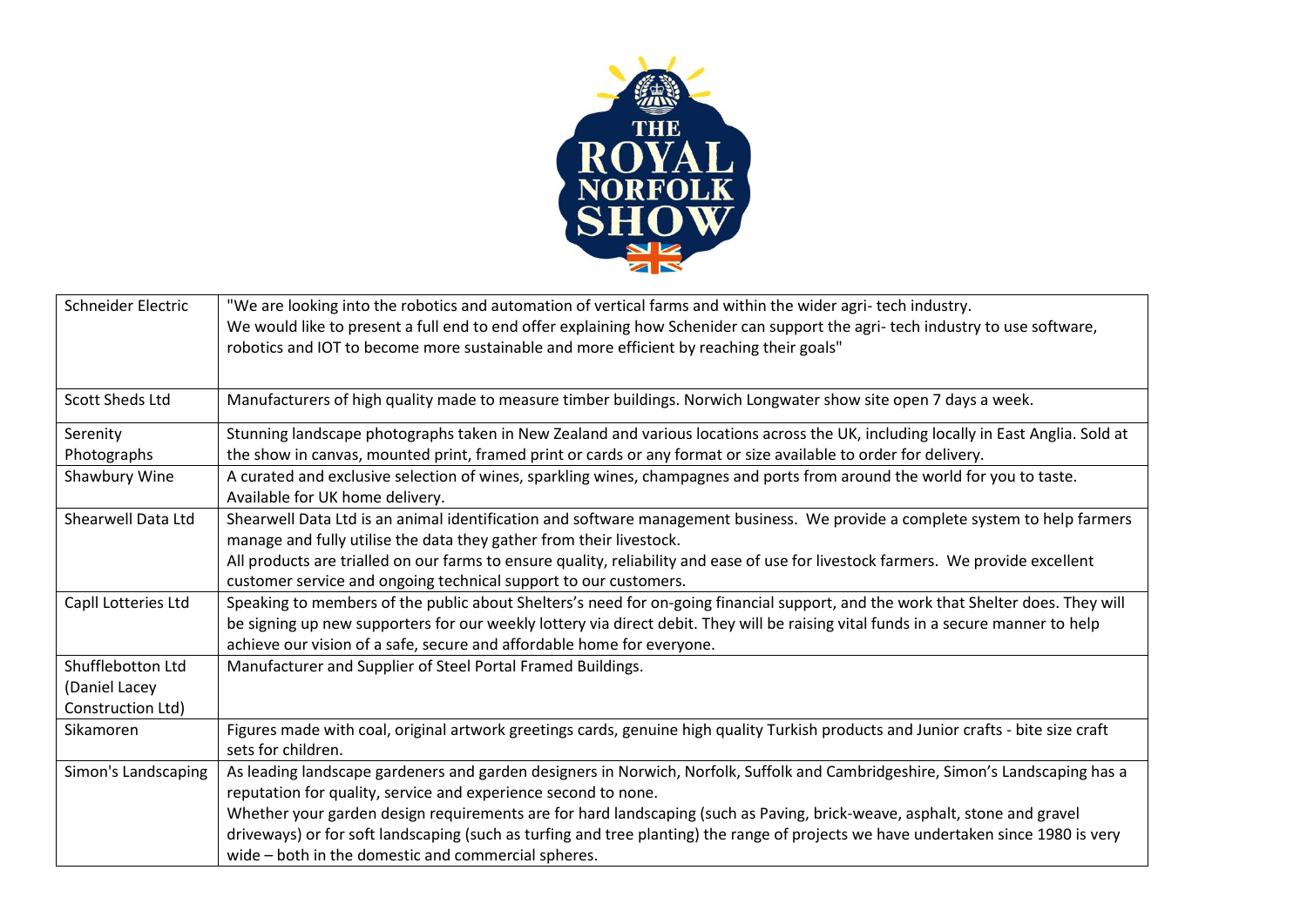

|                           | However large or small your garden landscaping project requirements are - you can be sure we will provide you with the highest<br>level of customer service throughout the process.                                                                                                                                                                                                                                                                                                                                                                                                                                                                                                                                                                                                          |
|---------------------------|----------------------------------------------------------------------------------------------------------------------------------------------------------------------------------------------------------------------------------------------------------------------------------------------------------------------------------------------------------------------------------------------------------------------------------------------------------------------------------------------------------------------------------------------------------------------------------------------------------------------------------------------------------------------------------------------------------------------------------------------------------------------------------------------|
| Simply Cake Co            | We are an artisan bakery based in King's Lynn. All of our bakes are handmade using amazing ingredients including Belgium<br>chocolate, free range eggs and proper butter. We have a large selection of different flavours all gluten free as well as vegan options<br>too.                                                                                                                                                                                                                                                                                                                                                                                                                                                                                                                   |
| Smart Garden<br>Offices   | SMART, one of the UK's Leading suppliers and manufacturers of Garden Rooms, Offices, & Studios with over 20 years experience<br>providing quality spaces with a full turnkey service. Offering 7 unique ranges all available in 64 different sizes, we can certainly<br>achieve your perfect garden room. With our unique design process you can configure your building how you want, we don't<br>restrict the number of windows or doors, you design your building how you wish.                                                                                                                                                                                                                                                                                                           |
| <b>SMG Architects Ltd</b> | A local Chartered Architects practice operating from office in Sheringham and Norwich.                                                                                                                                                                                                                                                                                                                                                                                                                                                                                                                                                                                                                                                                                                       |
| Smilebikes                | Smilebikes is Norfolk & Suffolks friendliest Specialist Electric Bike Shop.<br>Based in the countryside in Langley near Loddon we specialise in giving back the joys of cycling to people through electric bikes.<br>Situated in an idyllic old forge building we have a fleet of demo bikes that one can try out along our quiet country lanes. We are<br>dealers for famous, trusted brands such as Raleigh, Wisper, Haibike and Bosch. We carry electric bikes from fold up designs to<br>cargo bikes and Everything in-between.<br>Although small we always hold one of the largest stocks of quality ebikes in the country.<br>Our ethos is people first, bikes second.<br>Come and visit us and experience your own ebike smile.<br>Smilebikes Enriching lives through electric bikes. |
| Smith of Honingham        | Smith of Honingham are local building contractors who have been established for over 100 years and undertake projects in Norfolk<br>and North Suffolk. Projects undertaken vary from alterations and refurbishment, one off bespoke homes, developments of multiple<br>new homes, education and commercial projects. Come and see us to discuss you building projects.                                                                                                                                                                                                                                                                                                                                                                                                                       |
| Smooch Frozen<br>Yogurt   | Smooch Frozen Yogurt                                                                                                                                                                                                                                                                                                                                                                                                                                                                                                                                                                                                                                                                                                                                                                         |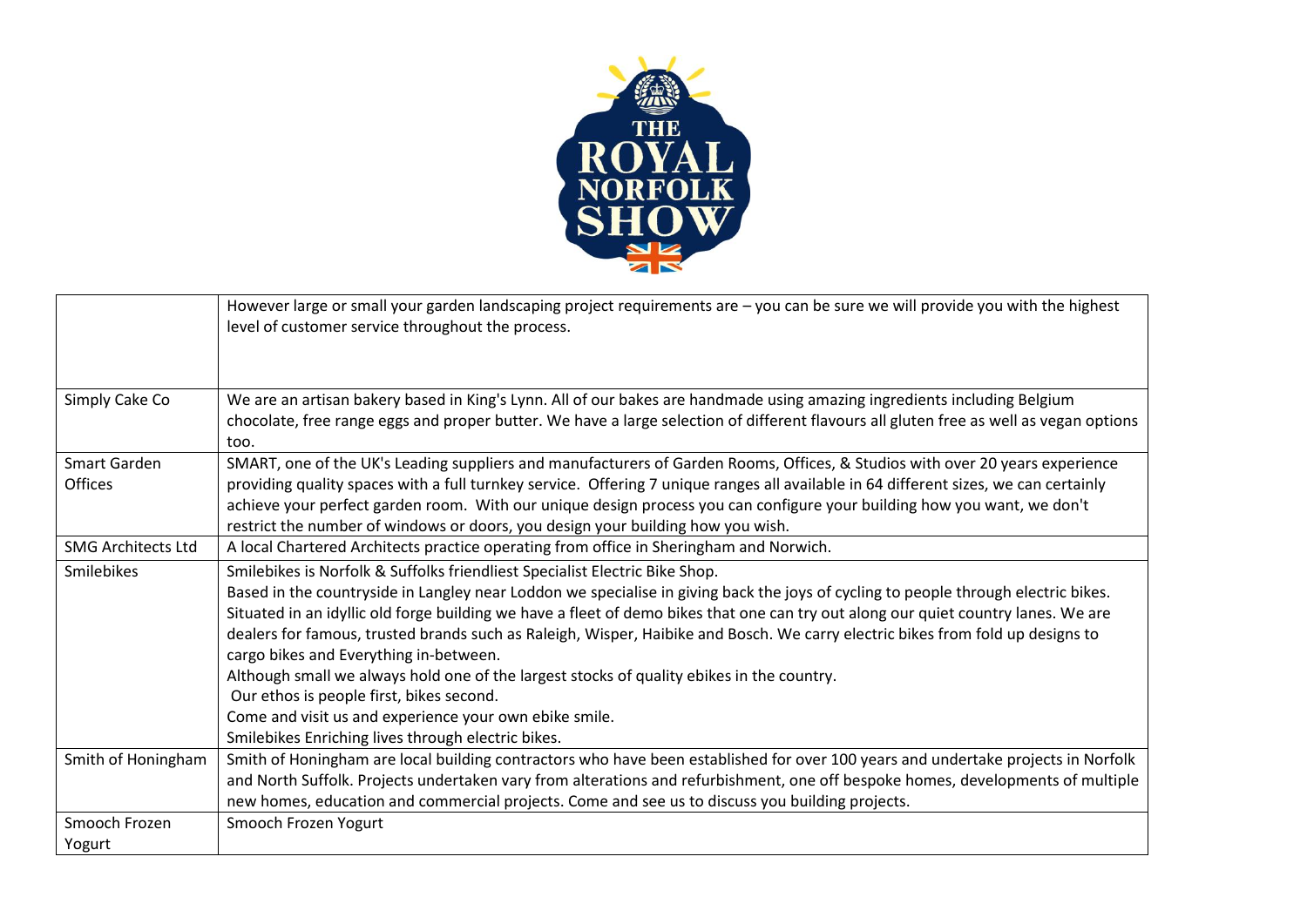

| So Jo               | A selection of home and garden decor products                                                                                        |
|---------------------|--------------------------------------------------------------------------------------------------------------------------------------|
| Solarcam Limited    | Solar CCTV systems for agricultural and building sites and general commercial and domestic security solutions                        |
| Etr Ltd             | Solsueño sangria is an authentic Spanish sangria produced in Jumilla, Murcia using traditional ingredients. It is a 5% abv, great    |
|                     | tasting liquid, packaged in a 330ml can offering convenience for use in all indoor and outdoor settings.                             |
| Sophie Clarke       | Sophie is an East Anglian textile designer specialising in woven textiles. Her designs and fabrics are focused on pushing the        |
| Designs             | boundaries of colour and pattern to create contemporary fabrics for interiors, bringing a modern aesthetic to an ancient craft.      |
|                     | Sophie's fabrics are designed and hand woven to order using a 16 shaft Ashford table loom at her home studio. Predominantly          |
|                     | using natural fibres Sophie's work is typically influenced by the endless possibilities that colour creates.                         |
|                     | Sophie and her woven products have featured in the National Young Traders final 2021, resulting in her being awarded Arts &          |
|                     | Crafts Trader of the Year.                                                                                                           |
| Sparkle and Twine   | We are a small family run business creating unique hand crafted pieces of jewellery in our family workshop using precious metals,    |
| Jewellery           | sterling silver and copper as well as a range of semi precious beads. We specialise in personalised pieces with hand stamped detail. |
|                     | Come and say hello today!                                                                                                            |
| Sparkles Homeware   | Home accessories, cushions, vases, and country living style decor items                                                              |
| Sprayline (UK) Ltd  | Crop and Amenity sprayer sales (New & Used)                                                                                          |
|                     | <b>NSTS Testing Centre</b>                                                                                                           |
|                     | Knapsack sprayer and spare parts supplier                                                                                            |
| Springfields Outlet |                                                                                                                                      |
| Shopping            |                                                                                                                                      |
| Springfields Outlet | Springfields Outlet is the only Outlet Shopping Centre in the area with over 52outlet retailers, just over an hour away. We are an   |
| Shopping            | outdoor centre have over 25 acres of landscape gardens for you to enjoy along with the only JCB Young Drivers Adventureland.         |
|                     | Please come and see what we have to offer.                                                                                           |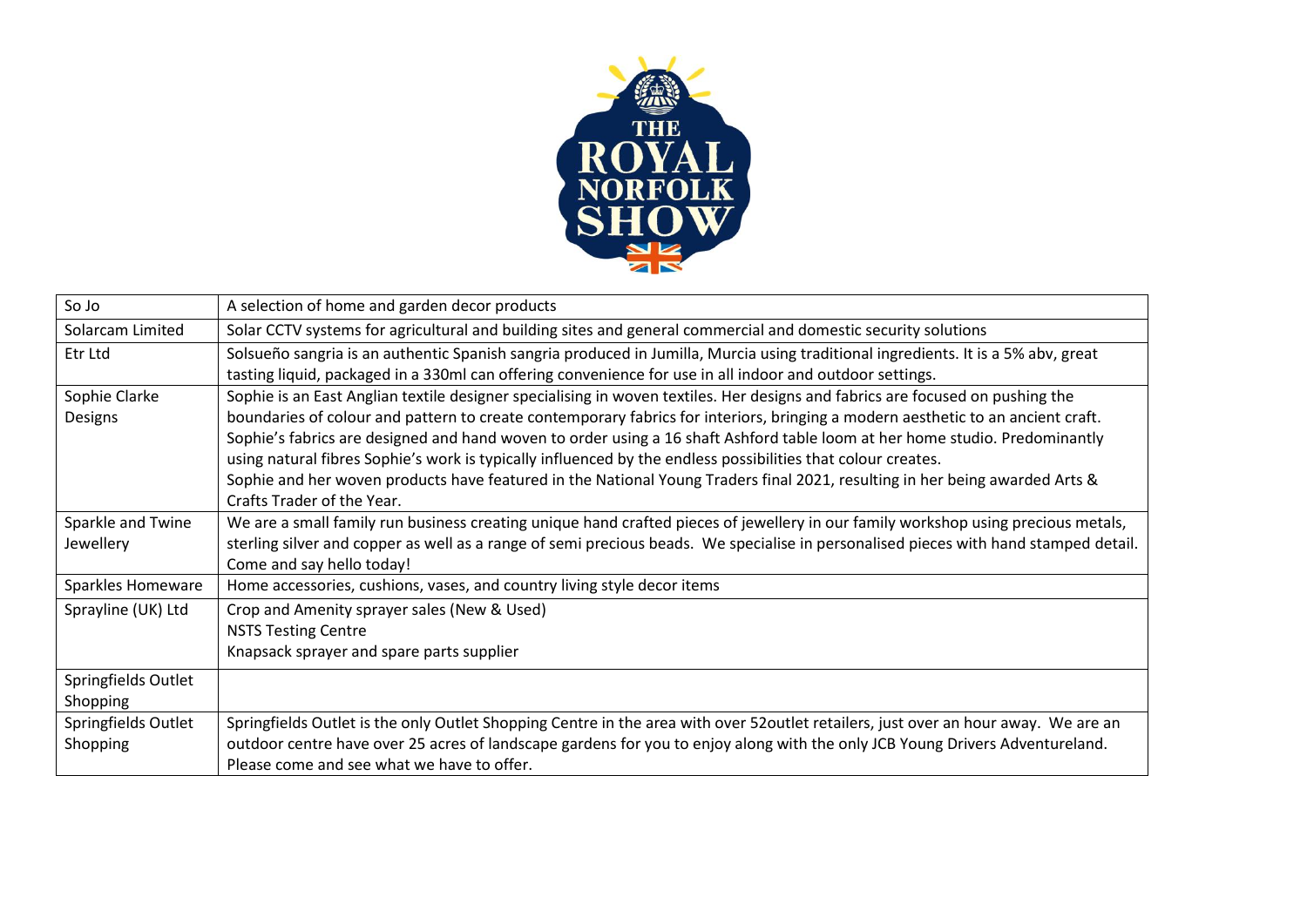

| <b>SPS Ltd</b>      | SPS supply a wide range of concrete and protection products to a vast spread of onshore and offshore markets and industries. We     |
|---------------------|-------------------------------------------------------------------------------------------------------------------------------------|
|                     | have manufacturing sites on the East Coast of England and Scotland, as well as the capabilities to set up a temporary site          |
|                     | nationwide.                                                                                                                         |
|                     |                                                                                                                                     |
|                     | SPS pioneered the use of concrete flexi-mats in the North Sea in the 1990s, and has expanded its expertise, capability and product  |
|                     | range to become one of the world's leading suppliers for precast elements.                                                          |
|                     |                                                                                                                                     |
|                     | Bringing together expert capabilities in design, manufacture and logistics, we work with our clients to provide cost efficient and  |
|                     | innovative solutions to the following fields;                                                                                       |
|                     |                                                                                                                                     |
|                     | Construction                                                                                                                        |
|                     | Marine                                                                                                                              |
|                     | <b>Civils</b>                                                                                                                       |
|                     | Security                                                                                                                            |
|                     | Waste & Recycling                                                                                                                   |
|                     | Agricultural sectors                                                                                                                |
|                     | Road & Traffic management                                                                                                           |
| <b>SSGE</b>         | SSGE was formed by Stephen Gibling in 1983 and has become recognised as one of the region's leading home improvement                |
|                     | businesses. Based in Norwich we install our range of products including Windows & Doors, Conservatories, Roofline and Carports &    |
|                     | Canopies to existing homes and new build.                                                                                           |
|                     | We are FENSA registered and employ our own trained fitters. In 1993 we opened our window factory enabling us to control the         |
|                     | entirety of your job from start to finish. We offer our own 10-year guarantee and for added customer security, this is supported by |
|                     | a 10-Year Insurance backed Guarantee. We have a strict "No Pressure" sales polic and our friendly representatives will assist you   |
|                     | with any enquiry, from friendly advice to a full project quotation.                                                                 |
| Norwich Dry Gin T/A | St. Giles Distillery is a proudly independent, Norfolk-based producer of high quality, multi-award winning, gin                     |
| St Giles Gin        |                                                                                                                                     |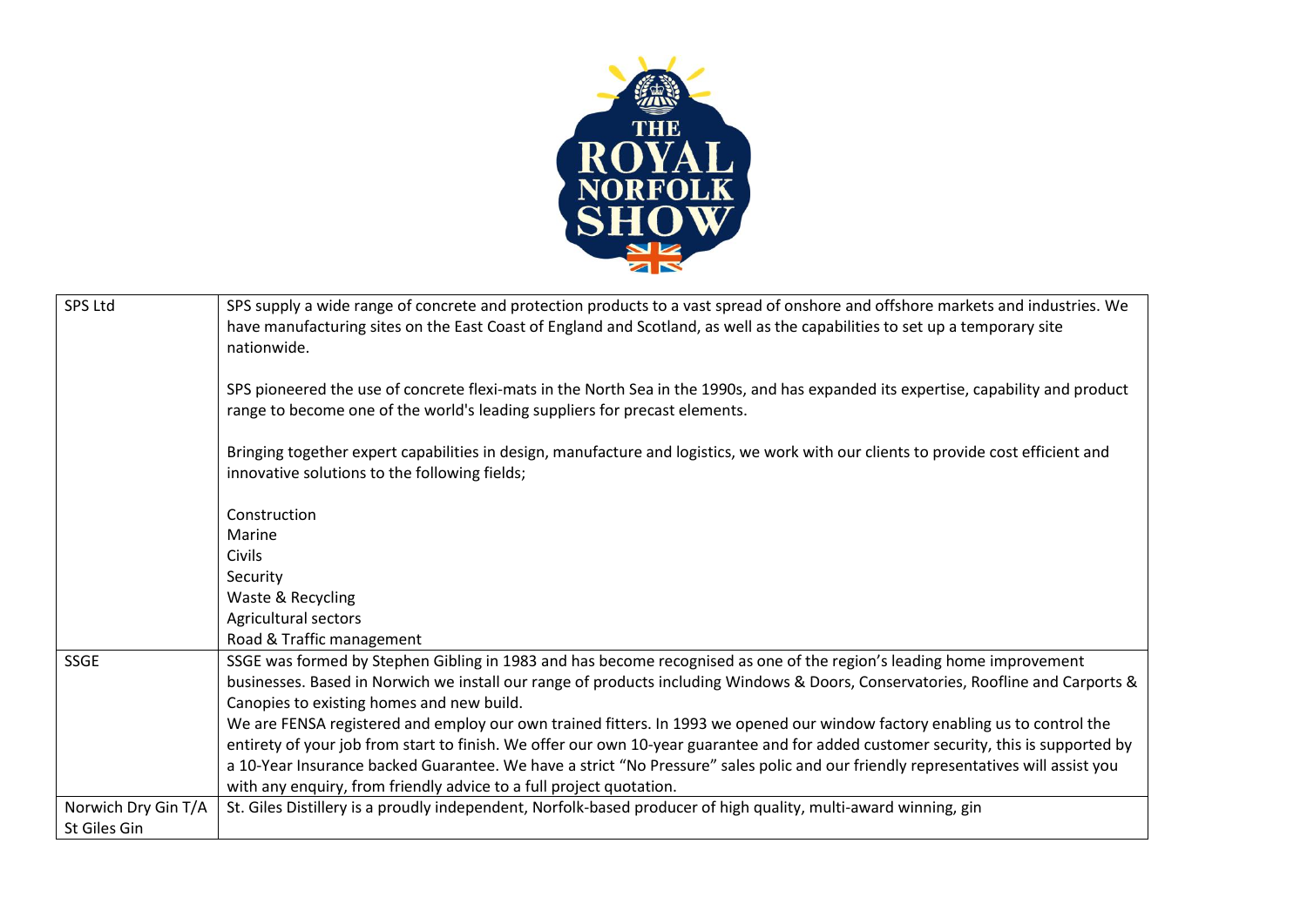

| <b>St Peters Brewery</b>   | St. Peters Brewery creates award winning Beers & Ales including 2 Gluten Free and 2 Organic Beers. Alongside our range of             |
|----------------------------|---------------------------------------------------------------------------------------------------------------------------------------|
| Ltd                        | 'traditional' ales, such as Best Bitter and Golden Ale, we also produce some more unusual beers such as Whisky Ale, Honey Porter,     |
|                            | Plum Porter & Citrus Beer. Our Without® brand is a range of true 0.0% alcohol free beers. Malty, full-bodied & bursting with          |
|                            | flavour, St Peter's Without® is brewed to the exact same standards as our traditional craft ale, but without the alcohol. The unique  |
|                            | balance of East Anglian malt, carefully selected hops and skill of our master brewer create a range of truly distinct classic English |
|                            | cask-conditioned ales, which are also available in our beautiful iconic oval bottle and 30 litre kegs.                                |
| <b>Stag Machinery Ltd</b>  | Stag Machinery are dealers for Farmtrac compact and agri Tractors, a range of tractors from 22hp-120hp including the Fully electric   |
|                            | FT25g as seen on Countryfile. We are also dealers for Cast Loaders, European built pivot and compact skid steer machines and          |
|                            | Danish built FSI Stump Grinders as well as associated attachments from many major brands.                                             |
| <b>Stalham Engineering</b> | Stalham Engineering (Nicholsons) is a family run agricultural and garden machinery dealer who has been serving Norfolk farmers        |
| Company Ltd                | for 85 years. With brands such as Case IH, Weidemann, McHale, Pottinger, Bednar, Maschio and Baileys, Nicholsons can supply all       |
|                            | your machinery needs                                                                                                                  |
| <b>Standen Engineering</b> | UK manufacturer of potato planting and harvesting machinery, based in Ely. Importer of specialist potato and vegetable equipment      |
| Limited                    | including Baselier, AVR, Brettmeister, Forigo, Ferrari, Vegniek and Ortomec.                                                          |
| Mr Richard Hewitt          |                                                                                                                                       |
| <b>Sticks N Bits</b>       | Hand crafted walking sticks and stick making materials, with on going demonstrations.                                                 |
| <b>Stokes Sauces Ltd</b>   | Stokes Sauces range of sauces, ketchups, Mayonnaise, Chutneys, Pickles, Relishes, Mustards, Condiments, Dressings, Jams and           |
|                            | Marmalades.                                                                                                                           |
|                            | Produced in small batches at Stokes 'Saucery' in Rendlesham, Suffolk                                                                  |
|                            | Many Products are Vegan or Vegetarian and Gluten Free - Details available on our Website - www.stokessauces.co.uk                     |
|                            | A selection of Stokes products have been awarded Great Taste prize winners.                                                           |
|                            | Stokes awarded Suffolk Carbon Charter - Gold in 2021                                                                                  |
| Stv International Ltd      | Based in Norfolk, STV is the UK's leading supplier of DIY pest control products for home and garden use and is listed by many of      |
|                            | Britain's best-known retailers. Its brands "The Big Cheese" and "Zero In" are widely recognized and used throughout the UK and        |
|                            | beyond.                                                                                                                               |
|                            |                                                                                                                                       |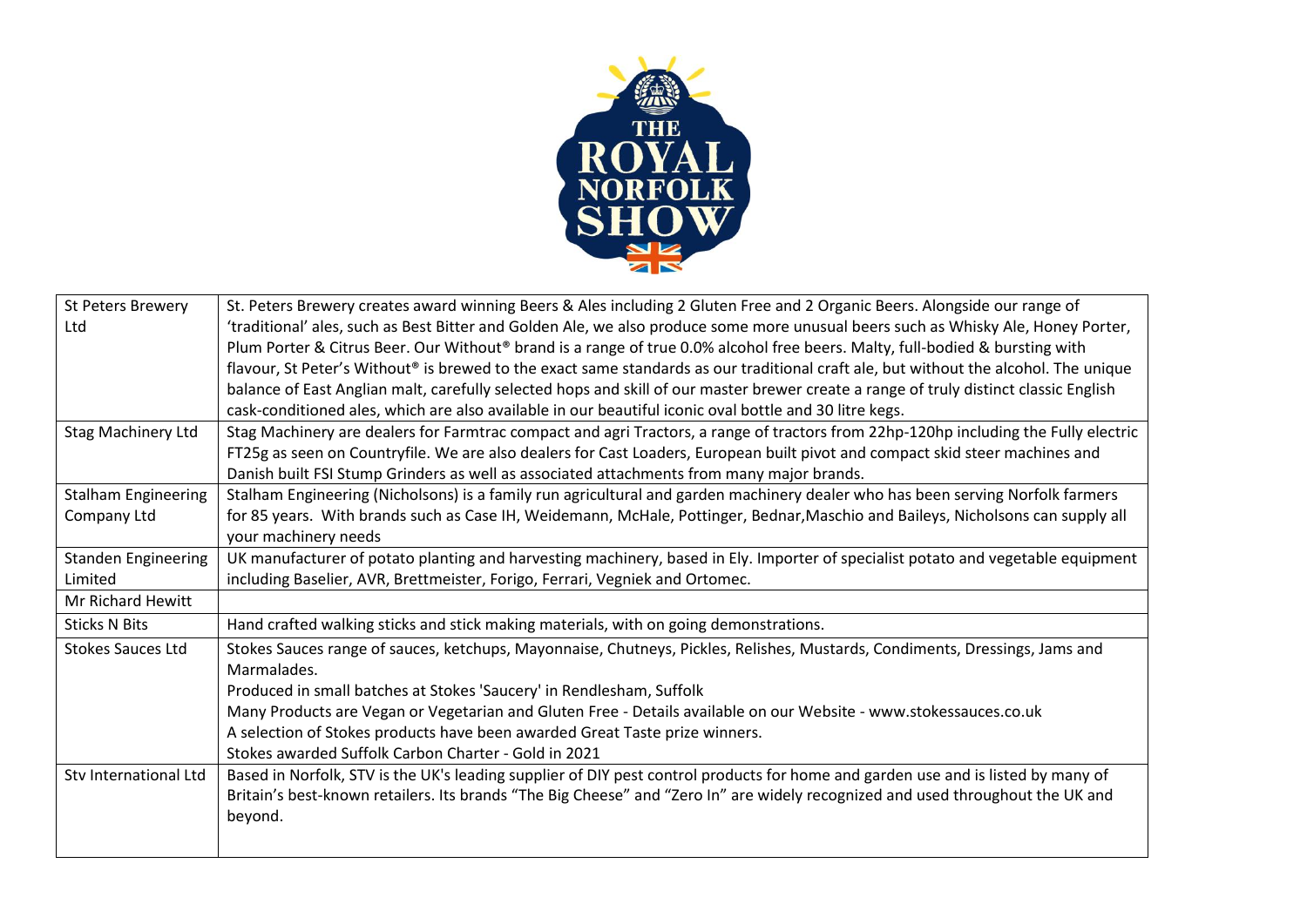

|                           | STV will be building on its outstanding reputation for innovative new product development in the coming years as it focuses more<br>on poison free and non-lethal solutions and environmentally friendly packaging. The business is heavily invested in digital<br>marketing and in 2021 launched two new websites for consumers and trade partners, alongside despatching 5,000 online<br>deliveries a day. |
|---------------------------|--------------------------------------------------------------------------------------------------------------------------------------------------------------------------------------------------------------------------------------------------------------------------------------------------------------------------------------------------------------------------------------------------------------|
| <b>Suffolk Plant</b>      | Suffolk Plant Machinery Ltd are the main Bobcat dealers for the area for sales of new excavators, Skid steer loaders, tele handlers                                                                                                                                                                                                                                                                          |
| Machinery Ltd             | and a wide range of other products.                                                                                                                                                                                                                                                                                                                                                                          |
|                           | We also offer servicing and spare parts to support our product ranges and a full range of hire machines available tough tout the<br>area.                                                                                                                                                                                                                                                                    |
| <b>Sumac Native Craft</b> | HANDCRAFT and toys and more etc                                                                                                                                                                                                                                                                                                                                                                              |
| <b>Sunday Charcuterie</b> | Small batch salami & cured meats, exclusively made using the highest welfare, rare breed pork sourced directly from Norfolk &                                                                                                                                                                                                                                                                                |
|                           | Suffolk smallholders – the largest of which has only 15 sows. No middlemen or large-scale operations, just passionate people who                                                                                                                                                                                                                                                                             |
|                           | reciprocate our belief that pigs reared on a sustainable scale, in a stress-free environment, produce a superior flavour.                                                                                                                                                                                                                                                                                    |
| <b>Sunfire Spirits</b>    | Sunfire Spirits is a family run business based in the heart of Norfolk. All of our spirits are hand made by us using as much locally                                                                                                                                                                                                                                                                         |
|                           | sourced produce as possible. We will have free samples available throughout the show so come and try some of Norfolk's finest                                                                                                                                                                                                                                                                                |
|                           | Gin, Rum and Vodka!                                                                                                                                                                                                                                                                                                                                                                                          |
| Sunnyside Cottage         | We are a local Norfolk business providing bespoke handmade quality hardwood items, which include charcuterie boards, chopping                                                                                                                                                                                                                                                                                |
| <b>Boards</b>             | boards, some with pyrography designs.                                                                                                                                                                                                                                                                                                                                                                        |
|                           | Our gift range include small gin boards and gun cartridge key and coat hooks.                                                                                                                                                                                                                                                                                                                                |
|                           | The latest addition to our product list are our kitchen island units which have proofed to be best sellers. The units are available in                                                                                                                                                                                                                                                                       |
|                           | paint or natural finish bases, which can be configured to allow seating. We have a selection of hardwood tops, some of which have                                                                                                                                                                                                                                                                            |
|                           | live edges, giving you a unique, beautiful and functional piece of furniture.                                                                                                                                                                                                                                                                                                                                |
|                           | Bespoke commissions are undertaken.                                                                                                                                                                                                                                                                                                                                                                          |
| Surface Repair            | Based in Norfolk, Surface Repair Solutions specialise in repairing chips, dents and scratches on a range of hard surfaces such as                                                                                                                                                                                                                                                                            |
| Solutions                 | worktops, kitchen units, ceramics, floors, upvc, baths, shower trays, brick and stone.                                                                                                                                                                                                                                                                                                                       |
|                           | Repairing rather than replacing, not only saves you time and money, it is better for the environment by reducing waste going to                                                                                                                                                                                                                                                                              |
|                           | landfill.                                                                                                                                                                                                                                                                                                                                                                                                    |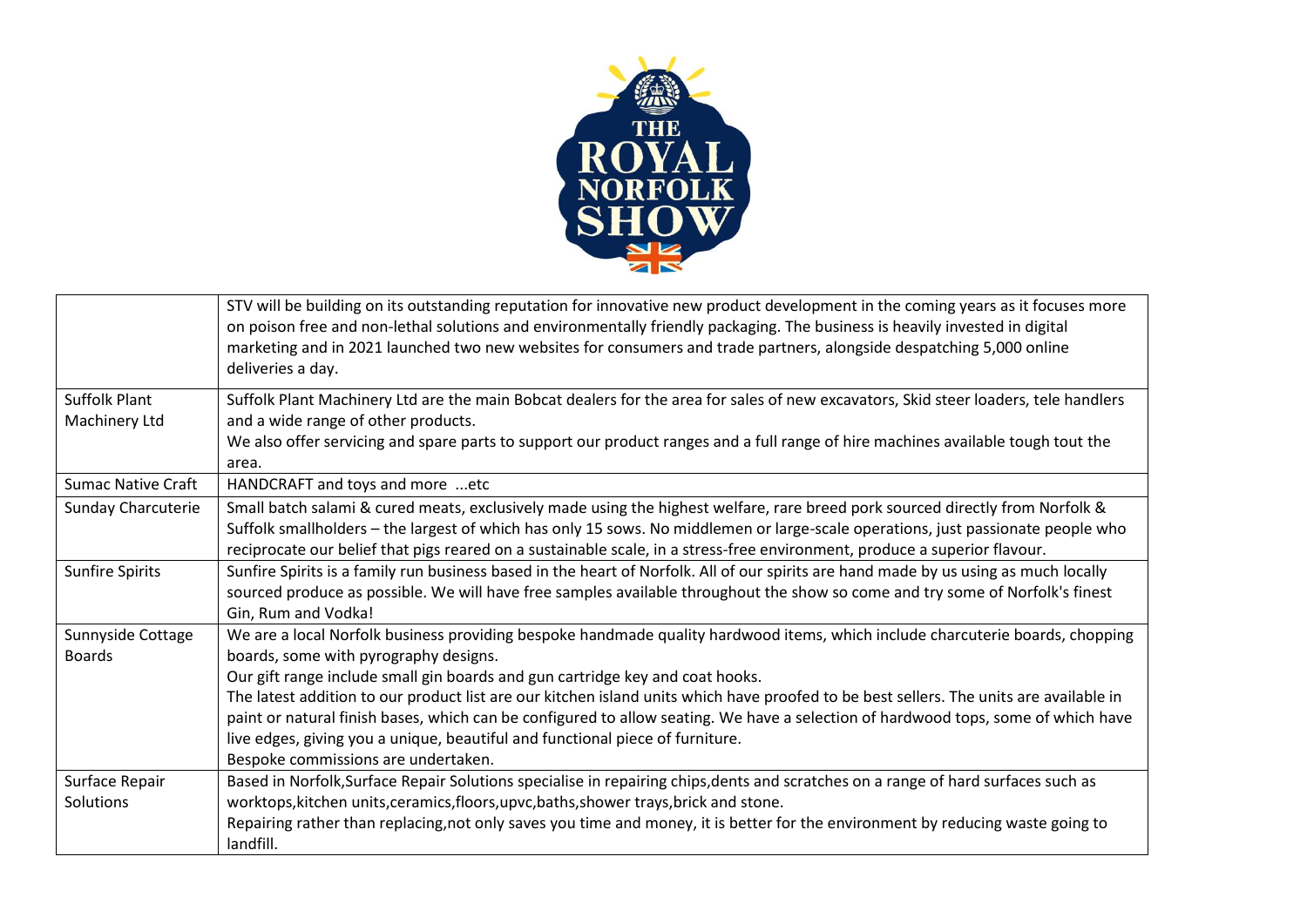

|                         | Call over to our stand and take a look at the range of surfaces that we repair, plus get an amazing 20% off any repair booked during<br>the show. We look forward to seeing you.                        |
|-------------------------|---------------------------------------------------------------------------------------------------------------------------------------------------------------------------------------------------------|
| T Workshop<br>Equipment | T Workshop Ltd is a family run business, led by Paul Bradford, and is the successor of T Workshop Equipment which was<br>established in 1988 by Tim Bradford.                                           |
|                         | T Workshop Ltd is the approved supplier of Ehrle Pressure Washers, Master Heaters, Air Industrial Equipment Compressors,<br>Kranzle Pressure Washers and SIP products.                                  |
|                         | T Workshop Ltd services include the selling of compressors, heating equipment, pressure washers, service packs, chemical and<br>industrial cleaning vacuums.                                            |
|                         | T Workshop Ltd can also provide servicing and repairs to compressors, heating equipment and pressure washers both in house and<br>on site.                                                              |
| <b>Tack and Turnout</b> | <b>Tack &amp; Turnout Saddlery</b><br>Equestrian clothing, products, gifts and toys.                                                                                                                    |
| <b>Take Our Hand</b>    | Take Our Hand are a bereavement charity based in Norfolk supporting young people aged 16-25 who have been through a<br>bereavement.                                                                     |
|                         | We provide our bereavement care packages and therapy support to any young person who are grieving. We believe no two people<br>grieve the same and therefore our support is tailored to the individual. |
|                         | Referrals can be made directly through our website - www.takeourhand.org.uk                                                                                                                             |
| Tank Replacement        | With over 25 years of exhibiting at the Royal Norfolk Show, Tank Replacement Services once again are proud to offer our full range                                                                      |
| Services Ltd            | of oil storage tanks to the Norfolk Show visitors.                                                                                                                                                      |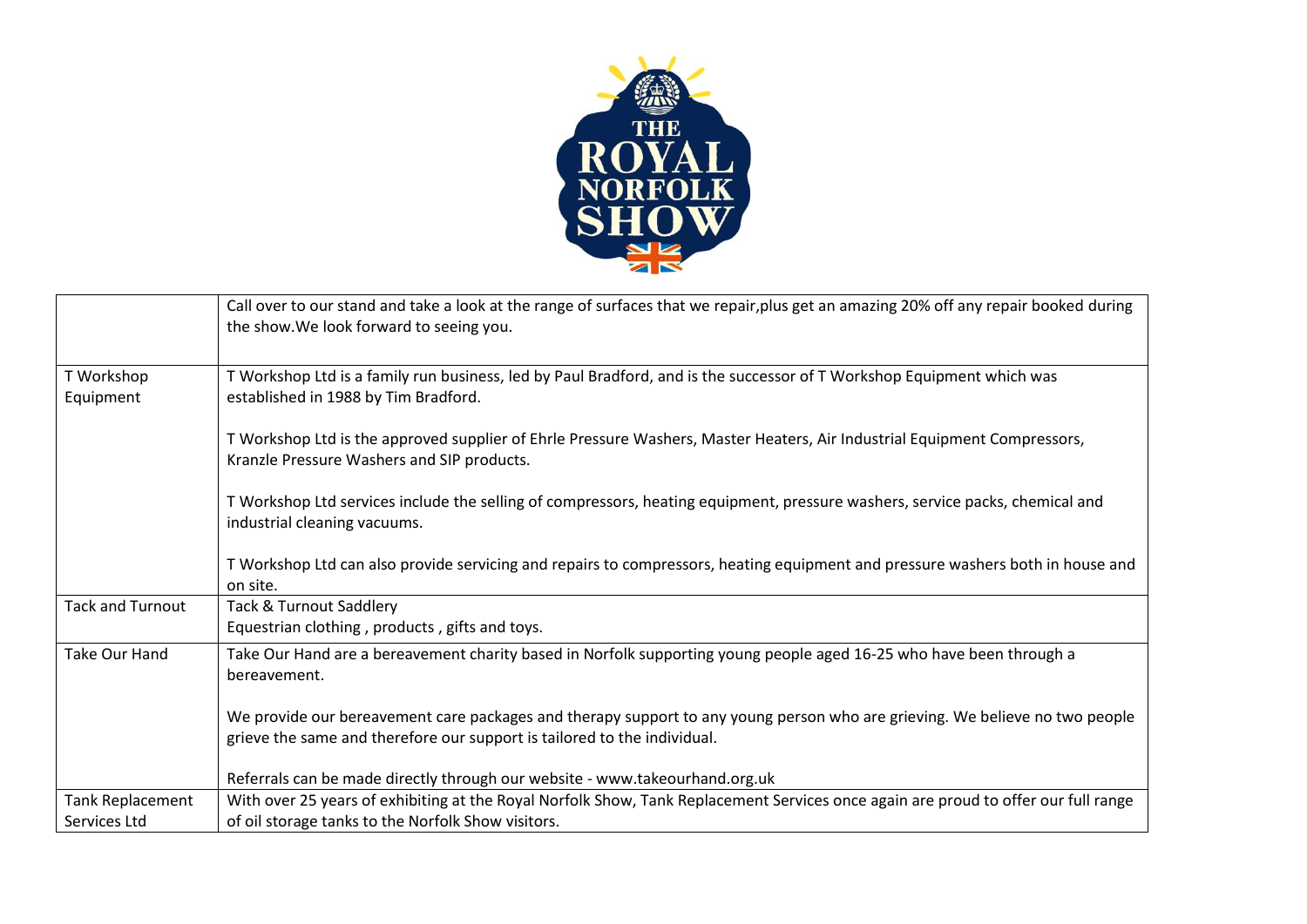

| <b>Target Trees</b>    | Tree management and Consultancy services.                                                                                            |
|------------------------|--------------------------------------------------------------------------------------------------------------------------------------|
|                        | Offering services from tree planting, tree surgery to tree reports and tree plotting.                                                |
|                        | All services are fully insured and works carried out by trained Arborists and Arboricultural Consultants.                            |
|                        | Utilising specialist Arb equipment to achieve high volumes of work carried out at the highest of standards.                          |
|                        | Find us on Norfolks Trusted Trader and discounts available for Anglian Farmers members.                                              |
|                        | Please visit www.targettrees.com                                                                                                     |
|                        |                                                                                                                                      |
| Tehnos D.O.O.          | We live the way that leads to creativity and ensuring sustainable development. Tasks are performed with commitment and to our        |
|                        | best ability. We want to remain a development-oriented company that always meets the expectations of our partners in the global      |
|                        | market through our advanced solutions in technology, quality, sales and after-sales activities.                                      |
| <b>Terminix UK Ltd</b> | With over 40 years of experience in pest control, Terminix has launched into agricultural services under their new Fumigation        |
|                        | Manager, Stuart Homer NRoSO.                                                                                                         |
|                        |                                                                                                                                      |
|                        | Specialising in cereals, we offer tailor-made routine checks on your storage facilities that meet YOUR personal requirements. Our    |
|                        | experienced technicians sieve the heap at key points and provide an in-depth report that includes professional advice about          |
|                        | temperatures, moisture levels, preventative measures, and remedial action if necessary. We can take deep samples if required and     |
|                        | cover organic cereals too. Our unique approach means fumigation is a last resort and leaves you in the strongest position to access  |
|                        | the best returns for your crop. Come and speak to us.                                                                                |
| Miss Bethany Hams      | la                                                                                                                                   |
| That's Beautiful       | Beautiful Handmade Products made from Epoxy Resin. Stunning real pressed flower bookmarks and initial Keychains which have           |
|                        | been so popular at the events I attended last year! Gorgeous coaster sets for every home along with personalised beautiful gifts for |
|                        | loved ones! Plus so much more! Come and see how beautiful Resin Art can be!                                                          |
| The Erb Lady           | Pulse oils and balms to treat ailments of the body such as headaches, coughs and colds, menopause symptoms, energy boosting          |
|                        | and sleep. Bath salts and oils. Essential oils. crystals. herbs grown by myself.                                                     |
| The Aberdeen Angus     | The Aberdeen Angus Cattle Society                                                                                                    |
| Cattle Society         |                                                                                                                                      |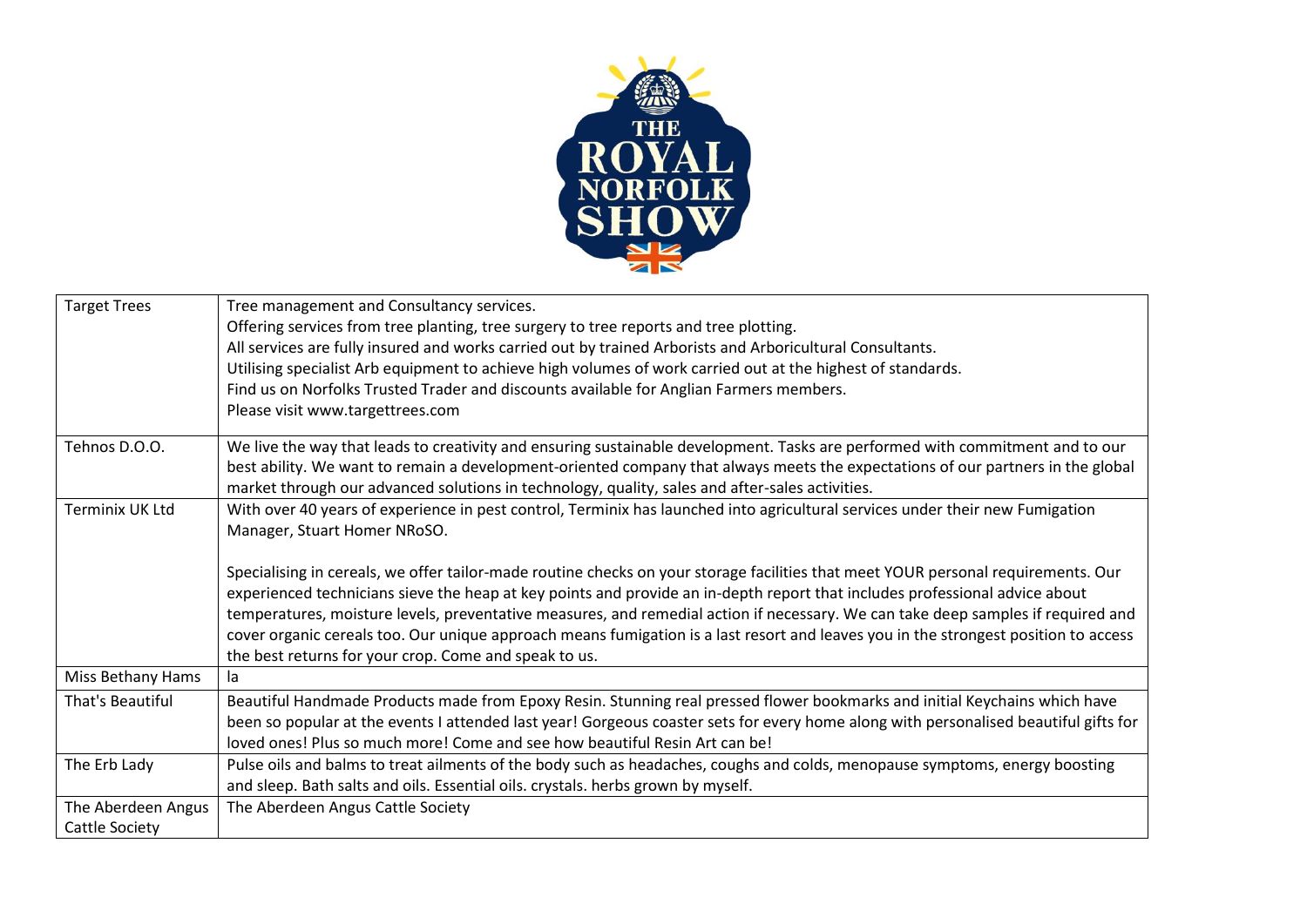

| The Aberdeen Angus        |                                                                                                                                                                                                                                                                                                                                                                                                                                                                                                           |
|---------------------------|-----------------------------------------------------------------------------------------------------------------------------------------------------------------------------------------------------------------------------------------------------------------------------------------------------------------------------------------------------------------------------------------------------------------------------------------------------------------------------------------------------------|
| Cattle Society            |                                                                                                                                                                                                                                                                                                                                                                                                                                                                                                           |
| The AF Group              | AF is a co-operative buying group owned by its 3000 plus farming Members all over the UK. We procure a huge range of inputs &<br>share insights to help our Members' decision-making.                                                                                                                                                                                                                                                                                                                     |
| The BON Bakery<br>Produce | We are family-owned bakery based in Norwich specializing in artisan biscuits, we produce the finest quality biscotti made with the<br>best locally sourced ingredients available. We cater for special diets (egg and dairy free). Because of our North African root's ad<br>love of good spice, we offer Mediterranean tasty home baked lamb, chicken and vegetarian pasty's, pies, rolls, quiches and cakes.<br>Bringing South Mediterranean to our beloved Norfolk filed with spice and mouthwatering. |
| The British Horse         | The UK's largest and most influential equine charity, protecting the interests of horses and those who care                                                                                                                                                                                                                                                                                                                                                                                               |
| Society                   | for the, across Access, Safety, Education and Welfare.                                                                                                                                                                                                                                                                                                                                                                                                                                                    |
|                           | Sign up to become a Gold Member here and receive a free gift!                                                                                                                                                                                                                                                                                                                                                                                                                                             |
| <b>Broads Society</b>     | Our Members share a common purpose to help secure a sustainable future for the Broads as a unique and protected landscape in<br>which leisure, tourism and the local economy can thrive in harmony with the natural environment                                                                                                                                                                                                                                                                           |
| The Bucket List           | We provide buckets of chips with homemade toppings                                                                                                                                                                                                                                                                                                                                                                                                                                                        |
| The Burgess Group         | For over twenty-five years The Burgess Group has been providing homeowners, across east Anglia, with well designed, energy<br>efficient, timber windows and doors.                                                                                                                                                                                                                                                                                                                                        |
|                           | Showrooms in Bury St Edmunds and Woodbridge provide the perfect environment to explore their impressive range; from period<br>box sash windows to contemporary entrance doors - designs to meet the highest expectations.                                                                                                                                                                                                                                                                                 |
|                           | It is easy to spot a home enhanced with beautiful doors or windows from The Burgess Group.                                                                                                                                                                                                                                                                                                                                                                                                                |
|                           | The Burgess Group are proud to have gained an enviable reputation in their sector, many customers discovering the company after<br>receiving a recommendation from a friend or neighbour.                                                                                                                                                                                                                                                                                                                 |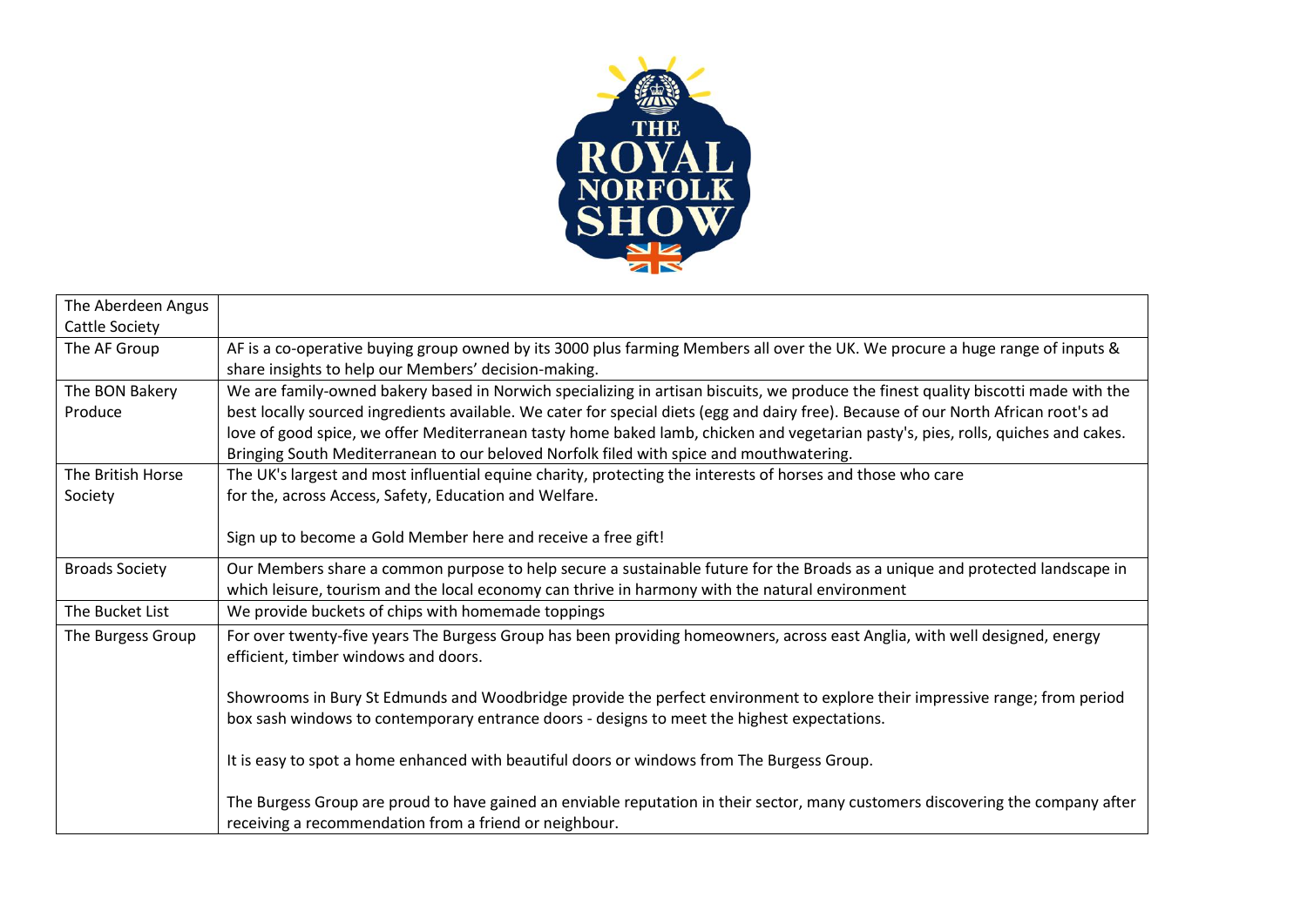

| Cgm Group (East      | The CGM Group provides a complete service to both domestic and commercial customers, we are an Award-Winning Regional                                                                                                                                                                      |
|----------------------|--------------------------------------------------------------------------------------------------------------------------------------------------------------------------------------------------------------------------------------------------------------------------------------------|
| Anglia) Ltd          | Horticultural, Arboricultural and Landscaping Organisation.                                                                                                                                                                                                                                |
|                      |                                                                                                                                                                                                                                                                                            |
|                      | In the last 35 years the company has grown into the region's leading external facilities service provider delivering a full suite of                                                                                                                                                       |
|                      | services including:                                                                                                                                                                                                                                                                        |
|                      | - Grounds Maintenance                                                                                                                                                                                                                                                                      |
|                      | - Arboriculture                                                                                                                                                                                                                                                                            |
|                      | - Winter Services                                                                                                                                                                                                                                                                          |
|                      |                                                                                                                                                                                                                                                                                            |
|                      | - Landscape Construction<br>- Facilities                                                                                                                                                                                                                                                   |
|                      |                                                                                                                                                                                                                                                                                            |
|                      | - Environmental Services                                                                                                                                                                                                                                                                   |
|                      | Here at CGM Group we have recently become the regions supplier of Belrobotic Robotic Mowers which provide cost effective turf<br>management solutions, are environmentally friendly and cause minimal stress to the plant thus producing an improved, healthy<br>and more resilient sward. |
| The Cheese & Pie     | A wide selection of pies, sausage rolls, pasties and cheese.                                                                                                                                                                                                                               |
| Man                  |                                                                                                                                                                                                                                                                                            |
| The Cheese & Pie     | We sell a wide variety of pies, sausage rolls, pasties and cheese. We operate in Norfolk and Suffolk attending markets and shows.                                                                                                                                                          |
| Man                  |                                                                                                                                                                                                                                                                                            |
| The Church of        | How are you feeling right now? Come and chat to us; as Christians we believe there is more to life than just existing, more than                                                                                                                                                           |
| England In Norfolk & | stress, more than grief. Pause, sit and rest a while. Come and discover how we work at the heart of communities. We are here for                                                                                                                                                           |
| Waveney              | all people in all places throughout Norfolk and Waveney - we are here for you.                                                                                                                                                                                                             |
| The Coffee Club      | Norfolk roasted coffee served with a choice of dairy or alternative milk. Also serving Tea and a variety of Hot Chocolates! Also                                                                                                                                                           |
| <b>Norfolk</b>       | available a selection of cakes with Vegan options.                                                                                                                                                                                                                                         |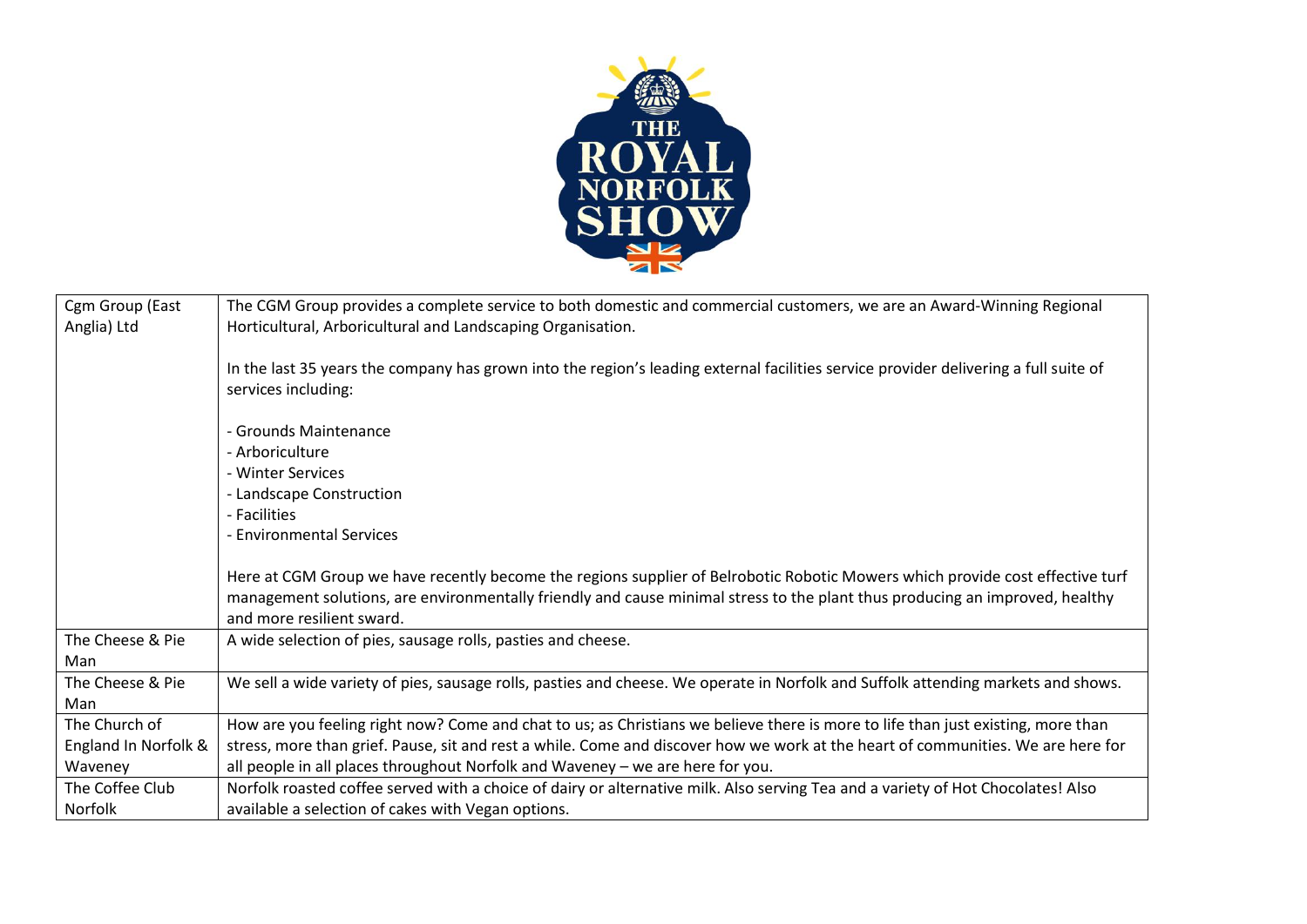

| <b>BTC</b> Euro Ltd | Country footwear and accessories which are exclusively manufactured and sourced by ourselves.Pur aim is to offer high                 |
|---------------------|---------------------------------------------------------------------------------------------------------------------------------------|
|                     | qualititynproducts direct to our customers at competitive prices.                                                                     |
|                     | All products are avaliable at the shows and online.                                                                                   |
|                     | www.thecountryfootwear.co.uk                                                                                                          |
| The Dog Shack       | Pawsome super cute dog wear - harnessess, collars, leads, poo bags, seat belt safety and matching human accessories to wear.          |
| Pawsome Boutique    |                                                                                                                                       |
| The Norfolk Duck    | Crispy Duck Wraps - aromatic crispy duck, cucumber, spring onions and hoisin sauce, wrapped in a warmed tortilla                      |
| <b>Truck Ltd</b>    |                                                                                                                                       |
| The Durban Grill    | The Durban Grill provides a unique South African catering experience with flavours influenced by the different cultures within the    |
|                     | 'rainbow nation'. Specialising in traditional South African and Zulu recipes, including the use of exotic meats including Ostrich,    |
|                     | Buffalo and Crocodile, The Durban Grill has maintained it reputation for being one of Norfolk most unique 'Street Food' traders!      |
| English Whisky Ltd  | The English Whisky Co.                                                                                                                |
|                     | Pioneers of the English Whisky scene, The English Whisky Co. is leading the way at their beautiful Distillery in Norfolk. The family- |
|                     | owned brand are firmly established as England's oldest and most prestigious whisky maker. The English Whisky Co create                |
|                     | exceptional multi award winning whiskies using the finest locally sourced water and barley.                                           |
|                     | www.englishwhisky.co.uk                                                                                                               |
| The Farmyard        | True to life farm yard and wildlife soft toys.                                                                                        |
| They Flying         | Mobile bar in a converted horse box selling craft beer and a selections of gins and wines.                                            |
| Guardsman           |                                                                                                                                       |
| The Foxglove Tree   | The Foxglove Tree is a small artisan business based in the Lincolnshire Wolds. We create botanical casts from real plants and         |
|                     | flowers, transforming them into unique one of a kind art panels. Our special technique captures all of the intricate details from the |
|                     | tiniest crease in a petal to the textural veins of a leaf.                                                                            |
|                     | Bring nature indoors as a decorative way to add fragrance to your home with our botanical cast fragrance diffusers. Handmade          |
|                     | from real plants and flowers. Large selection of designs and fragrances to choose from.                                               |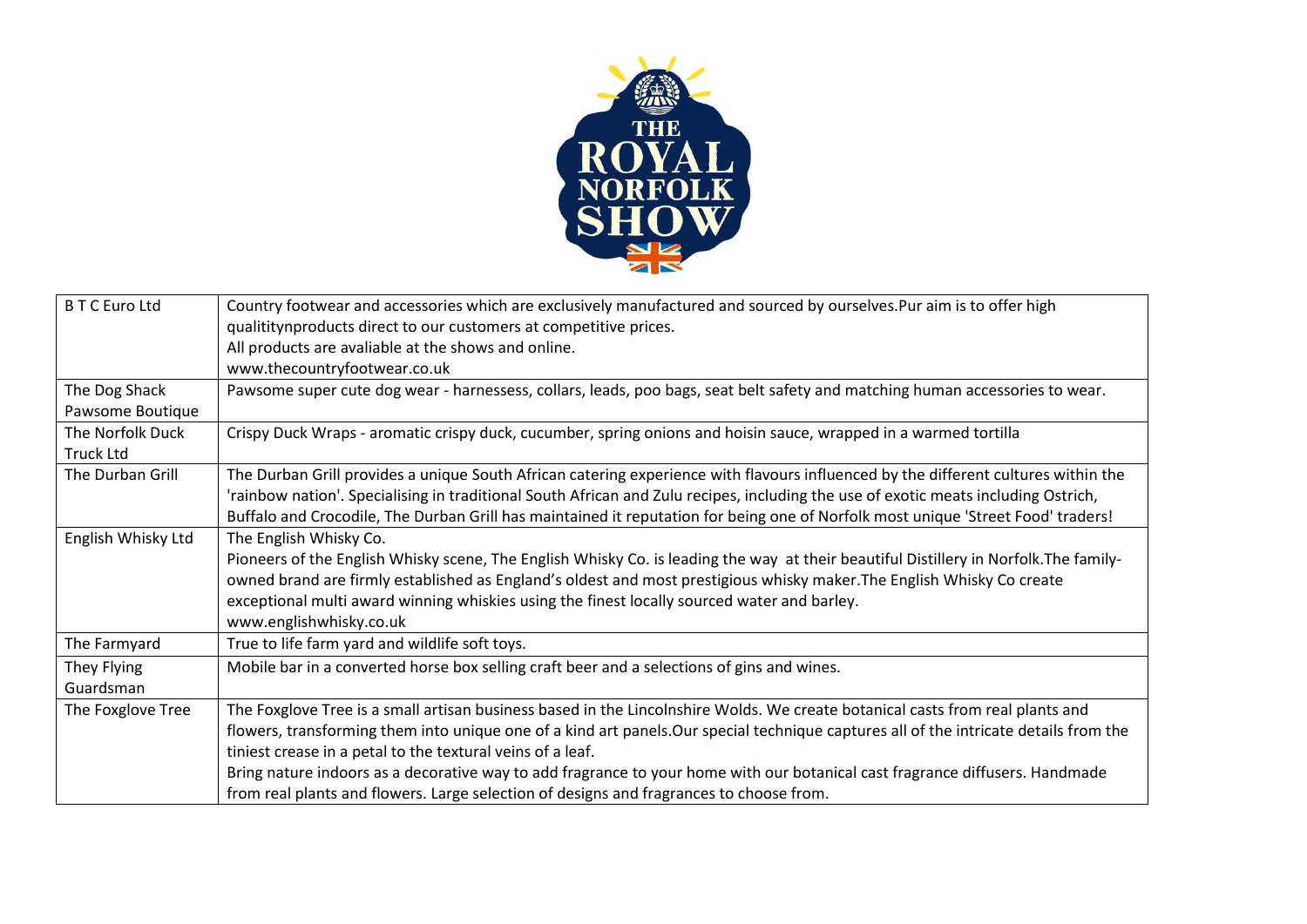

| <b>Good News Stand</b>     | The Good News Stand is here for everyone who wonders about who Jesus is and would like to take a leaflet or to chat over a tea,<br>coffee or cold drink without pressure. We are a busy stand but have time for you.                                                                                                                                                                                                                   |
|----------------------------|----------------------------------------------------------------------------------------------------------------------------------------------------------------------------------------------------------------------------------------------------------------------------------------------------------------------------------------------------------------------------------------------------------------------------------------|
|                            | Of course there is something for children to try and to take away. We are not a church or organisation, just local followers of the<br>Lord Jesus.                                                                                                                                                                                                                                                                                     |
|                            | The Norfolk Postal Bible School is with us, a great way to learn about the Bible for free by lessons through the post.                                                                                                                                                                                                                                                                                                                 |
| The Handbag<br>Company     | Specialists in beautiful leather handbags purses travel goods and accessories with promotional show offers                                                                                                                                                                                                                                                                                                                             |
| The Hot Tub Centre         | Established 2003, The Hot Tub & Swimspa Centre are the proud suppliers of the world's most energy efficient brands Wellis Hot<br>Tubs, Arctic Spas as well as our own bespoke Designer Spas. With over a 100 models and quality brands from Canada, Europe,<br>America and China, we're guaranteed to find the right Hot Tub or SwimSpa for you.                                                                                       |
| Watch This Space           | We design and make in-house a large collection of unique colourful design-led resin jewellery incorporating silver leaf, shell,<br>skeletal leaves and much more. We compliment our jewellery with a rainbow array of scarves. All at affordable prices and must be<br>seen!                                                                                                                                                           |
| The Knife Sharpener<br>Guy | Demonstrators and retailers of the worlds best Knife Sharpeners                                                                                                                                                                                                                                                                                                                                                                        |
| The Licky Cow<br>Gallery   | Wildlife and Animal prints, cards, calendars, home and giftware by Yorkshire and Norfolk based photographer Toni Cross. Highland<br>cattle, Herdwick sheep, UK and International wildlife, and wild horses all feature in our 2022 range. www.lickycow.gallery                                                                                                                                                                         |
| The Lively Crew            | Tourism Village 2022                                                                                                                                                                                                                                                                                                                                                                                                                   |
| The Mixing Jug             | Handmade to order creps (Vegan base) & fresh coffee                                                                                                                                                                                                                                                                                                                                                                                    |
| The Mixing Jug             | Smoothies made to order with grade A Fruit & Veg' & Fresh coffee!                                                                                                                                                                                                                                                                                                                                                                      |
| The Norfolk Club           | The Norfolk Club is a private members club that has just celebrated its 250th anniversary. It occupies a fine Georgian building in the<br>centre of Norwich, and is open to men and women for a annual subscription. Its members can enjoy fine dining, a well stocked bar,<br>a library and billiard room, as well as several member events held throughout the year. There is also a modern gym and a large car<br>park for members. |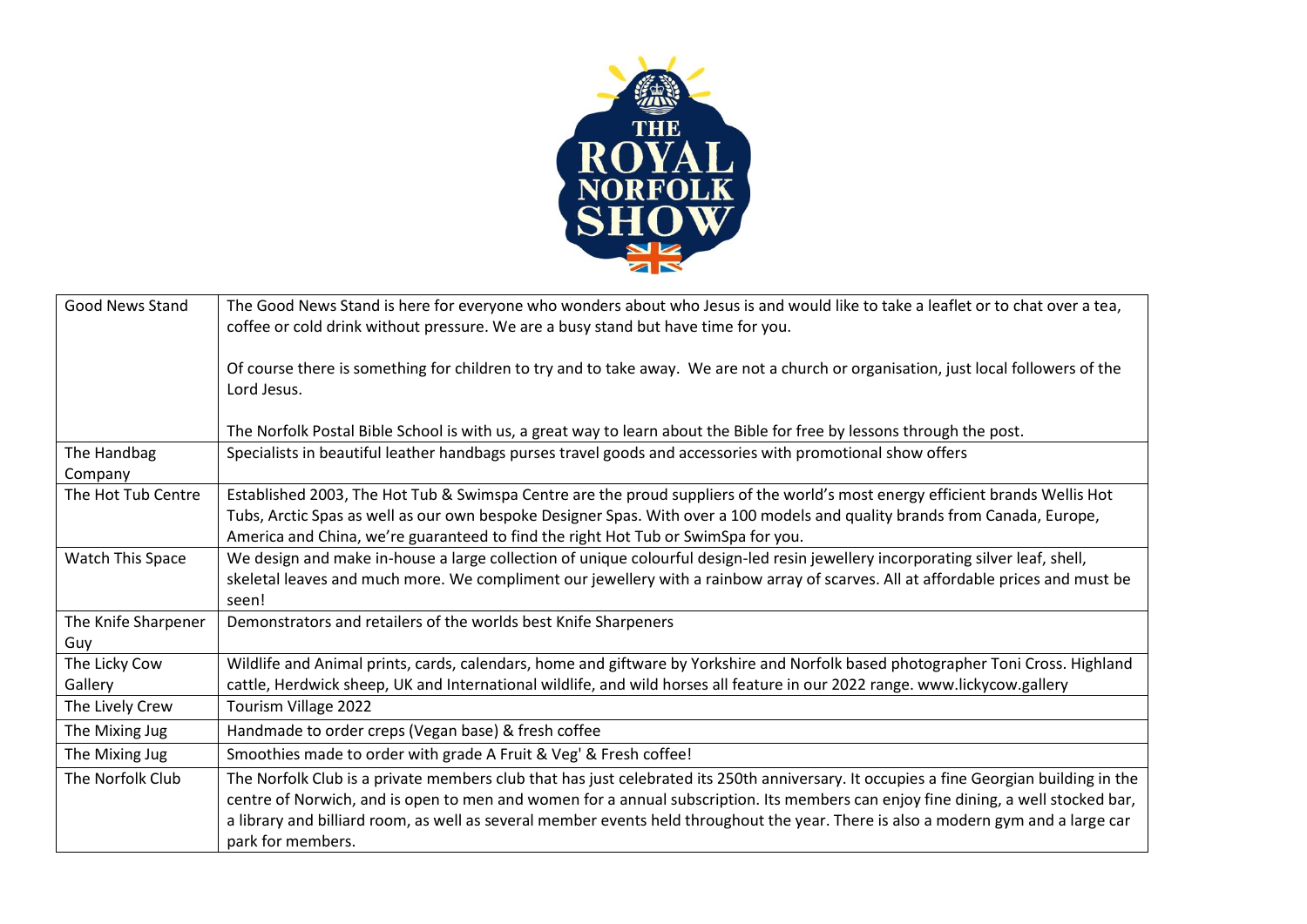

| The Pontefract     | we specialize in gourmet liquorices.                                                                                                                                |
|--------------------|---------------------------------------------------------------------------------------------------------------------------------------------------------------------|
| Liquorice co       |                                                                                                                                                                     |
| The Pontefract     | We specialize in gourmet Liquorices.                                                                                                                                |
| Liquorice co       |                                                                                                                                                                     |
| The Professional   | <b>CHARITY TBC NEARER THE TIME</b>                                                                                                                                  |
| Fundraiser         |                                                                                                                                                                     |
| The Ratchet Shop   | The Ratchet Shop is a family run business that is well known for selling high quality construction goods. We stock a wide range of                                  |
|                    | Lifting, Lashing and Towing products. Our lifting products consist of Horizontal and Vertical Lifting Clamps, Chain Hoists and                                      |
|                    | Trolleys, Winches and Pulleys, Drum Lifters, Webbing and Round Slings and a wide range of Lifting Chains.                                                           |
| The Scented Barn   | THE SCENTED BARN makes High quality, long lasting Wax Melts using 100% Ecosoy wax and Vegan oils! They also offer a range of                                        |
|                    | Diffusers and Wax melt burners, decor melts and Home Mists. Their packaging is to a high standard with lots of gift sets available.                                 |
|                    |                                                                                                                                                                     |
|                    | The owner is Hannah, 22 yrs old, from Norfolk that began her business in 2020 during the lockdown. She makes all of her products<br>from her little workshop/ Barn. |
| The Stump Up       | The Stump Up, handmade bespoke furniture, chopping boards and decorative items made out of of trees from the stump up.                                              |
| The Tea Lady       |                                                                                                                                                                     |
| The Tiny Tipple    | Scrumptious infused spirits and liqueurs made on the Norfolk Suffolk border. We only use proper fresh fruits, berries and blooms in                                 |
| Company            | our tipples which are made in small batches by a busy mum.                                                                                                          |
| The Waffle Works   | The Waffle Works, The original "Waffle on a Stick", BubbleRap Waffle and Liege Waffles. Baked fresh to order with homemade                                          |
|                    | Belgian Chocolate sauces. Our signature Waffles, "The Intergalactic Boom" "Toffee Temptation" "Rainbow Shower" "Blonde                                              |
|                    | Ambition" and more                                                                                                                                                  |
| The Waggy Tails    | High quality and distinctive pet accessory products.                                                                                                                |
| Store              |                                                                                                                                                                     |
| The Woodland Trust | Our vision is a UK rich in native woods and trees enjoyed by everyone                                                                                               |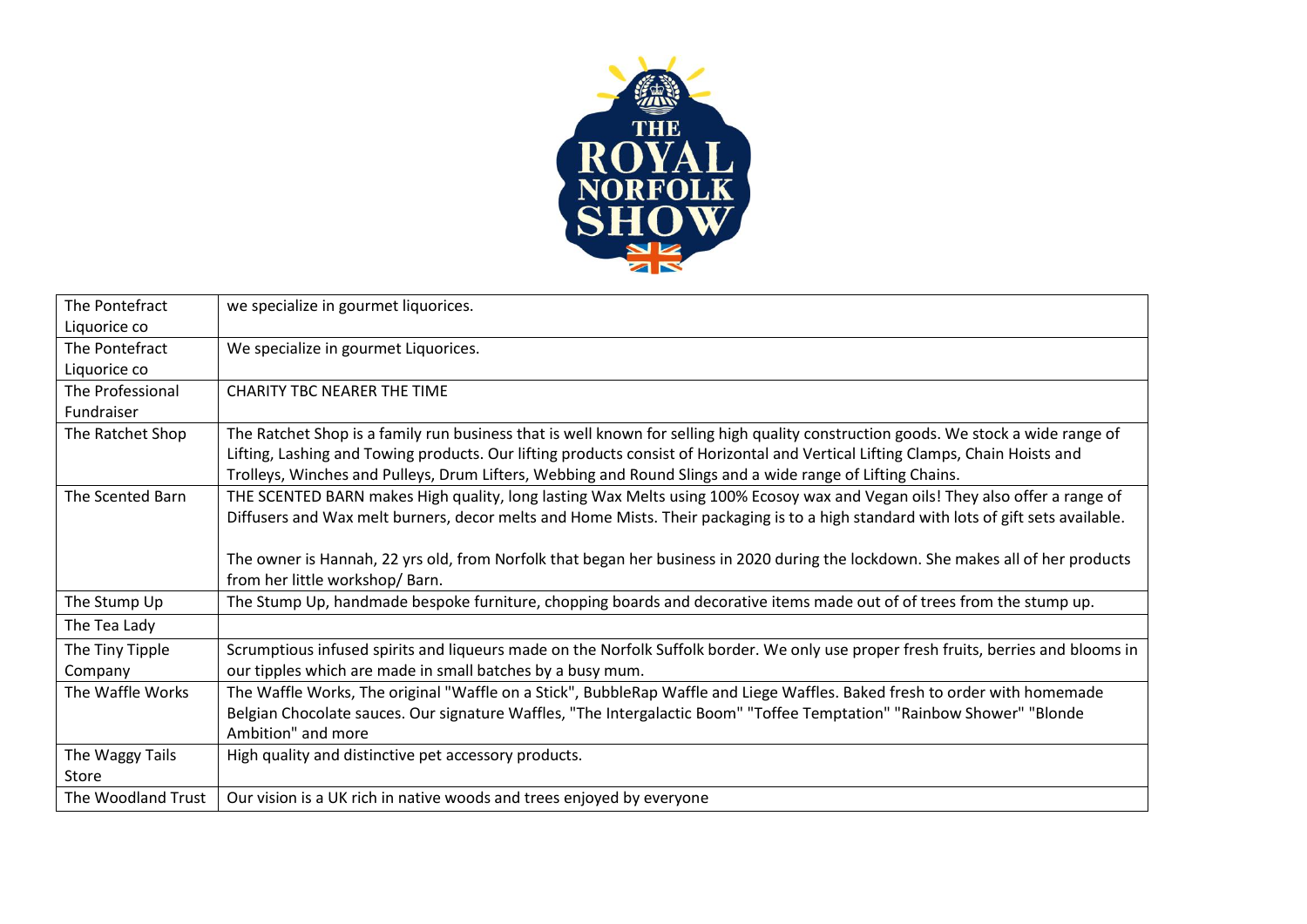

| The Wrapbar                 | The Wrapbar prides itself on using local suppliers and produce where possible, we have developed our produts to be able to be<br>green and kind on the environment where possible.                                                                                                                                                                                                                                                                                                                                                                                                                                                                                                                                                                                  |
|-----------------------------|---------------------------------------------------------------------------------------------------------------------------------------------------------------------------------------------------------------------------------------------------------------------------------------------------------------------------------------------------------------------------------------------------------------------------------------------------------------------------------------------------------------------------------------------------------------------------------------------------------------------------------------------------------------------------------------------------------------------------------------------------------------------|
|                             | We supply a bespoke selection of hot wraps and breakfast products including our legendary breakfast wrap all backed up with a<br>selection of hot and cold drinks.                                                                                                                                                                                                                                                                                                                                                                                                                                                                                                                                                                                                  |
|                             | All dietary needs are catered for including gluten free, non dairy & vegetarian                                                                                                                                                                                                                                                                                                                                                                                                                                                                                                                                                                                                                                                                                     |
| Baker                       | None                                                                                                                                                                                                                                                                                                                                                                                                                                                                                                                                                                                                                                                                                                                                                                |
| The Tea Lady                | Norfolk based artisan maker of delicious award winning jam, marmalade and chutney. Where possible our ingredients are locally<br>sourced and our products made using traditional open pan methods.                                                                                                                                                                                                                                                                                                                                                                                                                                                                                                                                                                  |
| Thorpe Tilney Farm<br>Foods | Mobile caterers selling top quality locally sourced food                                                                                                                                                                                                                                                                                                                                                                                                                                                                                                                                                                                                                                                                                                            |
| Three Rivers Vets           | Farm animal practice serving most of East Anglia.                                                                                                                                                                                                                                                                                                                                                                                                                                                                                                                                                                                                                                                                                                                   |
| <b>Throwback Toasties</b>   | Throwback Toasties is a mobile street-food company that specialises in Gourmet Cheese Toasties. Throwback Toasties uses an<br>award-winning sourdough bread and carefully selects fine-cheese and ingredient combinations to make toasties that taste<br>incredible!                                                                                                                                                                                                                                                                                                                                                                                                                                                                                                |
| <b>Timberpad Ltd</b>        | The Shower Shack Company, part of The English Shepherds Hut Company, build stylish pop-up outdoor bathrooms and shelters for<br>camping and glamping. With plenty of different options for showers, toilets, kitchen and social spaces, hosts can now offer a new<br>level of comfort and luxury to their guests with a product range that is both budget and environmentally friendly. These pop up<br>buildings can be easily installed in any outdoor setting and are an ideal solution for campsites, youth hostels, festivals, outdoor<br>sporting events and much more! The Shelter Shack is also great for the home, making a perfect social space in the garden for<br>cooking, dining and entertaining. For more information, visit www.showershacks.co.uk |
| Tinisfudge                  |                                                                                                                                                                                                                                                                                                                                                                                                                                                                                                                                                                                                                                                                                                                                                                     |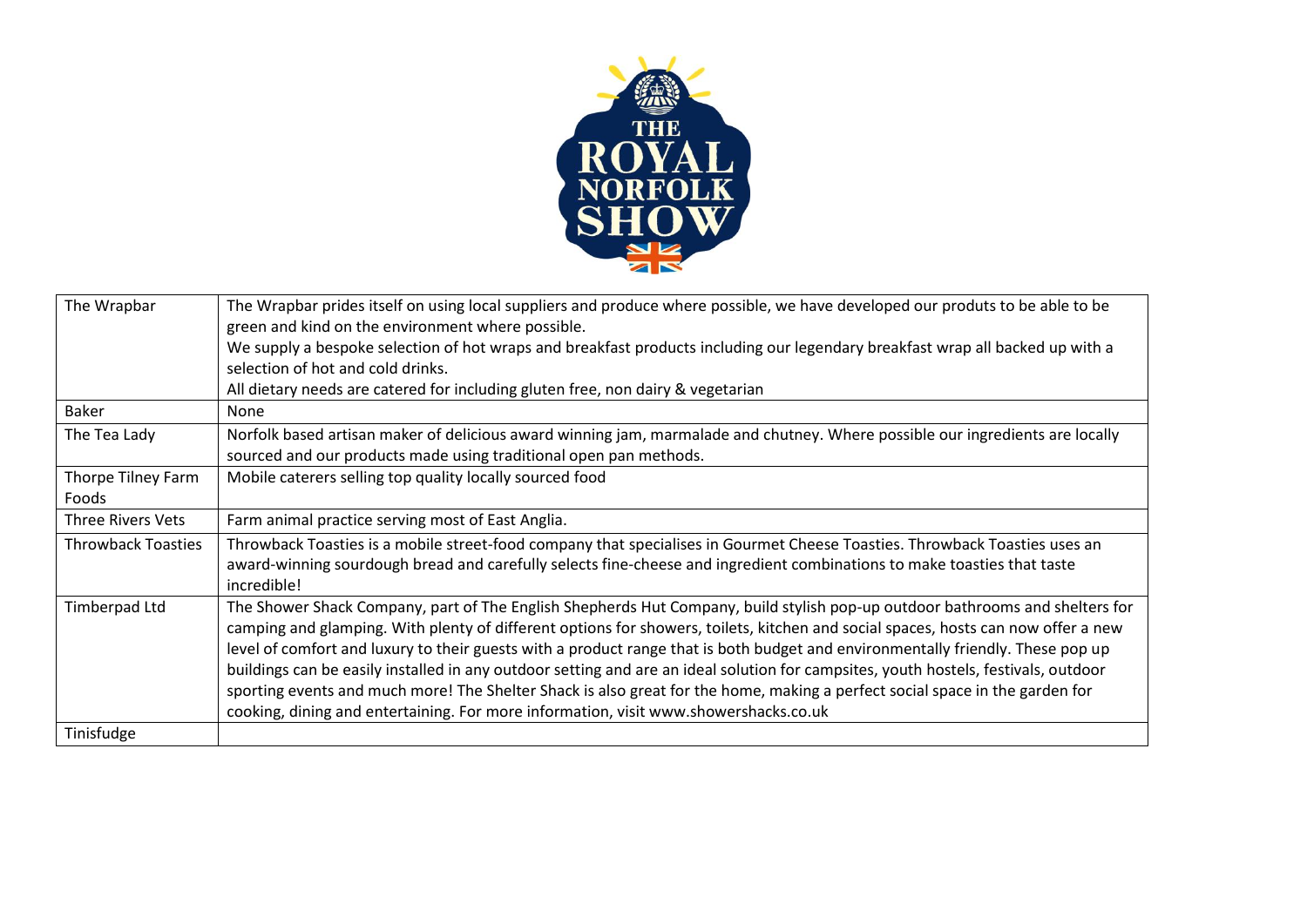

| <b>Tipsy Bubbles</b>   | Our gorgeous mobile bar offers an array of drinks including Pimms, Prosecco, Champagne, various Gins and premium Gins, Fever<br>Tree Tonics to perfectly match, Cocktails, soft drinks and much more. We are able to cater our offering to your requirements, and<br>we also make 'Cocktails of the Day/Drinks of the Day' which are created and named especially for each event which makes such a<br>lovely memorable touch for customers. |
|------------------------|----------------------------------------------------------------------------------------------------------------------------------------------------------------------------------------------------------------------------------------------------------------------------------------------------------------------------------------------------------------------------------------------------------------------------------------------|
|                        | Pimms                                                                                                                                                                                                                                                                                                                                                                                                                                        |
|                        | Prosecco                                                                                                                                                                                                                                                                                                                                                                                                                                     |
|                        | Champagne                                                                                                                                                                                                                                                                                                                                                                                                                                    |
|                        | Gin                                                                                                                                                                                                                                                                                                                                                                                                                                          |
|                        | Cocktails                                                                                                                                                                                                                                                                                                                                                                                                                                    |
|                        | Beer/Cider                                                                                                                                                                                                                                                                                                                                                                                                                                   |
|                        | Wine                                                                                                                                                                                                                                                                                                                                                                                                                                         |
|                        | Soft Drinks                                                                                                                                                                                                                                                                                                                                                                                                                                  |
| <b>TJS Saddlery</b>    | Everyday essentials for both horse and rider                                                                                                                                                                                                                                                                                                                                                                                                 |
| <b>Thurlow Nunn</b>    | Agricultural equipment                                                                                                                                                                                                                                                                                                                                                                                                                       |
| Standen                |                                                                                                                                                                                                                                                                                                                                                                                                                                              |
| <b>Toms Trunks Ltd</b> | a clothing brand that specialises in producing comfy lounge wear, using sustainable materials and processes. A large part of our<br>ethos is to protect and conserve our environment, we aim to combat climate change by reducing plastic waste throughout the<br>fashion industry so that our beaches won't have rubbish drift ashore. We may be small, but we can make big impact!                                                         |
|                        | Giving back is in our DNA, with every pair sold a percentage goes to Tom's Trust a charity caring for children with brain tumours.                                                                                                                                                                                                                                                                                                           |
|                        | Our website: tomstrunks.com                                                                                                                                                                                                                                                                                                                                                                                                                  |
|                        | Our Instagram: @tomstrunks                                                                                                                                                                                                                                                                                                                                                                                                                   |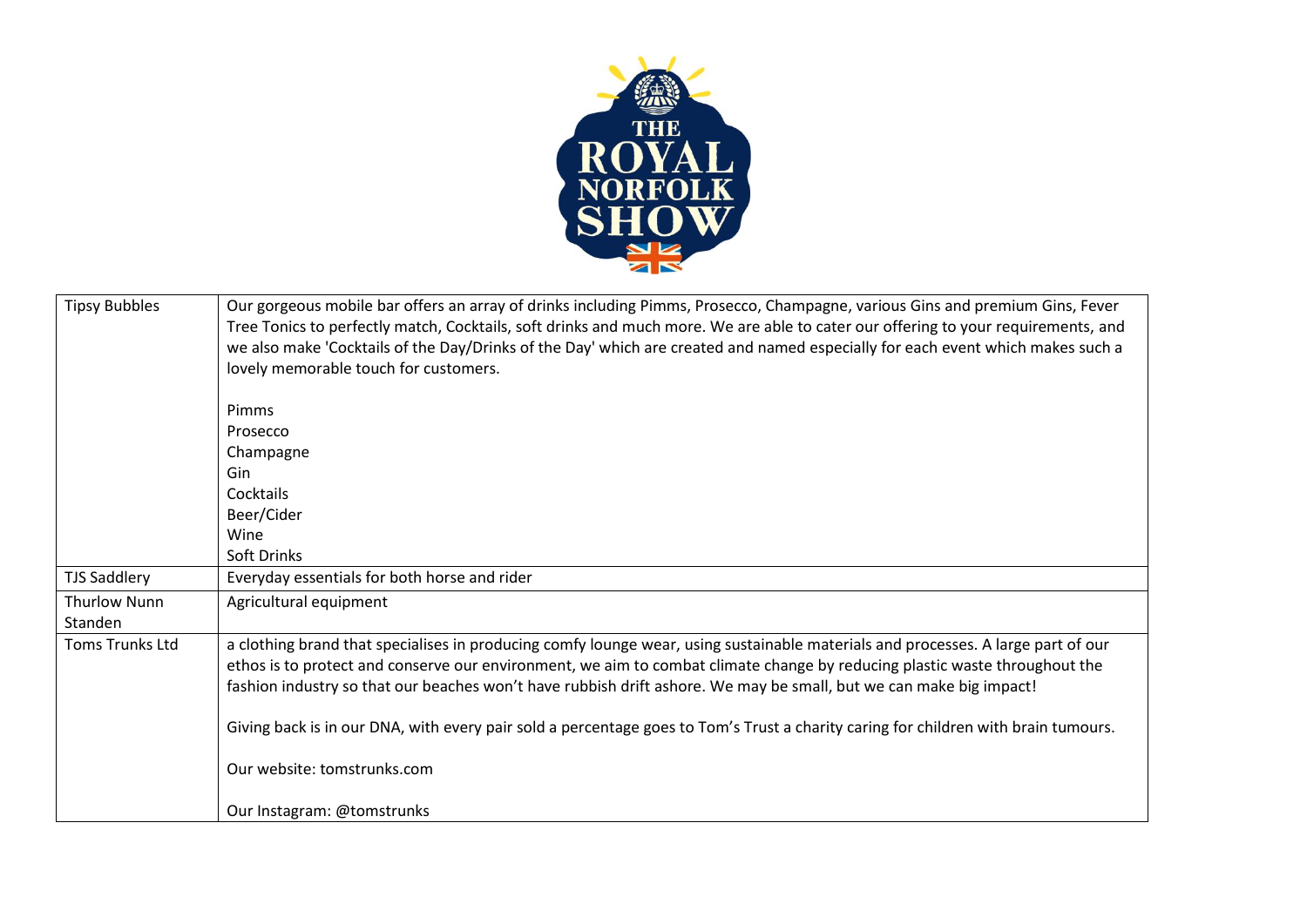

| Town Close School       | Town Close School (TES Pre Prep/Prep School of the Year 2020) is a leading co-educational preparatory school in the city of        |
|-------------------------|------------------------------------------------------------------------------------------------------------------------------------|
|                         | Norwich that fosters academic excellence and breadth, giving children aged 3 - 13 the space to learn, explore, collaborate and     |
|                         | play.                                                                                                                              |
| Tracy Whinray           | Individually created ceramic wildlife sculpture, stoneware fired wheel thrown domestic ware and cold cast bronze animal figures    |
| Ceramic Art             |                                                                                                                                    |
| <b>Russells Leisure</b> | traditional hog roast unit serving local freshly cooked meats, served in a soft baguette with apple sauce and sage and onion       |
| <b>SERVICES</b>         | stuffing.                                                                                                                          |
| Drovers Way             | Hot, Roast Meat Rolls. Pork, Turkey and Ham sold into a choice of fresh, brown or white bread rolls. Also Hot, pork Scratchings    |
|                         | and a choice of drinks.                                                                                                            |
| Thunderbrook            | The ultimate equine pick n mix! With over 20 varieties to chose from, Treat my Horse has everything you need to create a delicious |
| Equestrian Ltd          | tub of equine treats that your horse will love.                                                                                    |
| <b>Truckle Cheese</b>   | Truckle Cheese - Farmhouse Cheese Truckles and our Wonderful Onion Marmalade, also lots of new Cheeses and Chutneys this           |
| Company                 | Year, Come and see us in the Food Hall.                                                                                            |
| <b>Trusted Law</b>      | Trusted Law specialise in Lasting Power of Attorney, Wills, Trusts & Inheritance Planning.                                         |
|                         |                                                                                                                                    |
|                         | Our experienced advisors are on hand to guide you through the legal process, making sure everything is explained in detail every   |
|                         | step of the way.                                                                                                                   |
|                         |                                                                                                                                    |
|                         | Our work covers a wide range of areas, sometimes involving complex laws and processes. That's why we aim to provide the            |
|                         | empathy and understanding to make the process less complicated for you.                                                            |
|                         |                                                                                                                                    |
|                         | As a family business, we know how important looking after your loved ones can be. We offer a personal, convenient & trusted        |
|                         | service. We can help with daytime, evening or weekend appointments.                                                                |
|                         |                                                                                                                                    |
|                         | Peace of mind for you, protection for your family.                                                                                 |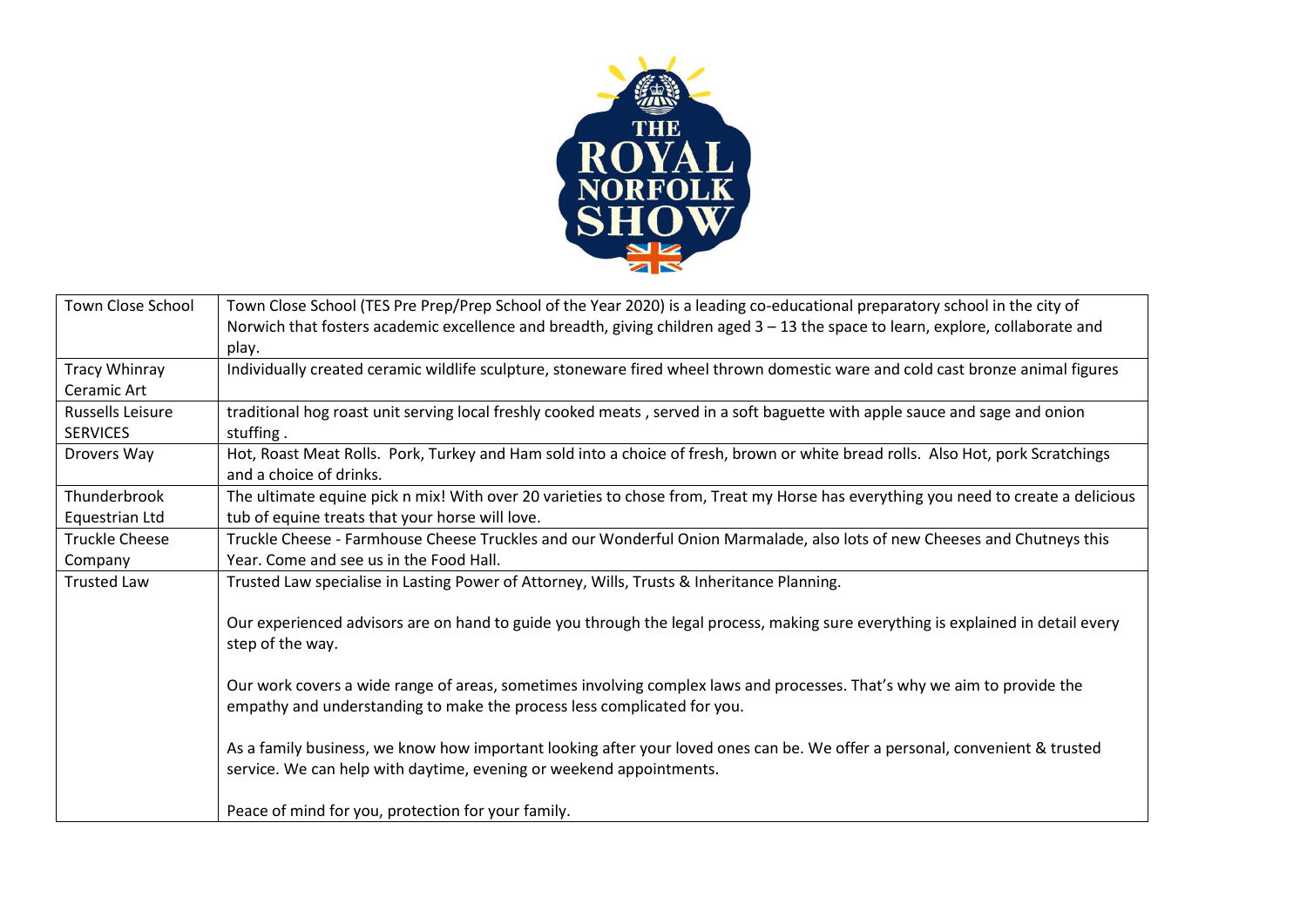

| <b>Tuffa Boots</b>    | Tuffa Equestrian Boots; for riders who demand maximum performance from their footwear. Riding boots, country boots, jodhpur               |
|-----------------------|-------------------------------------------------------------------------------------------------------------------------------------------|
|                       | boots, plus sized riding boots, made-to-measure boots, yard boots, horse racing boots, safety boots, chaps & gloves. Our                  |
|                       | showroom in Ovington, Norfolk is open every week day for sales and fittings.                                                              |
| Twig and Berry        | We sell Carnivorous plants as many different varieties as we can grow and buy in.                                                         |
| Twilly & Hyde         | High products including handbags, purses and fedora hats and also our own branded pashminas.                                              |
| <b>Twisted Silver</b> | Solid silver jewellery handmade from antique silverware such as butter knives and pastry forks. Each piece is unique and all retain       |
| London                | the original hallmark making them ideal gifts as you pick pick a year that has special meaning to you !                                   |
| <b>UEA</b>            | UEA research makes a real-world impact, driving change and improving lives from the heart of our community and across the                 |
|                       | globe. We bring fresh thinking to the major challenges facing society, helping to create a better future for all.                         |
|                       |                                                                                                                                           |
|                       | Have your say in how UEA can better support our region through our Civic University Project. Visitors can also explore UEA's world-       |
|                       | leading research with interactive showcases across key research themes, including creativity, healthy ageing and climate.                 |
|                       |                                                                                                                                           |
|                       | Speak to our team to find out how UEA can help your business grow. UEA collaborates with large companies, start-ups and SMEs,             |
|                       | and can facilitate access to funding opportunities. Or, if you are interested in studying at UEA drop in to pick up a prospectus.         |
| Upp Broadband         | Upp is a full-fibre broadband company currently expanding across Norfolk. Our superfast network uses fibre-optic cable directly to        |
|                       | your home. Upp is now live in Thetford, Diss and Downham Market, with plans to expand across more Norfolk towns in the coming             |
|                       | months. We strive to provide better access to the internet in the rural areas of England which are underserved. Getting involved in       |
|                       | events like the Royal Norfolk Show allows Upp to engage with the local community and support events in the areas we serve.                |
| United Van Liners     | At United Vanliners we take great pride in what we do. We've built our reputation around producing superior quality products and          |
| Ltd                   | providing consistently high levels of service to all of our customers, be they large or small. We are able to react incredibly quickly    |
|                       | and offer a highly flexible service, tailored to suit your individual needs. Our highly-trained workforce are able to fit our products to |
|                       | a wide range of vans and commercial vehicles, either here at our unit, or at a location of your choice.                                   |
| Value                 | FEATURING THE TOGGI OUTLET, A COMPREHENSIVE RANGE OF EQUESTRIAN AND COUNTY CLOTHING FOR ALL THE FAMILY.                                   |
| Equestrianwear        | COMPLIMENTING HORSE ACCESSORIES AND ESSENTIALS AND FOOTWEAR                                                                               |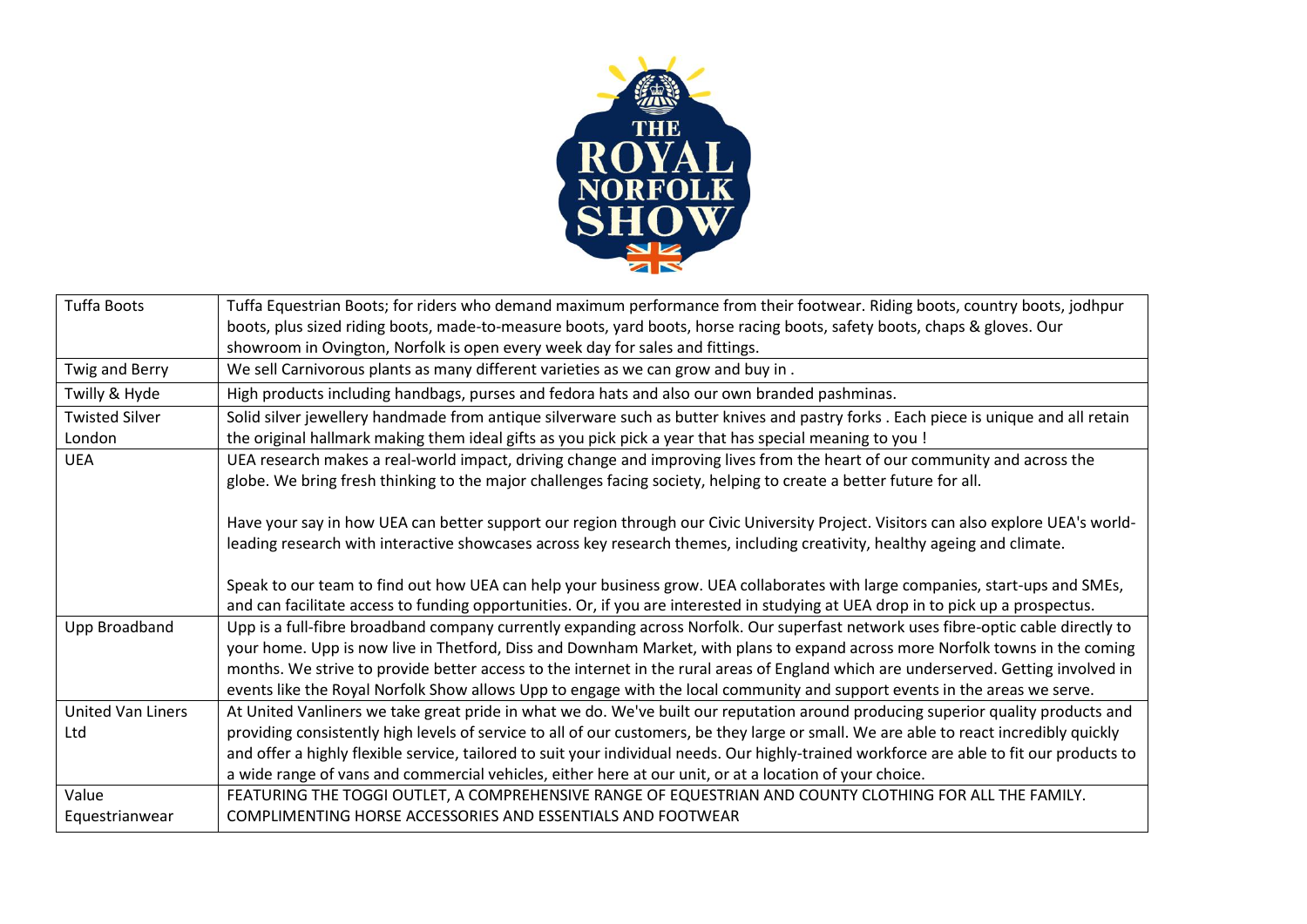

| Velo Emopeds                 | Offering a selection of electric eMopeds, zero emissions and no fuel needed, perfect for city and urban travel. The future is                                      |
|------------------------------|--------------------------------------------------------------------------------------------------------------------------------------------------------------------|
|                              | electric.                                                                                                                                                          |
| Vintage Horse Box<br>Limited | At Vintage Horse Box, we strive to provide our customers with the best gift-giving experience possible.                                                            |
|                              | That's why we offer a varied selection of seasonal and unique novelty gifts to our valued customers.                                                               |
|                              | Our Gift Shop is committed to making the experience of showing love through gifts convenient and satisfying, so feel free to<br>contact us with any questions.     |
| <b>Vivid Optics</b>          | We ar the distributors of the Vivid range of binoculars and optical products                                                                                       |
| Volvo Group UK Ltd           | Come and see new and selected Volvo used Trucks on stand at the Royal Norfolk Show                                                                                 |
| Volvo Group UK Ltd           | Come and see new and selected Volvo used Trucks on stand at the Royal Norfolk Show                                                                                 |
| Voyager Innovations          | The latest in alternative health care products for humans and animals                                                                                              |
| Voyager Innovations          | The latest in alternative health and accessories                                                                                                                   |
| <b>Wacky Limited</b>         | British Made Premium Quality Equestrian and Sports Socks                                                                                                           |
| <b>Walnut Tree</b>           | Award winning gins from the Norfolk Countryside. Emma and Graham distil a range of gins on the family farm in the beautiful                                        |
| Distillery Ltd               | Wensum valley in the heart of Norfolk. From a classic Dry, through Spiced and other flavoured gins to a refreshing Summer cup,<br>there is something for everyone. |
| Warwickshire                 |                                                                                                                                                                    |
| Clothing                     |                                                                                                                                                                    |
| Warwickshire                 | Retailers of quality outdoor and country clothing, specialists in regatta, Craghoppers, trespass and Sherwood Forest                                               |
| Clothing                     | Up to 75% off rrp at the show                                                                                                                                      |
| Watling JCB Ltd              | One of the Largest JCB Dealerships, We specialise in New & Used JCB Machinery into the Construction, Agricultural, and Industrial                                  |
|                              | industries                                                                                                                                                         |
| <b>Wolf Brewery</b>          | Selling of Ales                                                                                                                                                    |
| Wellbake Ltd                 | WellBake cookware. CleanZone oven/Aga/tray liners. NoBurn oven gloves and kitchen accessories.                                                                     |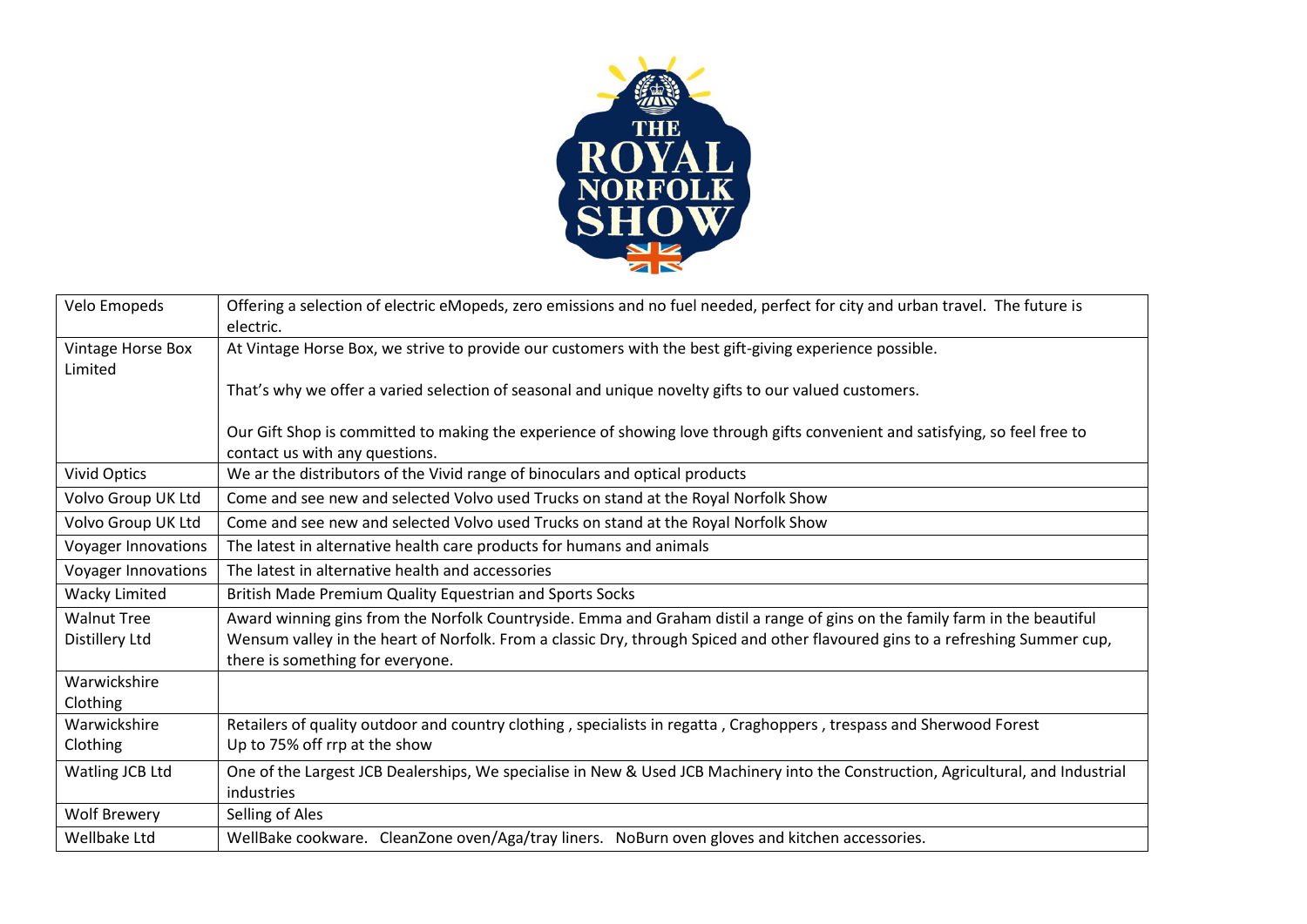

| Wellbeing Norfolk &       | Wellbeing Norfolk & Waveney provide a range of support for people with common mental health and emotional difficulties such as       |
|---------------------------|--------------------------------------------------------------------------------------------------------------------------------------|
| Waveney                   | stress, low mood and anxiety. Our services are FREE and are available to people aged 16 and over living in Norfolk & Waveney.        |
|                           | We offer one to one talking therapies including counselling and cognitive behavioural therapy and a range of workshops.              |
|                           | Alongside this we also offer peer support, employment advice and social events.                                                      |
|                           | For organisations we offer a range of FREE workshops to help recognise and develop strategies to cope with the stresses we all       |
|                           | experience.                                                                                                                          |
|                           | We can deliver a workshop via Microsoft Teams or face to face.                                                                       |
|                           | To find out more and to self-refer, visit www.wellbeingnands.co.uk or call: 0300 123 1503.                                           |
| Lemon Catering            | Welsh Rarebit, one slice is not enough.                                                                                              |
| Company - Welsh           |                                                                                                                                      |
| Rarebit                   |                                                                                                                                      |
| <b>Wensum Pools Ltd</b>   | Wensum Pools & Hot Tubs - Norfolk's largest swimming pool and hot tub showsite. Hot tubs starting from £3,999.                       |
| Whatahoot Ltd             | WhataHoot Distillery is an award winning family run business based in the heart of historic Kings Lynn. We distill a range of Gin    |
|                           | and Vodka on at our bespoke distillery. We have a range of products that created by other local Norfolk businesses, these products   |
|                           | are by products of our main range. We also have a bespoke gins school and offer a range of expereinces from tours to make your       |
|                           | own gin expereinces.                                                                                                                 |
| Whitby Scampi             | Whitby Scampi is fish and farmed in British waters, our aim is to use local products to support local businesses. Real chips from    |
|                           | local farmers.                                                                                                                       |
| Whitlingham               | Whitlingham Adventure delivers a range of water and land based outdoor and adventurous activities to schools, youth groups,          |
| Adventure                 | individuals, families and community groups. Based within Whitlingham Country Park, on the edge of Norwich, as part of the Broads     |
|                           | <b>National Park.</b>                                                                                                                |
| <b>Wilco Motor Spares</b> | Wilco Motor Spares will be displaying, demonstrating, and selling our range of E-bikes including the Juicy and Oxygen bikes. We will |
| Ltd                       | also have our full range of Bluespot tools on display and available to purchase. Special offers will be available at the show.       |
| <b>Phoenix Catering</b>   | WILD GAME/ VENISON AND EXOTIC MEAT/SAUSAGE AND BURGERS.                                                                              |
| <b>Founding Drinks</b>    | Wild Knight Distillery (Founding Drinks Ltd) is a Norfolk-based drinks company, specialising in ultra-premium English spirits. Owned |
|                           | by co-founders Matt and Steph Brown who have created award-winning Wild Knight® English Vodka, Wild Knight® Espresso                 |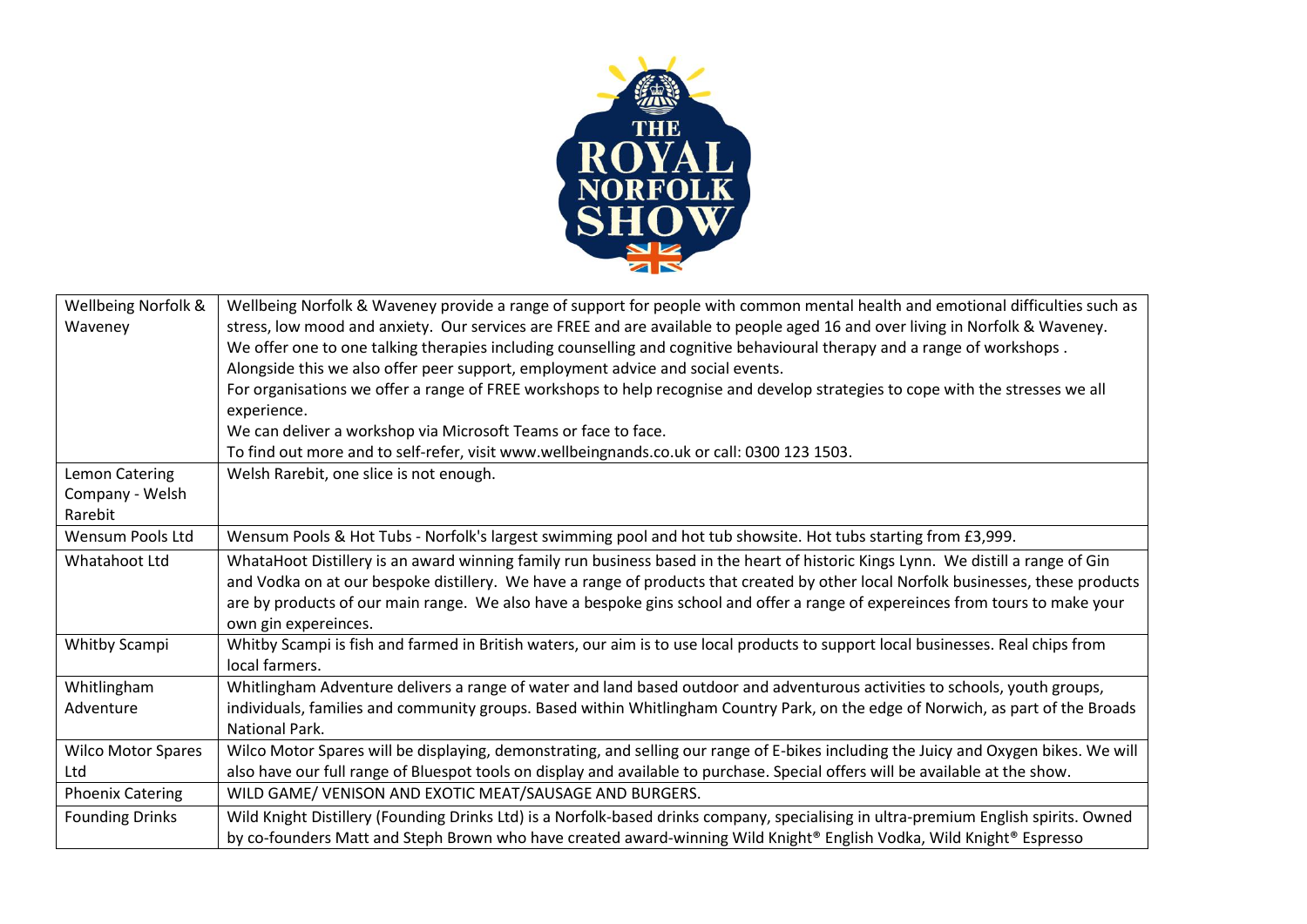

|                           | Martini, Nelson's Gold® Caramelised English Vodka and Boadicea® English Gins. All distilled in copper pot stills by hand, in small  |
|---------------------------|-------------------------------------------------------------------------------------------------------------------------------------|
|                           | batches, from the finest English barley.                                                                                            |
| <b>Wildcraft Brewery</b>  | Foraging as many of their ingredients as possible, while supporting the local economy by buying local, giving back to the           |
| Ltd                       | surrounding area by planting hedgerows, working with local farmers, schools and groups. Supporting independent, local pubs in       |
|                           | any way they can to ensure they thrive and are an important part of their community. And finally being as environmentally friendly  |
|                           | as they can, with the smallest carbon footprint they can manage Thats Wildcraft                                                     |
| William Morfoot Ltd       | William Morfoot Limited are one of the UK's leading land drainage specialists, uniquely qualified to deliver water management       |
|                           | solutions, with the universal goal to exceed expectations with every job. With 60 years of experience, we excel at providing        |
|                           | bespoke solutions to the highest standard. Our clients enjoy exemplary workmanship and projects delivered on time and on            |
|                           | budget.                                                                                                                             |
| Wineomania                | Wineomania is a family run business offering tastings of unique and unusual wines from small producers arond the world.             |
| Witham Group              | Award winning British manufacturers of quality lubricants and paints since 1921, we supply a vast range of greases, oils and paints |
|                           | to agricultural, plant, off road, haulage, horticultural, garages, and marine industries throughout the UK.                         |
| Witham Group              | As per other stand application                                                                                                      |
| Woodfordes                | Founded in 1981, Woodfordes is home to a wide range of beers and ales including two supreme champion beers of Britain. We           |
| <b>Brewery</b>            | have always stayed true to our values by using the best locally grown malt, carefully selected fresh whole hop flowers and water    |
|                           | from the ancient aquifer below us. You will find us at the heart of the Norfolk Broads on the rural estate of Woodbastwick where    |
|                           | we have been for the last 30 years. Come and visit us and experience great tasting beer.                                            |
| <b>Woodland Nurseries</b> | <b>Exotic Plants and Garden Bulbs</b>                                                                                               |
| The Woodland Trust        | WWF are the worlds leading conservation organization                                                                                |
| Cottage Industry          | A multi award shopping marquee                                                                                                      |
| Events Ltd                |                                                                                                                                     |